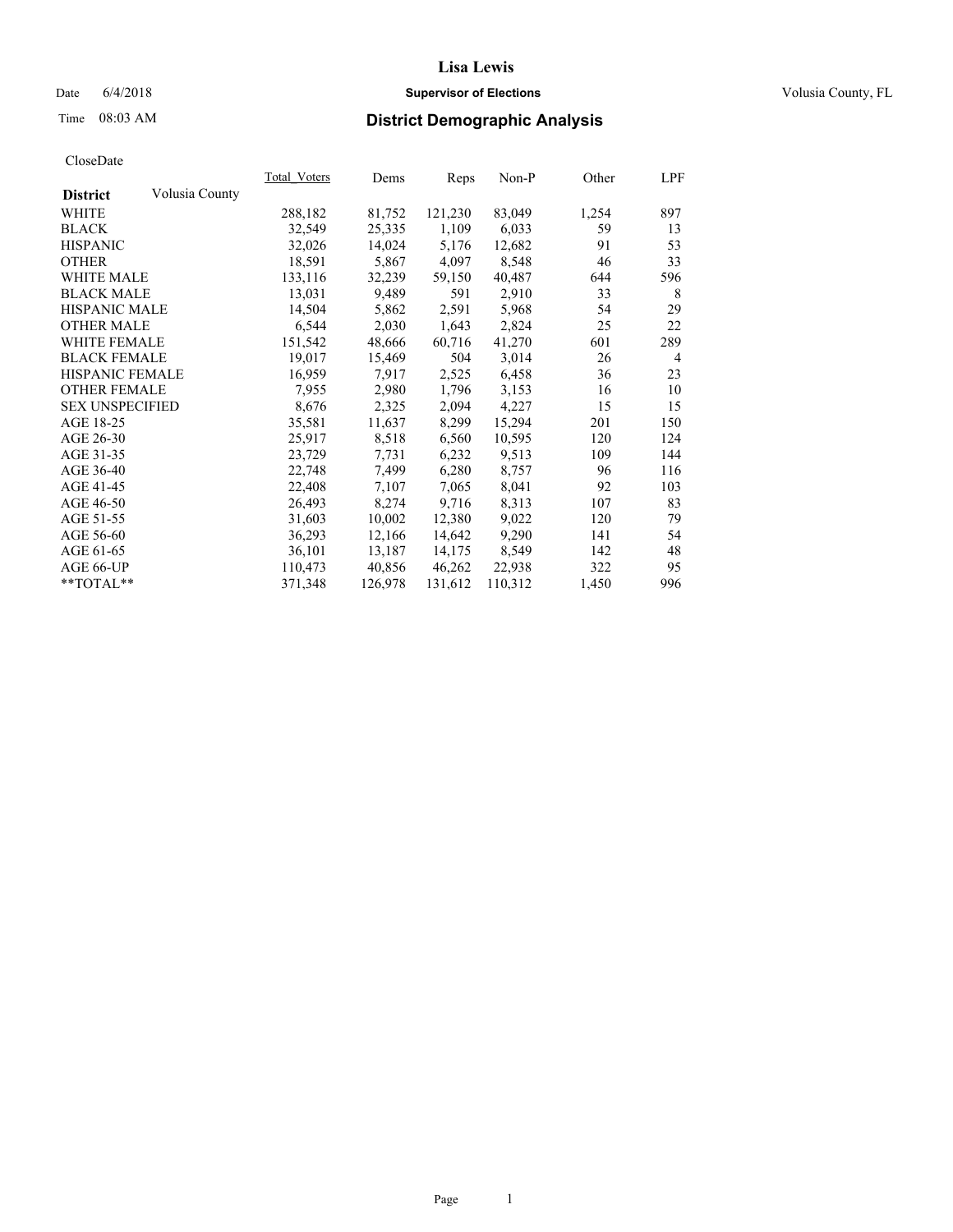### Date  $6/4/2018$  **Supervisor of Elections Supervisor of Elections** Volusia County, FL

|                                              | Total Voters | Dems   | Reps   | Non-P  | Other | LPF |
|----------------------------------------------|--------------|--------|--------|--------|-------|-----|
| County Council District 1<br><b>District</b> |              |        |        |        |       |     |
| WHITE                                        | 57,779       | 15,923 | 25,784 | 15,654 | 218   | 200 |
| <b>BLACK</b>                                 | 5,346        | 4,227  | 172    | 932    | 13    | 2   |
| <b>HISPANIC</b>                              | 6,588        | 2,745  | 1,102  | 2,708  | 21    | 12  |
| <b>OTHER</b>                                 | 3,521        | 1,117  | 840    | 1,549  | 10    | 5   |
| <b>WHITE MALE</b>                            | 26,249       | 6,105  | 12,370 | 7,531  | 105   | 138 |
| <b>BLACK MALE</b>                            | 2,107        | 1,577  | 79     | 441    | 9     | 1   |
| <b>HISPANIC MALE</b>                         | 2,797        | 1,077  | 535    | 1,167  | 12    | 6   |
| <b>OTHER MALE</b>                            | 1,207        | 393    | 318    | 487    | 6     | 3   |
| <b>WHITE FEMALE</b>                          | 30,848       | 9,670  | 13,128 | 7,880  | 111   | 59  |
| <b>BLACK FEMALE</b>                          | 3,160        | 2,594  | 88     | 473    | 4     | 1   |
| <b>HISPANIC FEMALE</b>                       | 3,657        | 1,603  | 557    | 1,483  | 8     | 6   |
| <b>OTHER FEMALE</b>                          | 1,465        | 539    | 353    | 568    | 3     | 2   |
| <b>SEX UNSPECIFIED</b>                       | 1,743        | 454    | 469    | 813    | 4     | 3   |
| AGE 18-25                                    | 6,962        | 2,033  | 1,825  | 3,032  | 41    | 31  |
| AGE 26-30                                    | 5,026        | 1,539  | 1,387  | 2,055  | 18    | 27  |
| AGE 31-35                                    | 4,634        | 1,344  | 1,364  | 1,873  | 16    | 37  |
| AGE 36-40                                    | 4,726        | 1,476  | 1,473  | 1,729  | 19    | 29  |
| AGE 41-45                                    | 4,421        | 1,337  | 1,525  | 1,527  | 16    | 16  |
| AGE 46-50                                    | 5,309        | 1,594  | 2,086  | 1,585  | 26    | 18  |
| AGE 51-55                                    | 6,088        | 1,809  | 2,595  | 1,651  | 17    | 16  |
| AGE 56-60                                    | 6,782        | 2,221  | 2,951  | 1,566  | 29    | 15  |
| AGE 61-65                                    | 6,785        | 2,406  | 2,838  | 1,512  | 25    | 4   |
| AGE 66-UP                                    | 22,501       | 8,253  | 9,854  | 4,313  | 55    | 26  |
| $*$ TOTAL $*$                                | 73,234       | 24,012 | 27,898 | 20,843 | 262   | 219 |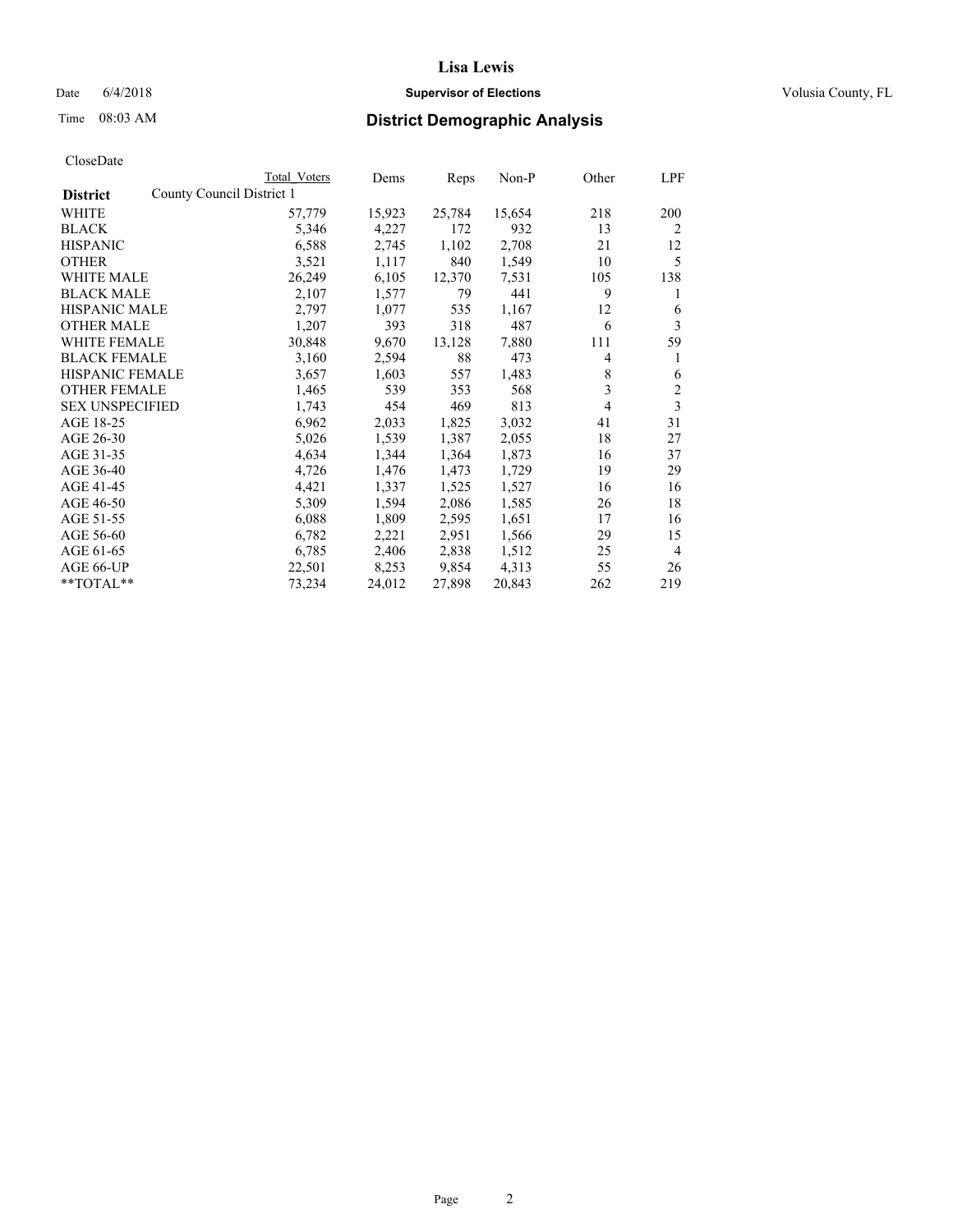### Date 6/4/2018 **Supervisor of Elections Supervisor of Elections** Volusia County, FL

|                        |                           | Total Voters | Dems   | Reps   | $Non-P$ | Other | LPF            |
|------------------------|---------------------------|--------------|--------|--------|---------|-------|----------------|
| <b>District</b>        | County Council District 2 |              |        |        |         |       |                |
| WHITE                  |                           | 55,517       | 16,610 | 21,986 | 16,457  | 282   | 182            |
| <b>BLACK</b>           |                           | 11,684       | 9,274  | 323    | 2,065   | 18    | 4              |
| <b>HISPANIC</b>        |                           | 2,744        | 1,142  | 536    | 1,041   | 17    | 8              |
| <b>OTHER</b>           |                           | 4,133        | 1,399  | 790    | 1,924   | 11    | 9              |
| WHITE MALE             |                           | 25,902       | 6,670  | 10,848 | 8,100   | 164   | 120            |
| <b>BLACK MALE</b>      |                           | 4,475        | 3,350  | 168    | 950     | 6     | 1              |
| <b>HISPANIC MALE</b>   |                           | 1,245        | 457    | 273    | 500     | 11    | 4              |
| <b>OTHER MALE</b>      |                           | 1,465        | 468    | 341    | 645     | 6     | 5              |
| WHITE FEMALE           |                           | 28,939       | 9,754  | 10,898 | 8,114   | 115   | 58             |
| <b>BLACK FEMALE</b>    |                           | 7,002        | 5,762  | 153    | 1,073   | 12    | $\overline{2}$ |
| HISPANIC FEMALE        |                           | 1,437        | 658    | 256    | 513     | 6     | 4              |
| <b>OTHER FEMALE</b>    |                           | 1,794        | 718    | 344    | 725     | 3     | 4              |
| <b>SEX UNSPECIFIED</b> |                           | 1,819        | 588    | 354    | 867     | 5     | 5              |
| AGE 18-25              |                           | 8,329        | 3,674  | 1,427  | 3,145   | 45    | 38             |
| AGE 26-30              |                           | 5,517        | 2,117  | 1,207  | 2,141   | 29    | 23             |
| AGE 31-35              |                           | 4,639        | 1,793  | 1,060  | 1,731   | 26    | 29             |
| AGE 36-40              |                           | 4,143        | 1,584  | 995    | 1,524   | 22    | 18             |
| AGE 41-45              |                           | 3,756        | 1,366  | 1,062  | 1,294   | 14    | 20             |
| AGE 46-50              |                           | 4,609        | 1,657  | 1,480  | 1,437   | 17    | 18             |
| AGE 51-55              |                           | 5,880        | 2,150  | 1,985  | 1,695   | 36    | 14             |
| AGE 56-60              |                           | 7,025        | 2,599  | 2,591  | 1,793   | 29    | 13             |
| AGE 61-65              |                           | 7,135        | 2,779  | 2,623  | 1,699   | 26    | 8              |
| AGE 66-UP              |                           | 23,045       | 8,706  | 9,205  | 5,028   | 84    | 22             |
| **TOTAL**              |                           | 74,078       | 28,425 | 23,635 | 21,487  | 328   | 203            |
|                        |                           |              |        |        |         |       |                |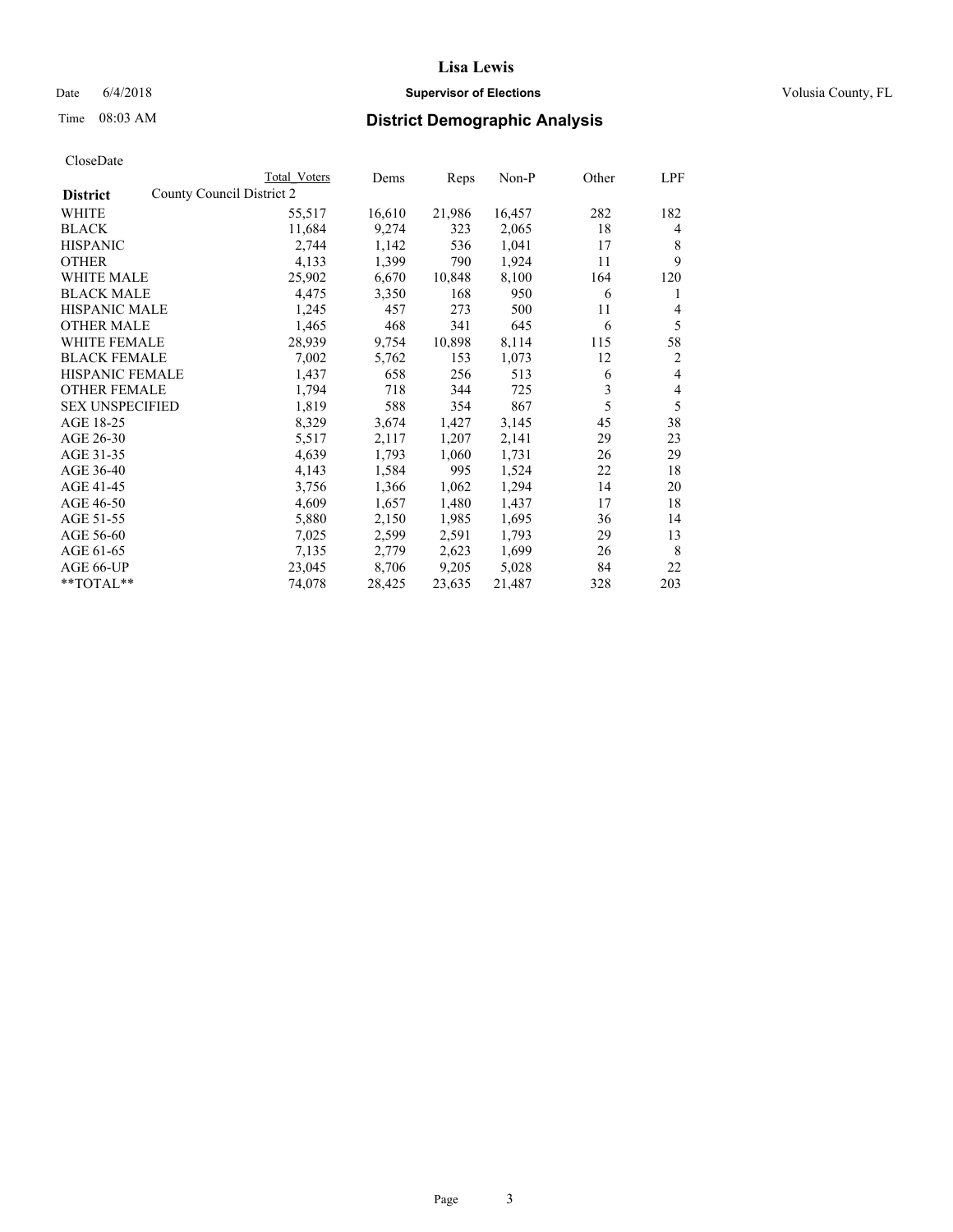### Date  $6/4/2018$  **Supervisor of Elections Supervisor of Elections** Volusia County, FL

# Time 08:03 AM **District Demographic Analysis**

|                                              | Total Voters | Dems   | Reps   | Non-P  | Other | LPF          |
|----------------------------------------------|--------------|--------|--------|--------|-------|--------------|
| County Council District 3<br><b>District</b> |              |        |        |        |       |              |
| WHITE                                        | 71,642       | 20,071 | 30,631 | 20,417 | 327   | 196          |
| <b>BLACK</b>                                 | 2,110        | 1,653  | 88     | 362    | 4     | 3            |
| <b>HISPANIC</b>                              | 1,765        | 633    | 443    | 680    | 7     | 2            |
| <b>OTHER</b>                                 | 2,999        | 834    | 779    | 1,372  | 7     | 7            |
| WHITE MALE                                   | 33,215       | 7,944  | 15,032 | 9,959  | 158   | 122          |
| <b>BLACK MALE</b>                            | 932          | 677    | 47     | 202    | 3     | 3            |
| <b>HISPANIC MALE</b>                         | 791          | 260    | 198    | 329    | 3     | 1            |
| <b>OTHER MALE</b>                            | 1,082        | 290    | 329    | 454    | 4     | 5            |
| <b>WHITE FEMALE</b>                          | 37,599       | 11,918 | 15,271 | 10,171 | 168   | 71           |
| <b>BLACK FEMALE</b>                          | 1,150        | 954    | 41     | 154    |       | $\mathbf{0}$ |
| <b>HISPANIC FEMALE</b>                       | 937          | 361    | 235    | 336    | 4     | 1            |
| <b>OTHER FEMALE</b>                          | 1,266        | 441    | 343    | 477    | 3     | 2            |
| <b>SEX UNSPECIFIED</b>                       | 1,543        | 346    | 445    | 748    | 1     | 3            |
| AGE 18-25                                    | 5,932        | 1,476  | 1,789  | 2,591  | 49    | 27           |
| AGE 26-30                                    | 4,340        | 1,169  | 1,301  | 1,815  | 24    | 31           |
| AGE 31-35                                    | 4,232        | 1,168  | 1,251  | 1,764  | 26    | 23           |
| AGE 36-40                                    | 4,265        | 1,125  | 1,408  | 1,697  | 14    | 21           |
| AGE 41-45                                    | 4,512        | 1,145  | 1,656  | 1,656  | 25    | 30           |
| AGE 46-50                                    | 5,523        | 1,407  | 2,369  | 1,715  | 19    | 13           |
| AGE 51-55                                    | 6,631        | 1,754  | 2,946  | 1,892  | 23    | 16           |
| AGE 56-60                                    | 8,162        | 2,342  | 3,667  | 2,103  | 40    | 10           |
| AGE 61-65                                    | 8,501        | 2,829  | 3,616  | 2,004  | 39    | 13           |
| AGE 66-UP                                    | 26,417       | 8,775  | 11,938 | 5,594  | 86    | 24           |
| $*$ TOTAL $*$                                | 78,516       | 23,191 | 31,941 | 22,831 | 345   | 208          |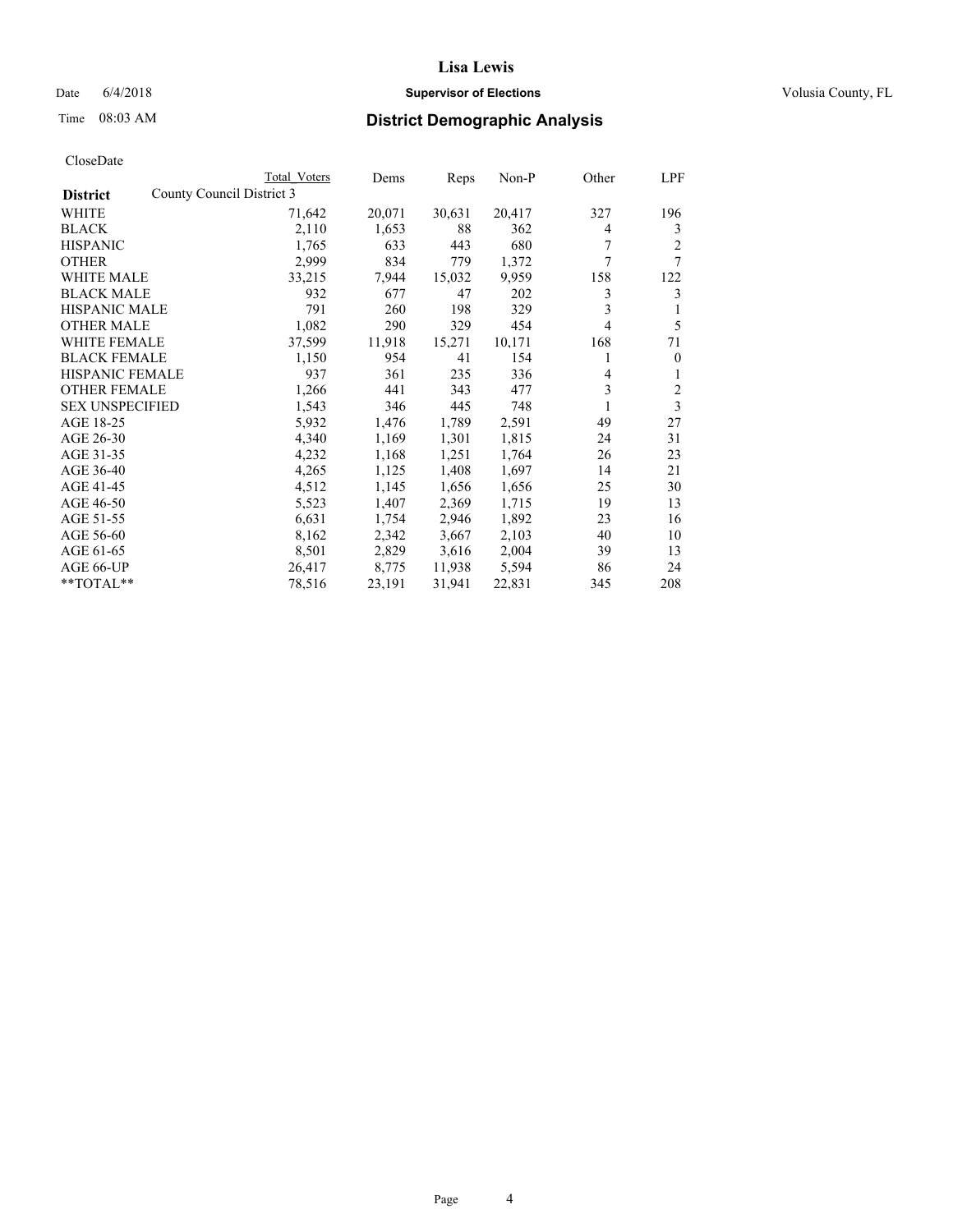### Date  $6/4/2018$  **Supervisor of Elections Supervisor of Elections** Volusia County, FL

|                                              | Total Voters | Dems   | Reps   | Non-P  | Other          | LPF |
|----------------------------------------------|--------------|--------|--------|--------|----------------|-----|
| County Council District 4<br><b>District</b> |              |        |        |        |                |     |
| WHITE                                        | 60,072       | 17,419 | 25,180 | 17,037 | 265            | 171 |
| <b>BLACK</b>                                 | 7,063        | 5,521  | 232    | 1,295  | 12             | 3   |
| <b>HISPANIC</b>                              | 2,379        | 928    | 519    | 906    | 19             |     |
| <b>OTHER</b>                                 | 3,746        | 1,148  | 881    | 1,704  | 8              | 5   |
| <b>WHITE MALE</b>                            | 27,692       | 6,832  | 12,286 | 8,326  | 130            | 118 |
| <b>BLACK MALE</b>                            | 2,733        | 1,975  | 125    | 623    | 8              | 2   |
| <b>HISPANIC MALE</b>                         | 1,081        | 363    | 266    | 436    | 11             | 5   |
| <b>OTHER MALE</b>                            | 1,368        | 412    | 342    | 607    | 4              | 3   |
| <b>WHITE FEMALE</b>                          | 31,684       | 10,445 | 12,627 | 8,425  | 134            | 53  |
| <b>BLACK FEMALE</b>                          | 4,235        | 3,474  | 104    | 652    | 4              | 1   |
| HISPANIC FEMALE                              | 1,259        | 549    | 247    | 453    | 8              | 2   |
| <b>OTHER FEMALE</b>                          | 1,602        | 571    | 399    | 628    | 3              | 1   |
| <b>SEX UNSPECIFIED</b>                       | 1,605        | 395    | 415    | 792    | $\mathfrak{2}$ | 1   |
| AGE 18-25                                    | 6,572        | 2,064  | 1,753  | 2,694  | 32             | 29  |
| AGE 26-30                                    | 4,924        | 1,693  | 1,260  | 1,919  | 35             | 17  |
| AGE 31-35                                    | 4,412        | 1,517  | 1,199  | 1,643  | 23             | 30  |
| AGE 36-40                                    | 3,937        | 1,357  | 1,110  | 1,433  | 19             | 18  |
| AGE 41-45                                    | 4,048        | 1,277  | 1,321  | 1,413  | 15             | 22  |
| AGE 46-50                                    | 5,001        | 1,515  | 1,875  | 1,568  | 25             | 18  |
| AGE 51-55                                    | 6,212        | 1,944  | 2,519  | 1,711  | 25             | 13  |
| AGE 56-60                                    | 7,261        | 2,435  | 2,857  | 1,930  | 28             | 11  |
| AGE 61-65                                    | 7,543        | 2,719  | 3,006  | 1,770  | 37             | 11  |
| AGE 66-UP                                    | 23,349       | 8,495  | 9,911  | 4,861  | 65             | 17  |
| **TOTAL**                                    | 73,260       | 25,016 | 26,812 | 20,942 | 304            | 186 |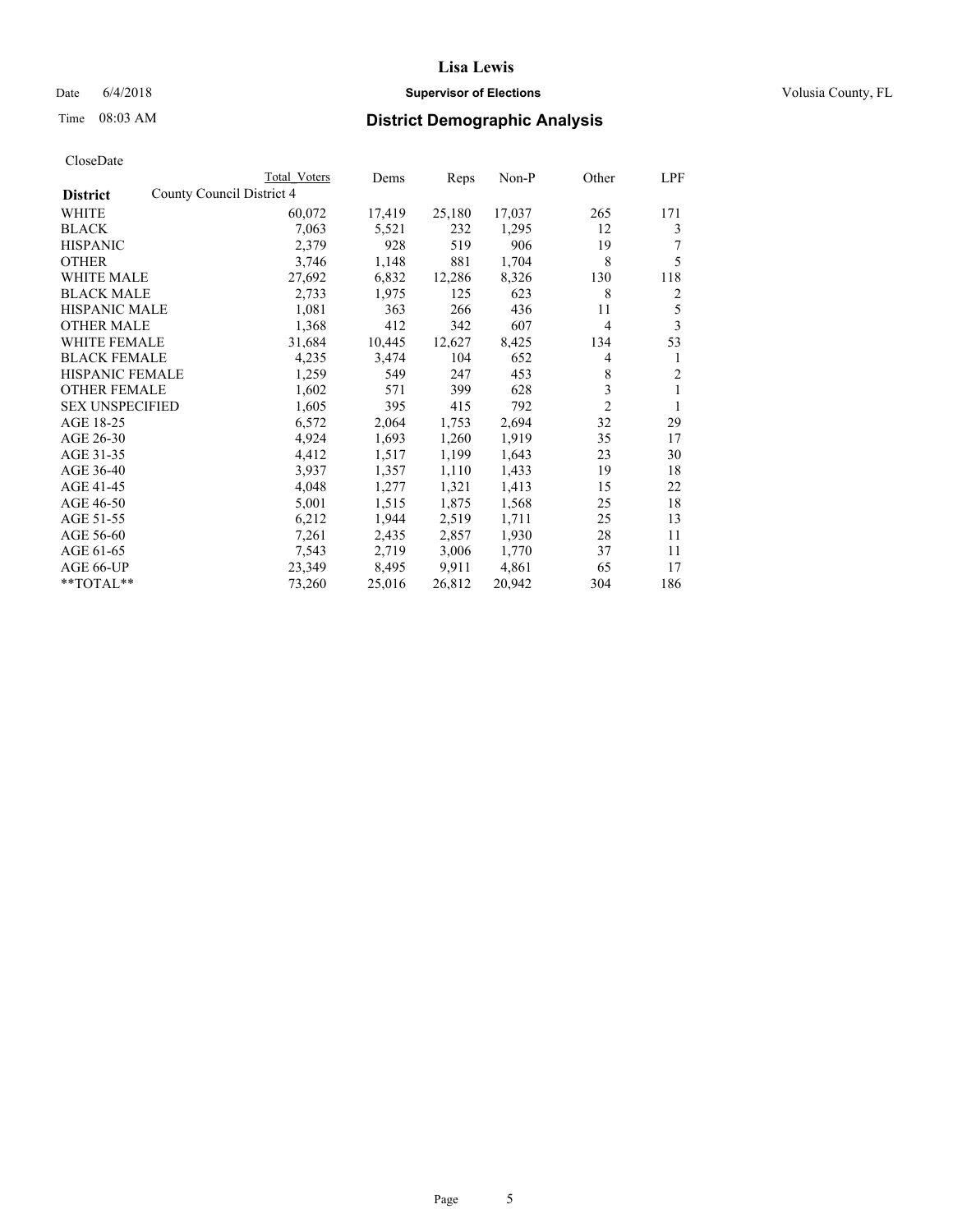### Date 6/4/2018 **Supervisor of Elections Supervisor of Elections** Volusia County, FL

|                                              | Total Voters | Dems   | Reps   | Non-P  | Other          | LPF          |
|----------------------------------------------|--------------|--------|--------|--------|----------------|--------------|
| County Council District 5<br><b>District</b> |              |        |        |        |                |              |
| WHITE                                        | 43,172       | 11,729 | 17,649 | 13,484 | 162            | 148          |
| BLACK                                        | 6,346        | 4,660  | 294    | 1,379  | 12             | 1            |
| <b>HISPANIC</b>                              | 18,550       | 8,576  | 2,576  | 7,347  | 27             | 24           |
| <b>OTHER</b>                                 | 4,192        | 1,369  | 807    | 1,999  | 10             | 7            |
| <b>WHITE MALE</b>                            | 20,058       | 4,688  | 8,614  | 6,571  | 87             | 98           |
| <b>BLACK MALE</b>                            | 2,784        | 1,910  | 172    | 694    | 7              | 1            |
| <b>HISPANIC MALE</b>                         | 8,590        | 3,705  | 1,319  | 3,536  | 17             | 13           |
| <b>OTHER MALE</b>                            | 1,422        | 467    | 313    | 631    | 5              | 6            |
| <b>WHITE FEMALE</b>                          | 22,472       | 6,879  | 8,792  | 6,680  | 73             | 48           |
| <b>BLACK FEMALE</b>                          | 3,470        | 2,685  | 118    | 662    | 5              | $\mathbf{0}$ |
| HISPANIC FEMALE                              | 9,669        | 4,746  | 1,230  | 3,673  | 10             | 10           |
| <b>OTHER FEMALE</b>                          | 1,828        | 711    | 357    | 755    | $\overline{4}$ | 1            |
| <b>SEX UNSPECIFIED</b>                       | 1,966        | 542    | 411    | 1,007  | 3              | 3            |
| AGE 18-25                                    | 7,786        | 2,390  | 1,505  | 3,832  | 34             | 25           |
| AGE 26-30                                    | 6,110        | 2,000  | 1,405  | 2,665  | 14             | 26           |
| AGE 31-35                                    | 5,812        | 1,909  | 1,358  | 2,502  | 18             | 25           |
| AGE 36-40                                    | 5,677        | 1,957  | 1,294  | 2,374  | 22             | 30           |
| AGE 41-45                                    | 5,671        | 1,982  | 1,501  | 2,151  | 22             | 15           |
| AGE 46-50                                    | 6,051        | 2,101  | 1,906  | 2,008  | 20             | 16           |
| AGE 51-55                                    | 6,792        | 2,345  | 2,335  | 2,073  | 19             | 20           |
| AGE 56-60                                    | 7,063        | 2,569  | 2,576  | 1,898  | 15             | 5            |
| AGE 61-65                                    | 6,137        | 2,454  | 2,092  | 1,564  | 15             | 12           |
| AGE 66-UP                                    | 15,161       | 6,627  | 5,354  | 3,142  | 32             | 6            |
| **TOTAL**                                    | 72,260       | 26,334 | 21,326 | 24,209 | 211            | 180          |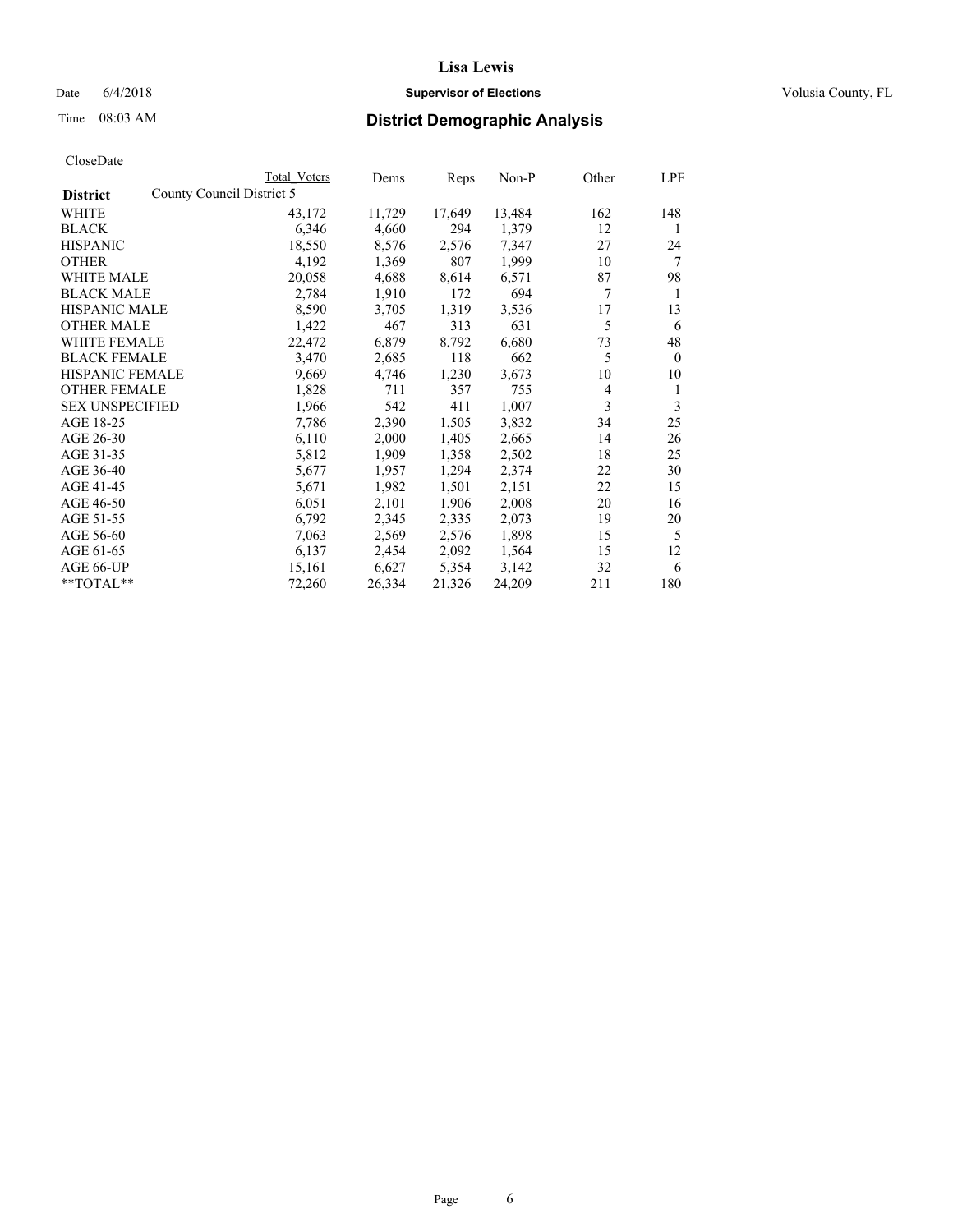### Date  $6/4/2018$  **Supervisor of Elections Supervisor of Elections** Volusia County, FL

# Time 08:03 AM **District Demographic Analysis**

|                        |                              | Total Voters | Dems | Reps | Non-P | Other          | LPF    |
|------------------------|------------------------------|--------------|------|------|-------|----------------|--------|
| <b>District</b>        | Indigo Community Development |              |      |      |       |                |        |
| WHITE                  |                              | 1,350        | 299  | 682  | 352   | 12             | 5      |
| <b>BLACK</b>           |                              | 170          | 119  | 12   | 38    | 1              | 0      |
| <b>HISPANIC</b>        |                              | 93           | 34   | 21   | 37    | 1              | 0      |
| <b>OTHER</b>           |                              | 109          | 23   | 30   | 53    | 2              |        |
| <b>WHITE MALE</b>      |                              | 652          | 112  | 342  | 184   | 9              | 5      |
| <b>BLACK MALE</b>      |                              | 77           | 45   | 9    | 22    |                | 0      |
| <b>HISPANIC MALE</b>   |                              | 34           | 12   | 9    | 13    | 0              | 0      |
| <b>OTHER MALE</b>      |                              | 35           | 6    | 10   | 18    | 1              | 0      |
| <b>WHITE FEMALE</b>    |                              | 686          | 186  | 333  | 164   | 3              | 0      |
| <b>BLACK FEMALE</b>    |                              | 88           | 71   | 3    | 14    | 0              | 0      |
| HISPANIC FEMALE        |                              | 59           | 22   | 12   | 24    |                | 0      |
| <b>OTHER FEMALE</b>    |                              | 61           | 14   | 17   | 28    | 1              |        |
| <b>SEX UNSPECIFIED</b> |                              | 29           | 7    | 9    | 13    | $\theta$       | 0      |
| AGE 18-25              |                              | 126          | 32   | 43   | 50    | $\theta$       |        |
| AGE 26-30              |                              | 137          | 30   | 46   | 59    | 2              | 0      |
| AGE 31-35              |                              | 136          | 39   | 51   | 44    | 1              |        |
| AGE 36-40              |                              | 117          | 37   | 41   | 36    | $\overline{c}$ |        |
| AGE 41-45              |                              | 115          | 31   | 41   | 41    | $\theta$       | 2      |
| AGE 46-50              |                              | 122          | 33   | 55   | 33    | 1              | 0      |
| AGE 51-55              |                              | 140          | 38   | 58   | 41    | 2              |        |
| AGE 56-60              |                              | 161          | 42   | 80   | 38    |                | 0      |
| AGE 61-65              |                              | 192          | 67   | 89   | 35    |                | $_{0}$ |
| AGE 66-UP              |                              | 476          | 126  | 241  | 103   | 6              | 0      |
| **TOTAL**              |                              | 1,722        | 475  | 745  | 480   | 16             | 6      |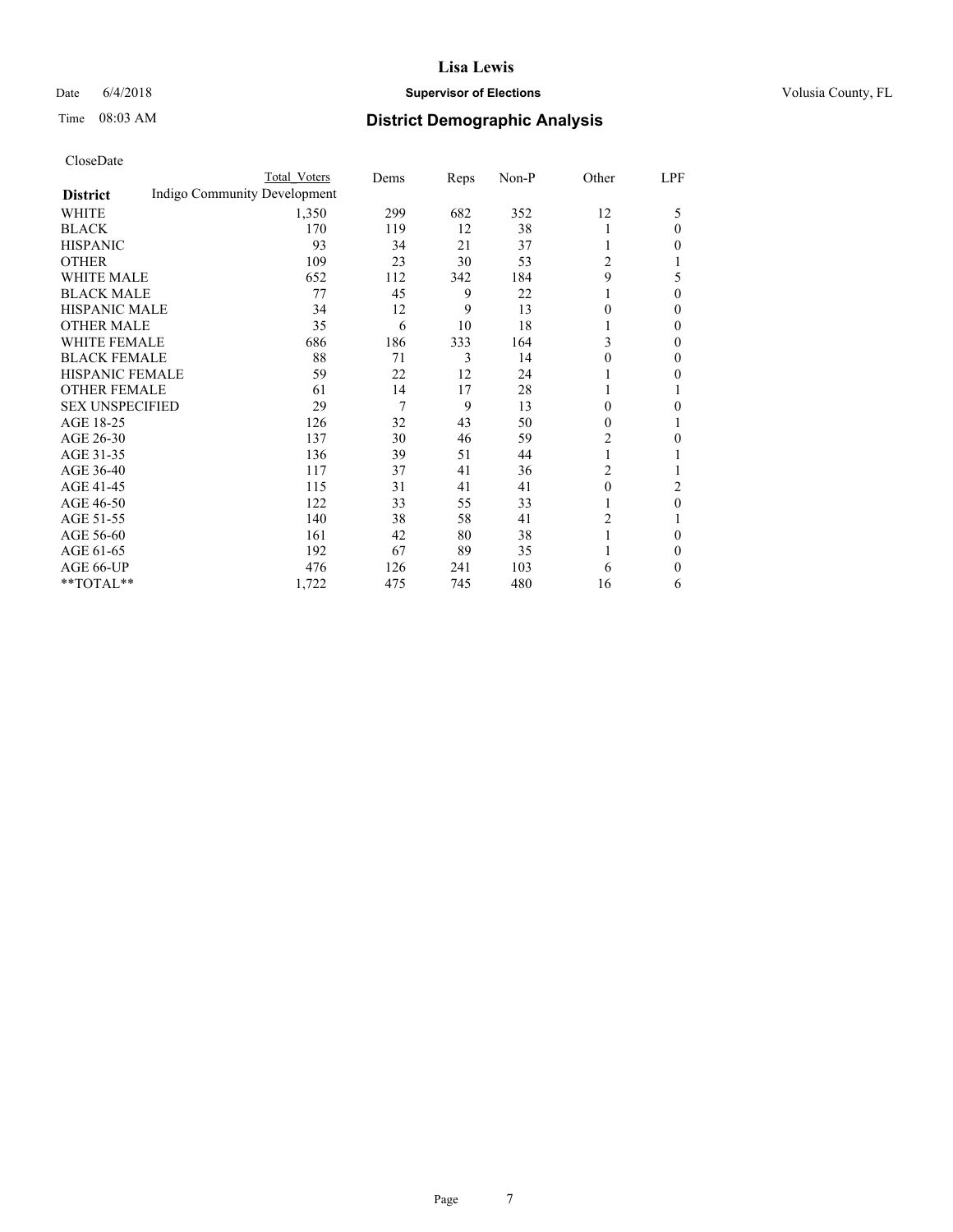### Date  $6/4/2018$  **Supervisor of Elections Supervisor of Elections** Volusia County, FL

# Time 08:03 AM **District Demographic Analysis**

|                        |                  | Total Voters | Dems | Reps | Non-P | Other    | LPF    |
|------------------------|------------------|--------------|------|------|-------|----------|--------|
| <b>District</b>        | Orlandia Heights |              |      |      |       |          |        |
| WHITE                  |                  | 684          | 171  | 309  | 203   | 1        | $_{0}$ |
| <b>BLACK</b>           |                  | 15           | 8    | 3    | 4     | 0        | 0      |
| <b>HISPANIC</b>        |                  | 31           | 5    | 10   | 16    | 0        | 0      |
| <b>OTHER</b>           |                  | 39           | 7    | 10   | 22    | 0        | 0      |
| WHITE MALE             |                  | 340          | 77   | 160  | 102   |          | 0      |
| <b>BLACK MALE</b>      |                  | 6            | 4    | 1    |       | 0        | 0      |
| <b>HISPANIC MALE</b>   |                  | 11           |      | 4    | 6     | $_{0}$   | 0      |
| <b>OTHER MALE</b>      |                  | 12           | 2    | 4    | 6     | 0        | 0      |
| <b>WHITE FEMALE</b>    |                  | 330          | 90   | 146  | 94    | 0        | 0      |
| <b>BLACK FEMALE</b>    |                  | 8            | 4    | 2    | 2     | $_{0}$   | 0      |
| <b>HISPANIC FEMALE</b> |                  | 18           | 4    | 5    | 9     | $_{0}$   | 0      |
| <b>OTHER FEMALE</b>    |                  | 18           | 5    | 5    | 8     | $_{0}$   | 0      |
| <b>SEX UNSPECIFIED</b> |                  | 26           | 4    | 5    | 17    | $\theta$ | 0      |
| AGE 18-25              |                  | 95           | 13   | 30   | 52    | $_{0}$   | 0      |
| AGE 26-30              |                  | 49           | 11   | 19   | 19    | $_{0}$   | 0      |
| AGE 31-35              |                  | 46           | 8    | 19   | 19    | 0        | 0      |
| AGE 36-40              |                  | 39           | 7    | 16   | 16    | 0        | 0      |
| AGE 41-45              |                  | 53           | 10   | 21   | 22    | 0        | 0      |
| AGE 46-50              |                  | 64           | 12   | 23   | 29    | 0        | 0      |
| AGE 51-55              |                  | 90           | 17   | 52   | 21    | 0        | 0      |
| AGE 56-60              |                  | 103          | 27   | 51   | 25    | 0        | 0      |
| AGE 61-65              |                  | 92           | 29   | 44   | 19    | $_{0}$   | 0      |
| AGE 66-UP              |                  | 138          | 57   | 57   | 23    |          | 0      |
| **TOTAL**              |                  | 769          | 191  | 332  | 245   |          | 0      |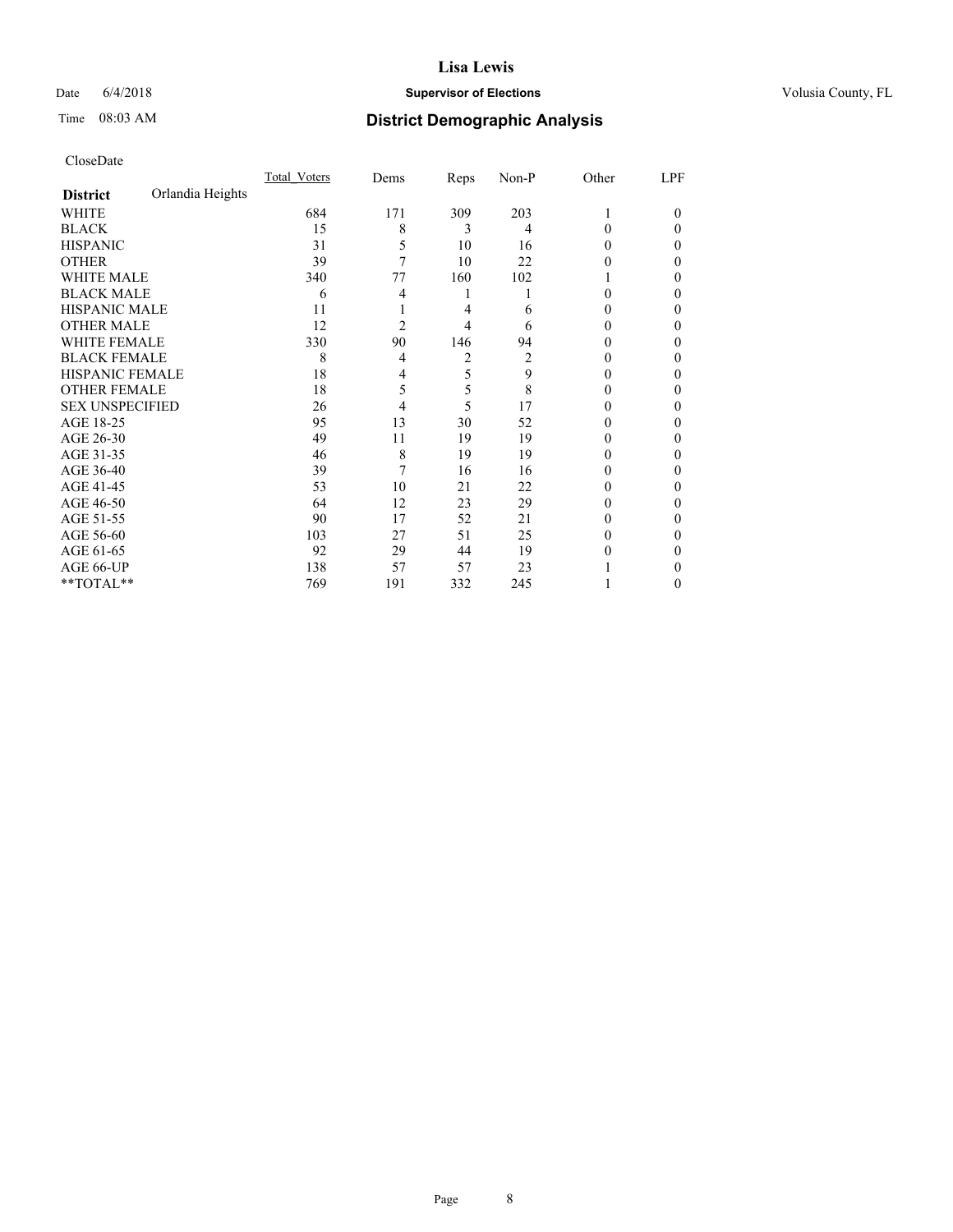### Date  $6/4/2018$  **Supervisor of Elections Supervisor of Elections** Volusia County, FL

|                        | <b>Total Voters</b>      | Dems    | Reps    | Non-P   | Other | LPF            |
|------------------------|--------------------------|---------|---------|---------|-------|----------------|
| <b>District</b>        | Congressional District 6 |         |         |         |       |                |
| WHITE                  | 288,182                  | 81,752  | 121,230 | 83,049  | 1,254 | 897            |
| <b>BLACK</b>           | 32,549                   | 25,335  | 1,109   | 6,033   | 59    | 13             |
| <b>HISPANIC</b>        | 32,026                   | 14,024  | 5,176   | 12,682  | 91    | 53             |
| <b>OTHER</b>           | 18,591                   | 5,867   | 4,097   | 8,548   | 46    | 33             |
| WHITE MALE             | 133,116                  | 32,239  | 59,150  | 40,487  | 644   | 596            |
| <b>BLACK MALE</b>      | 13,031                   | 9,489   | 591     | 2,910   | 33    | 8              |
| <b>HISPANIC MALE</b>   | 14,504                   | 5,862   | 2,591   | 5,968   | 54    | 29             |
| <b>OTHER MALE</b>      | 6,544                    | 2,030   | 1,643   | 2,824   | 25    | 22             |
| <b>WHITE FEMALE</b>    | 151,542                  | 48,666  | 60,716  | 41,270  | 601   | 289            |
| <b>BLACK FEMALE</b>    | 19,017                   | 15,469  | 504     | 3,014   | 26    | $\overline{4}$ |
| HISPANIC FEMALE        | 16,959                   | 7,917   | 2,525   | 6,458   | 36    | 23             |
| <b>OTHER FEMALE</b>    | 7,955                    | 2,980   | 1,796   | 3,153   | 16    | 10             |
| <b>SEX UNSPECIFIED</b> | 8,676                    | 2,325   | 2,094   | 4,227   | 15    | 15             |
| AGE 18-25              | 35,581                   | 11,637  | 8,299   | 15,294  | 201   | 150            |
| AGE 26-30              | 25,917                   | 8,518   | 6,560   | 10,595  | 120   | 124            |
| AGE 31-35              | 23,729                   | 7,731   | 6,232   | 9,513   | 109   | 144            |
| AGE 36-40              | 22,748                   | 7,499   | 6,280   | 8,757   | 96    | 116            |
| AGE 41-45              | 22,408                   | 7,107   | 7,065   | 8,041   | 92    | 103            |
| AGE 46-50              | 26,493                   | 8,274   | 9,716   | 8,313   | 107   | 83             |
| AGE 51-55              | 31,603                   | 10,002  | 12,380  | 9,022   | 120   | 79             |
| AGE 56-60              | 36,293                   | 12,166  | 14,642  | 9,290   | 141   | 54             |
| AGE 61-65              | 36,101                   | 13,187  | 14,175  | 8,549   | 142   | 48             |
| AGE 66-UP              | 110,473                  | 40,856  | 46,262  | 22,938  | 322   | 95             |
| $*$ $TOTAL**$          | 371,348                  | 126,978 | 131,612 | 110,312 | 1,450 | 996            |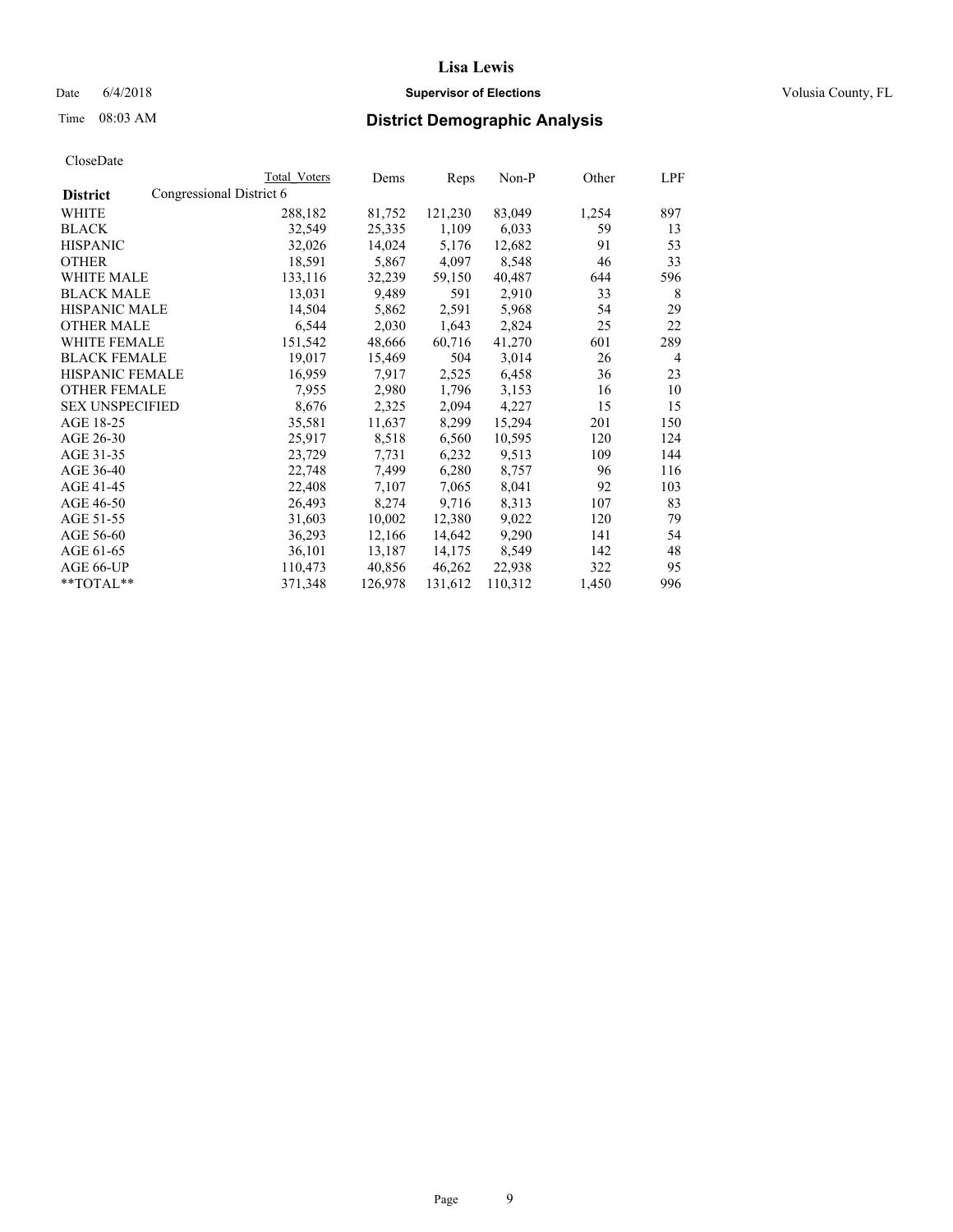### Date  $6/4/2018$  **Supervisor of Elections Supervisor of Elections** Volusia County, FL

# Time 08:03 AM **District Demographic Analysis**

|                        | Total Voters        | Dems   | Reps   | Non-P  | Other          | LPF          |
|------------------------|---------------------|--------|--------|--------|----------------|--------------|
| <b>District</b>        | Unincorporated Area |        |        |        |                |              |
| WHITE                  | 70,307              | 19,169 | 31,123 | 19,546 | 248            | 221          |
| <b>BLACK</b>           | 2,863               | 2,227  | 108    | 521    | 7              | $\mathbf{0}$ |
| <b>HISPANIC</b>        | 3,848               | 1,503  | 731    | 1,596  | 11             |              |
| <b>OTHER</b>           | 3,407               | 881    | 973    | 1,542  | 7              | 4            |
| WHITE MALE             | 33,172              | 7,752  | 15,519 | 9,634  | 122            | 145          |
| <b>BLACK MALE</b>      | 1,248               | 913    | 56     | 275    | 4              | $\theta$     |
| <b>HISPANIC MALE</b>   | 1,744               | 617    | 359    | 757    | 5              | 6            |
| <b>OTHER MALE</b>      | 1,181               | 296    | 384    | 495    | 3              | 3            |
| WHITE FEMALE           | 36,282              | 11,246 | 15,236 | 9,602  | 125            | 73           |
| <b>BLACK FEMALE</b>    | 1,573               | 1,282  | 49     | 239    | 3              | $\mathbf{0}$ |
| <b>HISPANIC FEMALE</b> | 2,006               | 840    | 361    | 798    | 6              | 1            |
| <b>OTHER FEMALE</b>    | 1,373               | 448    | 399    | 522    | 3              | 1            |
| <b>SEX UNSPECIFIED</b> | 1,845               | 386    | 572    | 882    | $\overline{2}$ | 3            |
| AGE 18-25              | 6,721               | 1,612  | 2,093  | 2,950  | 37             | 29           |
| AGE 26-30              | 4,879               | 1,298  | 1,497  | 2,039  | 18             | 27           |
| AGE 31-35              | 4,536               | 1,200  | 1,374  | 1,916  | 11             | 35           |
| AGE 36-40              | 4,370               | 1,200  | 1,424  | 1,703  | 20             | 23           |
| AGE 41-45              | 4,580               | 1,161  | 1,738  | 1,647  | 17             | 17           |
| AGE 46-50              | 5,816               | 1,456  | 2,501  | 1,810  | 30             | 19           |
| AGE 51-55              | 7,352               | 1,946  | 3,315  | 2,059  | 16             | 16           |
| AGE 56-60              | 8,680               | 2,488  | 3,937  | 2,200  | 36             | 19           |
| AGE 61-65              | 8,595               | 2,827  | 3,772  | 1,955  | 28             | 13           |
| AGE 66-UP              | 24,896              | 8,592  | 11,284 | 4,926  | 60             | 34           |
| $*$ $TOTAL**$          | 80,425              | 23,780 | 32,935 | 23,205 | 273            | 232          |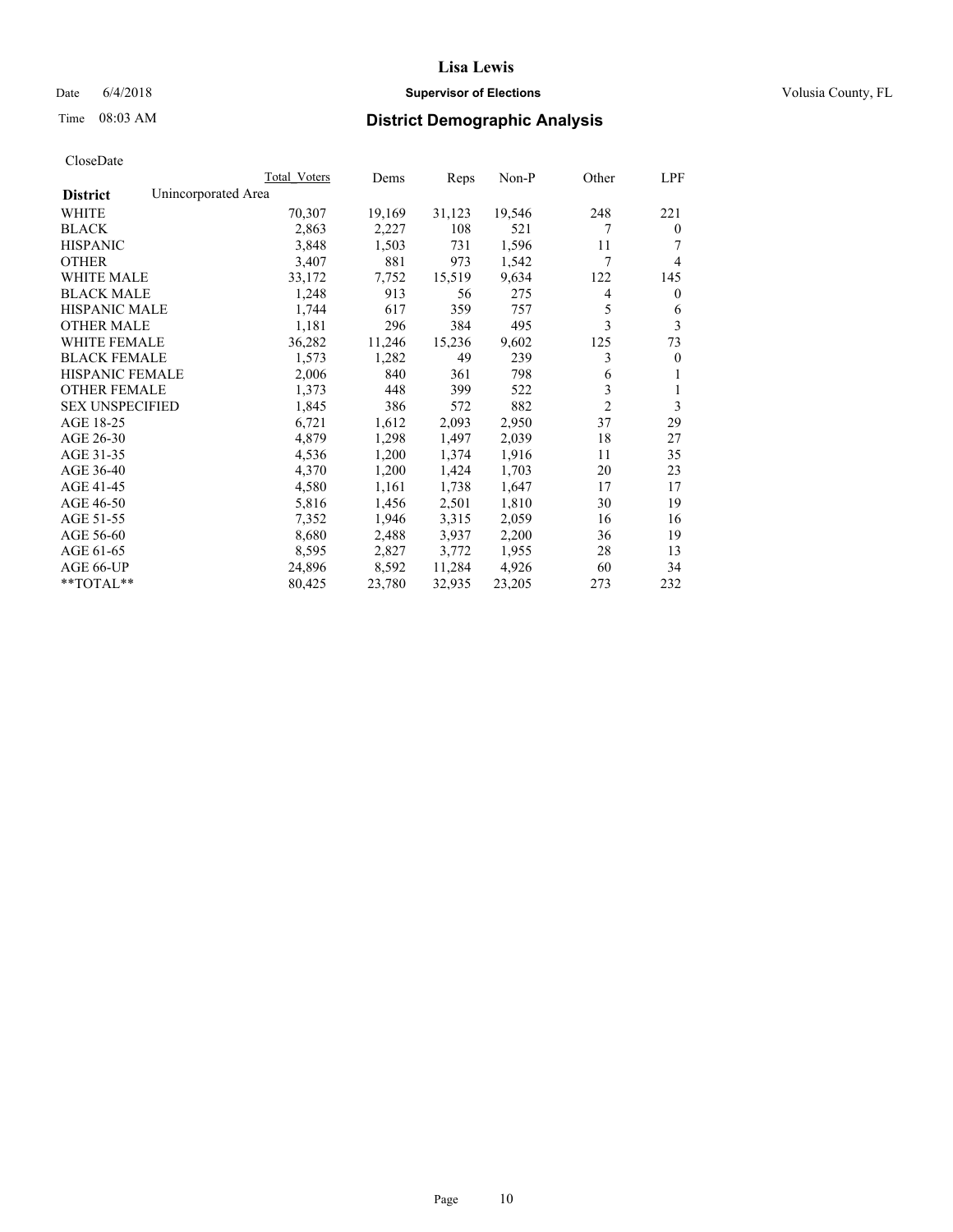### Date 6/4/2018 **Supervisor of Elections Supervisor of Elections** Volusia County, FL

# Time 08:03 AM **District Demographic Analysis**

|                        |               | Total Voters | Dems   | Reps   | Non-P  | Other          | LPF            |
|------------------------|---------------|--------------|--------|--------|--------|----------------|----------------|
| <b>District</b>        | Daytona Beach |              |        |        |        |                |                |
| WHITE                  |               | 24,662       | 7,609  | 9,221  | 7,586  | 152            | 94             |
| <b>BLACK</b>           |               | 14,049       | 11,321 | 347    | 2,359  | 19             | 3              |
| <b>HISPANIC</b>        |               | 1,931        | 854    | 313    | 746    | 15             | 3              |
| <b>OTHER</b>           |               | 2,808        | 1,055  | 412    | 1,325  | 11             | 5              |
| <b>WHITE MALE</b>      |               | 11,893       | 3,146  | 4,744  | 3,864  | 80             | 59             |
| <b>BLACK MALE</b>      |               | 5,321        | 4,038  | 188    | 1,085  | 9              | 1              |
| <b>HISPANIC MALE</b>   |               | 877          | 344    | 168    | 355    | 9              | 1              |
| <b>OTHER MALE</b>      |               | 969          | 362    | 178    | 420    | 7              | $\overline{2}$ |
| WHITE FEMALE           |               | 12,489       | 4,380  | 4,389  | 3,616  | 70             | 34             |
| <b>BLACK FEMALE</b>    |               | 8,493        | 7,096  | 157    | 1,228  | 10             | $\overline{c}$ |
| <b>HISPANIC FEMALE</b> |               | 1,021        | 494    | 142    | 377    | 6              | $\mathfrak{2}$ |
| <b>OTHER FEMALE</b>    |               | 1,183        | 521    | 177    | 481    | $\overline{2}$ | $\sqrt{2}$     |
| <b>SEX UNSPECIFIED</b> |               | 1,203        | 458    | 149    | 590    | $\overline{4}$ | $\mathfrak{2}$ |
| AGE 18-25              |               | 6,763        | 3,547  | 836    | 2,322  | 35             | 23             |
| AGE 26-30              |               | 4,014        | 1,925  | 633    | 1,422  | 22             | 12             |
| AGE 31-35              |               | 3,136        | 1,476  | 534    | 1,092  | 20             | 14             |
| AGE 36-40              |               | 2,648        | 1,296  | 467    | 861    | 13             | 11             |
| AGE 41-45              |               | 2,396        | 1,111  | 509    | 759    | 10             | 7              |
| AGE 46-50              |               | 2,771        | 1,242  | 706    | 799    | 13             | 11             |
| AGE 51-55              |               | 3,409        | 1,597  | 863    | 922    | 20             | 7              |
| AGE 56-60              |               | 3,837        | 1,764  | 1,119  | 934    | 13             | 7              |
| AGE 61-65              |               | 3,791        | 1,836  | 1,090  | 844    | 16             | 5              |
| AGE 66-UP              |               | 10,685       | 5,045  | 3,536  | 2,061  | 35             | 8              |
| $*$ TOTAL $*$          |               | 43,450       | 20,839 | 10,293 | 12,016 | 197            | 105            |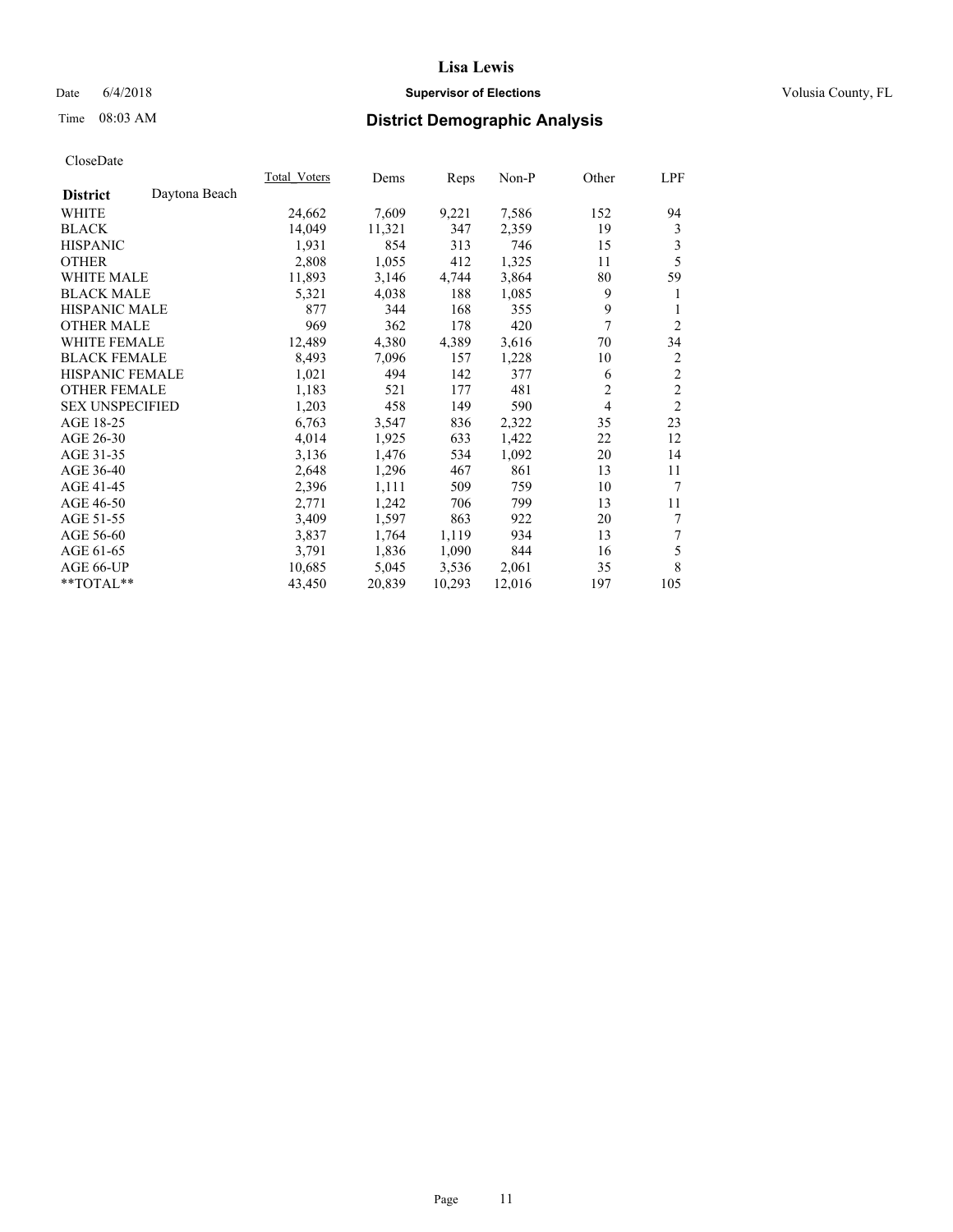### Date 6/4/2018 **Supervisor of Elections Supervisor of Elections** Volusia County, FL

# Time 08:03 AM **District Demographic Analysis**

|                        |                      | Total Voters | Dems  | Reps  | Non-P | Other          | LPF            |
|------------------------|----------------------|--------------|-------|-------|-------|----------------|----------------|
| <b>District</b>        | Daytona Beach Shores |              |       |       |       |                |                |
| WHITE                  |                      | 4,083        | 936   | 2,017 | 1,095 | 22             | 13             |
| <b>BLACK</b>           |                      | 74           | 41    | 4     | 27    |                | 1              |
| <b>HISPANIC</b>        |                      | 125          | 40    | 45    | 39    | 1              | 0              |
| <b>OTHER</b>           |                      | 256          | 67    | 82    | 106   | 0              |                |
| <b>WHITE MALE</b>      |                      | 1,945        | 386   | 973   | 562   | 14             | 10             |
| <b>BLACK MALE</b>      |                      | 35           | 19    | 1     | 15    | 0              | $\mathbf{0}$   |
| <b>HISPANIC MALE</b>   |                      | 56           | 8     | 24    | 23    |                | $\mathbf{0}$   |
| <b>OTHER MALE</b>      |                      | 107          | 25    | 36    | 46    | 0              | 0              |
| WHITE FEMALE           |                      | 2,097        | 542   | 1,023 | 521   | 8              | 3              |
| <b>BLACK FEMALE</b>    |                      | 38           | 22    | 3     | 11    |                |                |
| <b>HISPANIC FEMALE</b> |                      | 67           | 31    | 20    | 16    | 0              | 0              |
| <b>OTHER FEMALE</b>    |                      | 119          | 38    | 34    | 46    | 0              | 1              |
| <b>SEX UNSPECIFIED</b> |                      | 74           | 13    | 34    | 27    | 0              | $\mathbf{0}$   |
| AGE 18-25              |                      | 137          | 33    | 43    | 58    | $\overline{c}$ |                |
| AGE 26-30              |                      | 133          | 26    | 51    | 52    | $\theta$       | 4              |
| AGE 31-35              |                      | 128          | 33    | 42    | 50    | 0              | 3              |
| AGE 36-40              |                      | 117          | 25    | 42    | 47    |                | $\overline{c}$ |
| AGE 41-45              |                      | 110          | 25    | 41    | 43    | 0              |                |
| AGE 46-50              |                      | 175          | 45    | 61    | 68    |                | 0              |
| AGE 51-55              |                      | 331          | 70    | 153   | 104   | 3              | 1              |
| AGE 56-60              |                      | 421          | 86    | 209   | 120   | 5              |                |
| AGE 61-65              |                      | 578          | 139   | 293   | 140   | 5              |                |
| AGE 66-UP              |                      | 2,408        | 602   | 1,213 | 585   | 7              |                |
| **TOTAL**              |                      | 4,538        | 1,084 | 2,148 | 1,267 | 24             | 15             |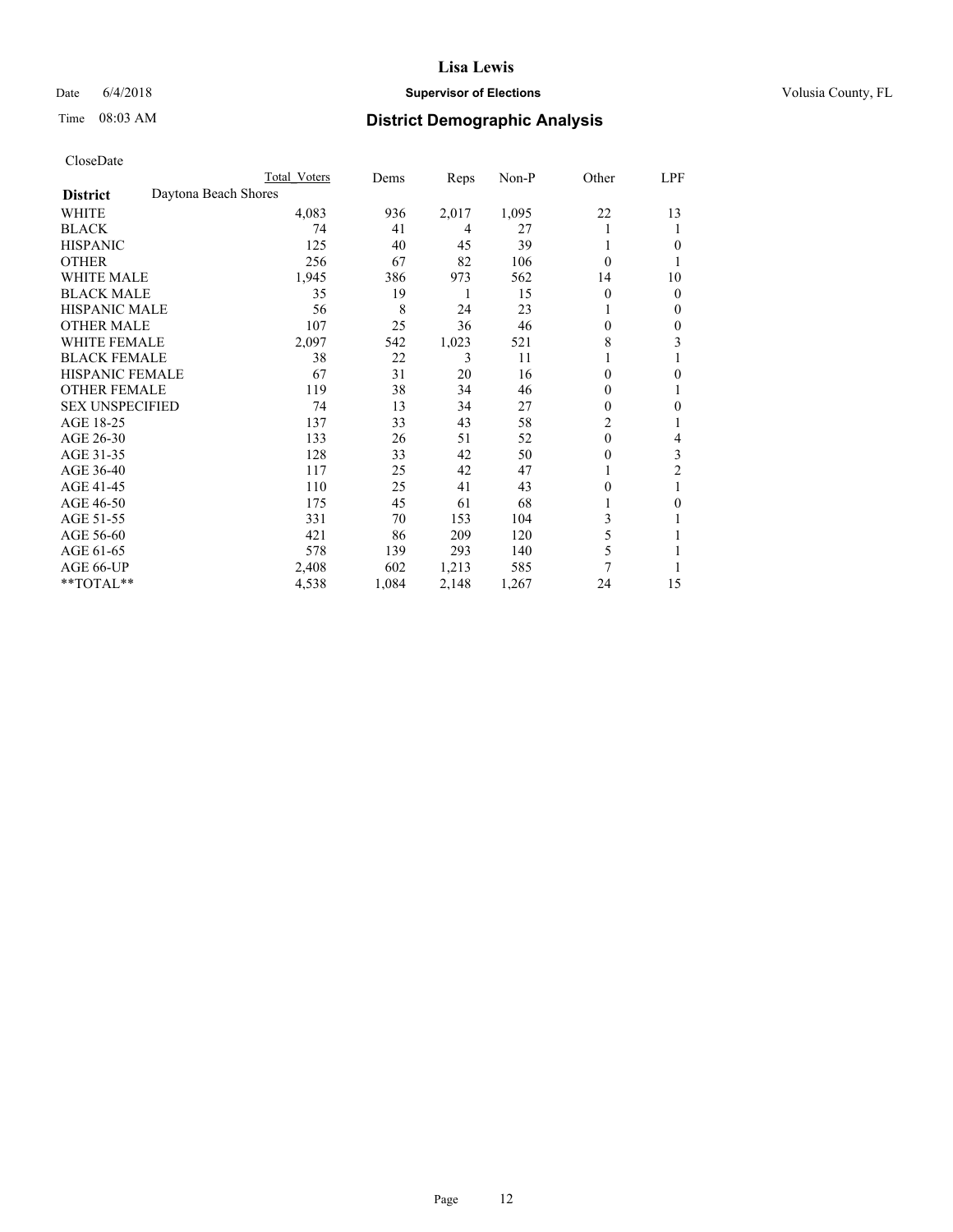### Date 6/4/2018 **Supervisor of Elections Supervisor of Elections** Volusia County, FL

# Time 08:03 AM **District Demographic Analysis**

|                        |        | Total Voters | Dems  | Reps  | Non-P | Other          | LPF            |
|------------------------|--------|--------------|-------|-------|-------|----------------|----------------|
| <b>District</b>        | DeBary |              |       |       |       |                |                |
| WHITE                  |        | 12,846       | 3,000 | 6,203 | 3,548 | 61             | 34             |
| <b>BLACK</b>           |        | 612          | 460   | 27    | 124   |                | $\mathbf{0}$   |
| <b>HISPANIC</b>        |        | 1,345        | 521   | 323   | 498   |                | 2              |
| <b>OTHER</b>           |        | 849          | 234   | 217   | 393   | 5              | $\theta$       |
| WHITE MALE             |        | 6,017        | 1,174 | 3,047 | 1,735 | 34             | 27             |
| <b>BLACK MALE</b>      |        | 277          | 189   | 10    | 77    |                | $\mathbf{0}$   |
| <b>HISPANIC MALE</b>   |        | 617          | 214   | 162   | 240   |                | $\theta$       |
| <b>OTHER MALE</b>      |        | 295          | 78    | 86    | 128   | 3              | $\mathbf{0}$   |
| <b>WHITE FEMALE</b>    |        | 6,658        | 1,790 | 3,087 | 1,748 | 27             | 6              |
| <b>BLACK FEMALE</b>    |        | 325          | 263   | 17    | 45    | $\Omega$       | $\mathbf{0}$   |
| <b>HISPANIC FEMALE</b> |        | 708          | 298   | 158   | 250   | 0              | $\overline{c}$ |
| <b>OTHER FEMALE</b>    |        | 382          | 125   | 100   | 155   | $\overline{2}$ | $\mathbf{0}$   |
| <b>SEX UNSPECIFIED</b> |        | 373          | 84    | 103   | 185   | $\theta$       | 1              |
| AGE 18-25              |        | 1,284        | 290   | 400   | 579   | 11             | 4              |
| AGE 26-30              |        | 913          | 219   | 334   | 355   | 4              | 1              |
| AGE 31-35              |        | 970          | 227   | 351   | 381   | 5              | 6              |
| AGE 36-40              |        | 1,010        | 237   | 363   | 398   |                | 11             |
| AGE 41-45              |        | 1,006        | 258   | 382   | 359   | 2              | 5              |
| AGE 46-50              |        | 1,212        | 299   | 529   | 374   | 7              | 3              |
| AGE 51-55              |        | 1,422        | 354   | 679   | 377   | 9              | 3              |
| AGE 56-60              |        | 1,598        | 418   | 771   | 395   | 13             | 1              |
| AGE 61-65              |        | 1,536        | 444   | 709   | 376   | 7              | $\theta$       |
| AGE 66-UP              |        | 4,701        | 1,469 | 2,252 | 969   | 9              | $\overline{2}$ |
| **TOTAL**              |        | 15,652       | 4,215 | 6,770 | 4,563 | 68             | 36             |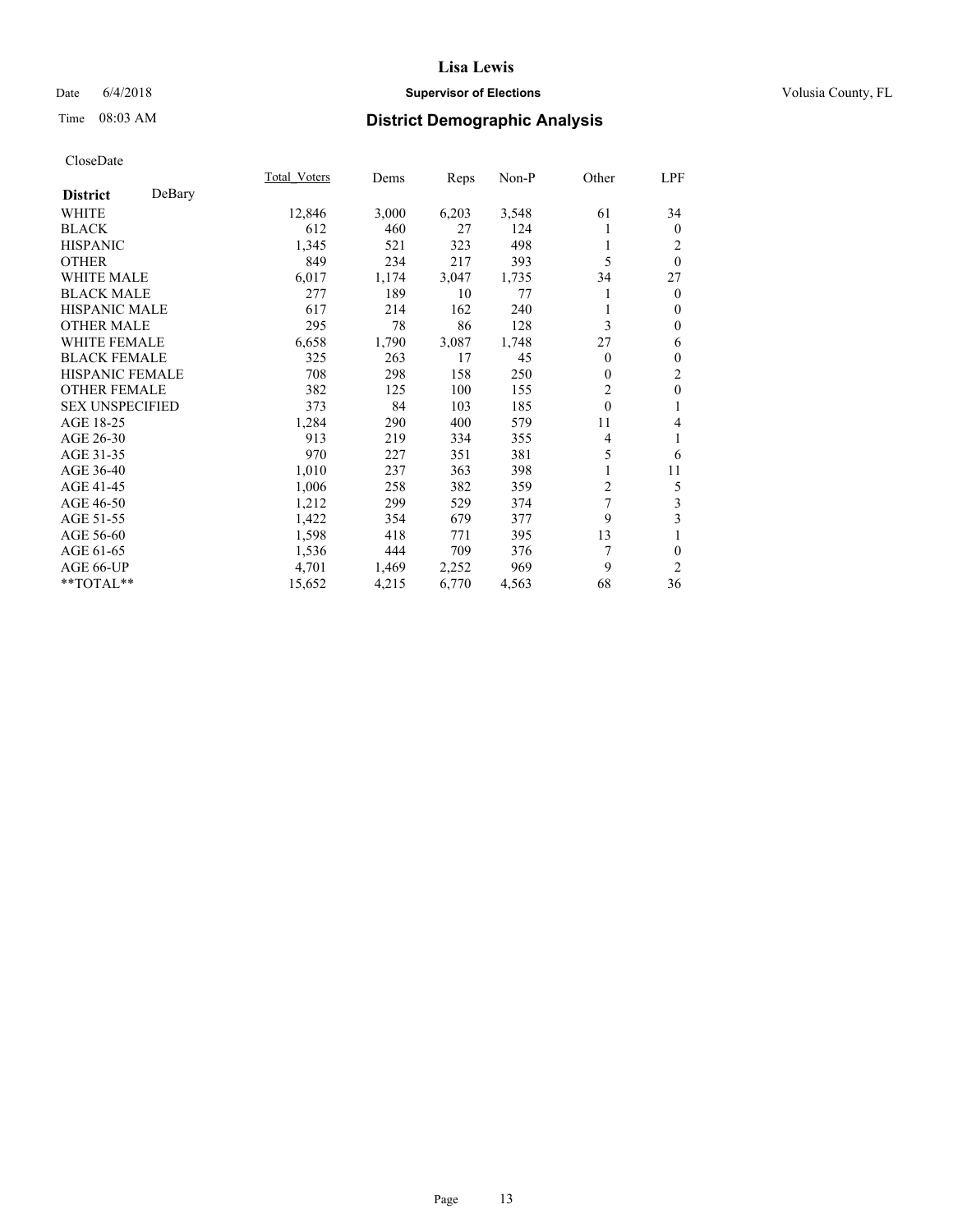### Date 6/4/2018 **Supervisor of Elections Supervisor of Elections** Volusia County, FL

# Time 08:03 AM **District Demographic Analysis**

|                        |        | Total Voters | Dems  | Reps  | Non-P | Other          | LPF            |
|------------------------|--------|--------------|-------|-------|-------|----------------|----------------|
| <b>District</b>        | DeLand |              |       |       |       |                |                |
| <b>WHITE</b>           |        | 15,251       | 4,516 | 6,482 | 4,121 | 72             | 60             |
| <b>BLACK</b>           |        | 2,823        | 2,224 | 95    | 494   | 8              | $\overline{c}$ |
| <b>HISPANIC</b>        |        | 1,995        | 856   | 345   | 780   | 9              | 5              |
| <b>OTHER</b>           |        | 1,125        | 432   | 201   | 488   | $\overline{2}$ | $\overline{2}$ |
| WHITE MALE             |        | 6,695        | 1,655 | 3,004 | 1,956 | 36             | 44             |
| <b>BLACK MALE</b>      |        | 1,067        | 790   | 45    | 226   | 5              | 1              |
| <b>HISPANIC MALE</b>   |        | 809          | 330   | 156   | 316   | 5              | $\overline{c}$ |
| <b>OTHER MALE</b>      |        | 387          | 153   | 81    | 151   | $\overline{2}$ | $\theta$       |
| WHITE FEMALE           |        | 8,368        | 2,802 | 3,417 | 2,100 | 35             | 14             |
| <b>BLACK FEMALE</b>    |        | 1,713        | 1,403 | 47    | 259   | 3              | 1              |
| <b>HISPANIC FEMALE</b> |        | 1,158        | 511   | 187   | 454   | 3              | 3              |
| <b>OTHER FEMALE</b>    |        | 485          | 194   | 89    | 200   | 0              | $\overline{c}$ |
| <b>SEX UNSPECIFIED</b> |        | 512          | 190   | 97    | 221   | $\overline{c}$ | $\overline{2}$ |
| AGE 18-25              |        | 2,198        | 826   | 458   | 886   | 15             | 13             |
| AGE 26-30              |        | 1,667        | 604   | 389   | 658   | 4              | 12             |
| AGE 31-35              |        | 1,423        | 498   | 363   | 545   | 5              | 12             |
| AGE 36-40              |        | 1,511        | 568   | 427   | 504   | 5              | 7              |
| AGE 41-45              |        | 1,360        | 498   | 408   | 445   | 7              | $\overline{2}$ |
| AGE 46-50              |        | 1,511        | 559   | 514   | 422   | 10             | 6              |
| AGE 51-55              |        | 1,525        | 564   | 583   | 368   | 4              | 6              |
| AGE 56-60              |        | 1,662        | 653   | 634   | 366   | 7              | $\overline{2}$ |
| AGE 61-65              |        | 1,842        | 756   | 652   | 418   | 14             | $\overline{2}$ |
| AGE 66-UP              |        | 6,495        | 2,502 | 2,695 | 1,271 | 20             | 7              |
| **TOTAL**              |        | 21,194       | 8,028 | 7,123 | 5,883 | 91             | 69             |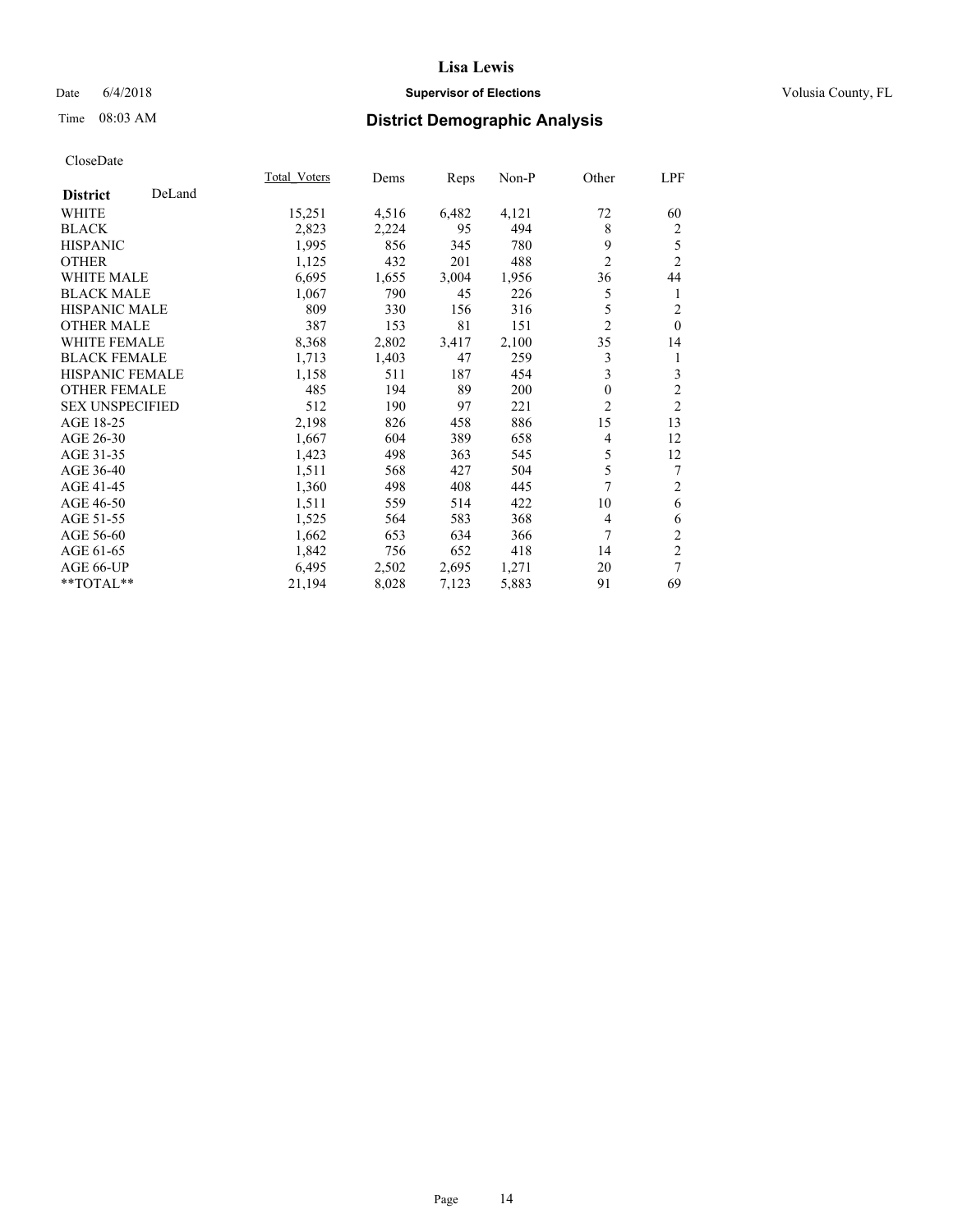### Date 6/4/2018 **Supervisor of Elections Supervisor of Elections** Volusia County, FL

# Time 08:03 AM **District Demographic Analysis**

|                        |         | Total Voters | Dems   | Reps   | Non-P  | Other | LPF            |
|------------------------|---------|--------------|--------|--------|--------|-------|----------------|
| <b>District</b>        | Deltona |              |        |        |        |       |                |
| WHITE                  |         | 33,643       | 9,453  | 13,194 | 10,751 | 127   | 118            |
| <b>BLACK</b>           |         | 5,881        | 4,321  | 265    | 1,282  | 12    | 1              |
| <b>HISPANIC</b>        |         | 17,547       | 8,202  | 2,345  | 6,951  | 27    | 22             |
| <b>OTHER</b>           |         | 3,613        | 1,214  | 658    | 1,727  | 7     | 7              |
| <b>WHITE MALE</b>      |         | 15,515       | 3,812  | 6,369  | 5,193  | 67    | 74             |
| <b>BLACK MALE</b>      |         | 2,576        | 1,769  | 159    | 640    | 7     | 1              |
| <b>HISPANIC MALE</b>   |         | 8,098        | 3,537  | 1,201  | 3,330  | 17    | 13             |
| <b>OTHER MALE</b>      |         | 1,228        | 415    | 256    | 548    | 3     | 6              |
| <b>WHITE FEMALE</b>    |         | 17,641       | 5,515  | 6,642  | 5,383  | 58    | 43             |
| <b>BLACK FEMALE</b>    |         | 3,217        | 2,489  | 103    | 620    | 5     | $\Omega$       |
| HISPANIC FEMALE        |         | 9,171        | 4,542  | 1,122  | 3,489  | 10    | 8              |
| <b>OTHER FEMALE</b>    |         | 1,572        | 628    | 289    | 651    | 3     | 1              |
| <b>SEX UNSPECIFIED</b> |         | 1,665        | 482    | 321    | 857    | 3     | $\overline{2}$ |
| AGE 18-25              |         | 6,734        | 2,156  | 1,182  | 3,351  | 26    | 19             |
| AGE 26-30              |         | 5,315        | 1,813  | 1,107  | 2,359  | 13    | 23             |
| AGE 31-35              |         | 4,985        | 1,698  | 1,083  | 2,169  | 15    | 20             |
| AGE 36-40              |         | 4,846        | 1,756  | 1,013  | 2,036  | 20    | 21             |
| AGE 41-45              |         | 4,816        | 1,767  | 1,177  | 1,839  | 20    | 13             |
| AGE 46-50              |         | 5,049        | 1,852  | 1,469  | 1,701  | 14    | 13             |
| AGE 51-55              |         | 5,681        | 2,081  | 1,795  | 1,772  | 15    | 18             |
| AGE 56-60              |         | 5,790        | 2,229  | 1,971  | 1,574  | 11    | 5              |
| AGE 61-65              |         | 5,012        | 2,099  | 1,598  | 1,291  | 13    | 11             |
| AGE 66-UP              |         | 12,456       | 5,739  | 4,067  | 2,619  | 26    | 5              |
| $*$ TOTAL $*$          |         | 60,684       | 23,190 | 16,462 | 20,711 | 173   | 148            |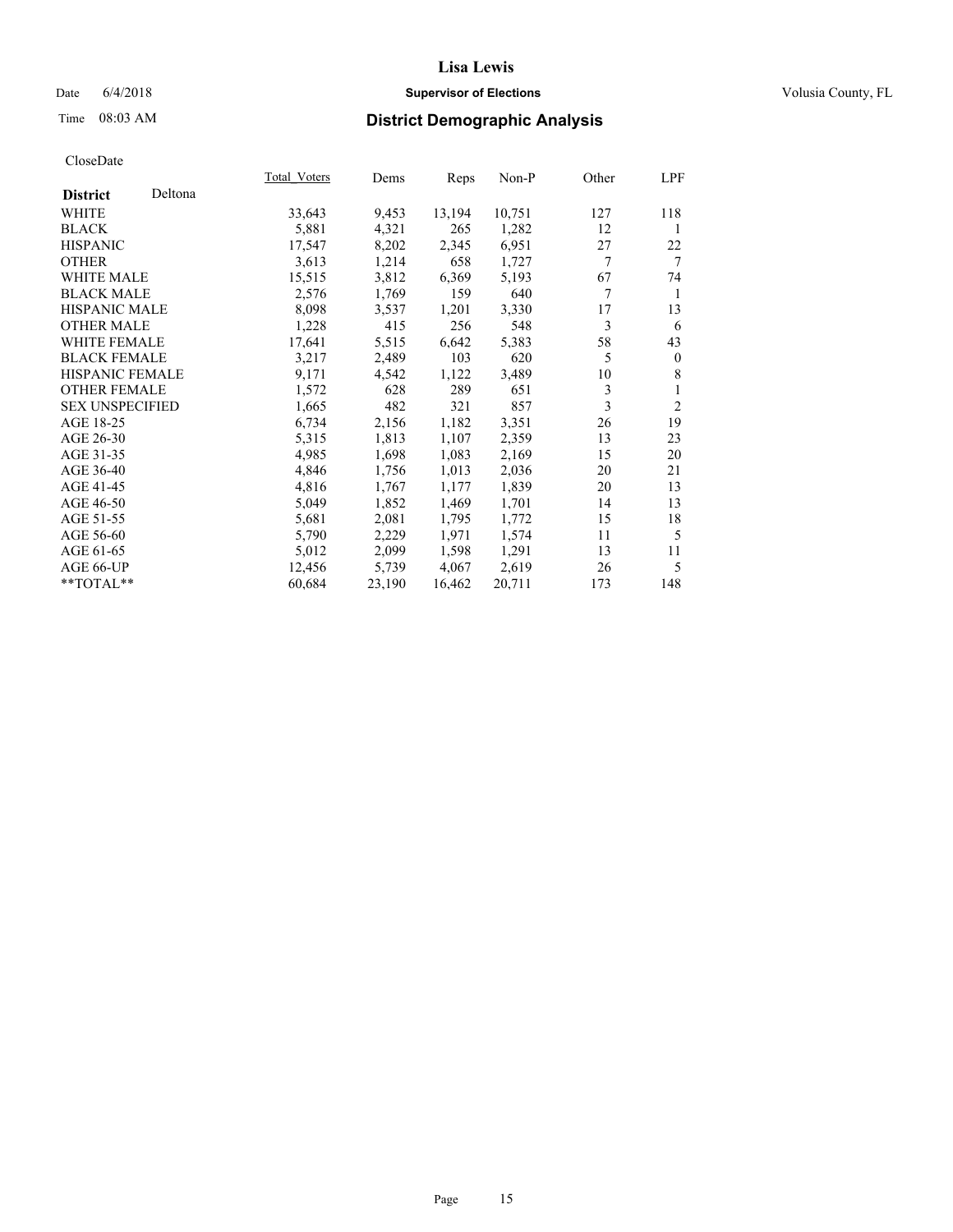### Date 6/4/2018 **Supervisor of Elections Supervisor of Elections** Volusia County, FL

# Time 08:03 AM **District Demographic Analysis**

|                        |           | Total Voters | Dems  | Reps  | Non-P | Other          | LPF            |
|------------------------|-----------|--------------|-------|-------|-------|----------------|----------------|
| <b>District</b>        | Edgewater |              |       |       |       |                |                |
| WHITE                  |           | 15,036       | 4,536 | 5,750 | 4,652 | 59             | 39             |
| <b>BLACK</b>           |           | 349          | 261   | 17    | 70    |                | $\overline{0}$ |
| <b>HISPANIC</b>        |           | 297          | 111   | 64    | 119   | 3              | 0              |
| <b>OTHER</b>           |           | 528          | 157   | 115   | 254   |                |                |
| <b>WHITE MALE</b>      |           | 6,796        | 1,729 | 2,816 | 2,202 | 22             | 27             |
| <b>BLACK MALE</b>      |           | 164          | 116   | 10    | 37    |                | 0              |
| <b>HISPANIC MALE</b>   |           | 131          | 40    | 27    | 62    | 2              | 0              |
| <b>OTHER MALE</b>      |           | 174          | 51    | 46    | 76    | $\mathbf{0}$   | 1              |
| <b>WHITE FEMALE</b>    |           | 8,085        | 2,770 | 2,874 | 2,392 | 37             | 12             |
| <b>BLACK FEMALE</b>    |           | 182          | 143   | 7     | 32    | $\theta$       | $\overline{0}$ |
| <b>HISPANIC FEMALE</b> |           | 161          | 68    | 36    | 56    |                | 0              |
| <b>OTHER FEMALE</b>    |           | 213          | 80    | 50    | 82    |                | $\mathbf{0}$   |
| <b>SEX UNSPECIFIED</b> |           | 304          | 68    | 80    | 156   | 0              | 0              |
| AGE 18-25              |           | 1,166        | 302   | 317   | 535   | 8              | 4              |
| AGE 26-30              |           | 983          | 260   | 268   | 445   | 5              | 5              |
| AGE 31-35              |           | 957          | 259   | 266   | 418   | 6              | 8              |
| AGE 36-40              |           | 928          | 268   | 260   | 391   | 2              | 7              |
| AGE 41-45              |           | 951          | 242   | 319   | 379   | 4              | 7              |
| AGE 46-50              |           | 1,077        | 313   | 397   | 365   | $\overline{c}$ | $\theta$       |
| AGE 51-55              |           | 1,268        | 373   | 501   | 385   | 6              | 3              |
| AGE 56-60              |           | 1,638        | 497   | 675   | 458   | 7              |                |
| AGE 61-65              |           | 1,682        | 569   | 651   | 457   | 4              |                |
| AGE 66-UP              |           | 5,559        | 1,981 | 2,292 | 1,262 | 20             | 4              |
| **TOTAL**              |           | 16,210       | 5,065 | 5,946 | 5,095 | 64             | 40             |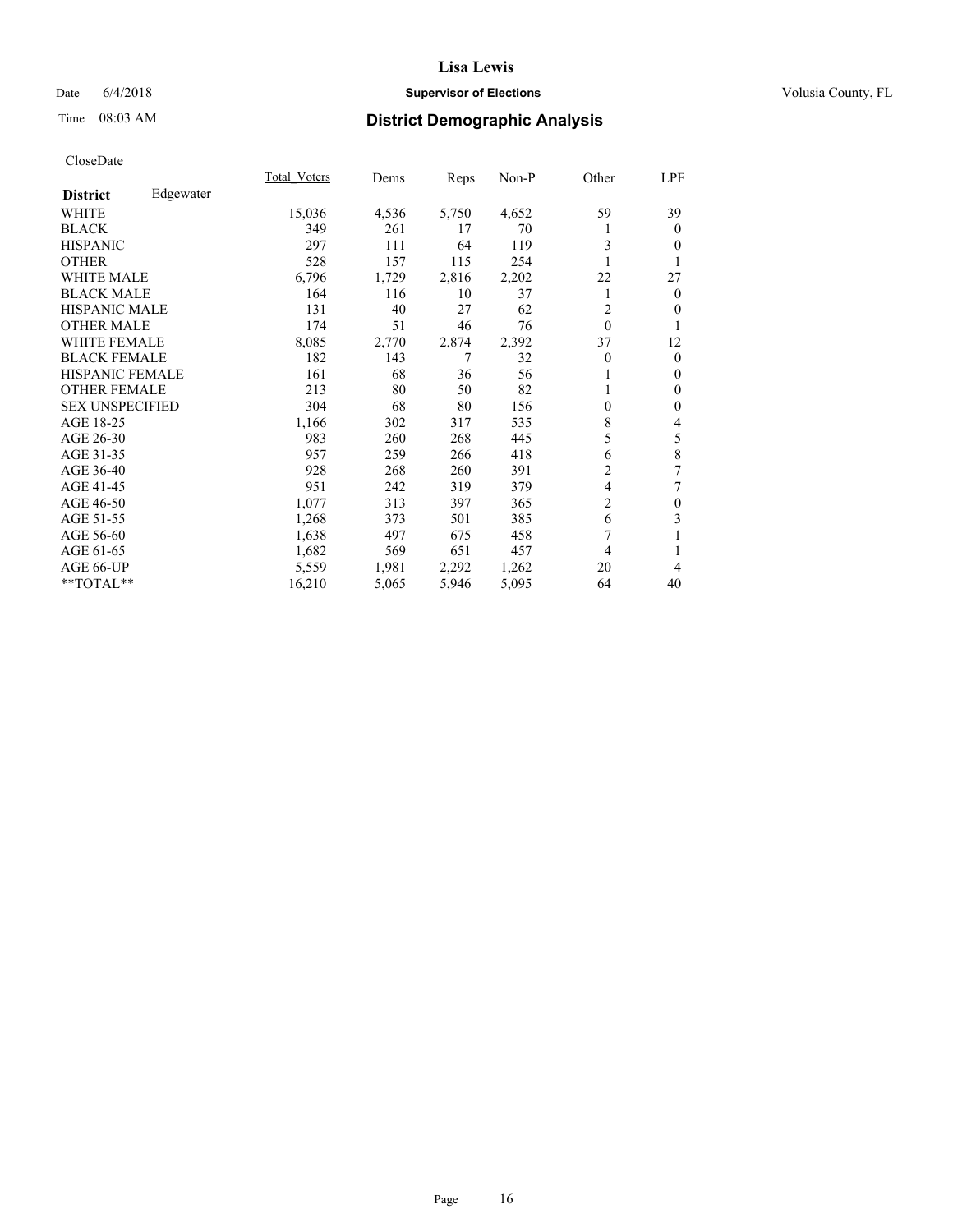### Date 6/4/2018 **Supervisor of Elections Supervisor of Elections** Volusia County, FL

# Time 08:03 AM **District Demographic Analysis**

|                                      | Total Voters | Dems  | Reps  | Non-P | Other          | LPF                     |
|--------------------------------------|--------------|-------|-------|-------|----------------|-------------------------|
| <b>Holly Hill</b><br><b>District</b> |              |       |       |       |                |                         |
| WHITE                                | 6,169        | 2,027 | 2,137 | 1,954 | 24             | 27                      |
| <b>BLACK</b>                         | 1,003        | 743   | 34    | 223   | 2              | 1                       |
| <b>HISPANIC</b>                      | 298          | 132   | 41    | 122   | $\overline{2}$ | 1                       |
| <b>OTHER</b>                         | 374          | 134   | 70    | 169   | 1              | $\theta$                |
| <b>WHITE MALE</b>                    | 2,825        | 798   | 1,045 | 955   | 12             | 15                      |
| <b>BLACK MALE</b>                    | 364          | 239   | 17    | 106   | 1              | 1                       |
| HISPANIC MALE                        | 144          | 57    | 23    | 61    | 2              | 1                       |
| <b>OTHER MALE</b>                    | 133          | 47    | 30    | 56    | $\theta$       | $\theta$                |
| <b>WHITE FEMALE</b>                  | 3,278        | 1,214 | 1,070 | 970   | 12             | 12                      |
| <b>BLACK FEMALE</b>                  | 631          | 499   | 17    | 114   | 1              | $\theta$                |
| <b>HISPANIC FEMALE</b>               | 151          | 74    | 18    | 59    | $\mathbf{0}$   | $\mathbf{0}$            |
| <b>OTHER FEMALE</b>                  | 150          | 67    | 32    | 51    | 0              | $\mathbf{0}$            |
| <b>SEX UNSPECIFIED</b>               | 168          | 41    | 30    | 96    |                | $\boldsymbol{0}$        |
| AGE 18-25                            | 699          | 240   | 142   | 311   | 0              | 6                       |
| AGE 26-30                            | 635          | 248   | 133   | 247   | 5              | 2                       |
| AGE 31-35                            | 543          | 208   | 101   | 228   | $\overline{2}$ | $\overline{\mathbf{4}}$ |
| AGE 36-40                            | 479          | 187   | 102   | 185   | $\overline{c}$ | 3                       |
| AGE 41-45                            | 442          | 172   | 100   | 168   | $\overline{2}$ | $\boldsymbol{0}$        |
| AGE 46-50                            | 572          | 201   | 149   | 220   | $\mathbf{0}$   | $\overline{c}$          |
| AGE 51-55                            | 692          | 245   | 228   | 210   | 3              | 6                       |
| AGE 56-60                            | 828          | 325   | 261   | 233   | 5              | 4                       |
| AGE 61-65                            | 768          | 293   | 260   | 210   | 3              | $\overline{c}$          |
| AGE 66-UP                            | 2,186        | 917   | 806   | 456   | 7              | $\theta$                |
| **TOTAL**                            | 7,844        | 3,036 | 2,282 | 2,468 | 29             | 29                      |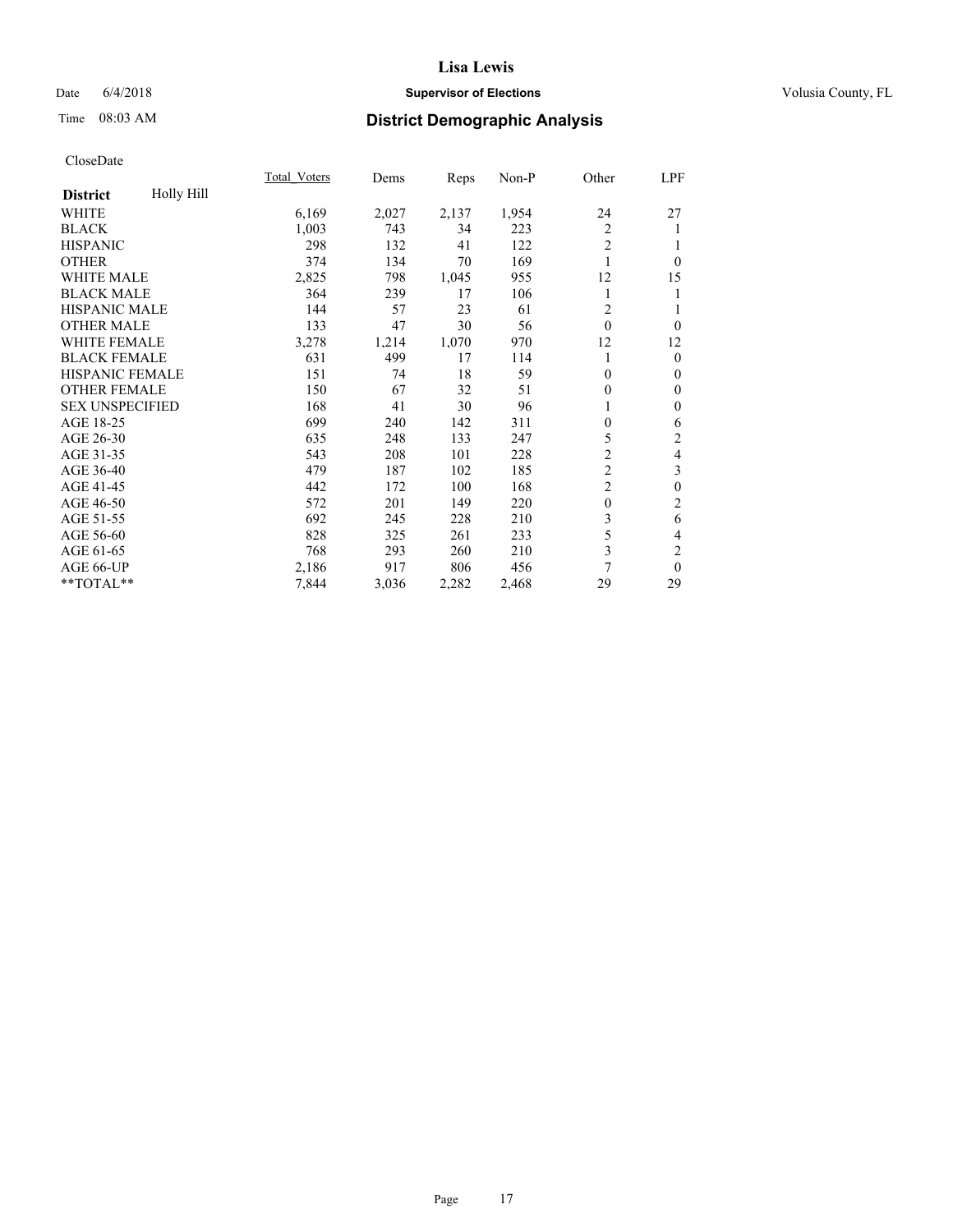### Date 6/4/2018 **Supervisor of Elections Supervisor of Elections** Volusia County, FL

# Time 08:03 AM **District Demographic Analysis**

|                        |            | Total Voters | Dems | Reps           | Non-P | Other    | LPF      |
|------------------------|------------|--------------|------|----------------|-------|----------|----------|
| <b>District</b>        | Lake Helen |              |      |                |       |          |          |
| WHITE                  |            | 1,833        | 539  | 760            | 524   | 7        | 3        |
| <b>BLACK</b>           |            | 161          | 139  | $\overline{4}$ | 18    | 0        | 0        |
| <b>HISPANIC</b>        |            | 69           | 23   | 19             | 26    |          | 0        |
| <b>OTHER</b>           |            | 62           | 20   | 15             | 26    | $\Omega$ |          |
| <b>WHITE MALE</b>      |            | 824          | 208  | 373            | 240   | 1        | 2        |
| <b>BLACK MALE</b>      |            | 70           | 62   | 2              | 6     | $\theta$ | $\theta$ |
| <b>HISPANIC MALE</b>   |            | 25           | 10   | 7              | 8     | 0        | 0        |
| <b>OTHER MALE</b>      |            | 17           | 8    | 3              | 5     | $\theta$ |          |
| <b>WHITE FEMALE</b>    |            | 989          | 329  | 377            | 276   | 6        |          |
| <b>BLACK FEMALE</b>    |            | 87           | 75   | 1              | 11    | 0        | 0        |
| <b>HISPANIC FEMALE</b> |            | 42           | 12   | 12             | 17    |          | 0        |
| <b>OTHER FEMALE</b>    |            | 31           | 11   | 5              | 15    | $\Omega$ | 0        |
| <b>SEX UNSPECIFIED</b> |            | 40           | 6    | 18             | 16    | $\Omega$ | 0        |
| AGE 18-25              |            | 195          | 36   | 70             | 84    | 4        |          |
| AGE 26-30              |            | 125          | 38   | 34             | 53    | $\theta$ | 0        |
| AGE 31-35              |            | 139          | 43   | 45             | 51    | 0        | 0        |
| AGE 36-40              |            | 128          | 35   | 34             | 59    | 0        | 0        |
| AGE 41-45              |            | 128          | 31   | 44             | 50    |          | 2        |
| AGE 46-50              |            | 164          | 50   | 62             | 49    | 2        |          |
| AGE 51-55              |            | 167          | 46   | 74             | 47    | $\Omega$ | 0        |
| AGE 56-60              |            | 260          | 91   | 112            | 56    |          | 0        |
| AGE 61-65              |            | 207          | 77   | 87             | 43    | 0        | 0        |
| AGE 66-UP              |            | 612          | 274  | 236            | 102   | $_{0}$   | $_{0}$   |
| **TOTAL**              |            | 2,125        | 721  | 798            | 594   | 8        | 4        |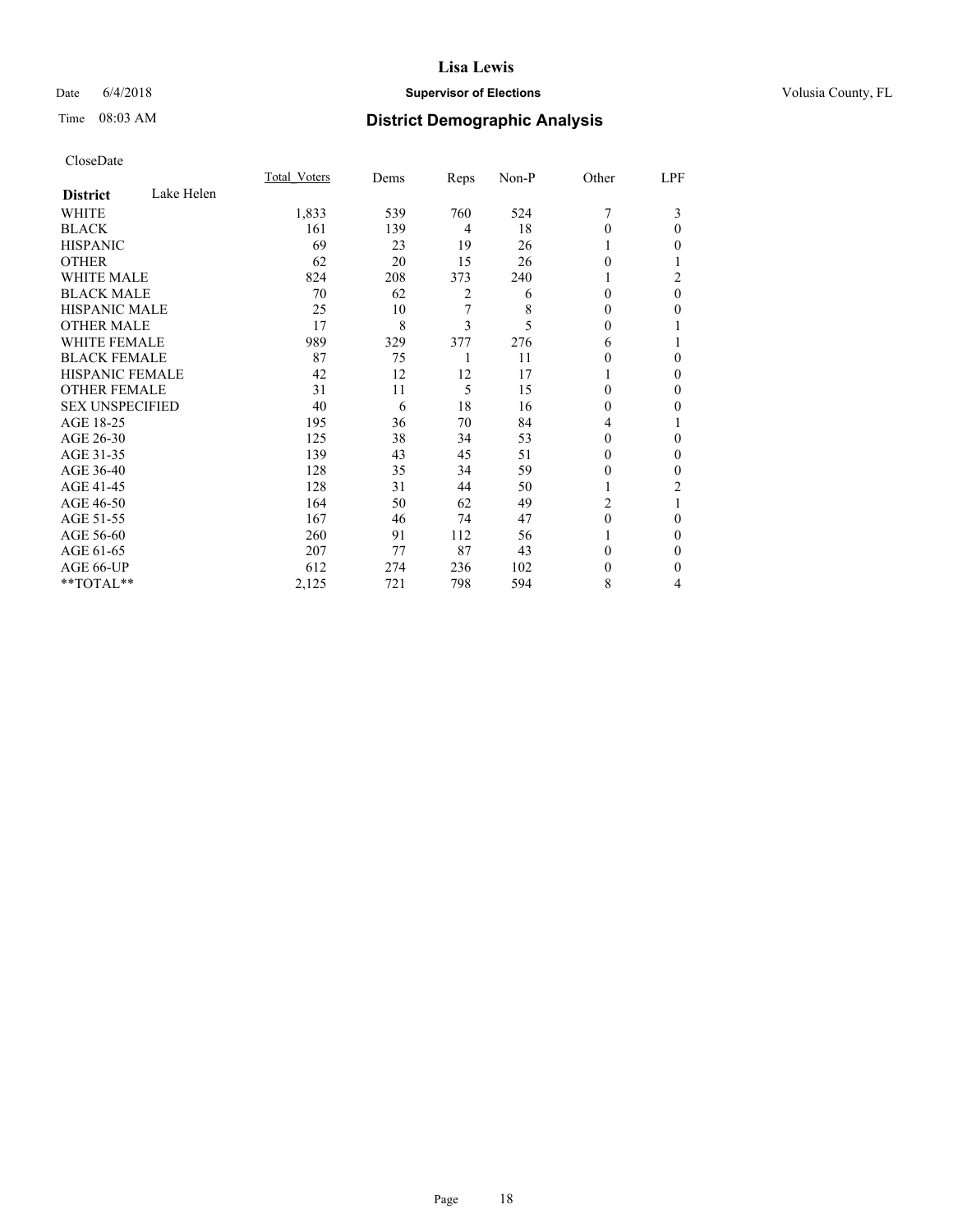### Date 6/4/2018 **Supervisor of Elections Supervisor of Elections** Volusia County, FL

# Time 08:03 AM **District Demographic Analysis**

|                        |                  | Total Voters | Dems  | Reps  | Non-P | Other          | LPF            |
|------------------------|------------------|--------------|-------|-------|-------|----------------|----------------|
| <b>District</b>        | New Smyrna Beach |              |       |       |       |                |                |
| WHITE                  |                  | 19,454       | 5,461 | 8,599 | 5,217 | 123            | 54             |
| <b>BLACK</b>           |                  | 766          | 628   | 25    | 110   |                | 2              |
| <b>HISPANIC</b>        |                  | 334          | 103   | 106   | 124   | 1              | $\theta$       |
| <b>OTHER</b>           |                  | 705          | 181   | 192   | 327   | $\overline{2}$ | 3              |
| <b>WHITE MALE</b>      |                  | 8,873        | 2,119 | 4,130 | 2,530 | 58             | 36             |
| <b>BLACK MALE</b>      |                  | 310          | 234   | 11    | 62    |                | 2              |
| <b>HISPANIC MALE</b>   |                  | 156          | 42    | 49    | 64    | 1              | $\mathbf{0}$   |
| <b>OTHER MALE</b>      |                  | 257          | 67    | 81    | 106   | 1              | $\overline{2}$ |
| WHITE FEMALE           |                  | 10,391       | 3,284 | 4,393 | 2,631 | 65             | 18             |
| <b>BLACK FEMALE</b>    |                  | 446          | 384   | 14    | 48    | 0              | $\mathbf{0}$   |
| <b>HISPANIC FEMALE</b> |                  | 170          | 60    | 54    | 56    | 0              | $\theta$       |
| <b>OTHER FEMALE</b>    |                  | 298          | 92    | 92    | 112   | 1              | 1              |
| <b>SEX UNSPECIFIED</b> |                  | 358          | 91    | 98    | 169   | $\theta$       | $\mathbf{0}$   |
| AGE 18-25              |                  | 1,296        | 353   | 391   | 532   | 13             | 7              |
| AGE 26-30              |                  | 940          | 243   | 280   | 404   | 5              | 8              |
| AGE 31-35              |                  | 1,046        | 309   | 307   | 417   | 9              | 4              |
| AGE 36-40              |                  | 1,023        | 282   | 330   | 401   | 5              | 5              |
| AGE 41-45              |                  | 973          | 263   | 349   | 343   | 9              | 9              |
| AGE 46-50              |                  | 1,293        | 345   | 552   | 385   | 5              | 6              |
| AGE 51-55              |                  | 1,611        | 393   | 756   | 452   | 8              | $\overline{2}$ |
| AGE 56-60              |                  | 2,200        | 625   | 1,013 | 544   | 14             | 4              |
| AGE 61-65              |                  | 2,467        | 830   | 1,038 | 571   | 21             | 7              |
| AGE 66-UP              |                  | 8,410        | 2,730 | 3,906 | 1,729 | 38             | 7              |
| $*$ TOTAL $*$          |                  | 21,259       | 6,373 | 8,922 | 5,778 | 127            | 59             |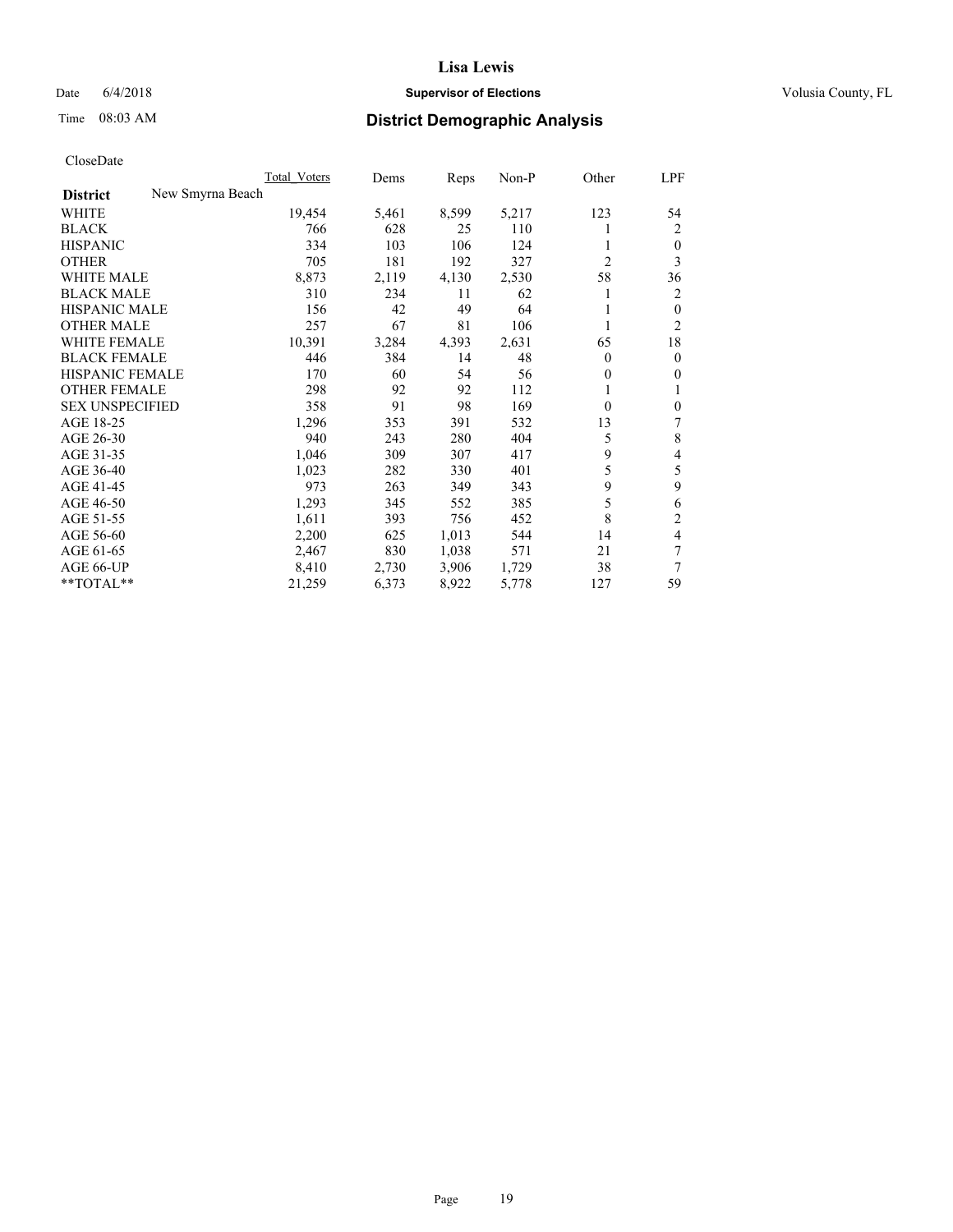### Date 6/4/2018 **Supervisor of Elections Supervisor of Elections** Volusia County, FL

# Time 08:03 AM **District Demographic Analysis**

|                        |          | Total Voters | Dems           | Reps           | Non-P | Other          | LPF      |
|------------------------|----------|--------------|----------------|----------------|-------|----------------|----------|
| <b>District</b>        | Oak Hill |              |                |                |       |                |          |
| WHITE                  |          | 1,309        | 345            | 577            | 378   | 7              | 2        |
| <b>BLACK</b>           |          | 147          | 125            | 2              | 20    | 0              | $\Omega$ |
| <b>HISPANIC</b>        |          | 15           | 6              | 3              | 6     | 0              | 0        |
| <b>OTHER</b>           |          | 39           | 9              | 16             | 14    | 0              | 0        |
| <b>WHITE MALE</b>      |          | 659          | 155            | 298            | 200   | 5              |          |
| <b>BLACK MALE</b>      |          | 65           | 52             | 1              | 12    | 0              | 0        |
| <b>HISPANIC MALE</b>   |          | 4            | 1              | $\overline{2}$ | 1     | 0              | 0        |
| <b>OTHER MALE</b>      |          | 17           | $\overline{c}$ | 10             | 5     | 0              | 0        |
| <b>WHITE FEMALE</b>    |          | 633          | 188            | 271            | 171   | $\overline{c}$ |          |
| <b>BLACK FEMALE</b>    |          | 82           | 73             | 1              | 8     | $\Omega$       | 0        |
| <b>HISPANIC FEMALE</b> |          | 11           | 5              | 1              | 5     | 0              | 0        |
| <b>OTHER FEMALE</b>    |          | 13           | 7              | $\overline{4}$ | 2     | 0              | 0        |
| <b>SEX UNSPECIFIED</b> |          | 26           | $\overline{2}$ | 10             | 14    | 0              | 0        |
| AGE 18-25              |          | 90           | 27             | 23             | 39    |                | 0        |
| AGE 26-30              |          | 75           | 23             | 27             | 25    | 0              | 0        |
| AGE 31-35              |          | 61           | 19             | 18             | 24    | 0              | 0        |
| AGE 36-40              |          | 75           | 33             | 22             | 20    | 0              | 0        |
| AGE 41-45              |          | 75           | 23             | 18             | 34    | 0              | 0        |
| AGE 46-50              |          | 86           | 23             | 34             | 29    | 0              | 0        |
| AGE 51-55              |          | 115          | 36             | 44             | 34    |                | $\Omega$ |
| AGE 56-60              |          | 190          | 62             | 87             | 40    |                | 0        |
| AGE 61-65              |          | 186          | 64             | 83             | 37    | $\Omega$       | 2        |
| AGE 66-UP              |          | 557          | 175            | 242            | 136   | 4              | $\theta$ |
| **TOTAL**              |          | 1,510        | 485            | 598            | 418   |                | 2        |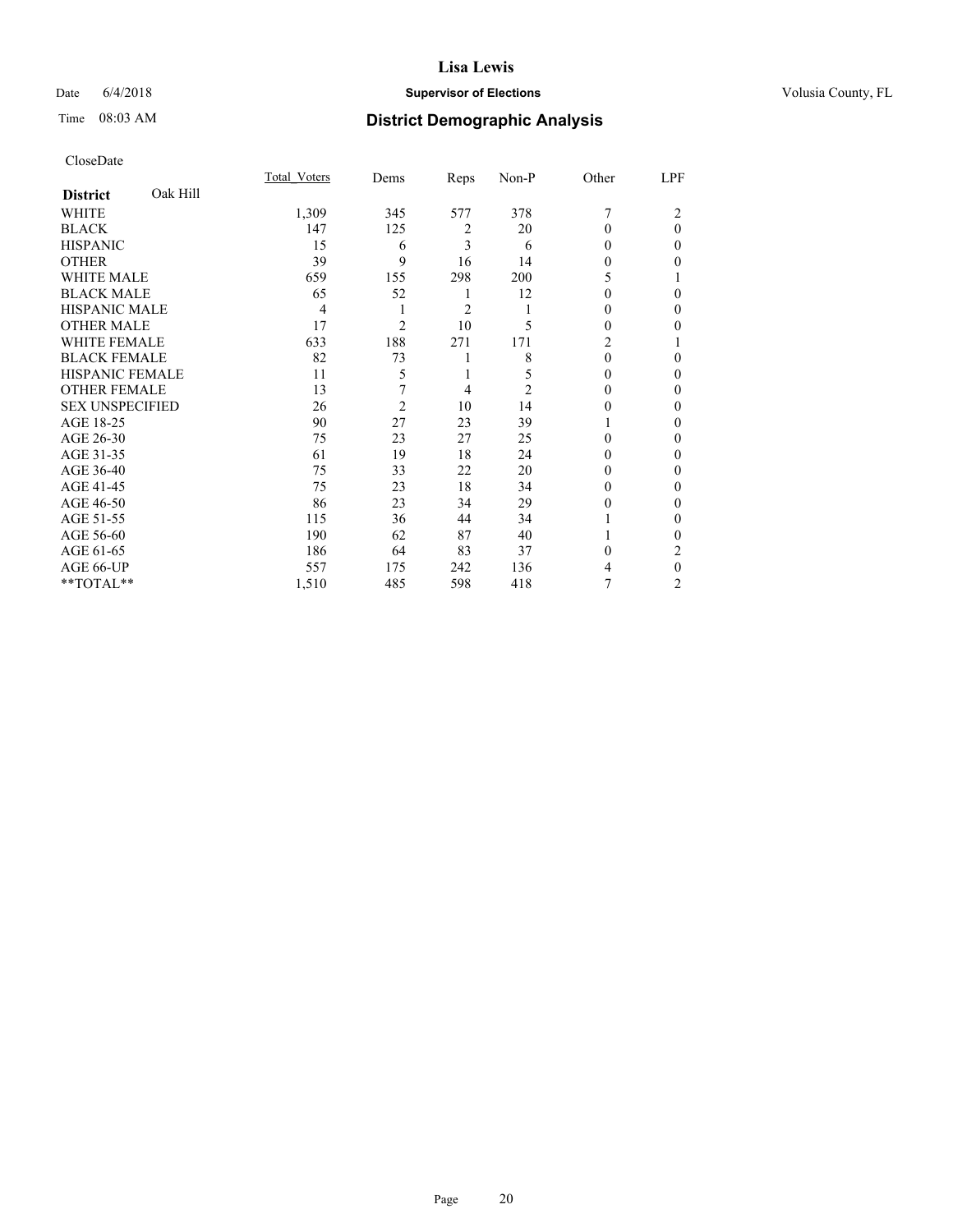### Date 6/4/2018 **Supervisor of Elections Supervisor of Elections** Volusia County, FL

# Time 08:03 AM **District Demographic Analysis**

|                                | Total Voters | Dems  | Reps  | $Non-P$ | Other          | LPF            |
|--------------------------------|--------------|-------|-------|---------|----------------|----------------|
| Orange City<br><b>District</b> |              |       |       |         |                |                |
| WHITE                          | 5,665        | 1,567 | 2,431 | 1,634   | 16             | 17             |
| <b>BLACK</b>                   | 477          | 362   | 19    | 96      | $\Omega$       | $\mathbf{0}$   |
| <b>HISPANIC</b>                | 1,216        | 528   | 167   | 514     | 5              | 2              |
| <b>OTHER</b>                   | 338          | 112   | 72    | 154     | 0              | $\theta$       |
| WHITE MALE                     | 2,400        | 538   | 1,072 | 770     | 8              | 12             |
| <b>BLACK MALE</b>              | 167          | 114   | 8     | 45      | 0              | $\mathbf{0}$   |
| <b>HISPANIC MALE</b>           | 484          | 184   | 86    | 210     | 4              | $\theta$       |
| <b>OTHER MALE</b>              | 114          | 38    | 25    | 51      | $\theta$       | $\mathbf{0}$   |
| <b>WHITE FEMALE</b>            | 3,210        | 1,022 | 1,336 | 839     | 8              | 5              |
| <b>BLACK FEMALE</b>            | 302          | 243   | 11    | 48      | 0              | $\mathbf{0}$   |
| <b>HISPANIC FEMALE</b>         | 712          | 336   | 80    | 293     |                | $\overline{c}$ |
| <b>OTHER FEMALE</b>            | 154          | 65    | 35    | 54      | $\Omega$       | $\mathbf{0}$   |
| <b>SEX UNSPECIFIED</b>         | 152          | 29    | 35    | 88      | 0              | $\mathbf{0}$   |
| AGE 18-25                      | 677          | 196   | 144   | 331     |                | 5              |
| AGE 26-30                      | 488          | 151   | 125   | 205     | 5              | $\overline{c}$ |
| AGE 31-35                      | 427          | 132   | 110   | 179     | 4              | $\overline{c}$ |
| AGE 36-40                      | 489          | 163   | 143   | 178     | 2              | 3              |
| AGE 41-45                      | 445          | 151   | 129   | 164     | $\mathbf{0}$   | 1              |
| AGE 46-50                      | 522          | 171   | 161   | 186     | $\overline{2}$ | 2              |
| AGE 51-55                      | 546          | 147   | 201   | 195     | $\overline{2}$ | 1              |
| AGE 56-60                      | 615          | 208   | 225   | 181     | $\theta$       | 1              |
| AGE 61-65                      | 642          | 240   | 223   | 177     | $\overline{2}$ | $\theta$       |
| AGE 66-UP                      | 2,845        | 1,010 | 1,228 | 602     | 3              | 2              |
| **TOTAL**                      | 7,696        | 2,569 | 2,689 | 2,398   | 21             | 19             |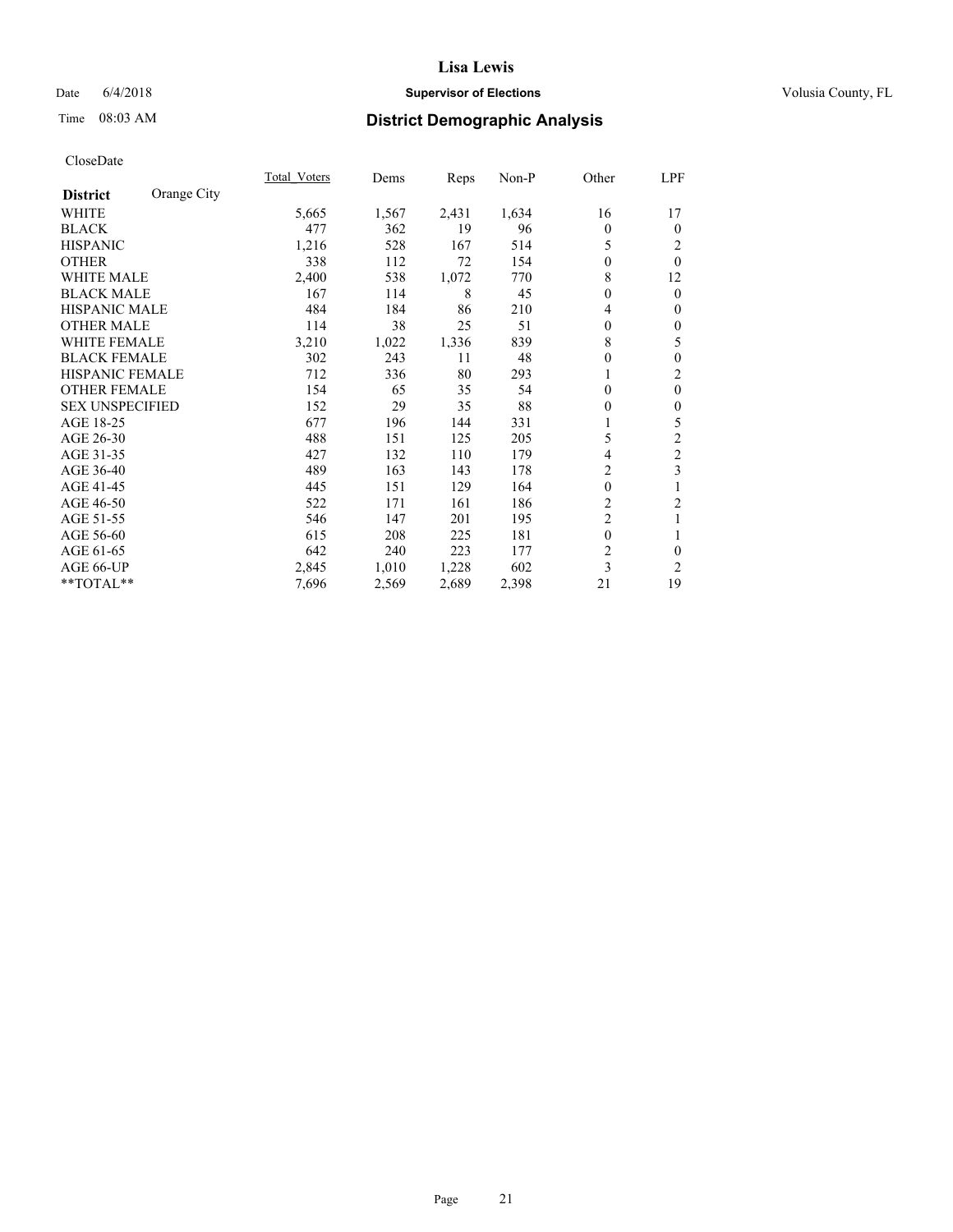### Date 6/4/2018 **Supervisor of Elections Supervisor of Elections** Volusia County, FL

# Time 08:03 AM **District Demographic Analysis**

|                        |              | Total Voters | Dems   | Reps   | Non-P | Other | LPF            |
|------------------------|--------------|--------------|--------|--------|-------|-------|----------------|
| <b>District</b>        | Ormond Beach |              |        |        |       |       |                |
| <b>WHITE</b>           |              | 28,865       | 8,316  | 12,633 | 7,730 | 110   | 76             |
| <b>BLACK</b>           |              | 1,109        | 836    | 62     | 208   | 2     | 1              |
| <b>HISPANIC</b>        |              | 873          | 332    | 209    | 323   | 6     | 3              |
| <b>OTHER</b>           |              | 1,715        | 520    | 428    | 762   | 4     | 1              |
| <b>WHITE MALE</b>      |              | 13,063       | 3,209  | 6,006  | 3,739 | 54    | 55             |
| <b>BLACK MALE</b>      |              | 472          | 334    | 29     | 107   | 1     | 1              |
| <b>HISPANIC MALE</b>   |              | 379          | 126    | 106    | 142   | 3     | $\overline{2}$ |
| <b>OTHER MALE</b>      |              | 637          | 186    | 158    | 289   | 3     | 1              |
| <b>WHITE FEMALE</b>    |              | 15,463       | 5,029  | 6,508  | 3,850 | 55    | 21             |
| <b>BLACK FEMALE</b>    |              | 621          | 492    | 32     | 96    | 1     | $\mathbf{0}$   |
| <b>HISPANIC FEMALE</b> |              | 476          | 201    | 99     | 172   | 3     | 1              |
| <b>OTHER FEMALE</b>    |              | 777          | 262    | 208    | 306   |       | $\mathbf{0}$   |
| <b>SEX UNSPECIFIED</b> |              | 674          | 165    | 186    | 322   | 1     | $\theta$       |
| AGE 18-25              |              | 2,633        | 661    | 855    | 1,094 | 13    | 10             |
| AGE 26-30              |              | 1,928        | 567    | 601    | 738   | 11    | 11             |
| AGE 31-35              |              | 1,873        | 545    | 622    | 682   | 11    | 13             |
| AGE 36-40              |              | 1,728        | 482    | 585    | 642   | 10    | 9              |
| AGE 41-45              |              | 1,769        | 469    | 662    | 617   | 6     | 15             |
| AGE 46-50              |              | 2,276        | 589    | 985    | 685   | 8     | 9              |
| AGE 51-55              |              | 2,777        | 753    | 1,273  | 735   | 13    | 3              |
| AGE 56-60              |              | 3,085        | 970    | 1,333  | 774   | 6     | $\sqrt{2}$     |
| AGE 61-65              |              | 3,351        | 1,111  | 1,464  | 757   | 17    | $\mathfrak{2}$ |
| AGE 66-UP              |              | 11,141       | 3,857  | 4,951  | 2,299 | 27    | $\overline{7}$ |
| **TOTAL**              |              | 32,562       | 10,004 | 13,332 | 9,023 | 122   | 81             |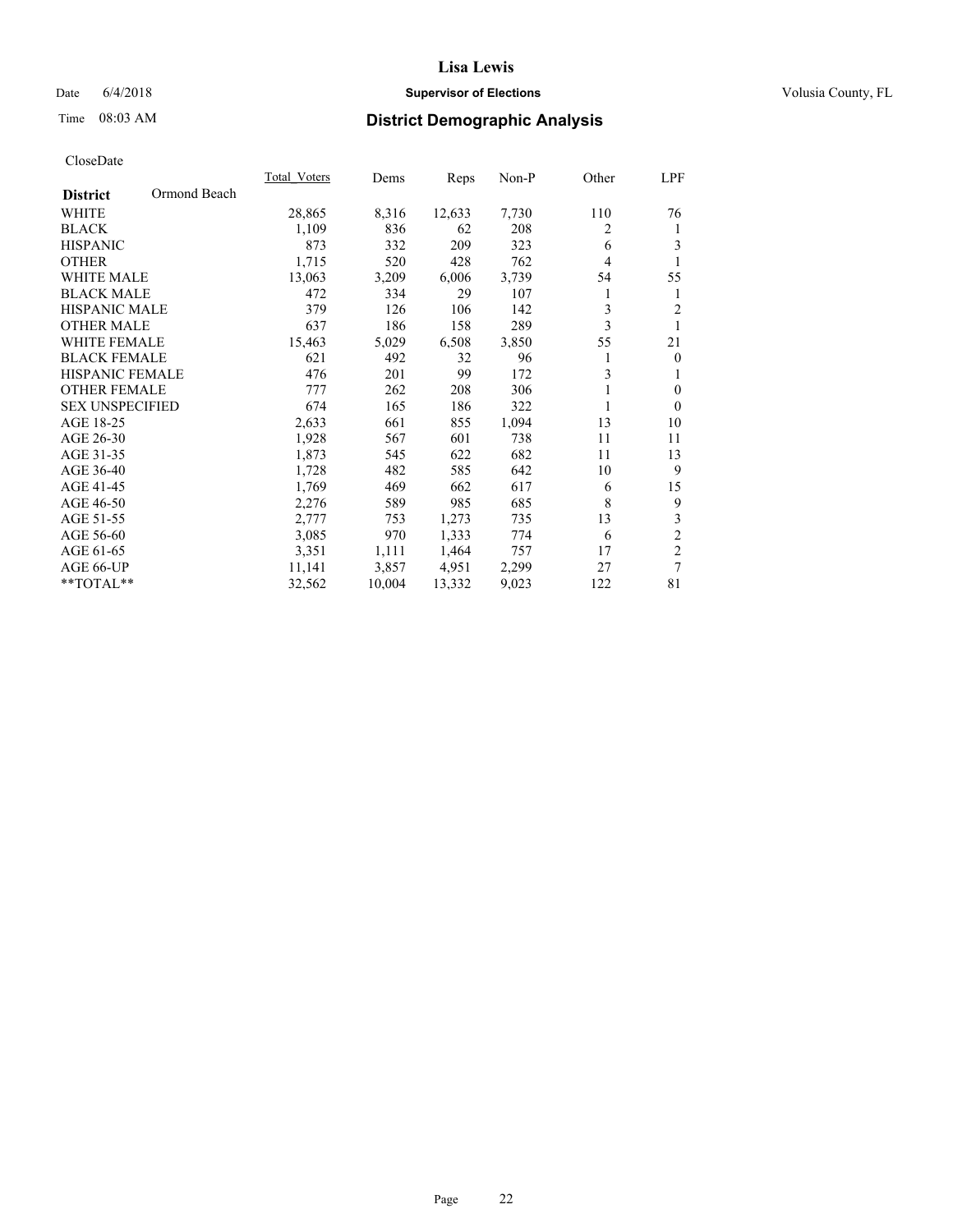### Date 6/4/2018 **Supervisor of Elections Supervisor of Elections** Volusia County, FL

| CloseDate |
|-----------|
|-----------|

|                        |         | Total Voters | Dems           | Reps             | Non-P | Other    | LPF      |
|------------------------|---------|--------------|----------------|------------------|-------|----------|----------|
| <b>District</b>        | Pierson |              |                |                  |       |          |          |
| WHITE                  |         | 572          | 173            | 283              | 111   | 2        | 3        |
| <b>BLACK</b>           |         | 44           | 37             |                  | 6     | $\Omega$ | $\Omega$ |
| <b>HISPANIC</b>        |         | 180          | 80             | 12               | 88    | $\Omega$ | 0        |
| <b>OTHER</b>           |         | 24           | 5              | 3                | 16    | 0        | 0        |
| <b>WHITE MALE</b>      |         | 279          | 79             | 142              | 53    | 2        | 3        |
| <b>BLACK MALE</b>      |         | 18           | 17             | $\boldsymbol{0}$ | 1     | $\theta$ | $\Omega$ |
| <b>HISPANIC MALE</b>   |         | 93           | 42             | 5                | 46    | $_{0}$   | 0        |
| <b>OTHER MALE</b>      |         | 12           | 3              | $\overline{c}$   | 7     | 0        | 0        |
| <b>WHITE FEMALE</b>    |         | 288          | 94             | 137              | 57    |          | 0        |
| <b>BLACK FEMALE</b>    |         | 26           | 20             |                  | 5     | 0        | 0        |
| <b>HISPANIC FEMALE</b> |         | 82           | 36             | 7                | 39    | 0        | 0        |
| <b>OTHER FEMALE</b>    |         | 5            | $\overline{2}$ | $\mathbf{0}$     | 3     | 0        | 0        |
| <b>SEX UNSPECIFIED</b> |         | 17           | $\overline{2}$ | 5                | 10    | 0        | 0        |
| AGE 18-25              |         | 114          | 31             | 31               | 52    | 0        | 0        |
| AGE 26-30              |         | 75           | 32             | 15               | 27    | $_{0}$   |          |
| AGE 31-35              |         | 58           | 14             | 21               | 22    |          |          |
| AGE 36-40              |         | 55           | 14             | 16               | 25    | 0        | 0        |
| AGE 41-45              |         | 54           | 14             | 22               | 17    |          |          |
| AGE 46-50              |         | 56           | 19             | 20               | 16    |          | $\Omega$ |
| AGE 51-55              |         | 66           | 24             | 26               | 16    | 0        | $\Omega$ |
| AGE 56-60              |         | 70           | 30             | 27               | 13    | 0        | 0        |
| AGE 61-65              |         | 94           | 34             | 42               | 18    | 0        | 0        |
| AGE 66-UP              |         | 178          | 83             | 79               | 15    |          | 0        |
| **TOTAL**              |         | 820          | 295            | 299              | 221   | 2        | 3        |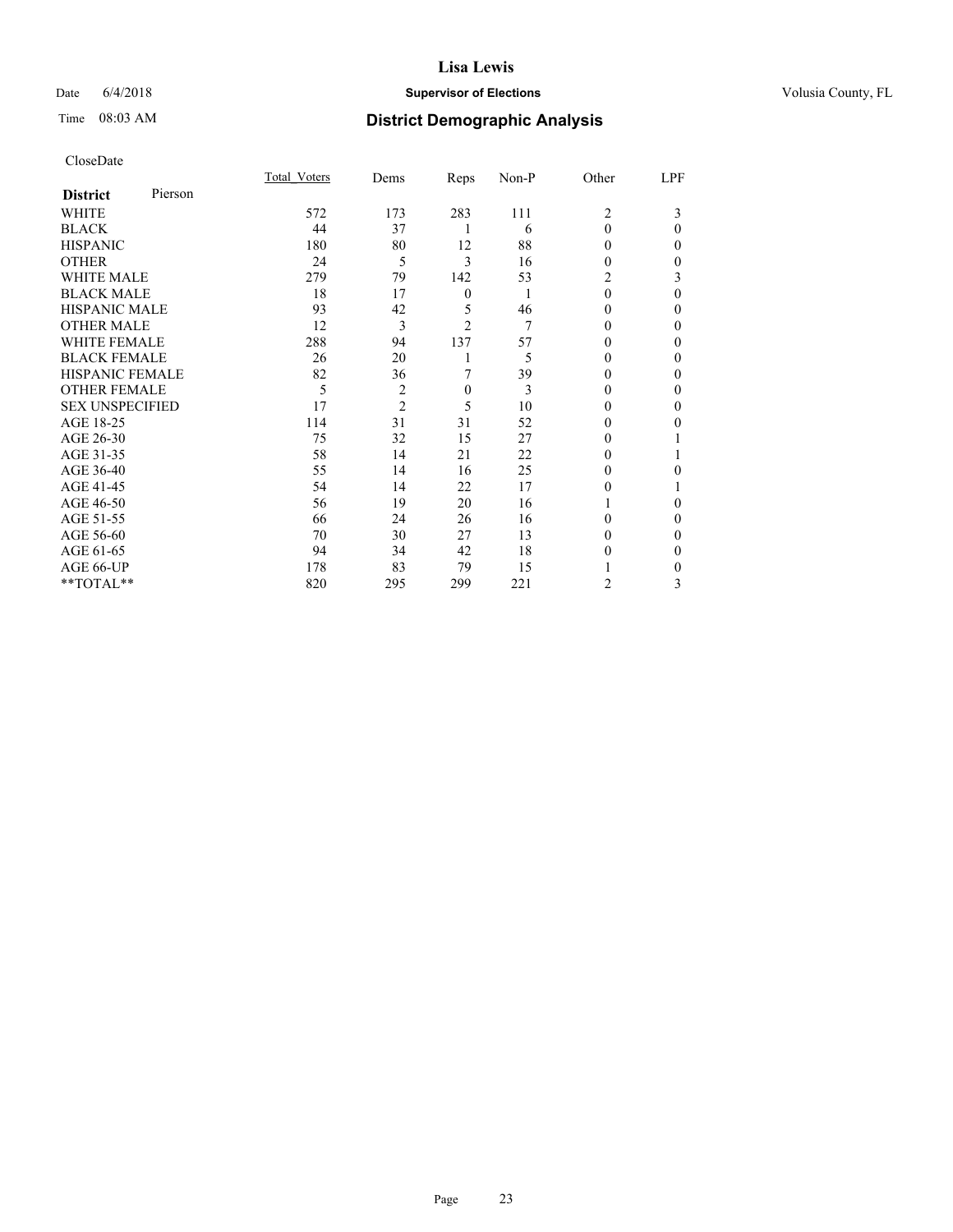### Date 6/4/2018 **Supervisor of Elections Supervisor of Elections** Volusia County, FL

# Time 08:03 AM **District Demographic Analysis**

|                        |             | Total Voters | Dems | Reps  | Non-P    | Other          | LPF          |
|------------------------|-------------|--------------|------|-------|----------|----------------|--------------|
| <b>District</b>        | Ponce Inlet |              |      |       |          |                |              |
| WHITE                  |             | 2,967        | 674  | 1,564 | 705      | 17             |              |
| <b>BLACK</b>           |             | 8            | 3    | 3     | 2        | 0              | $\Omega$     |
| <b>HISPANIC</b>        |             | 56           | 17   | 24    | 14       | 0              |              |
| <b>OTHER</b>           |             | 114          | 32   | 39    | 43       | 0              | $\theta$     |
| <b>WHITE MALE</b>      |             | 1,434        | 274  | 784   | 359      | 11             | 6            |
| <b>BLACK MALE</b>      |             | 5            |      | 2     | 2        | 0              | $\theta$     |
| <b>HISPANIC MALE</b>   |             | 24           | 8    | 10    | 6        | $_{0}$         | $\theta$     |
| <b>OTHER MALE</b>      |             | 43           | 13   | 16    | 14       | 0              | $\mathbf{0}$ |
| <b>WHITE FEMALE</b>    |             | 1,506        | 393  | 773   | 333      | 6              | 1            |
| <b>BLACK FEMALE</b>    |             | 3            | 2    | 1     | $\theta$ | $_{0}$         | $\Omega$     |
| <b>HISPANIC FEMALE</b> |             | 32           | 9    | 14    | 8        | $_{0}$         |              |
| <b>OTHER FEMALE</b>    |             | 49           | 15   | 16    | 18       | 0              | $\theta$     |
| <b>SEX UNSPECIFIED</b> |             | 49           | 11   | 14    | 24       | 0              | $\Omega$     |
| AGE 18-25              |             | 161          | 25   | 65    | 69       |                |              |
| AGE 26-30              |             | 81           | 16   | 30    | 33       |                |              |
| AGE 31-35              |             | 77           | 29   | 28    | 19       | 0              | 1            |
| AGE 36-40              |             | 91           | 18   | 35    | 37       |                | $\theta$     |
| AGE 41-45              |             | 114          | 18   | 58    | 38       | 0              | $\theta$     |
| AGE 46-50              |             | 146          | 32   | 73    | 37       | $\overline{c}$ | 2            |
| AGE 51-55              |             | 238          | 53   | 119   | 63       | $\overline{2}$ | 1            |
| AGE 56-60              |             | 361          | 78   | 208   | 72       | $\overline{c}$ |              |
| AGE 61-65              |             | 391          | 94   | 203   | 92       | $\overline{c}$ | $\theta$     |
| AGE 66-UP              |             | 1,485        | 363  | 811   | 304      | 6              |              |
| **TOTAL**              |             | 3,145        | 726  | 1,630 | 764      | 17             | 8            |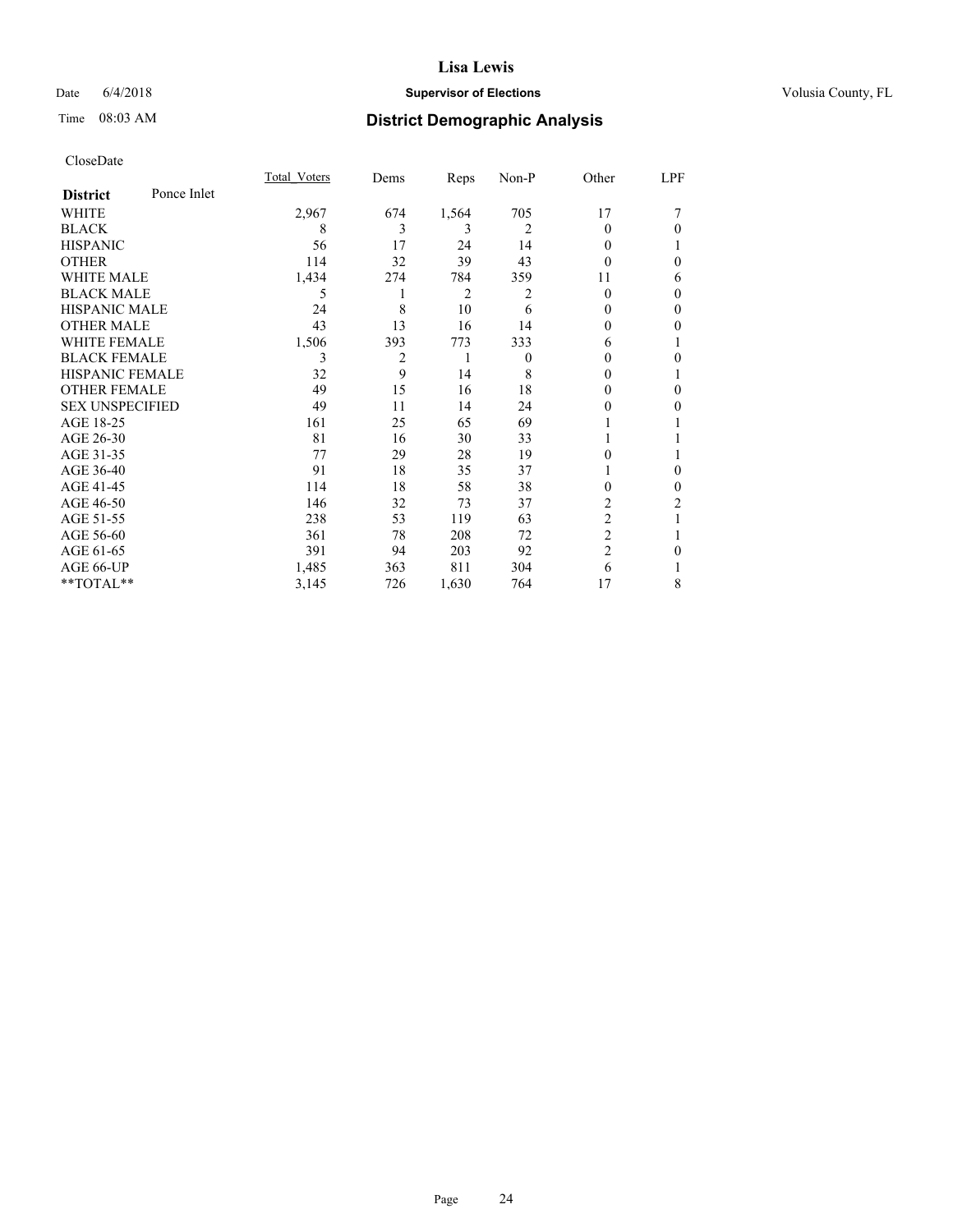### Date 6/4/2018 **Supervisor of Elections Supervisor of Elections** Volusia County, FL

### Time 08:03 AM **District Demographic Analysis**

|                        |             | Total Voters | Dems   | Reps   | Non-P  | Other          | LPF            |
|------------------------|-------------|--------------|--------|--------|--------|----------------|----------------|
| <b>District</b>        | Port Orange |              |        |        |        |                |                |
| WHITE                  |             | 38,416       | 11,127 | 15,629 | 11,378 | 170            | 112            |
| <b>BLACK</b>           |             | 1,414        | 1,027  | 73     | 309    | 3              | $\overline{2}$ |
| <b>HISPANIC</b>        |             | 1,604        | 588    | 370    | 633    | 6              | 7              |
| <b>OTHER</b>           |             | 2,239        | 673    | 525    | 1,028  | 6              | 7              |
| <b>WHITE MALE</b>      |             | 17,501       | 4,327  | 7,542  | 5,465  | 96             | 71             |
| <b>BLACK MALE</b>      |             | 586          | 402    | 40     | 141    | 2              | 1              |
| <b>HISPANIC MALE</b>   |             | 730          | 257    | 175    | 292    | $\overline{c}$ | 4              |
| <b>OTHER MALE</b>      |             | 842          | 241    | 217    | 375    | 3              | 6              |
| <b>WHITE FEMALE</b>    |             | 20,364       | 6,658  | 7,869  | 5,728  | 72             | 37             |
| <b>BLACK FEMALE</b>    |             | 807          | 610    | 33     | 163    | 1              | $\mathbf{0}$   |
| <b>HISPANIC FEMALE</b> |             | 839          | 321    | 186    | 325    | 4              | 3              |
| <b>OTHER FEMALE</b>    |             | 974          | 351    | 228    | 391    | 3              | 1              |
| <b>SEX UNSPECIFIED</b> |             | 1,030        | 248    | 307    | 468    | $\overline{2}$ | 5              |
| AGE 18-25              |             | 3,937        | 1,046  | 1,085  | 1,751  | 31             | 24             |
| AGE 26-30              |             | 3,010        | 838    | 883    | 1,254  | 21             | 14             |
| AGE 31-35              |             | 2,761        | 821    | 813    | 1,096  | 14             | 17             |
| AGE 36-40              |             | 2,722        | 754    | 888    | 1,058  | 9              | 13             |
| AGE 41-45              |             | 2,715        | 755    | 948    | 978    | 13             | 21             |
| AGE 46-50              |             | 3,170        | 861    | 1,302  | 992    | 8              | 7              |
| AGE 51-55              |             | 3,646        | 1,052  | 1,492  | 1,077  | 15             | 10             |
| AGE 56-60              |             | 4,140        | 1,309  | 1,723  | 1,083  | 19             | 6              |
| AGE 61-65              |             | 4,089        | 1,434  | 1,692  | 957    | $\overline{4}$ | $\overline{2}$ |
| AGE 66-UP              |             | 13,483       | 4,545  | 5,771  | 3,102  | 51             | 14             |
| $*$ $TOTAL**$          |             | 43,673       | 13,415 | 16,597 | 13,348 | 185            | 128            |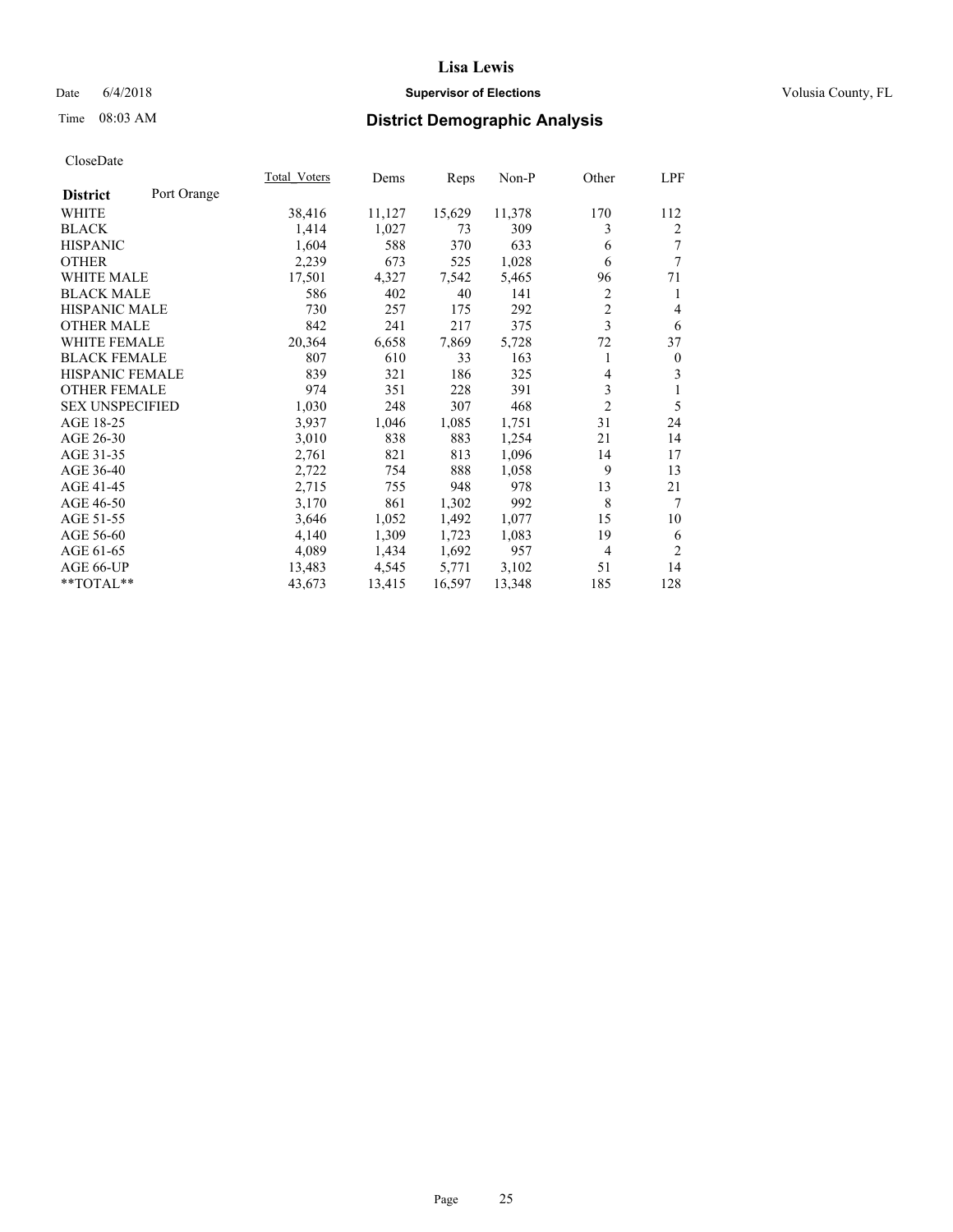### Date 6/4/2018 **Supervisor of Elections Supervisor of Elections** Volusia County, FL

# Time 08:03 AM **District Demographic Analysis**

|                        |               | Total Voters | Dems  | Reps  | Non-P | Other        | LPF                     |
|------------------------|---------------|--------------|-------|-------|-------|--------------|-------------------------|
| <b>District</b>        | South Daytona |              |       |       |       |              |                         |
| WHITE                  |               | 7,049        | 2,279 | 2,612 | 2,104 | 37           | 17                      |
| <b>BLACK</b>           |               | 769          | 580   | 23    | 164   | 2            | $\mathbf{0}$            |
| <b>HISPANIC</b>        |               | 293          | 128   | 59    | 103   | 3            | $\overline{0}$          |
| <b>OTHER</b>           |               | 394          | 140   | 79    | 174   | $\theta$     | 1                       |
| WHITE MALE             |               | 3,202        | 870   | 1,279 | 1,022 | 22           | 9                       |
| <b>BLACK MALE</b>      |               | 286          | 200   | 12    | 73    |              | $\theta$                |
| <b>HISPANIC MALE</b>   |               | 133          | 45    | 31    | 55    | 2            | $\mathbf{0}$            |
| <b>OTHER MALE</b>      |               | 130          | 44    | 34    | 52    | $\mathbf{0}$ | $\boldsymbol{0}$        |
| <b>WHITE FEMALE</b>    |               | 3,769        | 1,393 | 1,306 | 1,047 | 15           | 8                       |
| <b>BLACK FEMALE</b>    |               | 471          | 373   | 10    | 87    |              | $\mathbf{0}$            |
| <b>HISPANIC FEMALE</b> |               | 152          | 79    | 28    | 44    |              | $\theta$                |
| <b>OTHER FEMALE</b>    |               | 177          | 74    | 38    | 64    | $\theta$     | 1                       |
| <b>SEX UNSPECIFIED</b> |               | 185          | 49    | 35    | 101   | $\theta$     | $\mathbf{0}$            |
| AGE 18-25              |               | 776          | 256   | 164   | 350   | 3            | 3                       |
| AGE 26-30              |               | 655          | 217   | 153   | 278   | 6            | 1                       |
| AGE 31-35              |               | 609          | 220   | 154   | 224   | 7            | 4                       |
| AGE 36-40              |               | 528          | 181   | 129   | 212   | 5            | 1                       |
| AGE 41-45              |               | 474          | 149   | 161   | 161   |              | $\overline{\mathbf{c}}$ |
| AGE 46-50              |               | 596          | 216   | 201   | 175   | 2            | $\overline{c}$          |
| AGE 51-55              |               | 756          | 267   | 278   | 206   | 3            | $\overline{c}$          |
| AGE 56-60              |               | 911          | 330   | 337   | 243   |              | $\mathbf{0}$            |
| AGE 61-65              |               | 870          | 340   | 318   | 206   | 6            | $\theta$                |
| AGE 66-UP              |               | 2,330        | 951   | 878   | 490   | 8            | 3                       |
| **TOTAL**              |               | 8,505        | 3,127 | 2,773 | 2,545 | 42           | 18                      |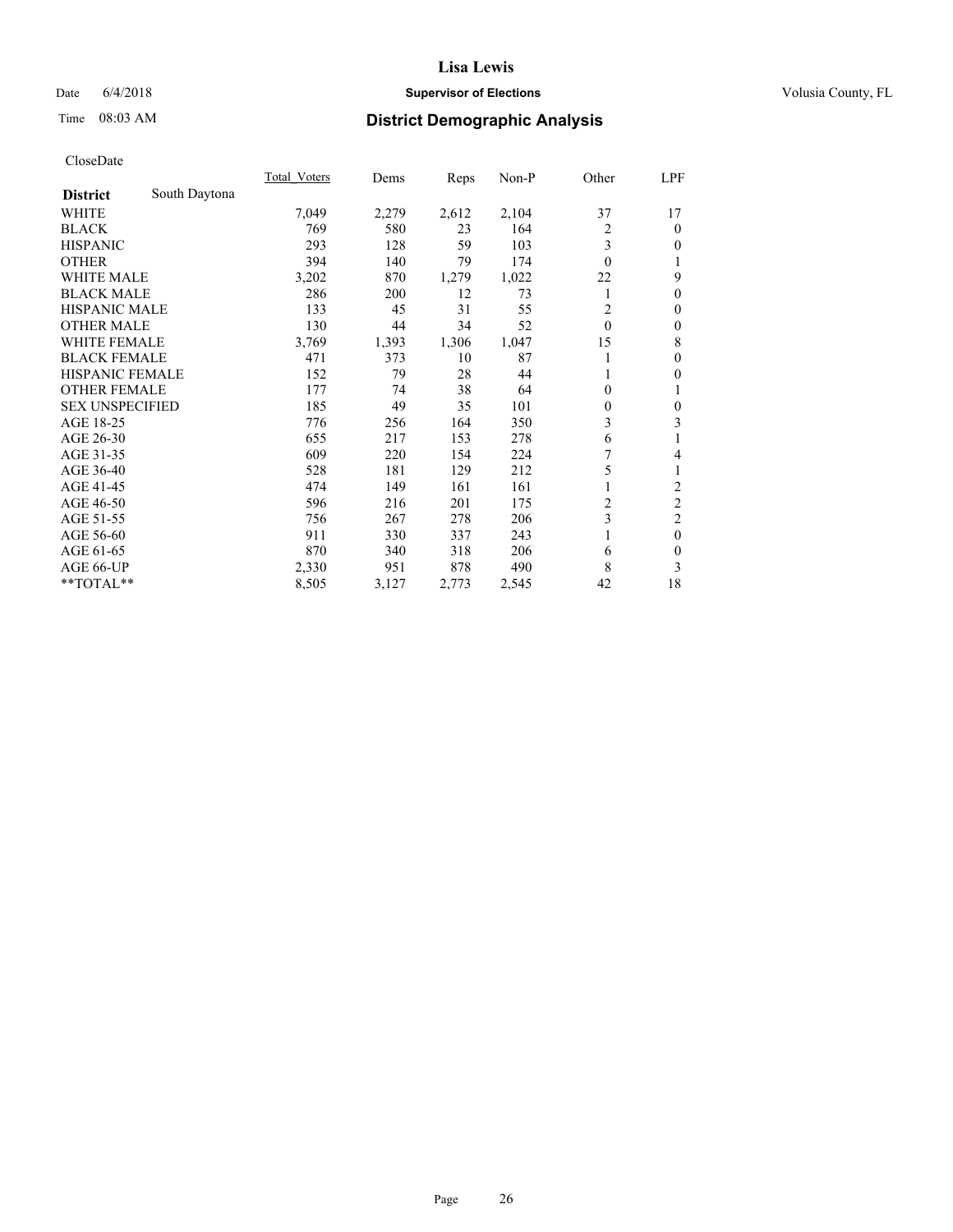### Date 6/4/2018 **Supervisor of Elections Supervisor of Elections** Volusia County, FL

# Time 08:03 AM **District Demographic Analysis**

|                        |               | Total Voters | Dems | Reps     | Non-P | Other    | LPF |
|------------------------|---------------|--------------|------|----------|-------|----------|-----|
| <b>District</b>        | Flagler Beach |              |      |          |       |          |     |
| WHITE                  |               | 55           | 25   | 15       | 15    | $\Omega$ | 0   |
| <b>BLACK</b>           |               | $\theta$     | 0    | $\Omega$ | 0     |          |     |
| <b>HISPANIC</b>        |               |              |      | 0        | 0     |          | 0   |
| <b>OTHER</b>           |               |              |      | 0        |       |          |     |
| WHITE MALE             |               | 23           |      |          | 8     |          | 0   |
| <b>BLACK MALE</b>      |               |              |      |          |       |          |     |
| <b>HISPANIC MALE</b>   |               |              |      |          |       |          |     |
| <b>OTHER MALE</b>      |               |              |      | 0        |       |          | 0   |
| WHITE FEMALE           |               | 31           | 17   | 8        | h     |          |     |
| <b>BLACK FEMALE</b>    |               | 0            | 0    | 0        |       |          | 0   |
| HISPANIC FEMALE        |               |              |      | 0        |       |          |     |
| <b>OTHER FEMALE</b>    |               |              |      | 0        |       |          | 0   |
| <b>SEX UNSPECIFIED</b> |               |              |      |          |       |          |     |
| AGE 18-25              |               |              |      | 0        |       |          |     |
| AGE 26-30              |               |              |      | 0        |       |          | 0   |
| AGE 31-35              |               |              |      |          |       |          |     |
| AGE 36-40              |               |              |      | 0        |       |          | 0   |
| AGE 41-45              |               |              |      | 0        |       |          |     |
| AGE 46-50              |               |              |      | 0        |       |          | 0   |
| AGE 51-55              |               |              |      |          |       |          |     |
| AGE 56-60              |               |              |      | 0        |       |          |     |
| AGE 61-65              |               |              |      |          | 0     |          |     |
| AGE 66-UP              |               | 46           | 21   | 15       | 10    |          |     |
| **TOTAL**              |               | 56           | 26   | 15       | 15    |          | 0   |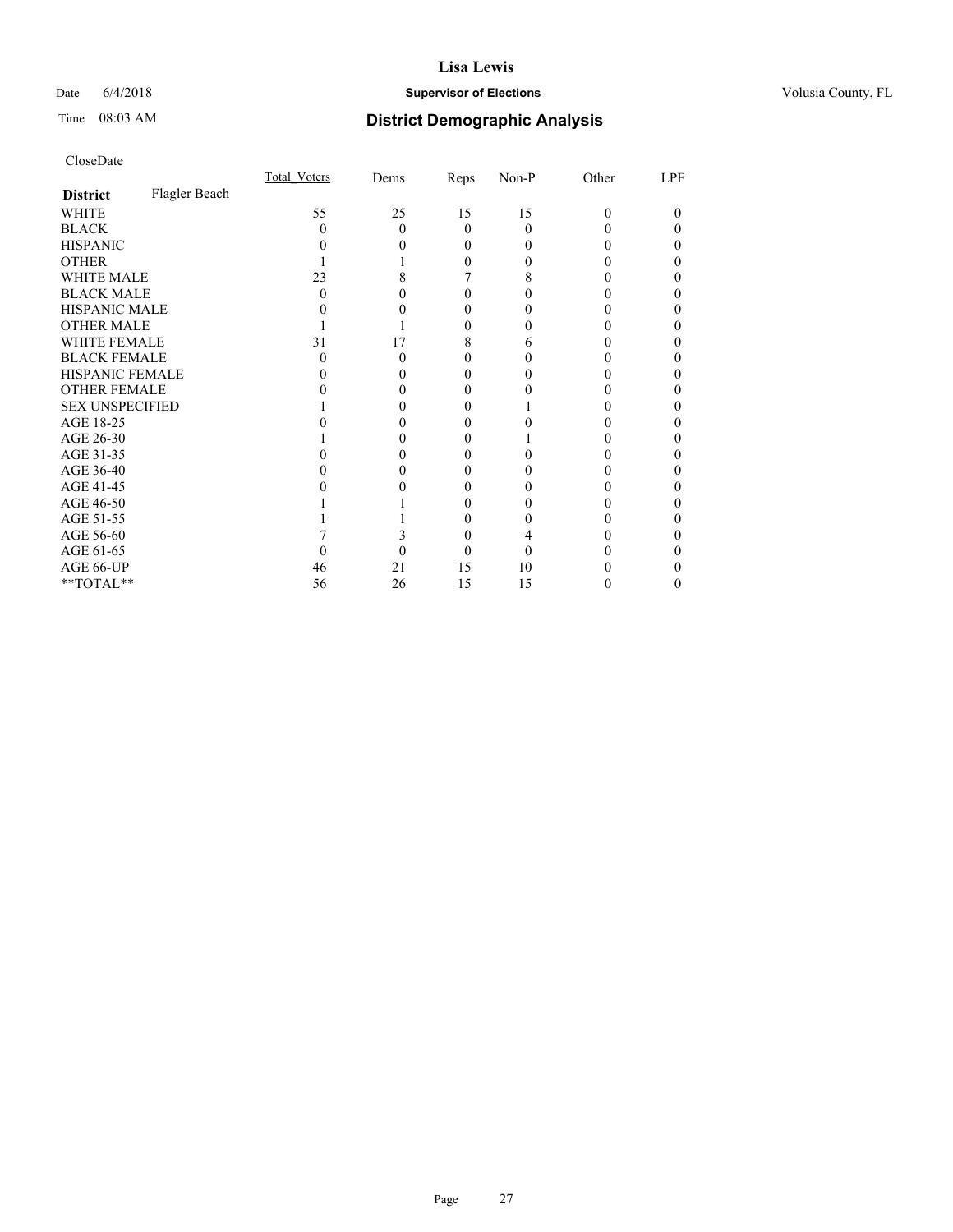### Date  $6/4/2018$  **Supervisor of Elections Supervisor of Elections** Volusia County, FL

# Time 08:03 AM **District Demographic Analysis**

|                        |                           | Total Voters | Dems   | Reps   | Non-P  | Other | LPF |
|------------------------|---------------------------|--------------|--------|--------|--------|-------|-----|
| <b>District</b>        | <b>Hospital Authority</b> |              |        |        |        |       |     |
| WHITE                  |                           | 106,131      | 28,906 | 45,816 | 30,655 | 391   | 363 |
| <b>BLACK</b>           |                           | 11,839       | 8,997  | 468    | 2,346  | 25    | 3   |
| <b>HISPANIC</b>        |                           | 25,421       | 11,441 | 3,722  | 10,173 | 49    | 36  |
| <b>OTHER</b>           |                           | 7.994        | 2,554  | 1,724  | 3,684  | 20    | 12  |
| WHITE MALE             |                           | 48,823       | 11,327 | 22,206 | 14,848 | 198   | 244 |
| <b>BLACK MALE</b>      |                           | 4,955        | 3,534  | 253    | 1,150  | 16    | 2   |
| <b>HISPANIC MALE</b>   |                           | 11,520       | 4,838  | 1,878  | 4,756  | 29    | 19  |
| <b>OTHER MALE</b>      |                           | 2,718        | 880    | 660    | 1,158  | 11    | 9   |
| <b>WHITE FEMALE</b>    |                           | 55,919       | 17,259 | 23,053 | 15,304 | 189   | 114 |
| <b>BLACK FEMALE</b>    |                           | 6,708        | 5,338  | 206    | 1,154  | 9     | 1   |
| <b>HISPANIC FEMALE</b> |                           | 13,469       | 6,410  | 1,807  | 5,217  | 19    | 16  |
| <b>OTHER FEMALE</b>    |                           | 3,417        | 1,292  | 744    | 1,371  | 7     | 3   |
| <b>SEX UNSPECIFIED</b> |                           | 3,854        | 1,019  | 922    | 1,900  | 7     | 6   |
| AGE 18-25              |                           | 15,318       | 4,538  | 3,547  | 7,099  | 77    | 57  |
| AGE 26-30              |                           | 11,629       | 3,658  | 2,959  | 4,922  | 35    | 55  |
| AGE 31-35              |                           | 10,835       | 3,345  | 2,857  | 4,533  | 35    | 65  |
| AGE 36-40              |                           | 10,790       | 3,519  | 2,891  | 4,278  | 41    | 61  |
| AGE 41-45              |                           | 10,523       | 3,402  | 3,196  | 3,853  | 39    | 33  |
| AGE 46-50              |                           | 11,871       | 3,800  | 4,262  | 3,726  | 48    | 35  |
| AGE 51-55              |                           | 13,553       | 4,336  | 5,256  | 3,887  | 36    | 38  |
| AGE 56-60              |                           | 14,535       | 4,981  | 5,828  | 3,659  | 46    | 21  |
| AGE 61-65              |                           | 13,530       | 5,055  | 5,222  | 3,197  | 40    | 16  |
| AGE 66-UP              |                           | 38,801       | 15,264 | 15,712 | 7,704  | 88    | 33  |
| $*$ TOTAL $*$          |                           | 151,385      | 51,898 | 51,730 | 46,858 | 485   | 414 |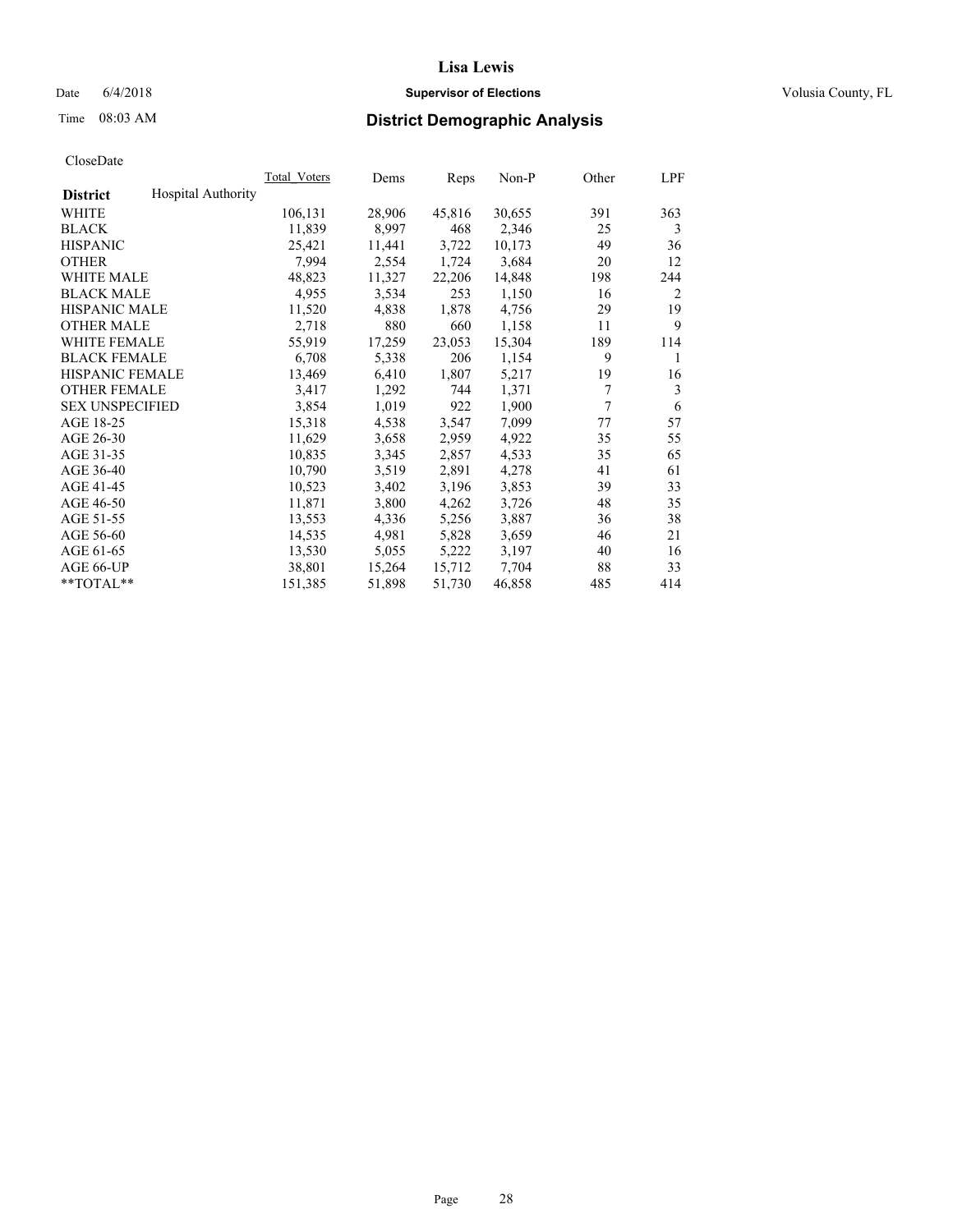### Date 6/4/2018 **Supervisor of Elections Supervisor of Elections** Volusia County, FL

|                        | Total Voters              | Dems  | Reps  | $Non-P$ | Other    | LPF              |
|------------------------|---------------------------|-------|-------|---------|----------|------------------|
| <b>District</b>        | Florida House District 24 |       |       |         |          |                  |
| WHITE                  | 19,474                    | 5,145 | 9,056 | 5,138   | 74       | 61               |
| <b>BLACK</b>           | 510                       | 391   | 19    | 96      | 4        | $\overline{0}$   |
| <b>HISPANIC</b>        | 1,327                     | 504   | 243   | 577     | 3        | $\overline{0}$   |
| <b>OTHER</b>           | 889                       | 198   | 288   | 400     |          | 2                |
| <b>WHITE MALE</b>      | 9,056                     | 2,064 | 4,387 | 2,528   | 36       | 41               |
| <b>BLACK MALE</b>      | 223                       | 162   | 10    | 49      | 2        | $\overline{0}$   |
| <b>HISPANIC MALE</b>   | 599                       | 212   | 110   | 275     | 2        | 0                |
| <b>OTHER MALE</b>      | 298                       | 61    | 107   | 128     | $\theta$ | $\overline{2}$   |
| <b>WHITE FEMALE</b>    | 10,212                    | 3,051 | 4,568 | 2,536   | 37       | 20               |
| <b>BLACK FEMALE</b>    | 283                       | 225   | 9     | 47      | 2        | $\theta$         |
| <b>HISPANIC FEMALE</b> | 695                       | 278   | 131   | 285     |          | 0                |
| <b>OTHER FEMALE</b>    | 350                       | 96    | 125   | 128     |          | $\mathbf{0}$     |
| <b>SEX UNSPECIFIED</b> | 484                       | 89    | 159   | 235     | 1        | $\boldsymbol{0}$ |
| AGE 18-25              | 1,682                     | 375   | 577   | 712     | 13       | 5                |
| AGE 26-30              | 1,094                     | 284   | 348   | 449     | 4        | 9                |
| AGE 31-35              | 1,000                     | 237   | 338   | 418     | 1        | 6                |
| AGE 36-40              | 968                       | 257   | 331   | 369     | 4        | 7                |
| AGE 41-45              | 1,003                     | 227   | 423   | 344     | 5        | 4                |
| AGE 46-50              | 1,310                     | 305   | 584   | 407     | 10       | 4                |
| AGE 51-55              | 1,776                     | 418   | 859   | 489     | 5        | 5                |
| AGE 56-60              | 2,348                     | 645   | 1,082 | 604     | 13       | 4                |
| AGE 61-65              | 2,512                     | 774   | 1,144 | 576     | 10       | 8                |
| AGE 66-UP              | 8,507                     | 2,716 | 3,920 | 1,843   | 17       | 11               |
| **TOTAL**              | 22,200                    | 6,238 | 9,606 | 6,211   | 82       | 63               |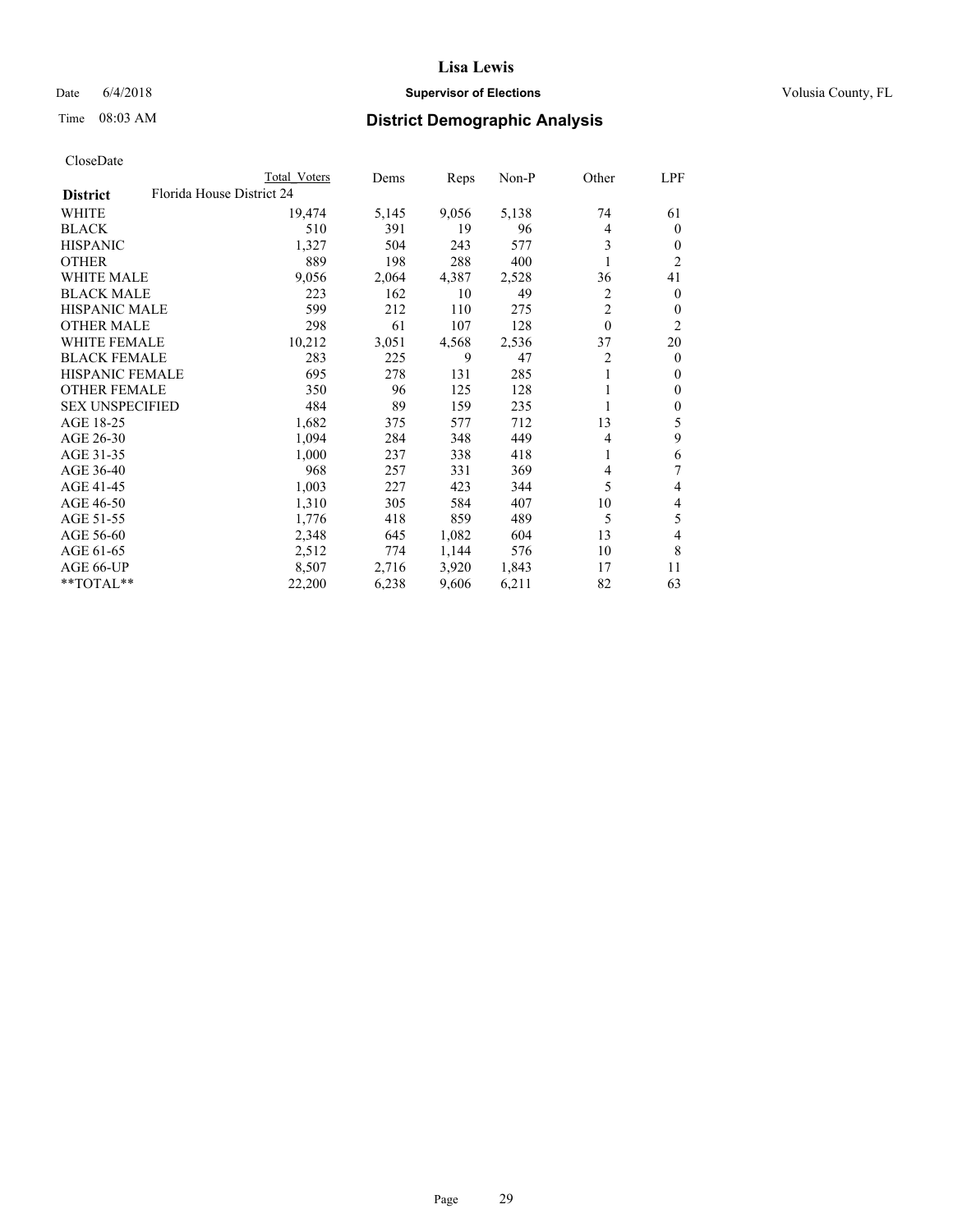### Date 6/4/2018 **Supervisor of Elections Supervisor of Elections** Volusia County, FL

| CloseDate |
|-----------|
|-----------|

|                        | Total Voters              | Dems   | Reps   | Non-P  | Other | LPF |
|------------------------|---------------------------|--------|--------|--------|-------|-----|
| <b>District</b>        | Florida House District 25 |        |        |        |       |     |
| WHITE                  | 114,453                   | 32,598 | 49,094 | 31,879 | 549   | 333 |
| <b>BLACK</b>           | 3,630                     | 2,687  | 192    | 737    | 8     | 6   |
| <b>HISPANIC</b>        | 3,488                     | 1,277  | 875    | 1,306  | 18    | 12  |
| <b>OTHER</b>           | 5,975                     | 1,737  | 1,502  | 2,708  | 15    | 13  |
| <b>WHITE MALE</b>      | 52,884                    | 12,903 | 23,875 | 15,603 | 280   | 223 |
| <b>BLACK MALE</b>      | 1,569                     | 1,079  | 97     | 384    | 5     | 4   |
| <b>HISPANIC MALE</b>   | 1,570                     | 530    | 416    | 607    | 11    | 6   |
| <b>OTHER MALE</b>      | 2,262                     | 634    | 617    | 992    | 9     | 10  |
| <b>WHITE FEMALE</b>    | 60,163                    | 19,329 | 24,682 | 15,784 | 264   | 104 |
| <b>BLACK FEMALE</b>    | 2,012                     | 1,571  | 93     | 344    | 3     | 1   |
| HISPANIC FEMALE        | 1,849                     | 724    | 441    | 671    |       | 6   |
| <b>OTHER FEMALE</b>    | 2,616                     | 899    | 672    | 1,037  | 5     | 3   |
| <b>SEX UNSPECIFIED</b> | 2,621                     | 630    | 770    | 1,208  | 6     | 7   |
| AGE 18-25              | 9,813                     | 2,472  | 3,000  | 4,207  | 74    | 60  |
| AGE 26-30              | 7,335                     | 2,035  | 2,194  | 3,009  | 48    | 49  |
| AGE 31-35              | 6,993                     | 2,027  | 2,138  | 2,736  | 47    | 45  |
| AGE 36-40              | 6,781                     | 1,880  | 2,240  | 2,588  | 37    | 36  |
| AGE 41-45              | 6,800                     | 1,819  | 2,445  | 2,451  | 33    | 52  |
| AGE 46-50              | 8,685                     | 2,291  | 3,600  | 2,735  | 32    | 27  |
| AGE 51-55              | 10,701                    | 2,865  | 4,708  | 3,051  | 56    | 21  |
| AGE 56-60              | 12,767                    | 3,798  | 5,659  | 3,233  | 57    | 20  |
| AGE 61-65              | 13,464                    | 4,457  | 5,763  | 3,168  | 62    | 14  |
| AGE 66-UP              | 44,206                    | 14,655 | 19,915 | 9,452  | 144   | 40  |
| $*$ TOTAL $*$          | 127,546                   | 38,299 | 51,663 | 36,630 | 590   | 364 |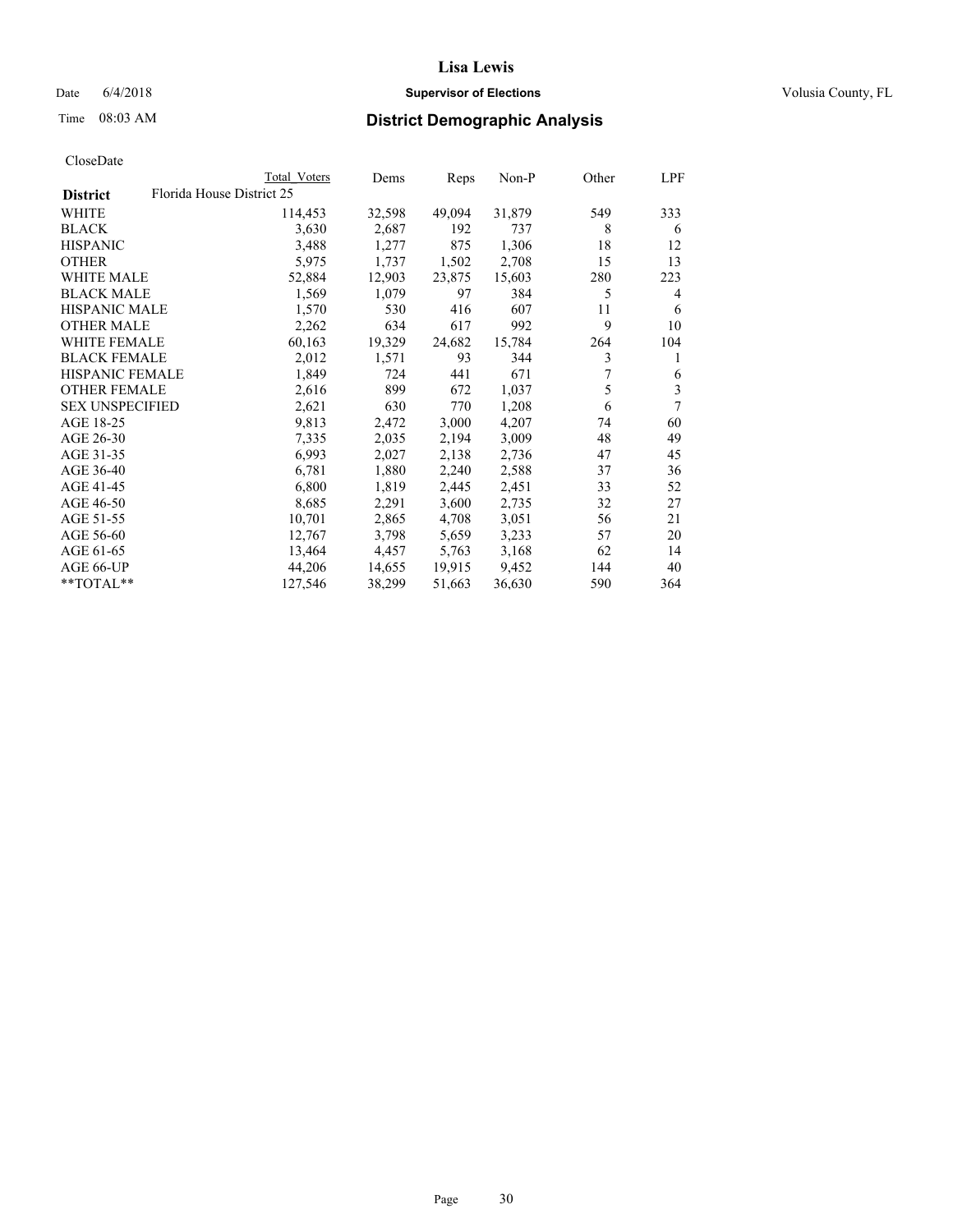### Date 6/4/2018 **Supervisor of Elections Supervisor of Elections** Volusia County, FL

| CloseDate |
|-----------|
|-----------|

|                        |                           | Total Voters | Dems   | Reps   | Non-P  | Other          | LPF |
|------------------------|---------------------------|--------------|--------|--------|--------|----------------|-----|
| <b>District</b>        | Florida House District 26 |              |        |        |        |                |     |
| WHITE                  |                           | 74,516       | 22,286 | 29,635 | 21,999 | 337            | 259 |
| BLACK                  |                           | 20,698       | 16,546 | 556    | 3,557  | 33             | 6   |
| <b>HISPANIC</b>        |                           | 6,099        | 2,612  | 1,002  | 2,437  | 34             | 14  |
| OTHER                  |                           | 5,849        | 2,074  | 1,086  | 2,666  | 16             | 7   |
| <b>WHITE MALE</b>      |                           | 34,361       | 8,672  | 14,577 | 10,762 | 181            | 169 |
| <b>BLACK MALE</b>      |                           | 7,872        | 5,919  | 293    | 1,640  | 17             | 3   |
| <b>HISPANIC MALE</b>   |                           | 2,661        | 1,021  | 503    | 1,110  | 18             | 9   |
| <b>OTHER MALE</b>      |                           | 1,969        | 710    | 434    | 815    | 9              | 1   |
| <b>WHITE FEMALE</b>    |                           | 39,286       | 13,410 | 14,738 | 10,896 | 155            | 87  |
| <b>BLACK FEMALE</b>    |                           | 12,489       | 10,372 | 255    | 1,843  | 16             | 3   |
| <b>HISPANIC FEMALE</b> |                           | 3,315        | 1,531  | 488    | 1,276  | 15             | 5   |
| <b>OTHER FEMALE</b>    |                           | 2,437        | 1,004  | 469    | 955    | $\overline{4}$ | 5   |
| <b>SEX UNSPECIFIED</b> |                           | 2,770        | 879    | 520    | 1,362  | 5              | 4   |
| AGE 18-25              |                           | 13,091       | 5,577  | 2,318  | 5,088  | 62             | 46  |
| AGE 26-30              |                           | 8,953        | 3,548  | 1,895  | 3,435  | 44             | 31  |
| AGE 31-35              |                           | 7,645        | 2,977  | 1,683  | 2,900  | 35             | 50  |
| AGE 36-40              |                           | 6,997        | 2,791  | 1,691  | 2,460  | 26             | 29  |
| AGE 41-45              |                           | 6,474        | 2,436  | 1,810  | 2,186  | 25             | 17  |
| AGE 46-50              |                           | 7,551        | 2,805  | 2,438  | 2,245  | 34             | 29  |
| AGE 51-55              |                           | 8,814        | 3,407  | 2,975  | 2,382  | 24             | 26  |
| AGE 56-60              |                           | 9,914        | 3,925  | 3,488  | 2,447  | 33             | 21  |
| AGE 61-65              |                           | 9,680        | 4,138  | 3,338  | 2,153  | 42             | 9   |
| AGE 66-UP              |                           | 28,043       | 11,914 | 10,643 | 5,363  | 95             | 28  |
| **TOTAL**              |                           | 107,162      | 43,518 | 32,279 | 30,659 | 420            | 286 |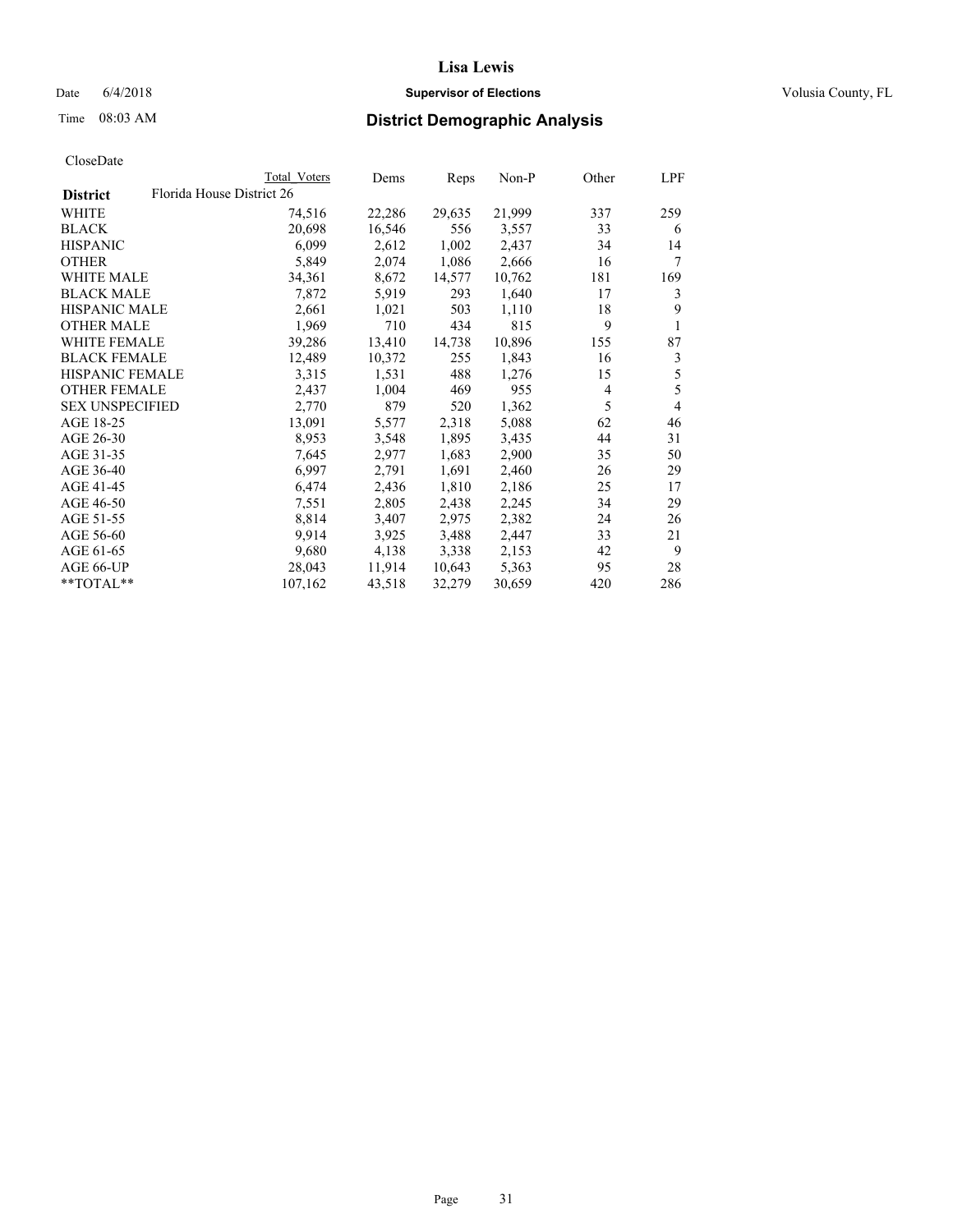### Date 6/4/2018 **Supervisor of Elections Supervisor of Elections** Volusia County, FL

|                        | Total Voters              | Dems   | Reps   | Non-P  | Other | LPF            |
|------------------------|---------------------------|--------|--------|--------|-------|----------------|
| <b>District</b>        | Florida House District 27 |        |        |        |       |                |
| WHITE                  | 79,739                    | 21,723 | 33,445 | 24,033 | 294   | 244            |
| BLACK                  | 7,711                     | 5,711  | 342    | 1,643  | 14    | 1              |
| <b>HISPANIC</b>        | 21,112                    | 9,631  | 3,056  | 8,362  | 36    | 27             |
| OTHER                  | 5,878                     | 1,858  | 1,221  | 2,774  | 14    | 11             |
| <b>WHITE MALE</b>      | 36,815                    | 8,600  | 16,311 | 11,594 | 147   | 163            |
| <b>BLACK MALE</b>      | 3,367                     | 2,329  | 191    | 837    | 9     | 1              |
| <b>HISPANIC MALE</b>   | 9,674                     | 4,099  | 1,562  | 3,976  | 23    | 14             |
| <b>OTHER MALE</b>      | 2,015                     | 625    | 485    | 889    | 7     | 9              |
| <b>WHITE FEMALE</b>    | 41,881                    | 12,876 | 16,728 | 12,054 | 145   | 78             |
| <b>BLACK FEMALE</b>    | 4,233                     | 3,301  | 147    | 780    | 5     | $\theta$       |
| HISPANIC FEMALE        | 11,100                    | 5,384  | 1,465  | 4,226  | 13    | 12             |
| <b>OTHER FEMALE</b>    | 2,552                     | 981    | 530    | 1,033  | 6     | $\overline{2}$ |
| <b>SEX UNSPECIFIED</b> | 2,801                     | 727    | 645    | 1,422  | 3     | $\overline{4}$ |
| AGE 18-25              | 10,995                    | 3,213  | 2,404  | 5,287  | 52    | 39             |
| AGE 26-30              | 8,535                     | 2,651  | 2,123  | 3,702  | 24    | 35             |
| AGE 31-35              | 8,091                     | 2,490  | 2,073  | 3,459  | 26    | 43             |
| AGE 36-40              | 8,002                     | 2,571  | 2,018  | 3,340  | 29    | 44             |
| AGE 41-45              | 8,131                     | 2,625  | 2,387  | 3,060  | 29    | 30             |
| AGE 46-50              | 8,947                     | 2,873  | 3,094  | 2,926  | 31    | 23             |
| AGE 51-55              | 10,312                    | 3,312  | 3,838  | 3,100  | 35    | 27             |
| AGE 56-60              | 11,264                    | 3,798  | 4,413  | 3,006  | 38    | 9              |
| AGE 61-65              | 10,445                    | 3,818  | 3,930  | 2,652  | 28    | 17             |
| AGE 66-UP              | 29,717                    | 11,571 | 11,784 | 6,280  | 66    | 16             |
| **TOTAL**              | 114,440                   | 38,923 | 38,064 | 36,812 | 358   | 283            |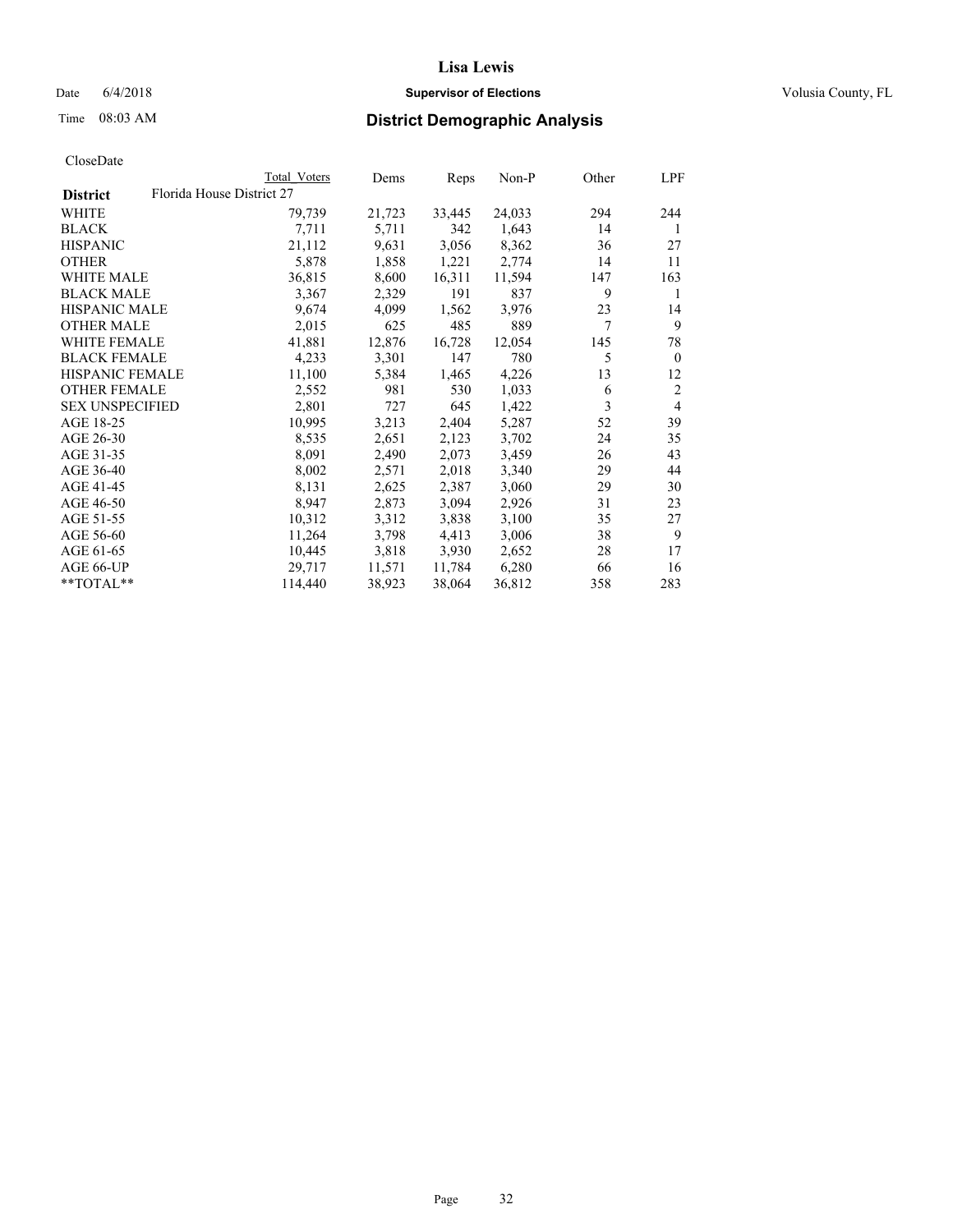### Date  $6/4/2018$  **Supervisor of Elections Supervisor of Elections** Volusia County, FL

# Time 08:03 AM **District Demographic Analysis**

|                        | Total Voters            | Dems   | Reps   | Non-P  | Other | LPF            |
|------------------------|-------------------------|--------|--------|--------|-------|----------------|
| <b>District</b>        | School Board District 1 |        |        |        |       |                |
| WHITE                  | 60,529                  | 16,419 | 27,118 | 16,552 | 232   | 208            |
| <b>BLACK</b>           | 5,470                   | 4,301  | 184    | 971    | 12    | 2              |
| <b>HISPANIC</b>        | 6,788                   | 2,781  | 1,209  | 2,763  | 21    | 14             |
| <b>OTHER</b>           | 3,744                   | 1,182  | 884    | 1,661  | 13    | 4              |
| WHITE MALE             | 27,597                  | 6,271  | 13,076 | 7,994  | 112   | 144            |
| <b>BLACK MALE</b>      | 2,165                   | 1,614  | 81     | 461    | 8     | 1              |
| <b>HISPANIC MALE</b>   | 2,922                   | 1,097  | 590    | 1,217  | 12    | 6              |
| <b>OTHER MALE</b>      | 1,283                   | 419    | 333    | 521    | 8     | $\overline{2}$ |
| WHITE FEMALE           | 32,192                  | 9,987  | 13,739 | 8,288  | 118   | 60             |
| <b>BLACK FEMALE</b>    | 3,224                   | 2,630  | 98     | 491    | 4     |                |
| <b>HISPANIC FEMALE</b> | 3,738                   | 1,624  | 607    | 1,491  | 8     | 8              |
| <b>OTHER FEMALE</b>    | 1,579                   | 571    | 382    | 620    | 4     | 2              |
| <b>SEX UNSPECIFIED</b> | 1,830                   | 470    | 488    | 864    | 4     | 4              |
| AGE 18-25              | 7,287                   | 2,092  | 1,926  | 3,187  | 48    | 34             |
| AGE 26-30              | 5,233                   | 1,562  | 1,498  | 2,130  | 17    | 26             |
| AGE 31-35              | 4,935                   | 1,419  | 1,459  | 2,000  | 19    | 38             |
| AGE 36-40              | 5,082                   | 1,556  | 1,601  | 1,874  | 17    | 34             |
| AGE 41-45              | 4,827                   | 1,439  | 1,665  | 1,689  | 17    | 17             |
| AGE 46-50              | 5,709                   | 1,680  | 2,261  | 1,719  | 30    | 19             |
| AGE 51-55              | 6,444                   | 1,887  | 2,770  | 1,749  | 20    | 18             |
| AGE 56-60              | 7,157                   | 2,304  | 3,131  | 1,679  | 29    | 14             |
| AGE 61-65              | 7,097                   | 2,494  | 2,979  | 1,594  | 26    | $\overline{4}$ |
| AGE 66-UP              | 22,760                  | 8,250  | 10,105 | 4,326  | 55    | 24             |
| $*$ $TOTAL**$          | 76,531                  | 24,683 | 29,395 | 21,947 | 278   | 228            |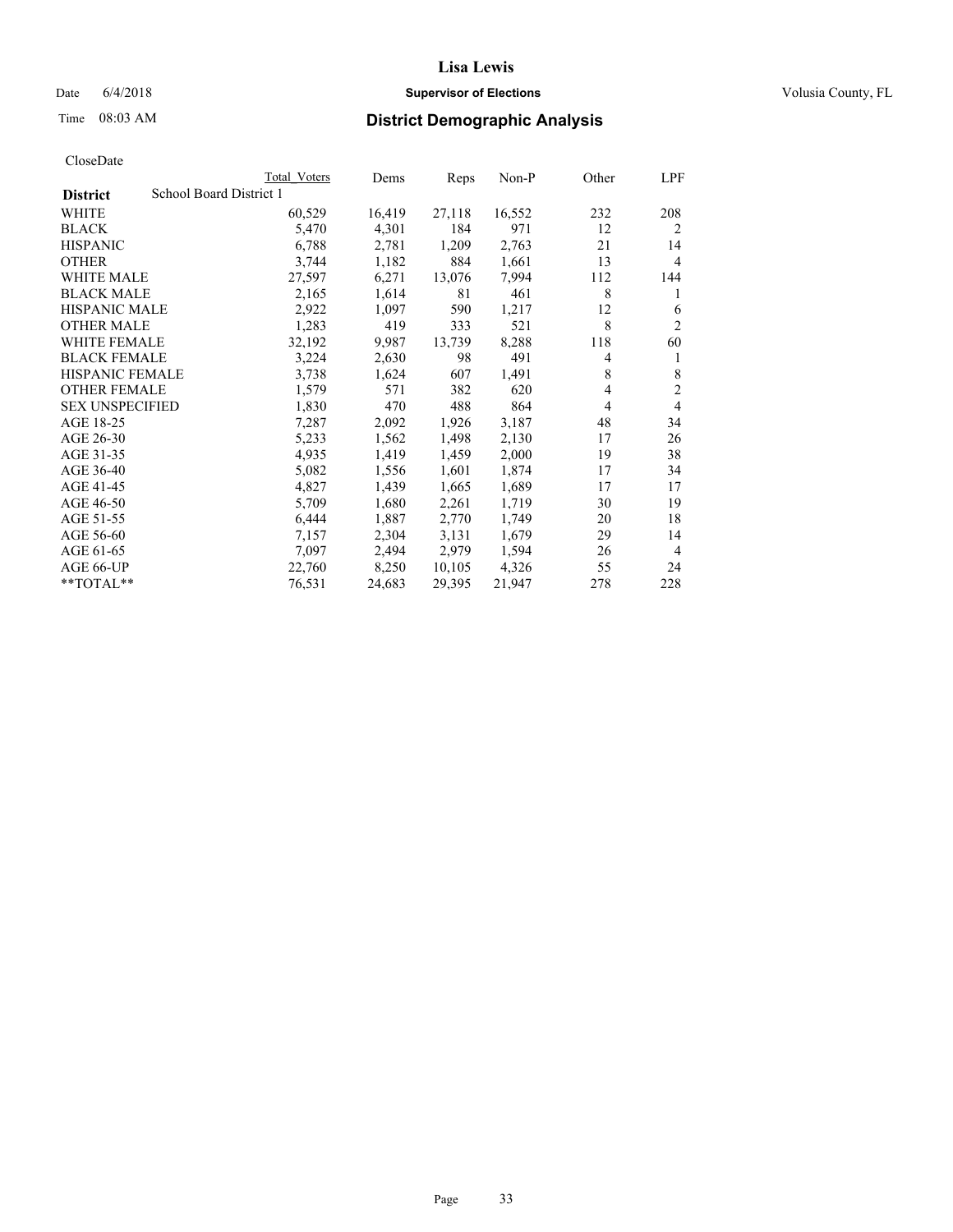### Date 6/4/2018 **Supervisor of Elections Supervisor of Elections** Volusia County, FL

# Time 08:03 AM **District Demographic Analysis**

|                        |                         | Total Voters | Dems   | Reps   | Non-P  | Other | LPF            |
|------------------------|-------------------------|--------------|--------|--------|--------|-------|----------------|
| <b>District</b>        | School Board District 2 |              |        |        |        |       |                |
| WHITE                  |                         | 51,648       | 15,622 | 20,093 | 15,492 | 266   | 175            |
| <b>BLACK</b>           |                         | 13,045       | 10,359 | 351    | 2,312  | 18    | 5              |
| <b>HISPANIC</b>        |                         | 2,746        | 1,155  | 520    | 1,046  | 21    | 4              |
| <b>OTHER</b>           |                         | 4,046        | 1,417  | 724    | 1,883  | 11    | 11             |
| WHITE MALE             |                         | 24,237       | 6,290  | 10,035 | 7,651  | 148   | 113            |
| <b>BLACK MALE</b>      |                         | 4,915        | 3,680  | 182    | 1,046  | 6     | 1              |
| <b>HISPANIC MALE</b>   |                         | 1,261        | 454    | 278    | 515    | 12    | $\overline{2}$ |
| <b>OTHER MALE</b>      |                         | 1,445        | 483    | 313    | 637    | 6     | 6              |
| <b>WHITE FEMALE</b>    |                         | 26,788       | 9,157  | 9,847  | 7,610  | 115   | 59             |
| <b>BLACK FEMALE</b>    |                         | 7,903        | 6,500  | 167    | 1,221  | 12    | 3              |
| <b>HISPANIC FEMALE</b> |                         | 1,425        | 673    | 236    | 505    | 9     | $\overline{c}$ |
| <b>OTHER FEMALE</b>    |                         | 1,732        | 715    | 306    | 704    | 3     | 4              |
| <b>SEX UNSPECIFIED</b> |                         | 1,779        | 601    | 324    | 844    | 5     | 5              |
| AGE 18-25              |                         | 8,715        | 3,944  | 1,409  | 3,274  | 50    | 38             |
| AGE 26-30              |                         | 5,653        | 2,281  | 1,139  | 2,176  | 33    | 24             |
| AGE 31-35              |                         | 4,575        | 1,860  | 971    | 1,691  | 25    | 28             |
| AGE 36-40              |                         | 3,983        | 1,613  | 890    | 1,441  | 21    | 18             |
| AGE 41-45              |                         | 3,641        | 1,383  | 977    | 1,250  | 13    | 18             |
| AGE 46-50              |                         | 4,456        | 1,675  | 1,361  | 1,384  | 17    | 19             |
| AGE 51-55              |                         | 5,748        | 2,204  | 1,858  | 1,641  | 33    | 12             |
| AGE 56-60              |                         | 6,867        | 2,626  | 2,451  | 1,751  | 27    | 12             |
| AGE 61-65              |                         | 6,796        | 2,721  | 2,439  | 1,604  | 25    | 7              |
| AGE 66-UP              |                         | 21,051       | 8,246  | 8,193  | 4,521  | 72    | 19             |
| $*$ $TOTAL**$          |                         | 71,485       | 28,553 | 21,688 | 20,733 | 316   | 195            |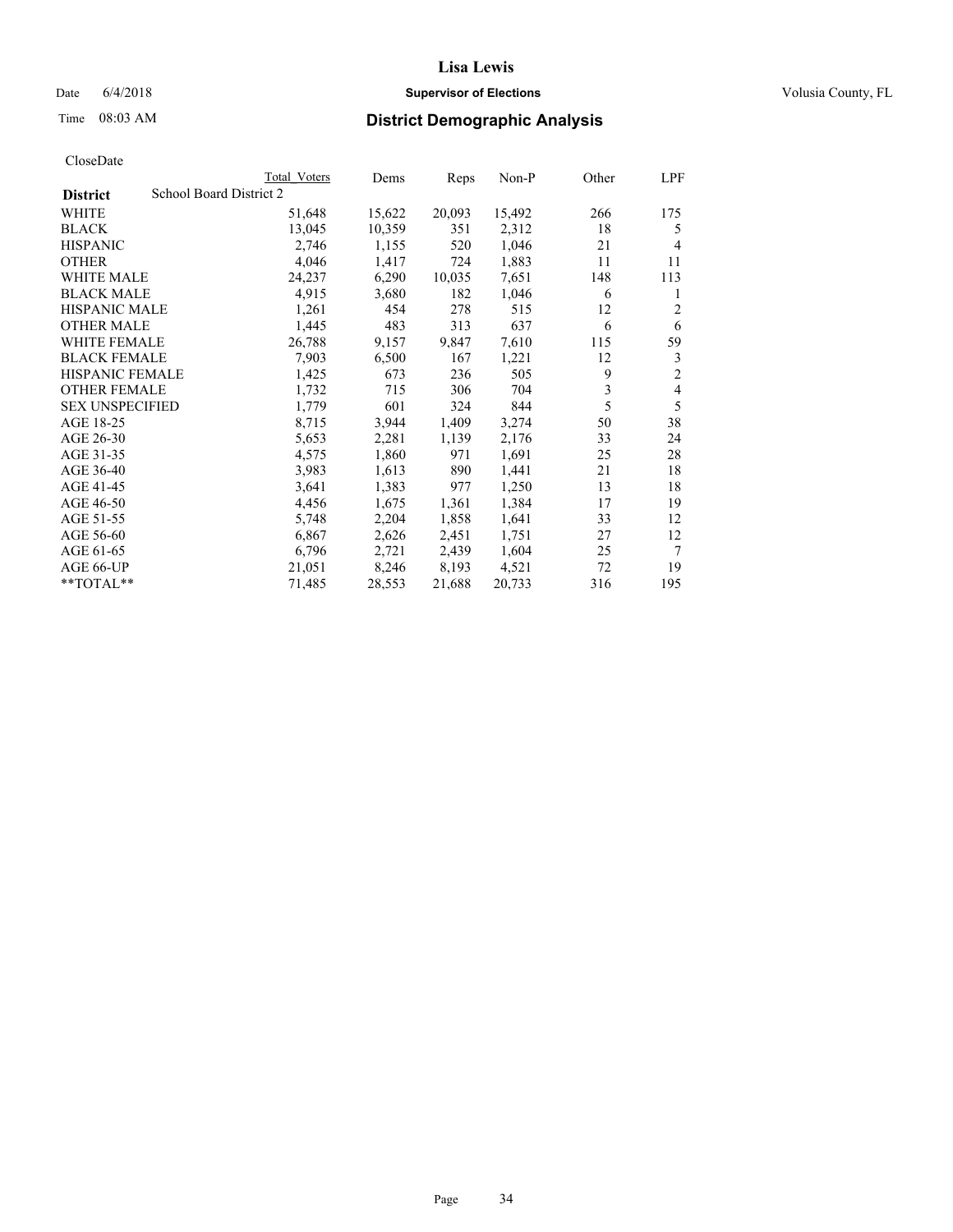### Date 6/4/2018 **Supervisor of Elections Supervisor of Elections** Volusia County, FL

### Time 08:03 AM **District Demographic Analysis**

|                        | Total Voters            | Dems   | Reps   | Non-P  | Other          | LPF            |
|------------------------|-------------------------|--------|--------|--------|----------------|----------------|
| <b>District</b>        | School Board District 3 |        |        |        |                |                |
| WHITE                  | 73,037                  | 20,570 | 31,227 | 20,694 | 349            | 197            |
| <b>BLACK</b>           | 2,174                   | 1,688  | 93     | 386    | 4              | 3              |
| <b>HISPANIC</b>        | 1,763                   | 610    | 463    | 678    | 6              | 6              |
| <b>OTHER</b>           | 3,115                   | 864    | 817    | 1,420  | 7              | 7              |
| WHITE MALE             | 33,705                  | 8,121  | 15,216 | 10,069 | 171            | 128            |
| <b>BLACK MALE</b>      | 957                     | 692    | 49     | 210    | 3              | 3              |
| <b>HISPANIC MALE</b>   | 792                     | 259    | 202    | 324    | 4              | 3              |
| <b>OTHER MALE</b>      | 1,127                   | 305    | 344    | 469    | 4              | 5              |
| <b>WHITE FEMALE</b>    | 38,478                  | 12,232 | 15,670 | 10,334 | 177            | 65             |
| <b>BLACK FEMALE</b>    | 1,190                   | 974    | 44     | 171    |                | $\mathbf{0}$   |
| <b>HISPANIC FEMALE</b> | 936                     | 341    | 250    | 340    | $\overline{c}$ | 3              |
| <b>OTHER FEMALE</b>    | 1,324                   | 452    | 369    | 498    | 3              | $\overline{c}$ |
| <b>SEX UNSPECIFIED</b> | 1,579                   | 356    | 456    | 762    | 1              | 4              |
| AGE 18-25              | 5,889                   | 1,483  | 1,755  | 2,571  | 48             | 32             |
| AGE 26-30              | 4,338                   | 1,157  | 1,311  | 1,820  | 22             | 28             |
| AGE 31-35              | 4,304                   | 1,198  | 1,281  | 1,774  | 28             | 23             |
| AGE 36-40              | 4,346                   | 1,151  | 1,459  | 1,701  | 15             | 20             |
| AGE 41-45              | 4,484                   | 1,179  | 1,636  | 1,612  | 25             | 32             |
| AGE 46-50              | 5,477                   | 1,425  | 2,311  | 1,711  | 18             | 12             |
| AGE 51-55              | 6,515                   | 1,711  | 2,886  | 1,876  | 26             | 16             |
| AGE 56-60              | 8,094                   | 2,332  | 3,634  | 2,075  | 43             | 10             |
| AGE 61-65              | 8,609                   | 2,877  | 3,637  | 2,041  | 40             | 14             |
| AGE 66-UP              | 28,032                  | 9,218  | 12,690 | 5,997  | 101            | 26             |
| $*$ TOTAL $*$          | 80,089                  | 23,732 | 32,600 | 23,178 | 366            | 213            |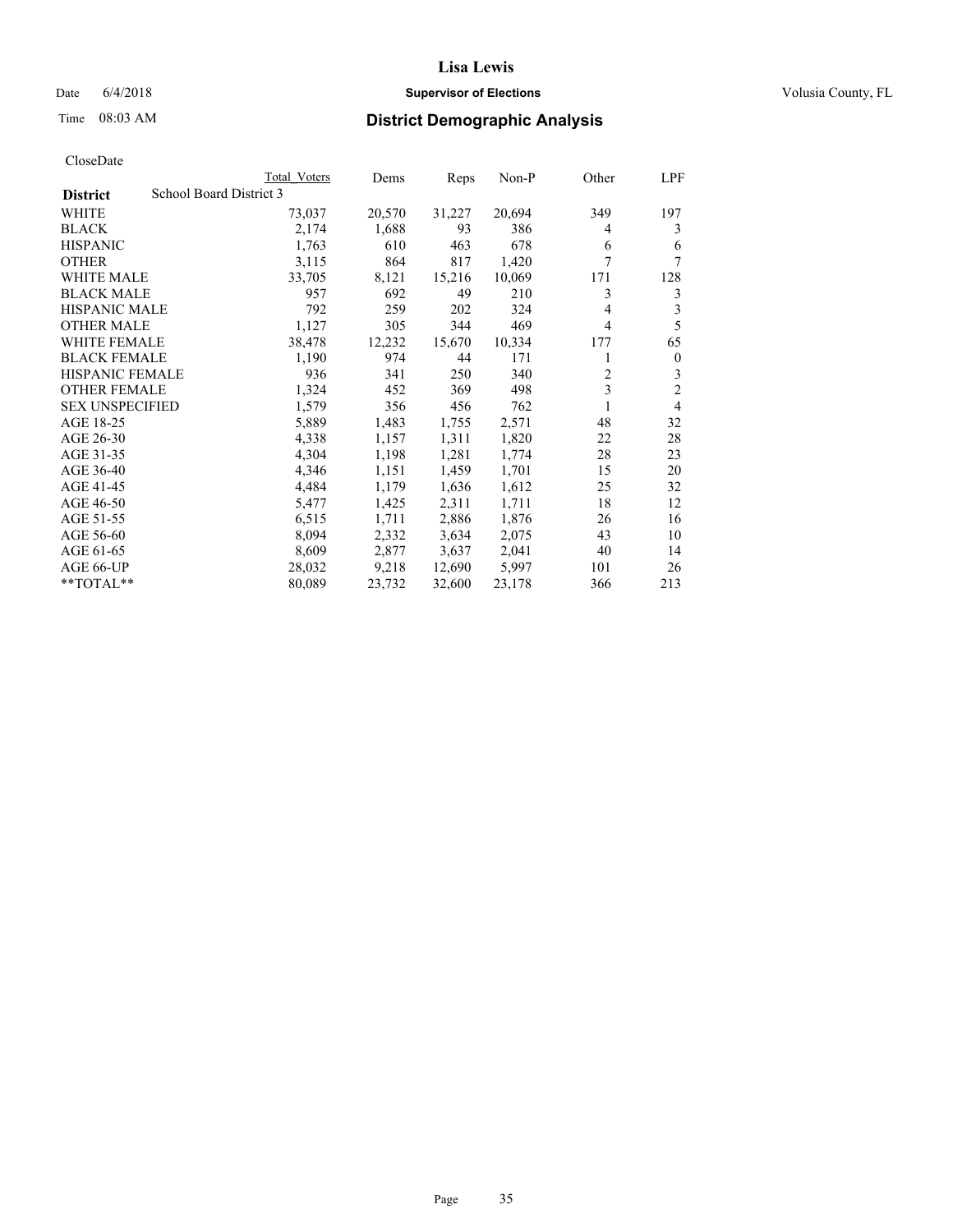### Date 6/4/2018 **Supervisor of Elections Supervisor of Elections** Volusia County, FL

# Time 08:03 AM **District Demographic Analysis**

|                        |                         | Total Voters | Dems   | Reps   | Non-P  | Other          | LPF            |
|------------------------|-------------------------|--------------|--------|--------|--------|----------------|----------------|
| <b>District</b>        | School Board District 4 |              |        |        |        |                |                |
| WHITE                  |                         | 61,895       | 17,926 | 26,090 | 17,447 | 259            | 173            |
| <b>BLACK</b>           |                         | 5,644        | 4,410  | 203    | 1,016  | 13             | 2              |
| <b>HISPANIC</b>        |                         | 2,566        | 1,007  | 530    | 1,007  | 15             |                |
| <b>OTHER</b>           |                         | 3,678        | 1,090  | 904    | 1,672  | 8              | 4              |
| WHITE MALE             |                         | 28,478       | 7,038  | 12,670 | 8,519  | 132            | 119            |
| <b>BLACK MALE</b>      |                         | 2,263        | 1,623  | 112    | 517    | 9              | 2              |
| <b>HISPANIC MALE</b>   |                         | 1,145        | 397    | 264    | 470    | 9              | 5              |
| <b>OTHER MALE</b>      |                         | 1,329        | 377    | 353    | 592    | 4              | 3              |
| WHITE FEMALE           |                         | 32,708       | 10,743 | 13,144 | 8,641  | 126            | 54             |
| <b>BLACK FEMALE</b>    |                         | 3,308        | 2,734  | 88     | 482    | 4              | $\mathbf{0}$   |
| <b>HISPANIC FEMALE</b> |                         | 1,372        | 590    | 259    | 515    | 6              | $\overline{2}$ |
| <b>OTHER FEMALE</b>    |                         | 1,580        | 555    | 404    | 617    | 3              | 1              |
| <b>SEX UNSPECIFIED</b> |                         | 1,599        | 376    | 432    | 789    | $\overline{2}$ | $\theta$       |
| AGE 18-25              |                         | 6,146        | 1,786  | 1,757  | 2,552  | 27             | 24             |
| AGE 26-30              |                         | 4,701        | 1,529  | 1,266  | 1,854  | 33             | 19             |
| AGE 31-35              |                         | 4,335        | 1,411  | 1,231  | 1,644  | 21             | 28             |
| AGE 36-40              |                         | 3,917        | 1,298  | 1,128  | 1,451  | 20             | 20             |
| AGE 41-45              |                         | 3,995        | 1,200  | 1,348  | 1,409  | 16             | 22             |
| AGE 46-50              |                         | 5,056        | 1,465  | 1,950  | 1,599  | 24             | 18             |
| AGE 51-55              |                         | 6,275        | 1,876  | 2,622  | 1,739  | 25             | 13             |
| AGE 56-60              |                         | 7,401        | 2,409  | 2,987  | 1,966  | 27             | 12             |
| AGE 61-65              |                         | 7,689        | 2,709  | 3,103  | 1,828  | 38             | 11             |
| AGE 66-UP              |                         | 24,267       | 8,750  | 10,334 | 5,100  | 64             | 19             |
| $*$ $TOTAL**$          |                         | 73,783       | 24,433 | 27,727 | 21,142 | 295            | 186            |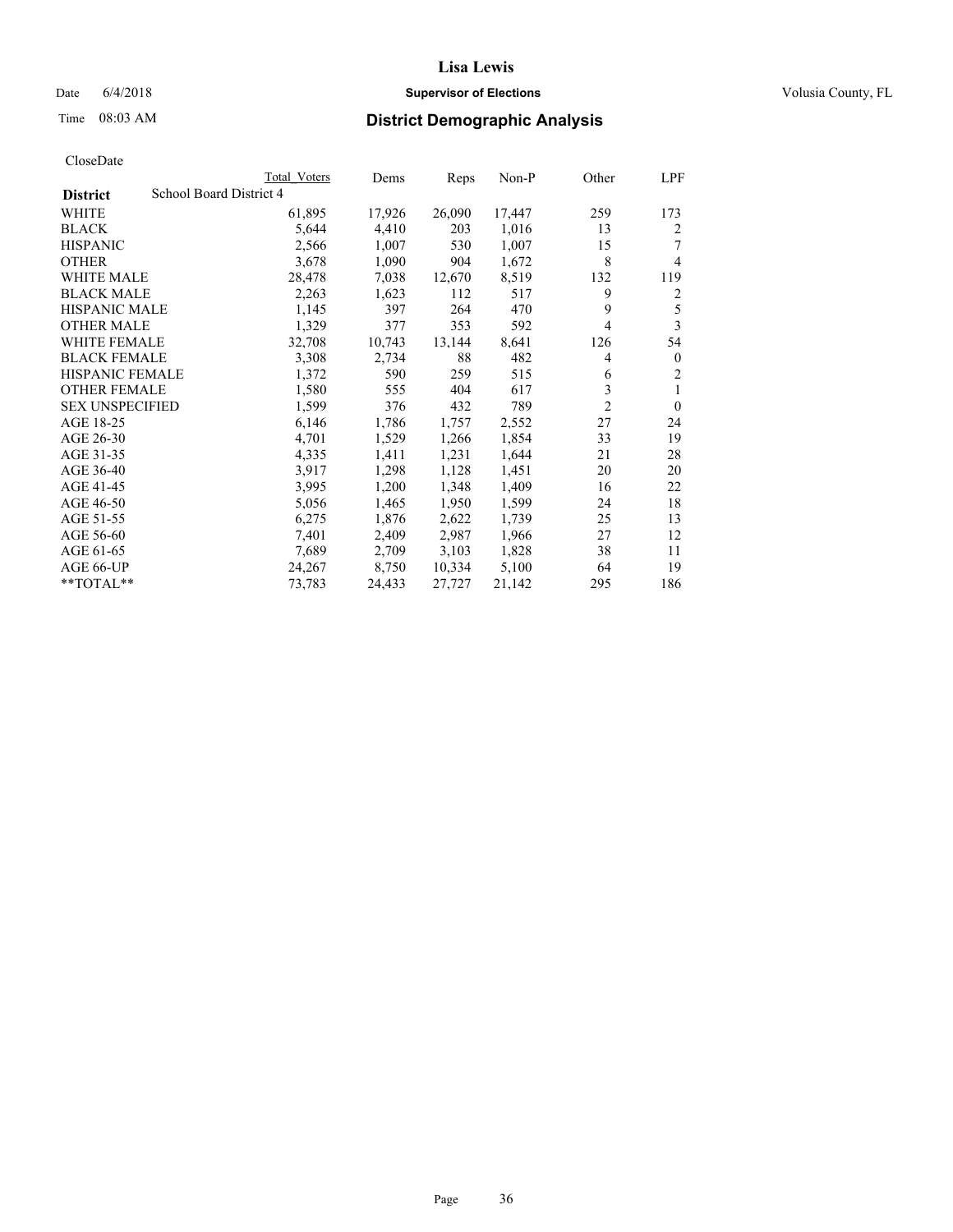## Date 6/4/2018 **Supervisor of Elections Supervisor of Elections** Volusia County, FL

# Time 08:03 AM **District Demographic Analysis**

|                                            | Total Voters | Dems   | Reps   | Non-P  | Other | LPF            |
|--------------------------------------------|--------------|--------|--------|--------|-------|----------------|
| School Board District 5<br><b>District</b> |              |        |        |        |       |                |
| WHITE                                      | 41,073       | 11,215 | 16,702 | 12,864 | 148   | 144            |
| <b>BLACK</b>                               | 6,216        | 4,577  | 278    | 1,348  | 12    | 1              |
| <b>HISPANIC</b>                            | 18,163       | 8,471  | 2,454  | 7,188  | 28    | 22             |
| <b>OTHER</b>                               | 4,008        | 1,314  | 768    | 1,912  | 7     | 7              |
| WHITE MALE                                 | 19,099       | 4,519  | 8,153  | 6,254  | 81    | 92             |
| <b>BLACK MALE</b>                          | 2,731        | 1,880  | 167    | 676    | 7     | 1              |
| <b>HISPANIC MALE</b>                       | 8,384        | 3,655  | 1,257  | 3,442  | 17    | 13             |
| <b>OTHER MALE</b>                          | 1,360        | 446    | 300    | 605    | 3     | 6              |
| <b>WHITE FEMALE</b>                        | 21,376       | 6,547  | 8,316  | 6,397  | 65    | 51             |
| <b>BLACK FEMALE</b>                        | 3,392        | 2,631  | 107    | 649    | 5     | $\mathbf{0}$   |
| <b>HISPANIC FEMALE</b>                     | 9,488        | 4,689  | 1,173  | 3,607  | 11    | 8              |
| <b>OTHER FEMALE</b>                        | 1,740        | 687    | 335    | 714    | 3     | 1              |
| <b>SEX UNSPECIFIED</b>                     | 1,889        | 522    | 394    | 968    | 3     | $\overline{2}$ |
| AGE 18-25                                  | 7,544        | 2,332  | 1,452  | 3,710  | 28    | 22             |
| AGE 26-30                                  | 5,992        | 1,989  | 1,346  | 2,615  | 15    | 27             |
| AGE 31-35                                  | 5,580        | 1,843  | 1,290  | 2,404  | 16    | 27             |
| AGE 36-40                                  | 5,420        | 1,881  | 1,202  | 2,290  | 23    | 24             |
| AGE 41-45                                  | 5,461        | 1,906  | 1,439  | 2,081  | 21    | 14             |
| AGE 46-50                                  | 5,795        | 2,029  | 1,833  | 1,900  | 18    | 15             |
| AGE 51-55                                  | 6,621        | 2,324  | 2,244  | 2,017  | 16    | 20             |
| AGE 56-60                                  | 6,774        | 2,495  | 2,439  | 1,819  | 15    | 6              |
| AGE 61-65                                  | 5,910        | 2,386  | 2,017  | 1,482  | 13    | 12             |
| AGE 66-UP                                  | 14,363       | 6,392  | 4,940  | 2,994  | 30    | 7              |
| **TOTAL**                                  | 69,460       | 25,577 | 20,202 | 23,312 | 195   | 174            |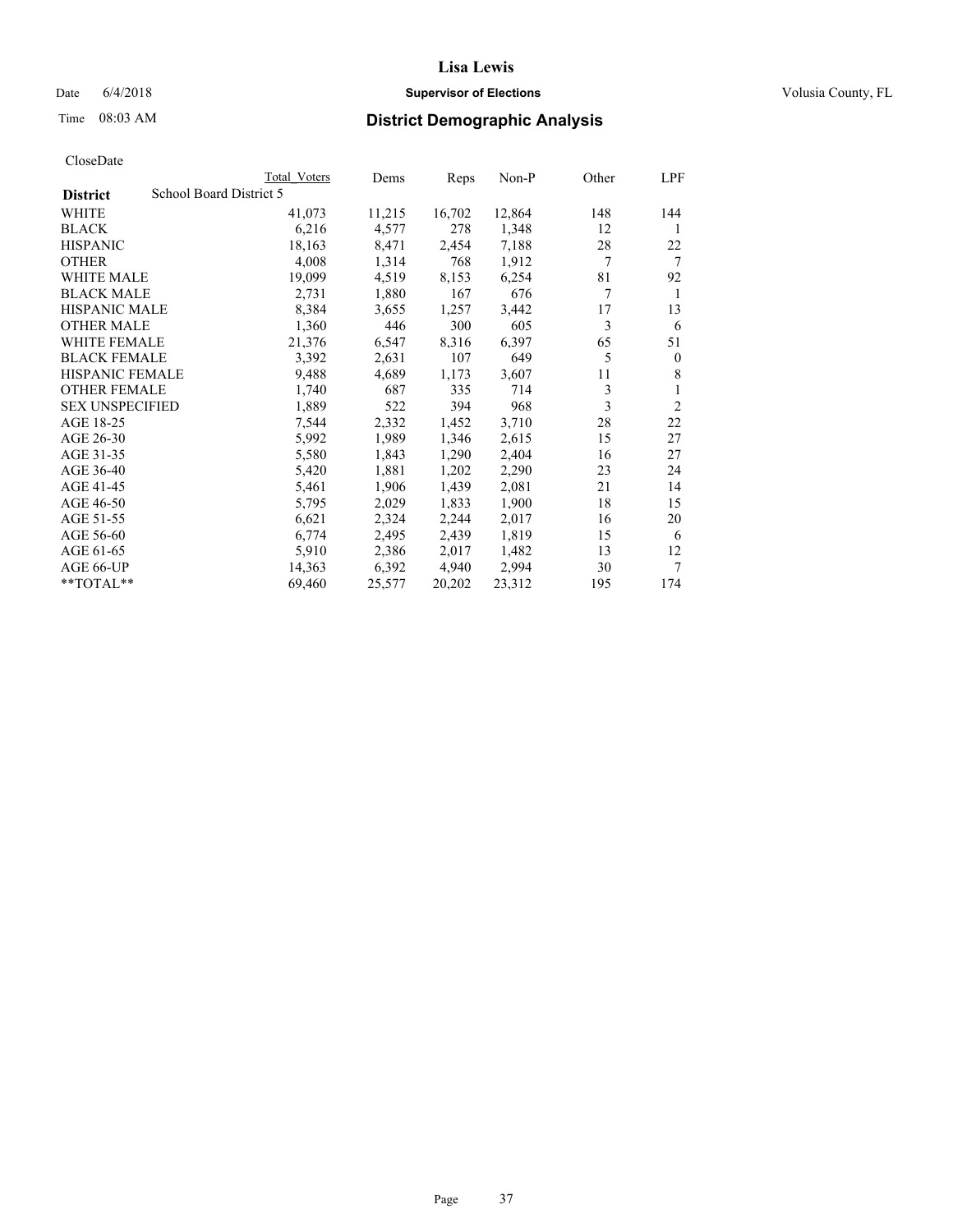### Date  $6/4/2018$  **Supervisor of Elections Supervisor of Elections** Volusia County, FL

# Time 08:03 AM **District Demographic Analysis**

|                        |                           | Total Voters | Dems   | Reps   | Non-P  | Other | LPF            |
|------------------------|---------------------------|--------------|--------|--------|--------|-------|----------------|
| <b>District</b>        | Florida Senate District 7 |              |        |        |        |       |                |
| WHITE                  |                           | 104,773      | 30,704 | 43,486 | 29,769 | 485   | 329            |
| <b>BLACK</b>           |                           | 18,216       | 14,437 | 522    | 3,220  | 31    | 6              |
| <b>HISPANIC</b>        |                           | 5,373        | 2,193  | 1,008  | 2,129  | 35    | 8              |
| <b>OTHER</b>           |                           | 7,162        | 2,301  | 1,547  | 3,284  | 20    | 10             |
| WHITE MALE             |                           | 48,773       | 12,236 | 21,372 | 14,692 | 251   | 222            |
| <b>BLACK MALE</b>      |                           | 7,011        | 5,197  | 281    | 1,516  | 14    | 3              |
| <b>HISPANIC MALE</b>   |                           | 2,426        | 874    | 507    | 1,019  | 21    | 5              |
| <b>OTHER MALE</b>      |                           | 2,533        | 786    | 624    | 1,107  | 11    | 5              |
| <b>WHITE FEMALE</b>    |                           | 54,816       | 18,206 | 21,661 | 14,613 | 230   | 106            |
| <b>BLACK FEMALE</b>    |                           | 10,916       | 9,016  | 236    | 1,644  | 17    | 3              |
| <b>HISPANIC FEMALE</b> |                           | 2,835        | 1,270  | 489    | 1,059  | 14    | 3              |
| <b>OTHER FEMALE</b>    |                           | 3,047        | 1,154  | 685    | 1,199  | 5     | $\overline{4}$ |
| <b>SEX UNSPECIFIED</b> |                           | 3,166        | 896    | 707    | 1,553  | 8     | $\mathfrak{2}$ |
| AGE 18-25              |                           | 14,099       | 5,471  | 3,037  | 5,461  | 77    | 53             |
| AGE 26-30              |                           | 9,494        | 3,545  | 2,199  | 3,652  | 55    | 43             |
| AGE 31-35              |                           | 8,255        | 3,023  | 2,057  | 3,080  | 44    | 51             |
| AGE 36-40              |                           | 7,318        | 2,716  | 1,898  | 2,631  | 39    | 34             |
| AGE 41-45              |                           | 7,124        | 2,421  | 2,201  | 2,440  | 29    | 33             |
| AGE 46-50              |                           | 8,924        | 2,937  | 3,152  | 2,759  | 43    | 33             |
| AGE 51-55              |                           | 11,287       | 3,799  | 4,281  | 3,127  | 52    | 28             |
| AGE 56-60              |                           | 13,245       | 4,674  | 5,096  | 3,403  | 51    | 21             |
| AGE 61-65              |                           | 13,609       | 5,113  | 5,256  | 3,160  | 61    | 19             |
| AGE 66-UP              |                           | 42,168       | 15,936 | 17,385 | 8,689  | 120   | 38             |
| $*$ TOTAL $*$          |                           | 135,524      | 49,635 | 46,563 | 38,402 | 571   | 353            |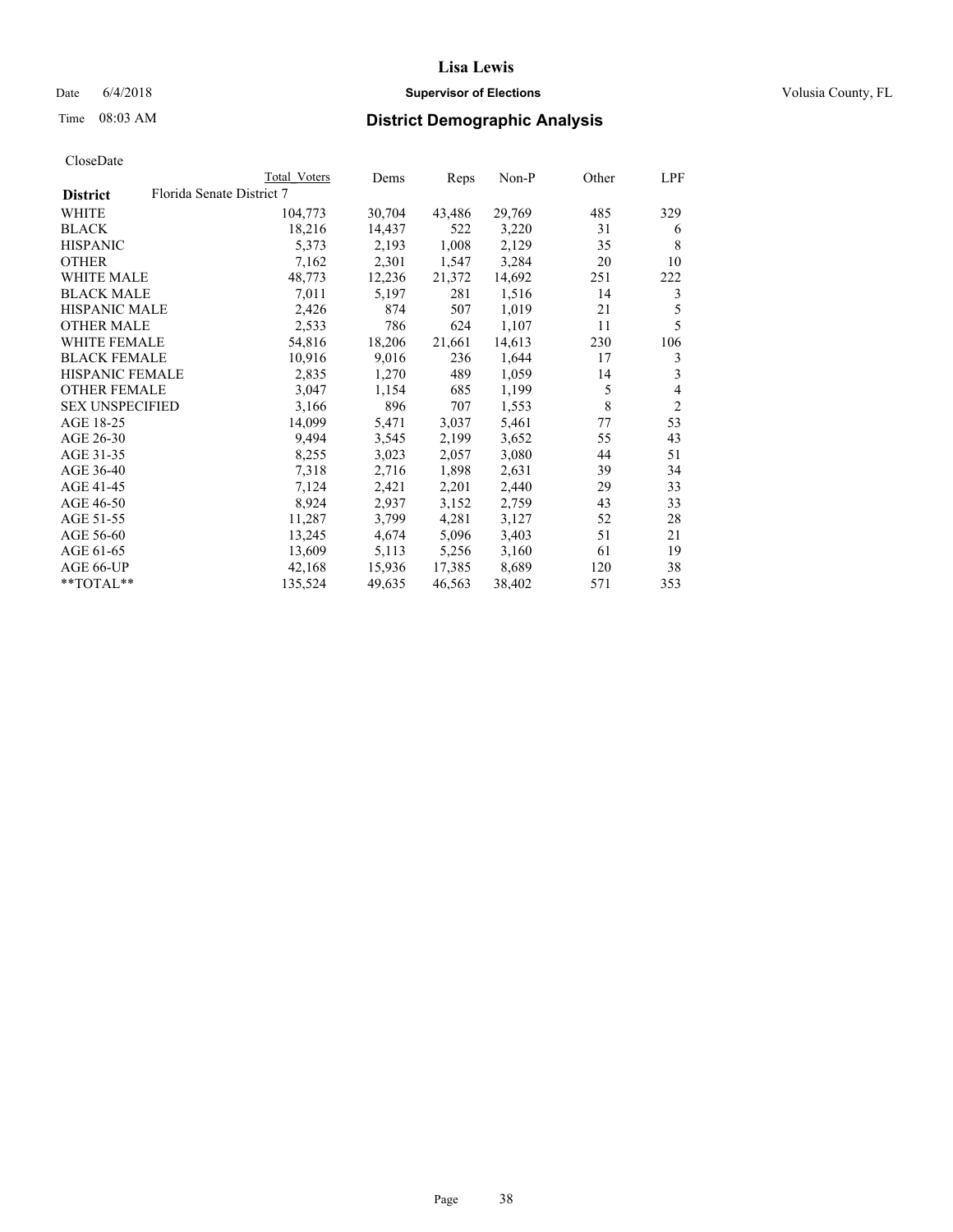## Date 6/4/2018 **Supervisor of Elections Supervisor of Elections** Volusia County, FL

# Time 08:03 AM **District Demographic Analysis**

|                                              | Total Voters | Dems   | Reps   | Non-P  | Other | LPF              |
|----------------------------------------------|--------------|--------|--------|--------|-------|------------------|
| Florida Senate District 9<br><b>District</b> |              |        |        |        |       |                  |
| WHITE                                        | 27,487       | 6,861  | 12,578 | 7,862  | 101   | 85               |
| <b>BLACK</b>                                 | 1,498        | 1,130  | 66     | 301    | 1     | $\mathbf{0}$     |
| <b>HISPANIC</b>                              | 3,735        | 1,538  | 688    | 1,494  | 8     | 7                |
| <b>OTHER</b>                                 | 1,739        | 517    | 439    | 775    | 7     | 1                |
| <b>WHITE MALE</b>                            | 12,648       | 2,598  | 6,111  | 3,819  | 54    | 66               |
| <b>BLACK MALE</b>                            | 628          | 436    | 27     | 164    | 1     | $\boldsymbol{0}$ |
| <b>HISPANIC MALE</b>                         | 1,646        | 606    | 361    | 670    | 6     | 3                |
| <b>OTHER MALE</b>                            | 603          | 186    | 161    | 251    | 4     |                  |
| <b>WHITE FEMALE</b>                          | 14,474       | 4,192  | 6,313  | 3,904  | 47    | 18               |
| <b>BLACK FEMALE</b>                          | 845          | 678    | 37     | 130    | 0     | $\theta$         |
| <b>HISPANIC FEMALE</b>                       | 2,024        | 905    | 320    | 793    | 2     | $\overline{4}$   |
| <b>OTHER FEMALE</b>                          | 751          | 273    | 193    | 282    | 3     | $\mathbf{0}$     |
| <b>SEX UNSPECIFIED</b>                       | 839          | 172    | 247    | 419    | 0     | 1                |
| AGE 18-25                                    | 3,082        | 772    | 846    | 1,433  | 16    | 15               |
| AGE 26-30                                    | 2,299        | 608    | 735    | 943    | 9     | $\overline{4}$   |
| AGE 31-35                                    | 2,248        | 579    | 724    | 917    | 11    | 17               |
| AGE 36-40                                    | 2,307        | 600    | 776    | 904    | 8     | 19               |
| AGE 41-45                                    | 2,243        | 637    | 784    | 809    | 4     | 9                |
| AGE 46-50                                    | 2,733        | 746    | 1,112  | 853    | 13    | 9                |
| AGE 51-55                                    | 3,105        | 806    | 1,368  | 913    | 12    | 6                |
| AGE 56-60                                    | 3,371        | 960    | 1,530  | 859    | 16    | 6                |
| AGE 61-65                                    | 3,148        | 982    | 1,379  | 777    | 9     |                  |
| AGE 66-UP                                    | 9,923        | 3,356  | 4,517  | 2,024  | 19    | 7                |
| **TOTAL**                                    | 34,459       | 10,046 | 13,771 | 10,432 | 117   | 93               |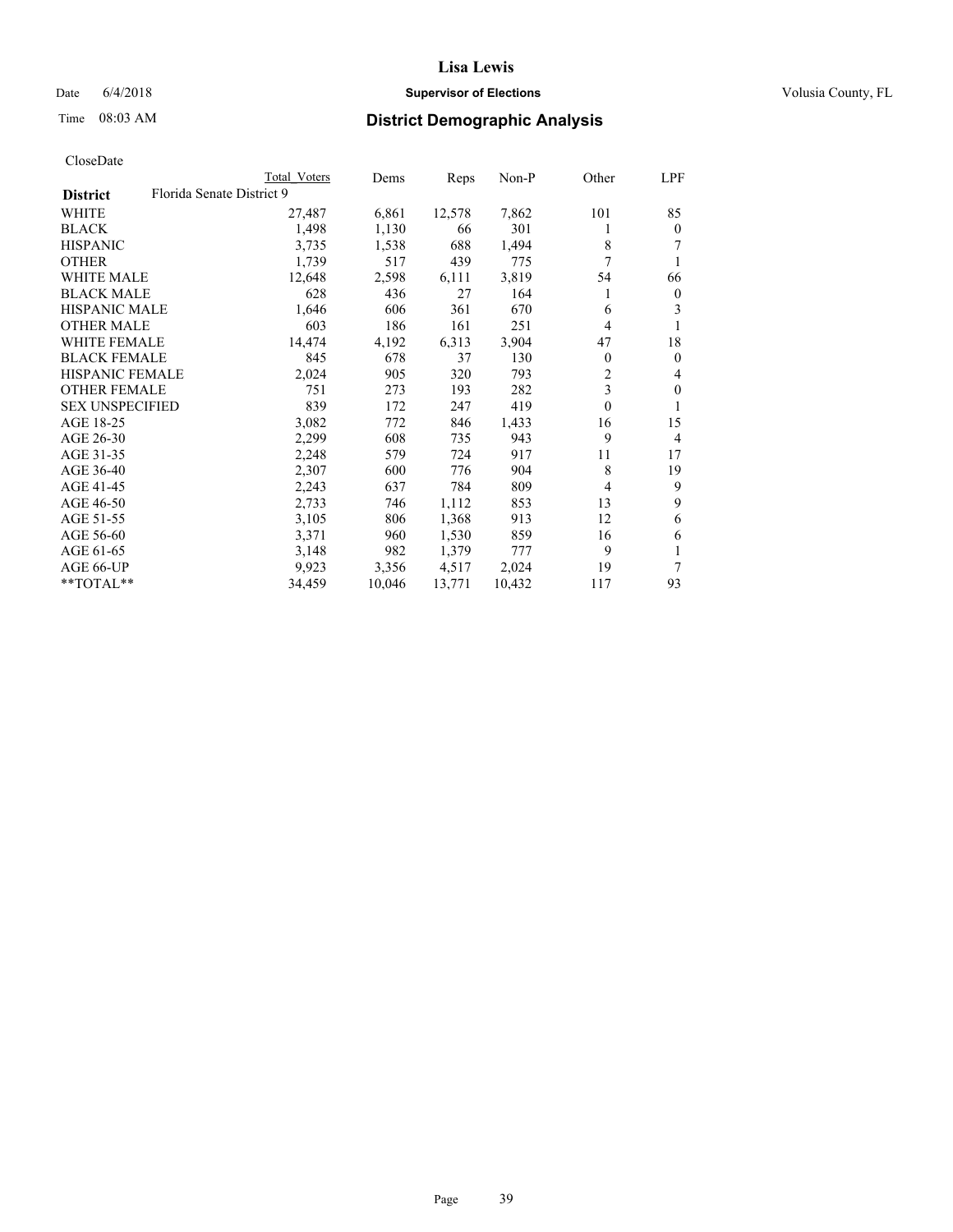## Date 6/4/2018 **Supervisor of Elections Supervisor of Elections** Volusia County, FL

|                 |                            | Total Voters | Dems   | Reps   | Non-P  | Other | LPF |
|-----------------|----------------------------|--------------|--------|--------|--------|-------|-----|
| <b>District</b> | Florida Senate District 14 |              |        |        |        |       |     |
| WHITE           |                            | 155,922      | 44,187 | 65,166 | 45,418 | 668   | 483 |
| BLACK           |                            | 12,835       | 9,768  | 521    | 2,512  | 27    | 7   |
| HISPANIC        |                            | 22,918       | 10,293 | 3,480  | 9,059  | 48    | 38  |
| OTHER           |                            | 9,690        | 3,049  | 2,111  | 4,489  | 19    | 22  |
| WHITE MALE      |                            | 71,695       | 17,405 | 31,667 | 21,976 | 339   | 308 |
| BLACK MALE      |                            | 5,392        | 3,856  | 283    | 1,230  | 18    | 5   |
| HISPANIC MALE   |                            | 10,432       | 4,382  | 1,723  | 4,279  | 27    | 21  |
| OTHER MALE      |                            | 3,408        | 1,058  | 858    | 1,466  | 10    | 16  |
| WHITE FEMALE    |                            | 82,252       | 26,268 | 32,742 | 22,753 | 324   | 165 |
| BLACK FEMALE    |                            | 7,256        | 5,775  | 231    | 1,240  | 9     | 1   |
| HISPANIC FEMALE |                            | 12,100       | 5,742  | 1,716  | 4,606  | 20    | 16  |
| OTHER FEMALE    |                            | 4,157        | 1,553  | 918    | 1,672  | 8     | 6   |
| SEX UNSPECIFIED |                            | 4,671        | 1,257  | 1,140  | 2,255  | 7     | 12  |
| AGE 18-25       |                            | 18,400       | 5,394  | 4,416  | 8,400  | 108   | 82  |
| AGE 26-30       |                            | 14,124       | 4,365  | 3,626  | 6,000  | 56    | 77  |
| AGE 31-35       |                            | 13,226       | 4,129  | 3,451  | 5,516  | 54    | 76  |
| AGE 36-40       |                            | 13,123       | 4,183  | 3,606  | 5,222  | 49    | 63  |
| AGE 41-45       |                            | 13,041       | 4,049  | 4,080  | 4,792  | 59    | 61  |
| AGE 46-50       |                            | 14,836       | 4,591  | 5,452  | 4,701  | 51    | 41  |
| AGE 51-55       |                            | 17,211       | 5,397  | 6,731  | 4,982  | 56    | 45  |
| AGE 56-60       |                            | 19,677       | 6,532  | 8,016  | 5,028  | 74    | 27  |
| AGE 61-65       |                            | 19,344       | 7,092  | 7,540  | 4,612  | 72    | 28  |
| AGE 66-UP       |                            | 58,382       | 21,564 | 24,360 | 12,225 | 183   | 50  |
| **TOTAL**       |                            | 201,365      | 67,297 | 71,278 | 61,478 | 762   | 550 |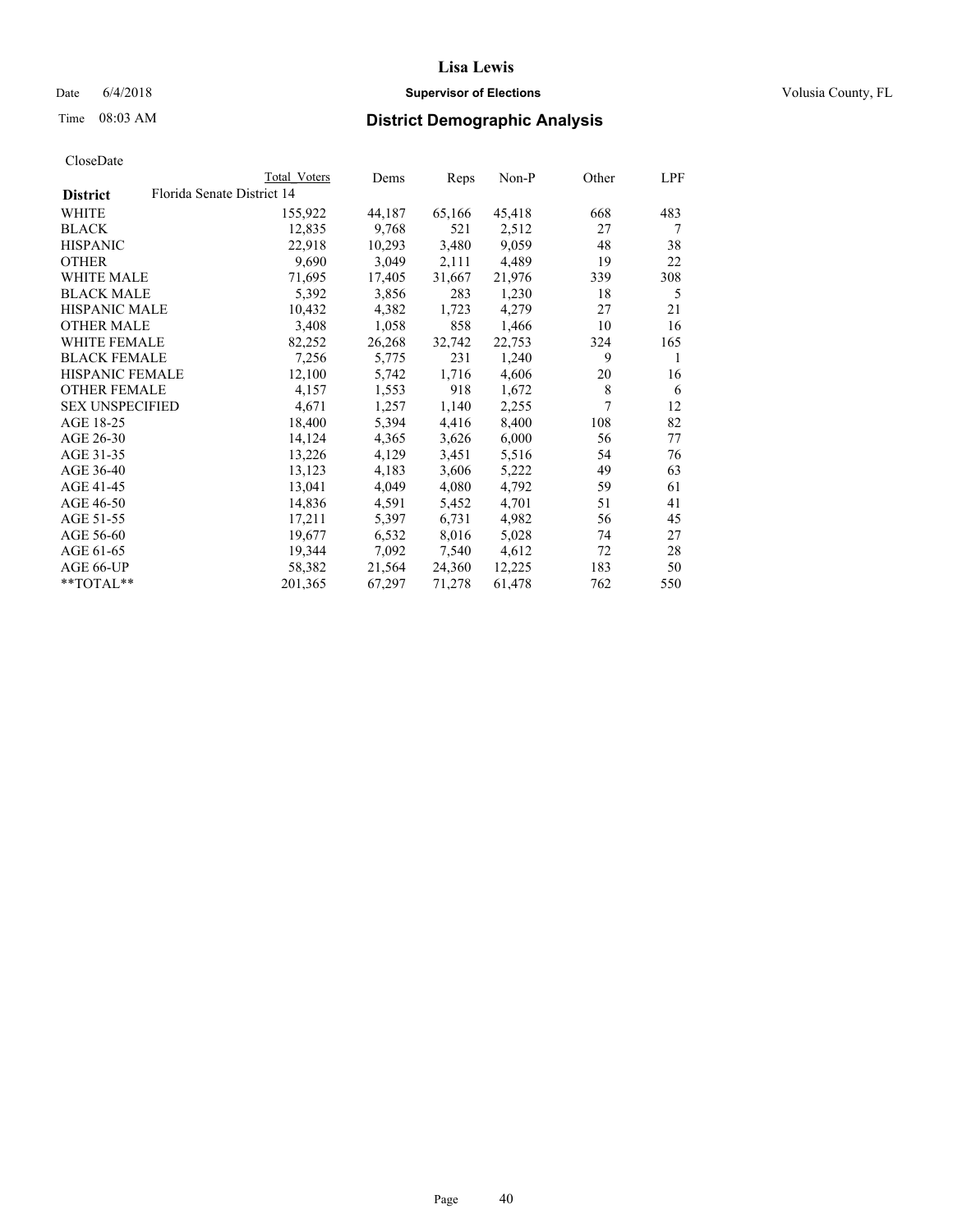## Date 6/4/2018 **Supervisor of Elections Supervisor of Elections** Volusia County, FL

# Time 08:03 AM **District Demographic Analysis**

|                                         | Total Voters | Dems  | Reps  | $Non-P$ | Other          | LPF |
|-----------------------------------------|--------------|-------|-------|---------|----------------|-----|
| Daytona Beach Zone 1<br><b>District</b> |              |       |       |         |                |     |
| WHITE                                   | 5,167        | 1,615 | 1,897 | 1,615   | 28             | 12  |
| <b>BLACK</b>                            | 1,234        | 971   | 33    | 225     | 4              | 1   |
| <b>HISPANIC</b>                         | 313          | 131   | 56    | 123     | 3              | 0   |
| <b>OTHER</b>                            | 436          | 137   | 79    | 216     | 3              |     |
| <b>WHITE MALE</b>                       | 2,518        | 678   | 984   | 830     | 17             | 9   |
| <b>BLACK MALE</b>                       | 501          | 363   | 21    | 114     | 2              |     |
| <b>HISPANIC MALE</b>                    | 142          | 46    | 29    | 64      | 3              | 0   |
| <b>OTHER MALE</b>                       | 154          | 53    | 32    | 67      | $\overline{2}$ | 0   |
| WHITE FEMALE                            | 2,585        | 913   | 895   | 763     | 11             | 3   |
| <b>BLACK FEMALE</b>                     | 716          | 597   | 12    | 105     | $\overline{2}$ | 0   |
| <b>HISPANIC FEMALE</b>                  | 165          | 83    | 27    | 55      | $\theta$       | 0   |
| <b>OTHER FEMALE</b>                     | 188          | 70    | 38    | 79      | 0              | 1   |
| <b>SEX UNSPECIFIED</b>                  | 181          | 51    | 27    | 102     | 1              | 0   |
| AGE 18-25                               | 865          | 341   | 162   | 351     | 9              | 2   |
| AGE 26-30                               | 628          | 260   | 121   | 243     | 1              | 3   |
| AGE 31-35                               | 465          | 184   | 82    | 192     | 4              | 3   |
| AGE 36-40                               | 387          | 172   | 83    | 126     | 5              |     |
| AGE 41-45                               | 369          | 140   | 99    | 128     | 1              | 1   |
| AGE 46-50                               | 496          | 179   | 151   | 163     | $\overline{c}$ |     |
| AGE 51-55                               | 618          | 241   | 192   | 182     | $\overline{2}$ |     |
| AGE 56-60                               | 658          | 250   | 230   | 174     | 3              | 1   |
| AGE 61-65                               | 697          | 289   | 230   | 175     | 3              | 0   |
| AGE 66-UP                               | 1,967        | 798   | 715   | 445     | 8              |     |
| $*$ TOTAL $*$                           | 7,150        | 2,854 | 2,065 | 2,179   | 38             | 14  |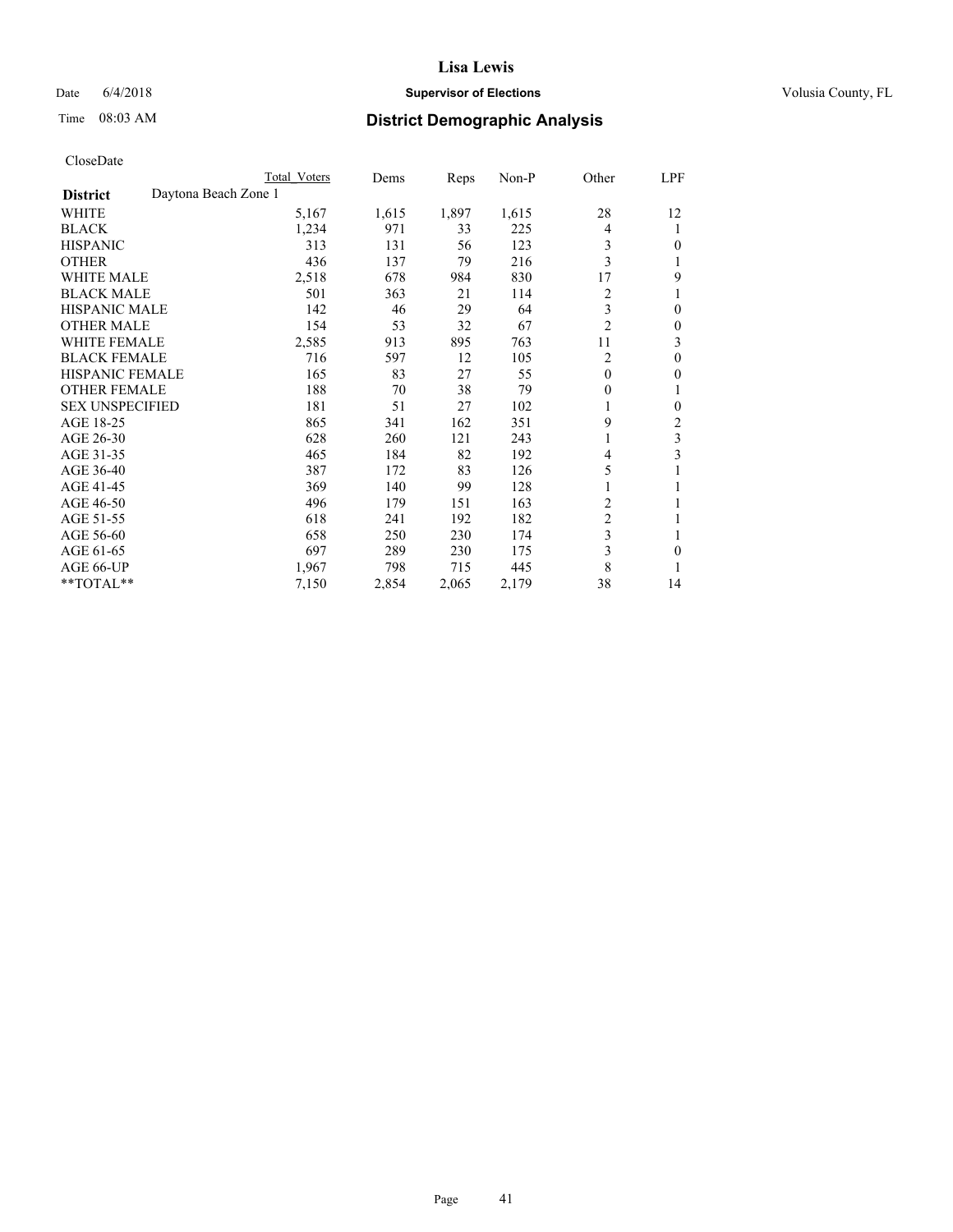## Date 6/4/2018 **Supervisor of Elections Supervisor of Elections** Volusia County, FL

# Time 08:03 AM **District Demographic Analysis**

|                        | Total Voters         | Dems  | Reps  | Non-P | Other          | LPF            |
|------------------------|----------------------|-------|-------|-------|----------------|----------------|
| <b>District</b>        | Daytona Beach Zone 2 |       |       |       |                |                |
| WHITE                  | 4,612                | 1,557 | 1,650 | 1,359 | 27             | 19             |
| <b>BLACK</b>           | 1,511                | 1,187 | 47    | 276   |                | $\theta$       |
| <b>HISPANIC</b>        | 249                  | 119   | 35    | 95    | $\theta$       | $\theta$       |
| <b>OTHER</b>           | 387                  | 143   | 70    | 171   | $\overline{2}$ | 1              |
| WHITE MALE             | 2,222                | 682   | 845   | 671   | 11             | 13             |
| <b>BLACK MALE</b>      | 590                  | 427   | 25    | 138   | $\Omega$       | $\mathbf{0}$   |
| <b>HISPANIC MALE</b>   | 107                  | 58    | 15    | 34    | 0              | $\mathbf{0}$   |
| <b>OTHER MALE</b>      | 137                  | 43    | 36    | 55    | $\overline{2}$ | 1              |
| WHITE FEMALE           | 2,322                | 853   | 783   | 667   | 14             | 5              |
| <b>BLACK FEMALE</b>    | 906                  | 749   | 22    | 134   |                | $\mathbf{0}$   |
| <b>HISPANIC FEMALE</b> | 137                  | 58    | 19    | 60    | 0              | $\theta$       |
| <b>OTHER FEMALE</b>    | 176                  | 84    | 29    | 63    | 0              | $\mathbf{0}$   |
| <b>SEX UNSPECIFIED</b> | 162                  | 52    | 28    | 79    | $\overline{c}$ | 1              |
| AGE 18-25              | 683                  | 294   | 115   | 267   | 4              | 3              |
| AGE 26-30              | 513                  | 230   | 85    | 190   | 5              | 3              |
| AGE 31-35              | 414                  | 186   | 77    | 147   | 3              | 1              |
| AGE 36-40              | 380                  | 178   | 63    | 137   | 0              | 2              |
| AGE 41-45              | 384                  | 166   | 83    | 130   | 3              | $\overline{c}$ |
| AGE 46-50              | 466                  | 188   | 128   | 147   |                | $\overline{2}$ |
| AGE 51-55              | 615                  | 244   | 172   | 193   | 6              | $\mathbf{0}$   |
| AGE 56-60              | 743                  | 330   | 247   | 161   | $\overline{2}$ | 3              |
| AGE 61-65              | 704                  | 311   | 204   | 186   | $\overline{2}$ | 1              |
| AGE 66-UP              | 1,857                | 879   | 628   | 343   | 4              | 3              |
| **TOTAL**              | 6,759                | 3,006 | 1,802 | 1,901 | 30             | 20             |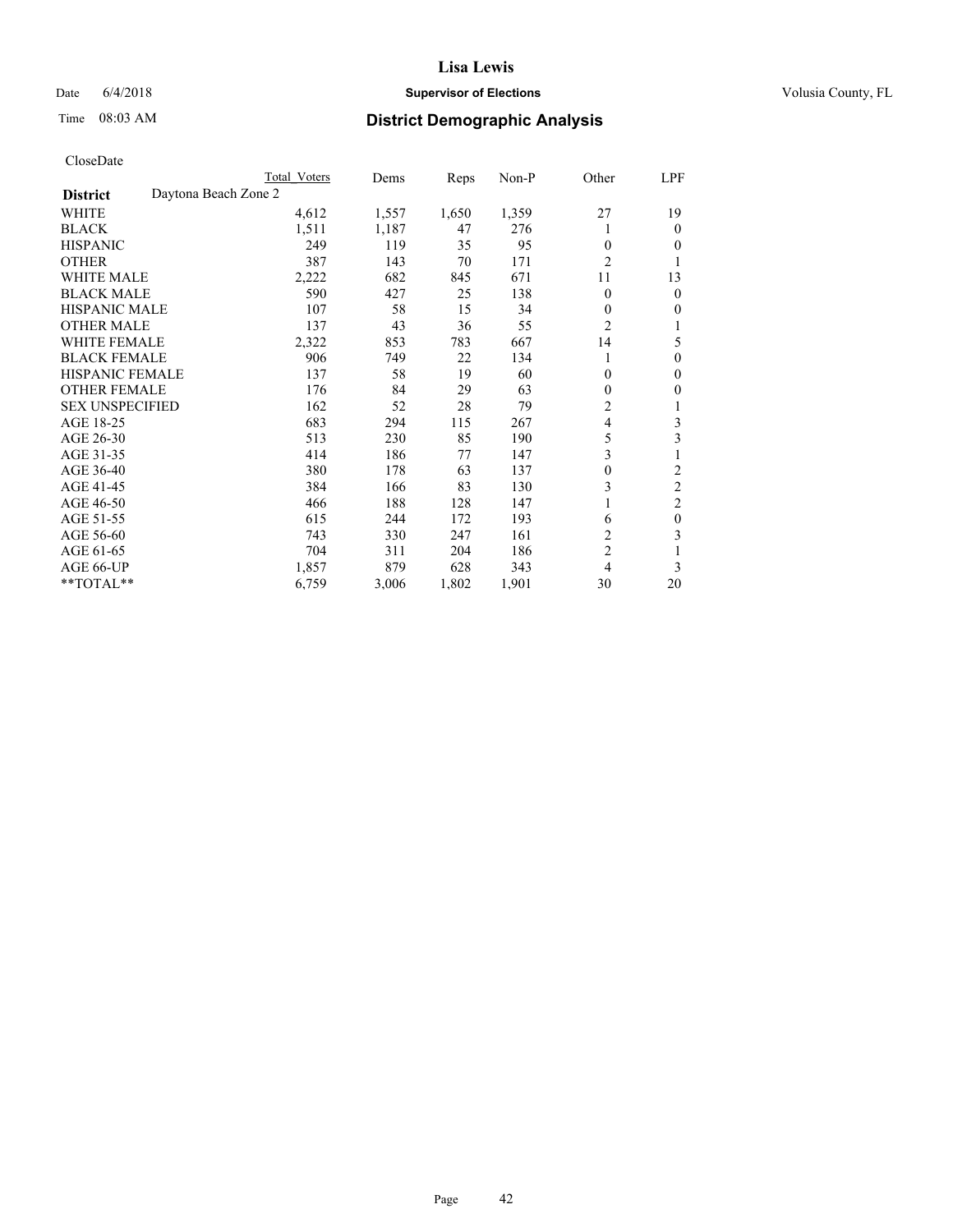## Date 6/4/2018 **Supervisor of Elections Supervisor of Elections** Volusia County, FL

# Time 08:03 AM **District Demographic Analysis**

|                        |                      | Total Voters | Dems  | Reps  | Non-P | Other          | LPF            |
|------------------------|----------------------|--------------|-------|-------|-------|----------------|----------------|
| <b>District</b>        | Daytona Beach Zone 3 |              |       |       |       |                |                |
| WHITE                  |                      | 3,981        | 1,333 | 1,271 | 1,333 | 24             | 20             |
| <b>BLACK</b>           |                      | 2,224        | 1,786 | 46    | 390   | 2              | $\overline{0}$ |
| <b>HISPANIC</b>        |                      | 298          | 146   | 49    | 97    | 4              | 2              |
| <b>OTHER</b>           |                      | 570          | 217   | 52    | 298   | 3              | $\theta$       |
| WHITE MALE             |                      | 2,044        | 572   | 699   | 750   | 12             | 11             |
| <b>BLACK MALE</b>      |                      | 796          | 614   | 21    | 160   | 1              | 0              |
| <b>HISPANIC MALE</b>   |                      | 133          | 55    | 28    | 47    | 2              | 1              |
| <b>OTHER MALE</b>      |                      | 176          | 75    | 21    | 78    | $\overline{2}$ | 0              |
| WHITE FEMALE           |                      | 1,896        | 751   | 561   | 563   | 12             | 9              |
| <b>BLACK FEMALE</b>    |                      | 1,358        | 1,117 | 25    | 215   | 1              | 0              |
| <b>HISPANIC FEMALE</b> |                      | 156          | 87    | 20    | 46    | $\overline{c}$ |                |
| <b>OTHER FEMALE</b>    |                      | 217          | 99    | 20    | 97    | 1              | 0              |
| <b>SEX UNSPECIFIED</b> |                      | 297          | 112   | 23    | 162   | 0              | 0              |
| AGE 18-25              |                      | 1,987        | 1,323 | 93    | 565   | 2              | 4              |
| AGE 26-30              |                      | 528          | 265   | 69    | 189   | 3              | 2              |
| AGE 31-35              |                      | 364          | 148   | 61    | 150   | 3              | $\overline{c}$ |
| AGE 36-40              |                      | 343          | 136   | 65    | 137   | 4              |                |
| AGE 41-45              |                      | 316          | 126   | 62    | 126   |                |                |
| AGE 46-50              |                      | 348          | 139   | 80    | 125   |                | 3              |
| AGE 51-55              |                      | 479          | 173   | 139   | 160   | 5              | $\overline{c}$ |
| AGE 56-60              |                      | 574          | 221   | 168   | 179   | 4              | $\overline{c}$ |
| AGE 61-65              |                      | 592          | 266   | 192   | 128   | 3              | 3              |
| AGE 66-UP              |                      | 1,542        | 685   | 489   | 359   | 7              | $\overline{2}$ |
| **TOTAL**              |                      | 7,073        | 3,482 | 1,418 | 2,118 | 33             | 22             |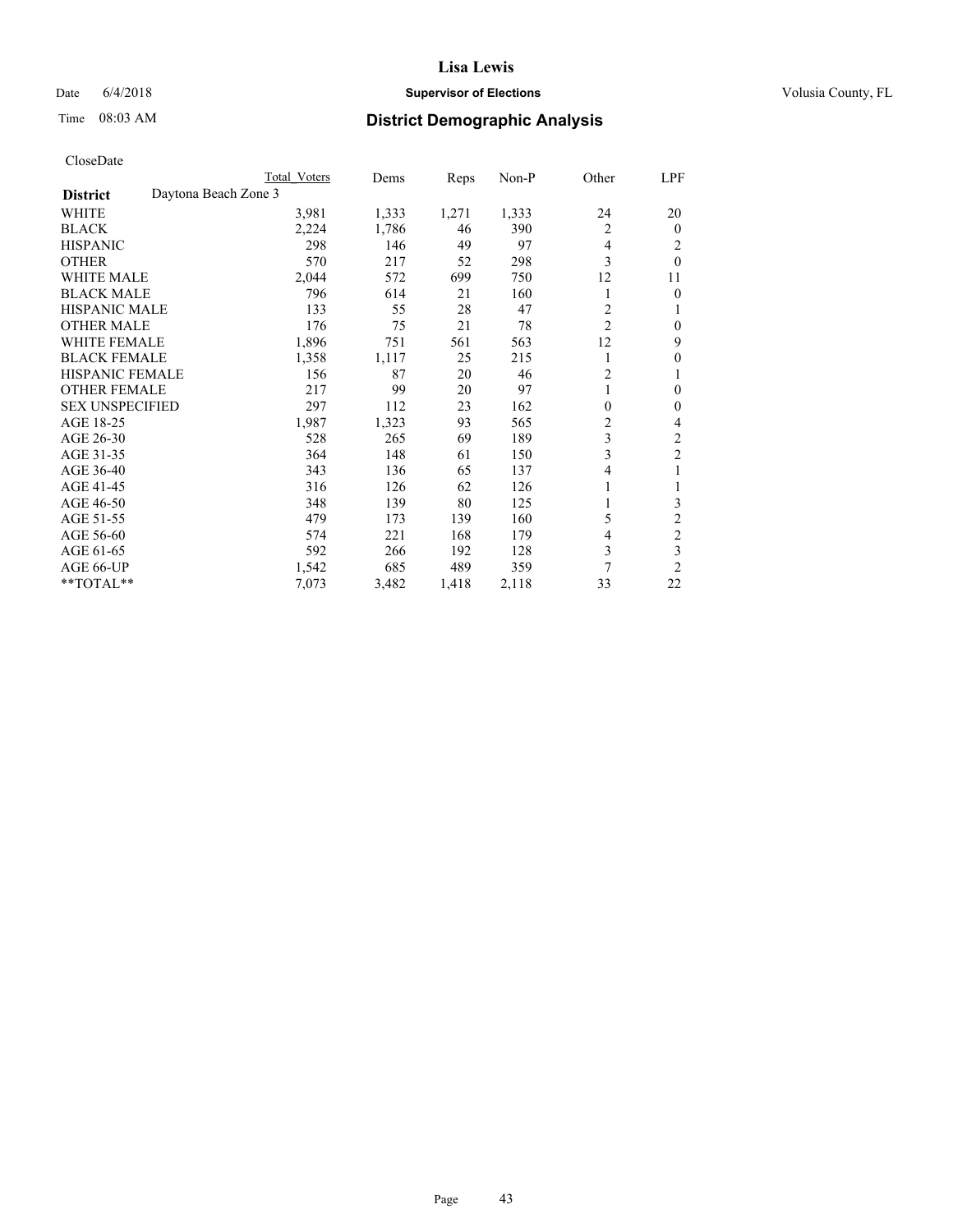## Date 6/4/2018 **Supervisor of Elections Supervisor of Elections** Volusia County, FL

# Time 08:03 AM **District Demographic Analysis**

|                        |                      | Total Voters | Dems  | Reps  | Non-P | Other          | LPF              |
|------------------------|----------------------|--------------|-------|-------|-------|----------------|------------------|
| <b>District</b>        | Daytona Beach Zone 4 |              |       |       |       |                |                  |
| WHITE                  |                      | 6,797        | 1,784 | 3,034 | 1,917 | 42             | 20               |
| <b>BLACK</b>           |                      | 1,149        | 852   | 40    | 254   | 3              | $\mathbf{0}$     |
| <b>HISPANIC</b>        |                      | 415          | 171   | 85    | 156   | 2              | 1                |
| <b>OTHER</b>           |                      | 546          | 155   | 122   | 266   | $\overline{2}$ |                  |
| <b>WHITE MALE</b>      |                      | 3,187        | 697   | 1,487 | 967   | 25             | 11               |
| <b>BLACK MALE</b>      |                      | 467          | 315   | 27    | 124   |                | $\mathbf{0}$     |
| <b>HISPANIC MALE</b>   |                      | 172          | 62    | 44    | 66    | 0              | $\mathbf{0}$     |
| <b>OTHER MALE</b>      |                      | 205          | 51    | 50    | 103   | 1              | $\mathbf{0}$     |
| WHITE FEMALE           |                      | 3,552        | 1,070 | 1,528 | 928   | 17             | 9                |
| <b>BLACK FEMALE</b>    |                      | 664          | 522   | 13    | 127   | 2              | $\theta$         |
| <b>HISPANIC FEMALE</b> |                      | 237          | 107   | 40    | 87    | $\overline{2}$ | 1                |
| <b>OTHER FEMALE</b>    |                      | 258          | 84    | 54    | 118   | 1              | 1                |
| <b>SEX UNSPECIFIED</b> |                      | 164          | 54    | 37    | 73    | 0              | $\boldsymbol{0}$ |
| AGE 18-25              |                      | 924          | 331   | 226   | 357   | 6              | 4                |
| AGE 26-30              |                      | 775          | 253   | 194   | 322   | 6              | $\boldsymbol{0}$ |
| AGE 31-35              |                      | 635          | 215   | 173   | 240   | 4              | 3                |
| AGE 36-40              |                      | 545          | 207   | 145   | 185   | 3              | 5                |
| AGE 41-45              |                      | 474          | 166   | 159   | 143   | 3              | 3                |
| AGE 46-50              |                      | 533          | 156   | 206   | 165   | 4              | $\overline{2}$   |
| AGE 51-55              |                      | 597          | 189   | 228   | 172   | 6              | $\overline{c}$   |
| AGE 56-60              |                      | 744          | 239   | 303   | 200   | $\overline{c}$ | $\mathbf{0}$     |
| AGE 61-65              |                      | 786          | 274   | 314   | 192   | 5              | 1                |
| AGE 66-UP              |                      | 2,894        | 932   | 1,333 | 617   | 10             | $\overline{2}$   |
| **TOTAL**              |                      | 8,907        | 2,962 | 3,281 | 2,593 | 49             | 22               |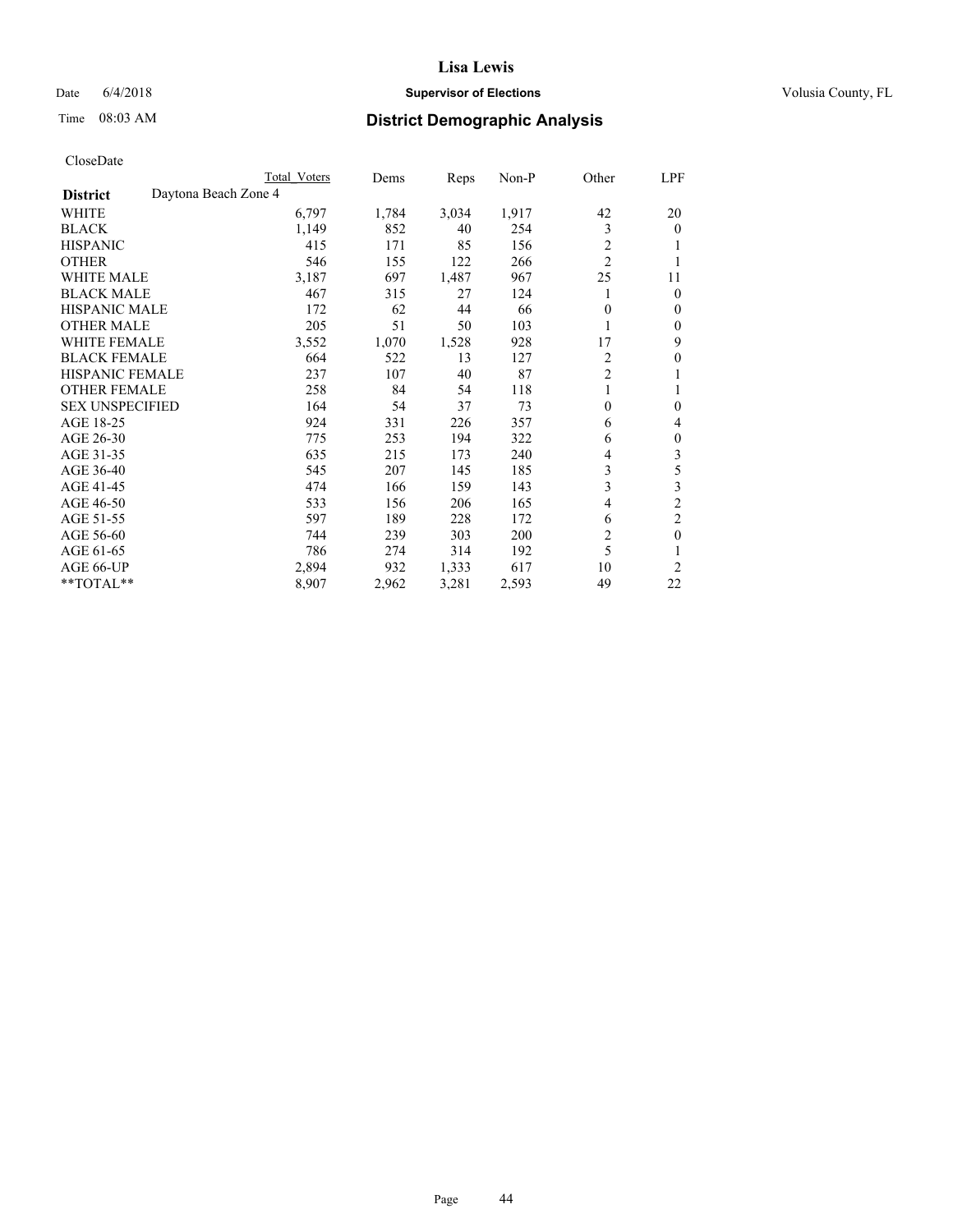## Date 6/4/2018 **Supervisor of Elections Supervisor of Elections** Volusia County, FL

| CloseDate |
|-----------|
|-----------|

|                                         | Total Voters | Dems  | Reps  | Non-P | Other            | LPF            |
|-----------------------------------------|--------------|-------|-------|-------|------------------|----------------|
| Daytona Beach Zone 5<br><b>District</b> |              |       |       |       |                  |                |
| WHITE                                   | 2,683        | 840   | 934   | 875   | 22               | 12             |
| <b>BLACK</b>                            | 4,214        | 3,481 | 88    | 638   | 6                | 1              |
| <b>HISPANIC</b>                         | 372          | 153   | 64    | 151   | 4                | 0              |
| <b>OTHER</b>                            | 475          | 213   | 53    | 207   | 0                | 2              |
| <b>WHITE MALE</b>                       | 1,241        | 328   | 487   | 409   | 8                | 9              |
| <b>BLACK MALE</b>                       | 1,545        | 1,213 | 48    | 279   | 5                | 0              |
| <b>HISPANIC MALE</b>                    | 170          | 58    | 37    | 73    | 2                | 0              |
| <b>OTHER MALE</b>                       | 161          | 76    | 16    | 68    | $\mathbf{0}$     |                |
| <b>WHITE FEMALE</b>                     | 1,411        | 506   | 438   | 450   | 14               | 3              |
| <b>BLACK FEMALE</b>                     | 2,612        | 2,221 | 39    | 350   |                  |                |
| <b>HISPANIC FEMALE</b>                  | 199          | 93    | 27    | 77    | $\overline{c}$   | 0              |
| <b>OTHER FEMALE</b>                     | 195          | 96    | 25    | 74    | $\theta$         | 0              |
| <b>SEX UNSPECIFIED</b>                  | 210          | 96    | 22    | 91    | 0                |                |
| AGE 18-25                               | 1,146        | 620   | 118   | 394   | 9                | 5              |
| AGE 26-30                               | 953          | 501   | 128   | 316   | 6                | $\overline{c}$ |
| AGE 31-35                               | 711          | 409   | 90    | 206   | 3                | 3              |
| AGE 36-40                               | 552          | 330   | 73    | 147   | $\boldsymbol{0}$ | 2              |
| AGE 41-45                               | 529          | 310   | 76    | 141   | $\overline{c}$   | $\theta$       |
| AGE 46-50                               | 547          | 328   | 91    | 122   | 3                | 3              |
| AGE 51-55                               | 650          | 431   | 97    | 122   | 0                | 0              |
| AGE 56-60                               | 632          | 404   | 103   | 123   | $\overline{2}$   | 0              |
| AGE 61-65                               | 589          | 396   | 98    | 93    | $\overline{c}$   | $\Omega$       |
| AGE 66-UP                               | 1,435        | 958   | 265   | 207   | 5                | 0              |
| **TOTAL**                               | 7,744        | 4,687 | 1,139 | 1,871 | 32               | 15             |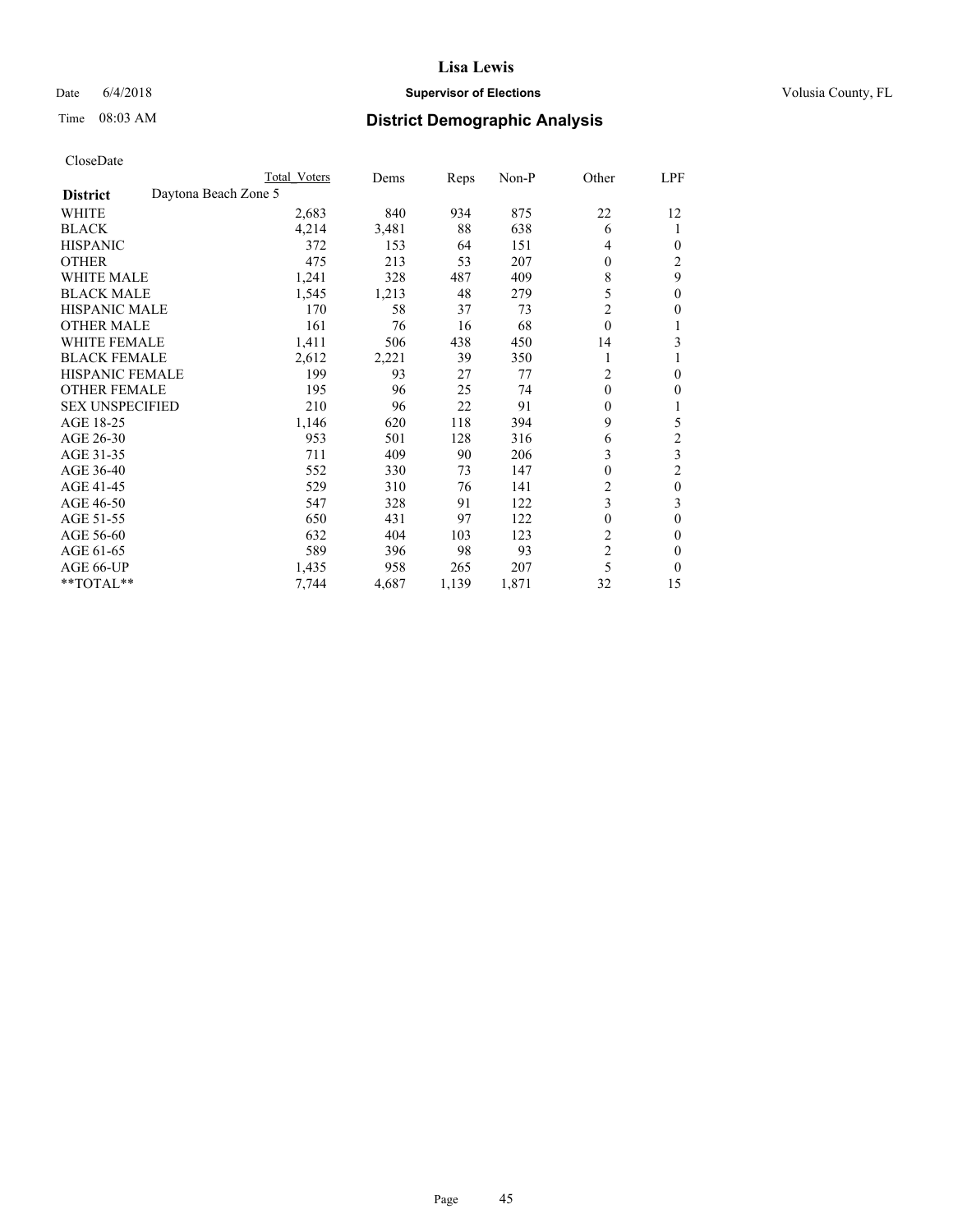## Date 6/4/2018 **Supervisor of Elections Supervisor of Elections** Volusia County, FL

# Time 08:03 AM **District Demographic Analysis**

|                        | Total Voters         | Dems  | Reps | Non-P | Other          | LPF            |
|------------------------|----------------------|-------|------|-------|----------------|----------------|
| <b>District</b>        | Daytona Beach Zone 6 |       |      |       |                |                |
| WHITE                  | 1,422                | 480   | 435  | 487   | 9              | 11             |
| <b>BLACK</b>           | 3,717                | 3,044 | 93   | 576   | 3              |                |
| <b>HISPANIC</b>        | 284                  | 134   | 24   | 124   | $\overline{c}$ | 0              |
| <b>OTHER</b>           | 394                  | 190   | 36   | 167   | 1              | 0              |
| <b>WHITE MALE</b>      | 681                  | 189   | 242  | 237   |                | 6              |
| <b>BLACK MALE</b>      | 1,422                | 1,106 | 46   | 270   | $\mathbf{0}$   | 0              |
| <b>HISPANIC MALE</b>   | 153                  | 65    | 15   | 71    | 2              | 0              |
| <b>OTHER MALE</b>      | 136                  | 64    | 23   | 49    | $\mathbf{0}$   | $\mathbf{0}$   |
| <b>WHITE FEMALE</b>    | 723                  | 287   | 184  | 245   | $\overline{2}$ | 5              |
| <b>BLACK FEMALE</b>    | 2,237                | 1,890 | 46   | 297   | 3              |                |
| <b>HISPANIC FEMALE</b> | 127                  | 66    | 9    | 52    | $\theta$       | 0              |
| <b>OTHER FEMALE</b>    | 149                  | 88    | 11   | 50    | $\theta$       | 0              |
| <b>SEX UNSPECIFIED</b> | 189                  | 93    | 12   | 83    |                | 0              |
| AGE 18-25              | 1,158                | 638   | 122  | 388   | 5              | 5              |
| AGE 26-30              | 617                  | 416   | 36   | 162   |                | 2              |
| AGE 31-35              | 547                  | 334   | 51   | 157   | 3              | $\overline{c}$ |
| AGE 36-40              | 441                  | 273   | 38   | 129   |                | $\mathbf{0}$   |
| AGE 41-45              | 324                  | 203   | 30   | 91    | $\theta$       | 0              |
| AGE 46-50              | 381                  | 252   | 50   | 77    | $\overline{c}$ | 0              |
| AGE 51-55              | 450                  | 319   | 35   | 93    | 1              | 2              |
| AGE 56-60              | 486                  | 320   | 68   | 97    | $\theta$       |                |
| AGE 61-65              | 423                  | 300   | 52   | 70    |                | 0              |
| AGE 66-UP              | 990                  | 793   | 106  | 90    |                | 0              |
| **TOTAL**              | 5,817                | 3,848 | 588  | 1,354 | 15             | 12             |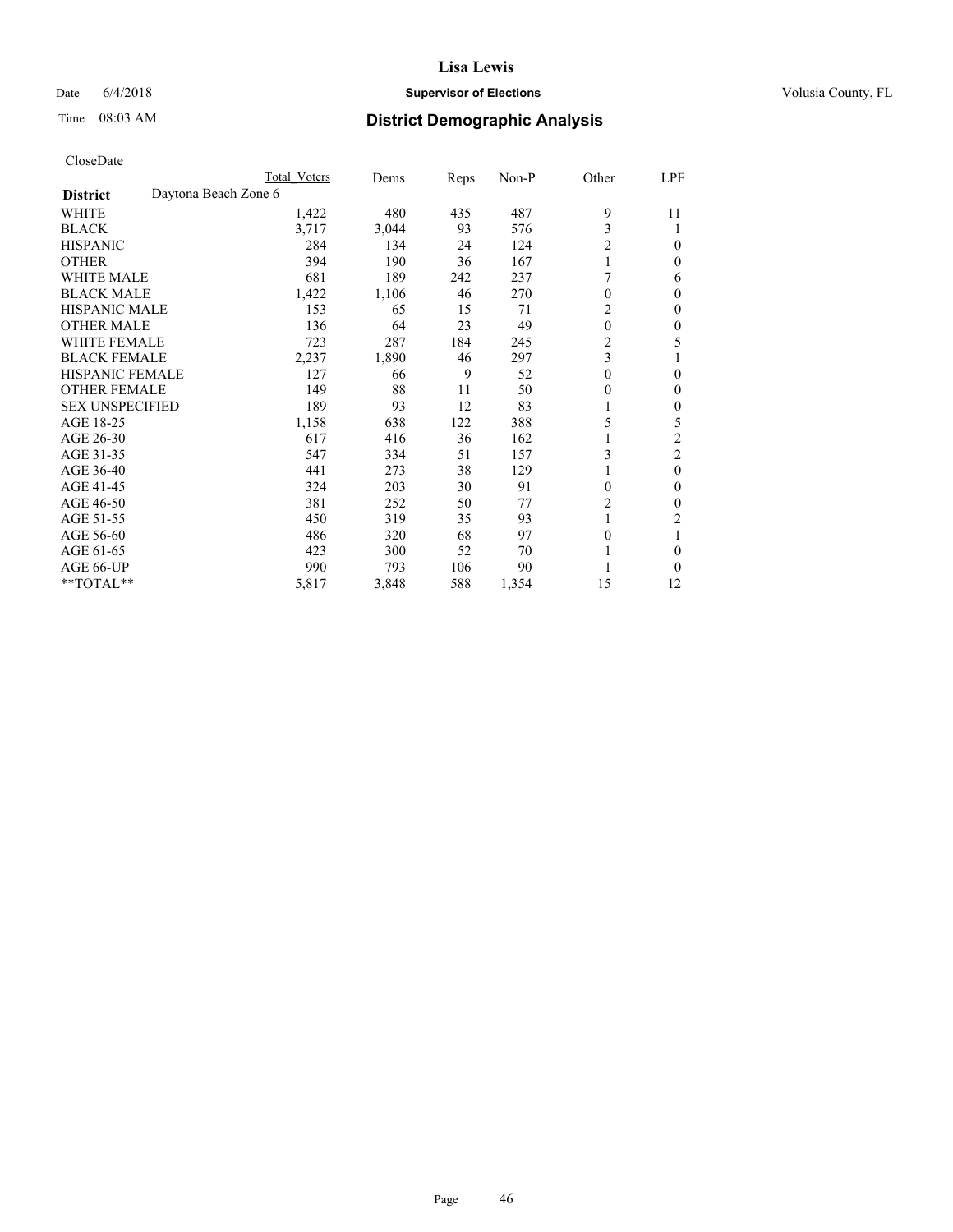## Date 6/4/2018 **Supervisor of Elections Supervisor of Elections** Volusia County, FL

# Time 08:03 AM **District Demographic Analysis**

|                        |                      | Total Voters | Dems  | Reps  | Non-P | Other          | LPF              |
|------------------------|----------------------|--------------|-------|-------|-------|----------------|------------------|
| <b>District</b>        | Daytona Beach Shores |              |       |       |       |                |                  |
| WHITE                  |                      | 4,083        | 936   | 2,017 | 1,095 | 22             | 13               |
| <b>BLACK</b>           |                      | 74           | 41    | 4     | 27    |                | 1                |
| <b>HISPANIC</b>        |                      | 125          | 40    | 45    | 39    | 1              | 0                |
| <b>OTHER</b>           |                      | 256          | 67    | 82    | 106   | 0              |                  |
| <b>WHITE MALE</b>      |                      | 1,945        | 386   | 973   | 562   | 14             | 10               |
| <b>BLACK MALE</b>      |                      | 35           | 19    | 1     | 15    | 0              | $\mathbf{0}$     |
| <b>HISPANIC MALE</b>   |                      | 56           | 8     | 24    | 23    |                | $\mathbf{0}$     |
| <b>OTHER MALE</b>      |                      | 107          | 25    | 36    | 46    | 0              | 0                |
| WHITE FEMALE           |                      | 2,097        | 542   | 1,023 | 521   | 8              | 3                |
| <b>BLACK FEMALE</b>    |                      | 38           | 22    | 3     | 11    |                |                  |
| <b>HISPANIC FEMALE</b> |                      | 67           | 31    | 20    | 16    | 0              | 0                |
| <b>OTHER FEMALE</b>    |                      | 119          | 38    | 34    | 46    | 0              | 1                |
| <b>SEX UNSPECIFIED</b> |                      | 74           | 13    | 34    | 27    | 0              | $\boldsymbol{0}$ |
| AGE 18-25              |                      | 137          | 33    | 43    | 58    | $\overline{c}$ |                  |
| AGE 26-30              |                      | 133          | 26    | 51    | 52    | $\theta$       | 4                |
| AGE 31-35              |                      | 128          | 33    | 42    | 50    | 0              | 3                |
| AGE 36-40              |                      | 117          | 25    | 42    | 47    |                | $\overline{c}$   |
| AGE 41-45              |                      | 110          | 25    | 41    | 43    | 0              |                  |
| AGE 46-50              |                      | 175          | 45    | 61    | 68    |                | 0                |
| AGE 51-55              |                      | 331          | 70    | 153   | 104   | 3              | 1                |
| AGE 56-60              |                      | 421          | 86    | 209   | 120   | 5              |                  |
| AGE 61-65              |                      | 578          | 139   | 293   | 140   | 5              |                  |
| AGE 66-UP              |                      | 2,408        | 602   | 1,213 | 585   | 7              |                  |
| **TOTAL**              |                      | 4,538        | 1,084 | 2,148 | 1,267 | 24             | 15               |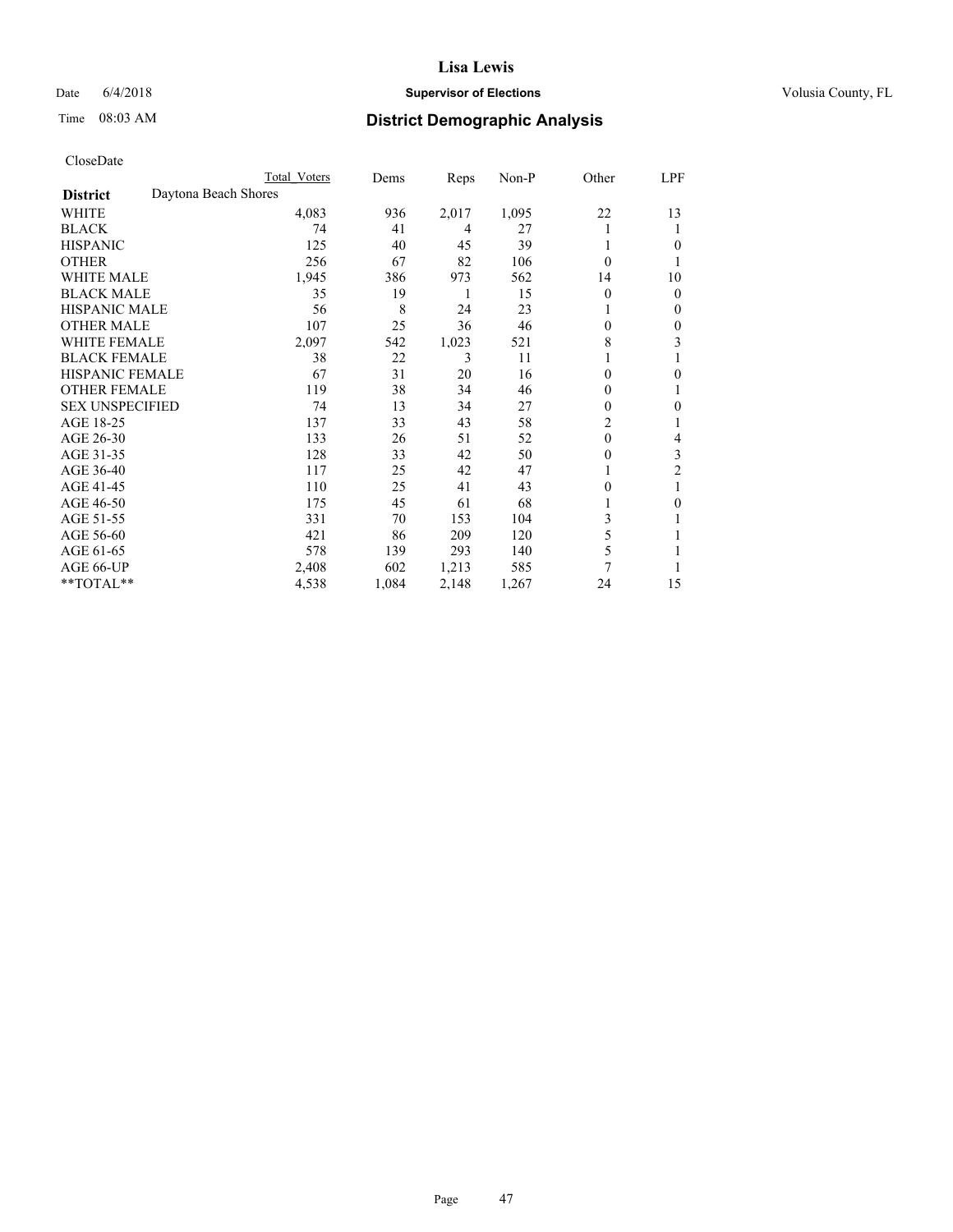## Date 6/4/2018 **Supervisor of Elections Supervisor of Elections** Volusia County, FL

# Time 08:03 AM **District Demographic Analysis**

|                        |        | Total Voters | Dems  | Reps  | Non-P | Other          | LPF            |
|------------------------|--------|--------------|-------|-------|-------|----------------|----------------|
| <b>District</b>        | DeBary |              |       |       |       |                |                |
| WHITE                  |        | 12,846       | 3,000 | 6,203 | 3,548 | 61             | 34             |
| <b>BLACK</b>           |        | 612          | 460   | 27    | 124   |                | $\mathbf{0}$   |
| <b>HISPANIC</b>        |        | 1,345        | 521   | 323   | 498   |                | 2              |
| <b>OTHER</b>           |        | 849          | 234   | 217   | 393   | 5              | $\theta$       |
| <b>WHITE MALE</b>      |        | 6,017        | 1,174 | 3,047 | 1,735 | 34             | 27             |
| <b>BLACK MALE</b>      |        | 277          | 189   | 10    | 77    |                | $\mathbf{0}$   |
| <b>HISPANIC MALE</b>   |        | 617          | 214   | 162   | 240   |                | $\theta$       |
| <b>OTHER MALE</b>      |        | 295          | 78    | 86    | 128   | 3              | $\mathbf{0}$   |
| <b>WHITE FEMALE</b>    |        | 6,658        | 1,790 | 3,087 | 1,748 | 27             | 6              |
| <b>BLACK FEMALE</b>    |        | 325          | 263   | 17    | 45    | $\overline{0}$ | $\mathbf{0}$   |
| <b>HISPANIC FEMALE</b> |        | 708          | 298   | 158   | 250   | 0              | $\overline{c}$ |
| <b>OTHER FEMALE</b>    |        | 382          | 125   | 100   | 155   | $\overline{2}$ | $\mathbf{0}$   |
| <b>SEX UNSPECIFIED</b> |        | 373          | 84    | 103   | 185   | $\theta$       | 1              |
| AGE 18-25              |        | 1,284        | 290   | 400   | 579   | 11             | 4              |
| AGE 26-30              |        | 913          | 219   | 334   | 355   | 4              | 1              |
| AGE 31-35              |        | 970          | 227   | 351   | 381   | 5              | 6              |
| AGE 36-40              |        | 1,010        | 237   | 363   | 398   |                | 11             |
| AGE 41-45              |        | 1,006        | 258   | 382   | 359   | 2              | 5              |
| AGE 46-50              |        | 1,212        | 299   | 529   | 374   | 7              | 3              |
| AGE 51-55              |        | 1,422        | 354   | 679   | 377   | 9              | 3              |
| AGE 56-60              |        | 1,598        | 418   | 771   | 395   | 13             | 1              |
| AGE 61-65              |        | 1,536        | 444   | 709   | 376   | 7              | $\theta$       |
| AGE 66-UP              |        | 4,701        | 1,469 | 2,252 | 969   | 9              | $\overline{2}$ |
| **TOTAL**              |        | 15,652       | 4,215 | 6,770 | 4,563 | 68             | 36             |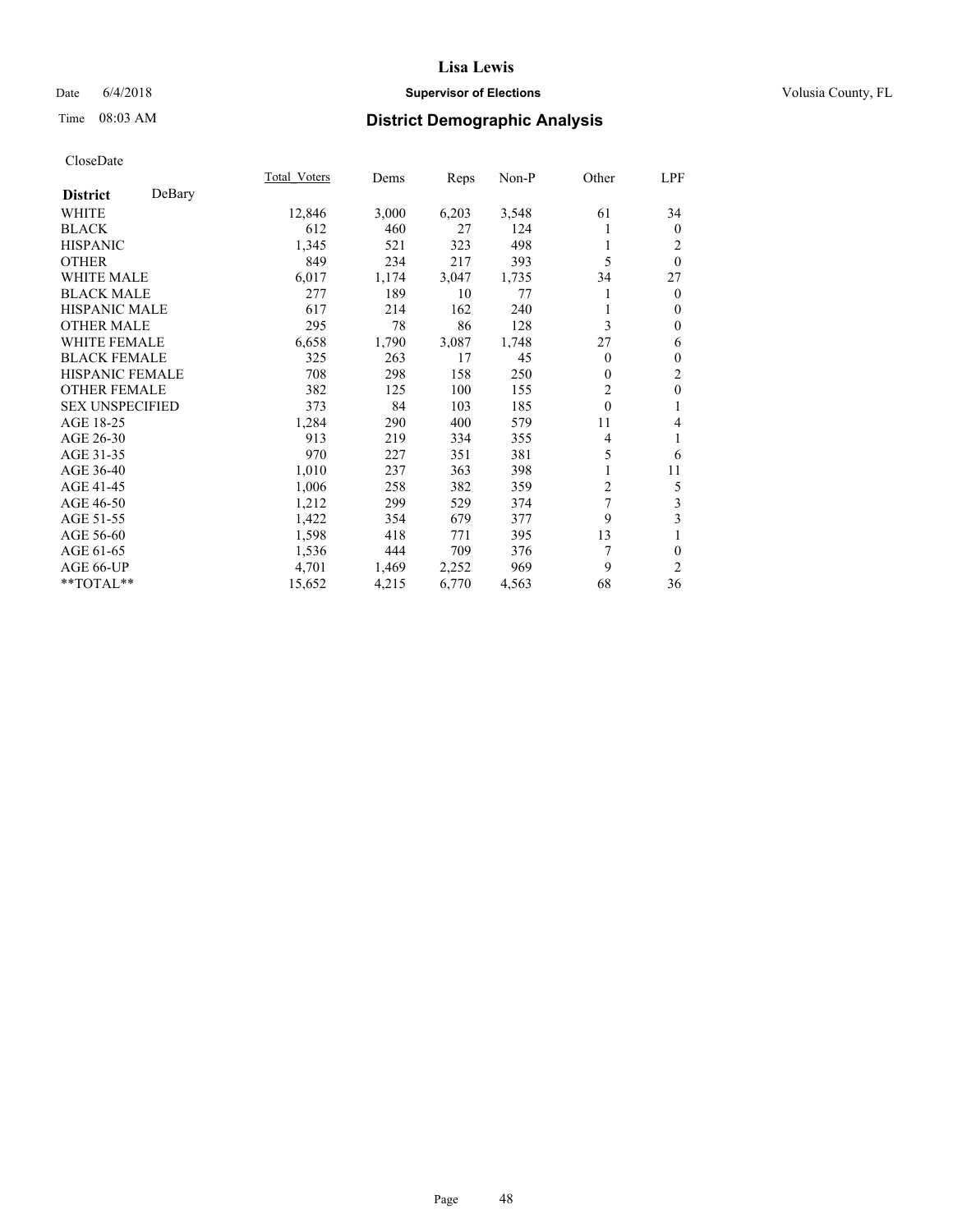## Date 6/4/2018 **Supervisor of Elections Supervisor of Elections** Volusia County, FL

# Time 08:03 AM **District Demographic Analysis**

|                        |        | Total Voters | Dems  | Reps  | Non-P | Other          | LPF            |
|------------------------|--------|--------------|-------|-------|-------|----------------|----------------|
| <b>District</b>        | DeLand |              |       |       |       |                |                |
| <b>WHITE</b>           |        | 15,251       | 4,516 | 6,482 | 4,121 | 72             | 60             |
| <b>BLACK</b>           |        | 2,823        | 2,224 | 95    | 494   | 8              | $\overline{c}$ |
| <b>HISPANIC</b>        |        | 1,995        | 856   | 345   | 780   | 9              | 5              |
| <b>OTHER</b>           |        | 1,125        | 432   | 201   | 488   | $\overline{2}$ | $\overline{2}$ |
| WHITE MALE             |        | 6,695        | 1,655 | 3,004 | 1,956 | 36             | 44             |
| <b>BLACK MALE</b>      |        | 1,067        | 790   | 45    | 226   | 5              | 1              |
| <b>HISPANIC MALE</b>   |        | 809          | 330   | 156   | 316   | 5              | $\overline{c}$ |
| <b>OTHER MALE</b>      |        | 387          | 153   | 81    | 151   | $\overline{2}$ | $\theta$       |
| WHITE FEMALE           |        | 8,368        | 2,802 | 3,417 | 2,100 | 35             | 14             |
| <b>BLACK FEMALE</b>    |        | 1,713        | 1,403 | 47    | 259   | 3              | 1              |
| <b>HISPANIC FEMALE</b> |        | 1,158        | 511   | 187   | 454   | 3              | 3              |
| <b>OTHER FEMALE</b>    |        | 485          | 194   | 89    | 200   | 0              | $\overline{c}$ |
| <b>SEX UNSPECIFIED</b> |        | 512          | 190   | 97    | 221   | $\overline{2}$ | $\overline{2}$ |
| AGE 18-25              |        | 2,198        | 826   | 458   | 886   | 15             | 13             |
| AGE 26-30              |        | 1,667        | 604   | 389   | 658   | 4              | 12             |
| AGE 31-35              |        | 1,423        | 498   | 363   | 545   | 5              | 12             |
| AGE 36-40              |        | 1,511        | 568   | 427   | 504   | 5              | 7              |
| AGE 41-45              |        | 1,360        | 498   | 408   | 445   | 7              | $\overline{2}$ |
| AGE 46-50              |        | 1,511        | 559   | 514   | 422   | 10             | 6              |
| AGE 51-55              |        | 1,525        | 564   | 583   | 368   | 4              | 6              |
| AGE 56-60              |        | 1,662        | 653   | 634   | 366   | 7              | $\overline{2}$ |
| AGE 61-65              |        | 1,842        | 756   | 652   | 418   | 14             | $\overline{2}$ |
| AGE 66-UP              |        | 6,495        | 2,502 | 2,695 | 1,271 | 20             | 7              |
| **TOTAL**              |        | 21,194       | 8,028 | 7,123 | 5,883 | 91             | 69             |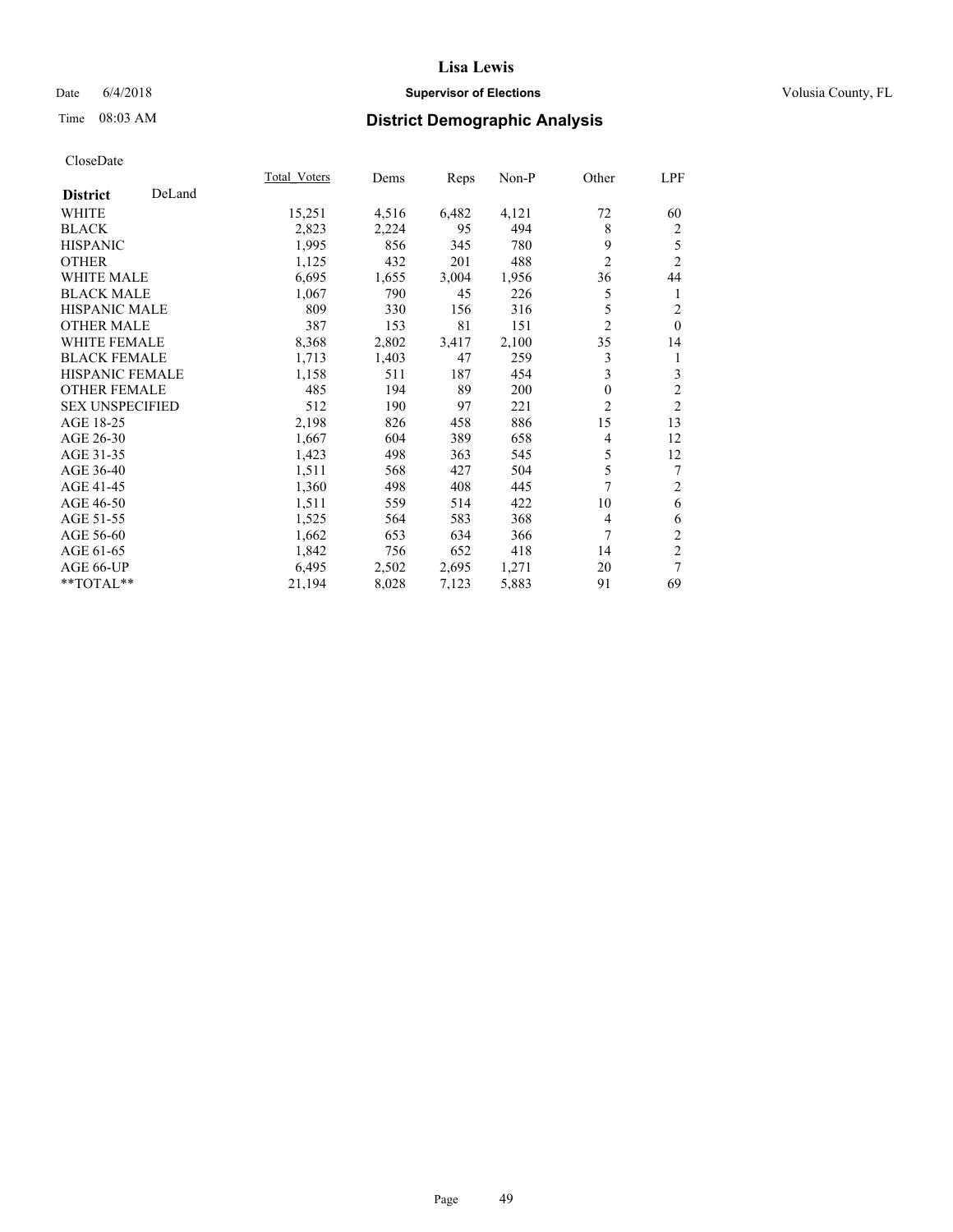## Date 6/4/2018 **Supervisor of Elections Supervisor of Elections** Volusia County, FL

# Time 08:03 AM **District Demographic Analysis**

|                        |                    | Total Voters | Dems  | Reps  | Non-P | Other          | <u>LPF</u>     |
|------------------------|--------------------|--------------|-------|-------|-------|----------------|----------------|
| <b>District</b>        | Deltona District 1 |              |       |       |       |                |                |
| WHITE                  |                    | 5,114        | 1,431 | 1,929 | 1,731 | 11             | 12             |
| <b>BLACK</b>           |                    | 1,081        | 787   | 52    | 241   | 1              | $\theta$       |
| <b>HISPANIC</b>        |                    | 2,732        | 1,336 | 315   | 1,077 | 2              | 2              |
| <b>OTHER</b>           |                    | 575          | 183   | 90    | 298   | 3              |                |
| <b>WHITE MALE</b>      |                    | 2,362        | 561   | 938   | 847   | 8              | 8              |
| <b>BLACK MALE</b>      |                    | 469          | 312   | 35    | 122   | $\theta$       | $\theta$       |
| <b>HISPANIC MALE</b>   |                    | 1,252        | 589   | 150   | 510   |                | 2              |
| <b>OTHER MALE</b>      |                    | 180          | 56    | 33    | 89    | 1              |                |
| WHITE FEMALE           |                    | 2,693        | 858   | 973   | 855   | 3              | 4              |
| <b>BLACK FEMALE</b>    |                    | 598          | 468   | 16    | 113   |                | $\theta$       |
| <b>HISPANIC FEMALE</b> |                    | 1,435        | 727   | 162   | 545   | 1              | $\Omega$       |
| <b>OTHER FEMALE</b>    |                    | 255          | 96    | 43    | 115   |                | 0              |
| <b>SEX UNSPECIFIED</b> |                    | 258          | 70    | 36    | 151   | 1              | 0              |
| AGE 18-25              |                    | 1,165        | 375   | 181   | 604   | 1              | 4              |
| AGE 26-30              |                    | 935          | 344   | 183   | 404   | 1              | 3              |
| AGE 31-35              |                    | 863          | 271   | 212   | 377   | 1              | $\overline{2}$ |
| AGE 36-40              |                    | 857          | 336   | 178   | 337   | 3              | 3              |
| AGE 41-45              |                    | 763          | 290   | 182   | 289   | 1              |                |
| AGE 46-50              |                    | 804          | 297   | 233   | 274   | 0              | $\theta$       |
| AGE 51-55              |                    | 918          | 350   | 290   | 273   | 5              | 0              |
| AGE 56-60              |                    | 858          | 344   | 261   | 250   | $\overline{2}$ |                |
| AGE 61-65              |                    | 770          | 332   | 229   | 207   | 1              |                |
| AGE 66-UP              |                    | 1,569        | 798   | 437   | 332   | $\overline{2}$ | 0              |
| $*$ $TOTAL**$          |                    | 9,502        | 3,737 | 2,386 | 3,347 | 17             | 15             |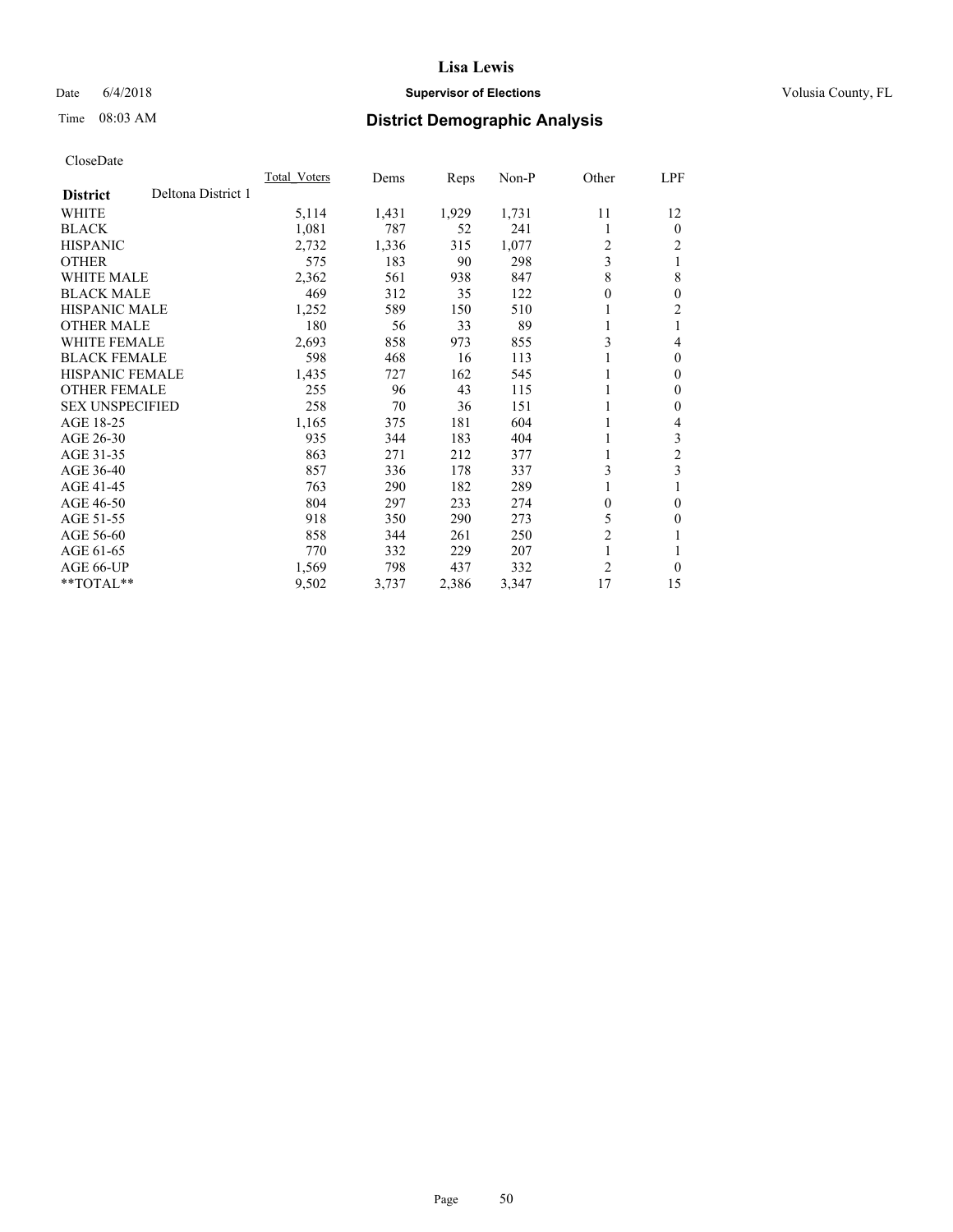## Date 6/4/2018 **Supervisor of Elections Supervisor of Elections** Volusia County, FL

# Time 08:03 AM **District Demographic Analysis**

|                        |                    | Total Voters | Dems  | Reps  | $Non-P$ | Other          | <u>LPF</u>     |
|------------------------|--------------------|--------------|-------|-------|---------|----------------|----------------|
| <b>District</b>        | Deltona District 2 |              |       |       |         |                |                |
| WHITE                  |                    | 6,167        | 1,724 | 2,497 | 1,893   | 30             | 23             |
| <b>BLACK</b>           |                    | 929          | 681   | 46    | 198     | 4              | $\theta$       |
| <b>HISPANIC</b>        |                    | 2,906        | 1,345 | 470   | 1,083   | 5              | 3              |
| <b>OTHER</b>           |                    | 606          | 232   | 101   | 271     |                | 1              |
| <b>WHITE MALE</b>      |                    | 2,838        | 704   | 1,189 | 921     | 10             | 14             |
| <b>BLACK MALE</b>      |                    | 425          | 288   | 31    | 104     | 2              | $\mathbf{0}$   |
| HISPANIC MALE          |                    | 1,354        | 576   | 236   | 539     | $\overline{2}$ | 1              |
| <b>OTHER MALE</b>      |                    | 221          | 85    | 43    | 91      | 1              | 1              |
| <b>WHITE FEMALE</b>    |                    | 3,249        | 1,003 | 1,278 | 940     | 19             | 9              |
| <b>BLACK FEMALE</b>    |                    | 491          | 383   | 15    | 91      | 2              | $\mathbf{0}$   |
| <b>HISPANIC FEMALE</b> |                    | 1,509        | 752   | 231   | 522     | 3              | 1              |
| <b>OTHER FEMALE</b>    |                    | 270          | 119   | 42    | 109     | 0              | $\theta$       |
| <b>SEX UNSPECIFIED</b> |                    | 251          | 72    | 49    | 128     |                | 1              |
| AGE 18-25              |                    | 1,096        | 353   | 194   | 534     | 13             | 2              |
| AGE 26-30              |                    | 826          | 272   | 184   | 366     | 1              | 3              |
| AGE 31-35              |                    | 822          | 293   | 183   | 332     | 7              | 7              |
| AGE 36-40              |                    | 814          | 296   | 182   | 331     | $\overline{2}$ | 3              |
| AGE 41-45              |                    | 820          | 307   | 211   | 299     | 1              | $\overline{c}$ |
| AGE 46-50              |                    | 874          | 301   | 261   | 308     |                | 3              |
| AGE 51-55              |                    | 980          | 350   | 299   | 324     | 4              | 3              |
| AGE 56-60              |                    | 994          | 365   | 368   | 258     | 1              | $\overline{2}$ |
| AGE 61-65              |                    | 969          | 400   | 340   | 223     | 5              | 1              |
| AGE 66-UP              |                    | 2,413        | 1,045 | 892   | 470     | 5              | 1              |
| $*$ TOTAL $*$          |                    | 10,608       | 3,982 | 3,114 | 3,445   | 40             | 27             |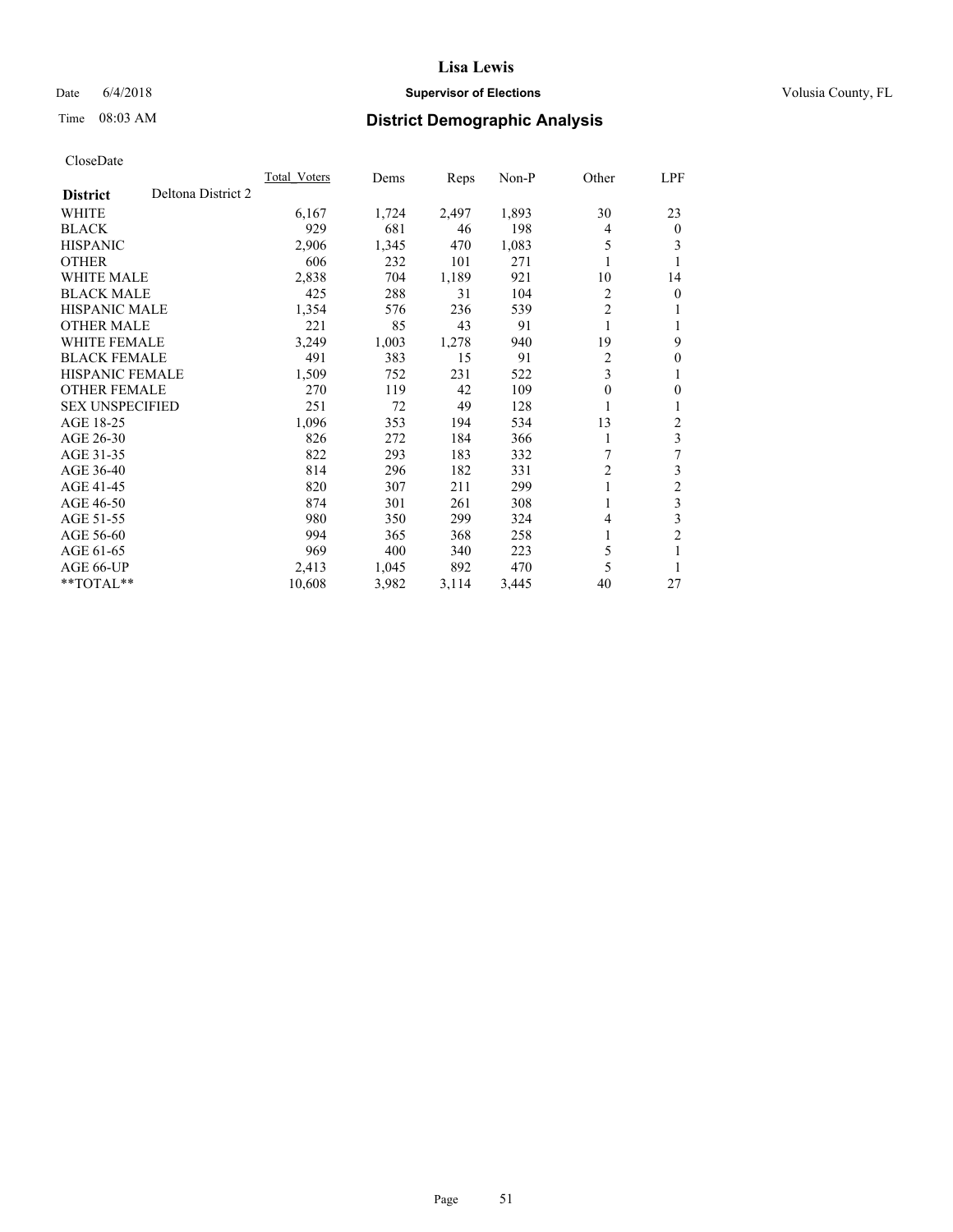## Date 6/4/2018 **Supervisor of Elections Supervisor of Elections** Volusia County, FL

# Time 08:03 AM **District Demographic Analysis**

|                                       | Total Voters | Dems  | Reps  | $Non-P$ | Other          | LPF            |
|---------------------------------------|--------------|-------|-------|---------|----------------|----------------|
| Deltona District 3<br><b>District</b> |              |       |       |         |                |                |
| <b>WHITE</b>                          | 5,489        | 1,548 | 2,085 | 1,808   | 25             | 23             |
| <b>BLACK</b>                          | 906          | 678   | 31    | 194     | 3              | $\theta$       |
| <b>HISPANIC</b>                       | 3,186        | 1,477 | 402   | 1,296   | 5              | 6              |
| <b>OTHER</b>                          | 617          | 213   | 94    | 309     | $\theta$       | 1              |
| <b>WHITE MALE</b>                     | 2,498        | 616   | 998   | 857     | 11             | 16             |
| <b>BLACK MALE</b>                     | 384          | 277   | 20    | 85      | 2              | $\overline{0}$ |
| <b>HISPANIC MALE</b>                  | 1,464        | 636   | 205   | 618     | $\overline{c}$ | 3              |
| <b>OTHER MALE</b>                     | 213          | 71    | 37    | 104     | $\theta$       |                |
| <b>WHITE FEMALE</b>                   | 2,891        | 899   | 1,053 | 918     | 14             | 7              |
| <b>BLACK FEMALE</b>                   | 509          | 392   | 11    | 105     |                | $\theta$       |
| <b>HISPANIC FEMALE</b>                | 1,670        | 815   | 193   | 656     | 3              | 3              |
| <b>OTHER FEMALE</b>                   | 270          | 117   | 37    | 116     | $\mathbf{0}$   | $\theta$       |
| <b>SEX UNSPECIFIED</b>                | 299          | 93    | 58    | 148     | 0              | $\theta$       |
| AGE 18-25                             | 1,095        | 384   | 157   | 550     | 2              | 2              |
| AGE 26-30                             | 889          | 305   | 169   | 406     | 4              | 5              |
| AGE 31-35                             | 856          | 300   | 196   | 354     | 1              | 5              |
| AGE 36-40                             | 825          | 282   | 166   | 369     | 6              | $\overline{2}$ |
| AGE 41-45                             | 808          | 286   | 189   | 323     | 6              | 4              |
| AGE 46-50                             | 847          | 306   | 251   | 287     | 2              | 1              |
| AGE 51-55                             | 934          | 327   | 273   | 327     | 2              | 5              |
| AGE 56-60                             | 933          | 380   | 275   | 275     | 3              | $\theta$       |
| AGE 61-65                             | 808          | 338   | 238   | 228     |                | 3              |
| AGE 66-UP                             | 2,203        | 1,008 | 698   | 488     | 6              | 3              |
| $*$ TOTAL $*$                         | 10,198       | 3,916 | 2,612 | 3,607   | 33             | 30             |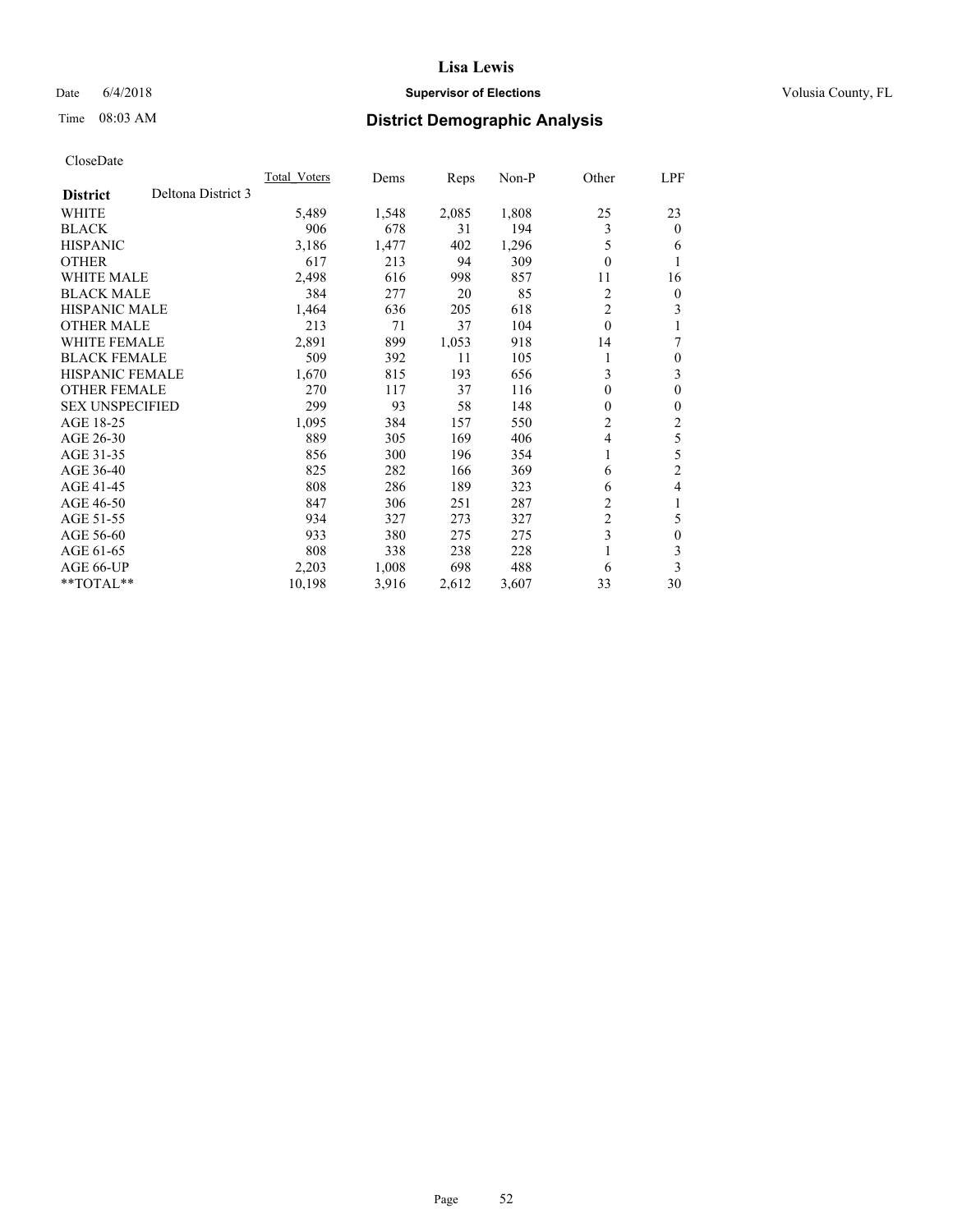## Date 6/4/2018 **Supervisor of Elections Supervisor of Elections** Volusia County, FL

# Time 08:03 AM **District Demographic Analysis**

|                        |                    | Total Voters | Dems  | Reps  | Non-P | Other                   | LPF      |
|------------------------|--------------------|--------------|-------|-------|-------|-------------------------|----------|
| <b>District</b>        | Deltona District 4 |              |       |       |       |                         |          |
| WHITE                  |                    | 5,486        | 1,643 | 2,103 | 1,700 | 21                      | 19       |
| <b>BLACK</b>           |                    | 966          | 680   | 51    | 234   | 0                       | 1        |
| <b>HISPANIC</b>        |                    | 3,389        | 1,643 | 431   | 1,306 | 4                       | 5        |
| <b>OTHER</b>           |                    | 672          | 225   | 133   | 314   | 0                       | $\theta$ |
| <b>WHITE MALE</b>      |                    | 2,507        | 664   | 996   | 825   | 12                      | 10       |
| <b>BLACK MALE</b>      |                    | 415          | 267   | 29    | 118   | $\theta$                | 1        |
| <b>HISPANIC MALE</b>   |                    | 1,545        | 690   | 222   | 629   | 2                       | 2        |
| <b>OTHER MALE</b>      |                    | 225          | 70    | 51    | 104   | $\mathbf{0}$            | $\theta$ |
| <b>WHITE FEMALE</b>    |                    | 2,903        | 955   | 1,074 | 858   | 8                       | 8        |
| <b>BLACK FEMALE</b>    |                    | 535          | 403   | 20    | 112   | $\theta$                | $\theta$ |
| <b>HISPANIC FEMALE</b> |                    | 1,793        | 932   | 202   | 654   | 2                       | 3        |
| <b>OTHER FEMALE</b>    |                    | 290          | 122   | 58    | 110   | $\theta$                | $\theta$ |
| <b>SEX UNSPECIFIED</b> |                    | 300          | 88    | 66    | 144   | 1                       | 1        |
| AGE 18-25              |                    | 1,138        | 386   | 214   | 532   | 3                       | 3        |
| AGE 26-30              |                    | 912          | 324   | 182   | 400   |                         | 5        |
| AGE 31-35              |                    | 864          | 295   | 153   | 410   | 3                       | 3        |
| AGE 36-40              |                    | 782          | 307   | 147   | 324   |                         | 3        |
| AGE 41-45              |                    | 833          | 324   | 198   | 309   |                         |          |
| AGE 46-50              |                    | 875          | 343   | 233   | 291   | 4                       | 4        |
| AGE 51-55              |                    | 924          | 355   | 288   | 277   | 1                       | 3        |
| AGE 56-60              |                    | 973          | 402   | 299   | 269   | 2                       |          |
| AGE 61-65              |                    | 839          | 349   | 248   | 239   | $\overline{\mathbf{c}}$ |          |
| AGE 66-UP              |                    | 2,373        | 1,106 | 756   | 503   | 7                       |          |
| **TOTAL**              |                    | 10,513       | 4,191 | 2,718 | 3,554 | 25                      | 25       |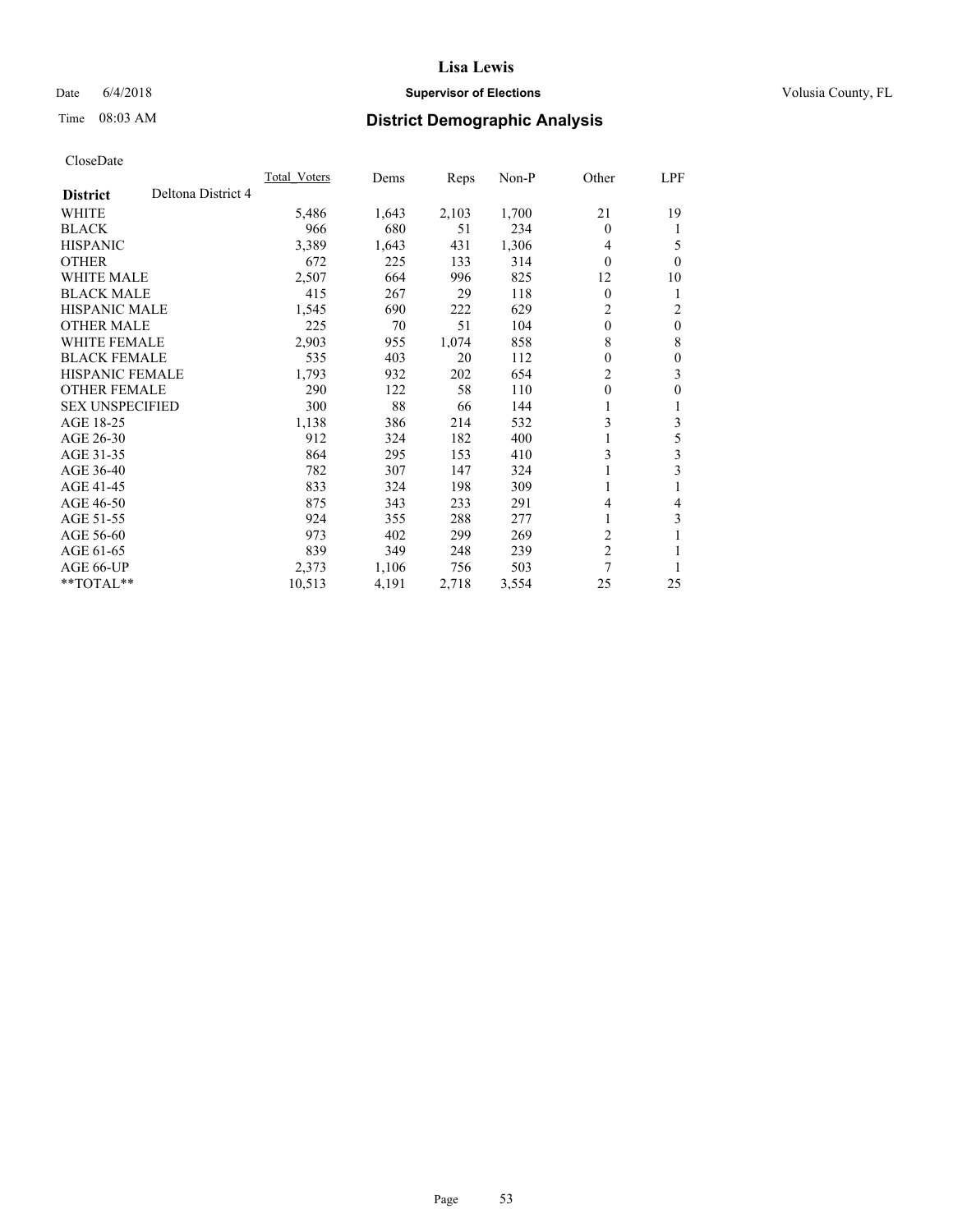## Date 6/4/2018 **Supervisor of Elections Supervisor of Elections** Volusia County, FL

# Time 08:03 AM **District Demographic Analysis**

|                        |                    | Total Voters | Dems  | Reps  | $Non-P$ | Other          | LPF            |
|------------------------|--------------------|--------------|-------|-------|---------|----------------|----------------|
| <b>District</b>        | Deltona District 5 |              |       |       |         |                |                |
| <b>WHITE</b>           |                    | 5,422        | 1,541 | 2,116 | 1,724   | 24             | 17             |
| <b>BLACK</b>           |                    | 1,034        | 781   | 42    | 209     | $\overline{2}$ | 0              |
| <b>HISPANIC</b>        |                    | 2,889        | 1,307 | 423   | 1,154   | 3              | 2              |
| <b>OTHER</b>           |                    | 559          | 177   | 113   | 265     | 1              | 3              |
| <b>WHITE MALE</b>      |                    | 2,562        | 644   | 1,041 | 850     | 15             | 12             |
| <b>BLACK MALE</b>      |                    | 450          | 312   | 21    | 115     | 2              | $\overline{0}$ |
| HISPANIC MALE          |                    | 1,353        | 564   | 226   | 558     | 3              | 2              |
| <b>OTHER MALE</b>      |                    | 175          | 63    | 41    | 68      | 1              | $\overline{2}$ |
| <b>WHITE FEMALE</b>    |                    | 2,789        | 881   | 1,044 | 850     | 9              | 5              |
| <b>BLACK FEMALE</b>    |                    | 569          | 456   | 21    | 92      | $\Omega$       | $\theta$       |
| <b>HISPANIC FEMALE</b> |                    | 1,489        | 718   | 195   | 576     | $\Omega$       | 0              |
| <b>OTHER FEMALE</b>    |                    | 248          | 89    | 52    | 106     | 0              | 1              |
| <b>SEX UNSPECIFIED</b> |                    | 268          | 78    | 53    | 137     | 0              | 0              |
| AGE 18-25              |                    | 1,117        | 329   | 224   | 558     | 2              | 4              |
| AGE 26-30              |                    | 899          | 282   | 199   | 412     | 4              | 2              |
| AGE 31-35              |                    | 734          | 265   | 143   | 322     | 1              | 3              |
| AGE 36-40              |                    | 768          | 280   | 147   | 332     | 4              | 5              |
| AGE 41-45              |                    | 813          | 310   | 187   | 308     | 6              | $\overline{c}$ |
| AGE 46-50              |                    | 816          | 312   | 235   | 264     | 3              | $\overline{c}$ |
| AGE 51-55              |                    | 938          | 357   | 299   | 279     | 1              | $\overline{2}$ |
| AGE 56-60              |                    | 997          | 367   | 369   | 259     |                | 1              |
| AGE 61-65              |                    | 801          | 344   | 249   | 204     | 3              |                |
| AGE 66-UP              |                    | 2,021        | 960   | 642   | 414     | 5              | 0              |
| $*$ TOTAL $*$          |                    | 9,904        | 3,806 | 2,694 | 3,352   | 30             | 22             |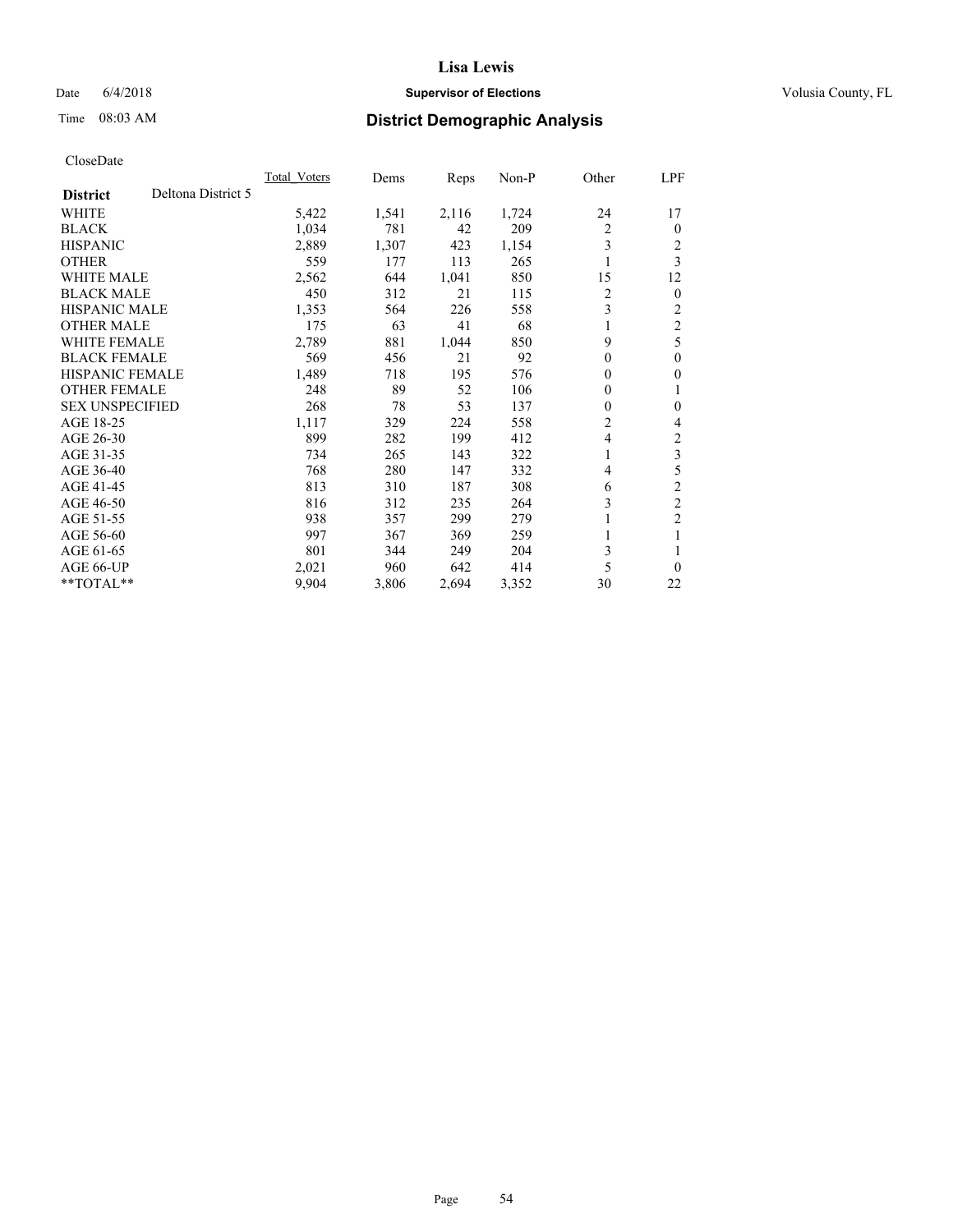## Date 6/4/2018 **Supervisor of Elections Supervisor of Elections** Volusia County, FL

# Time 08:03 AM **District Demographic Analysis**

|                                       | Total Voters | Dems  | Reps  | $Non-P$ | Other          | <u>LPF</u>     |
|---------------------------------------|--------------|-------|-------|---------|----------------|----------------|
| Deltona District 6<br><b>District</b> |              |       |       |         |                |                |
| WHITE                                 | 5,965        | 1,566 | 2,464 | 1,895   | 16             | 24             |
| <b>BLACK</b>                          | 965          | 714   | 43    | 206     | 2              | $\theta$       |
| <b>HISPANIC</b>                       | 2,445        | 1,094 | 304   | 1,035   | 8              | 4              |
| <b>OTHER</b>                          | 584          | 184   | 127   | 270     | $\overline{c}$ | 1              |
| <b>WHITE MALE</b>                     | 2,748        | 623   | 1,207 | 893     | 11             | 14             |
| <b>BLACK MALE</b>                     | 433          | 313   | 23    | 96      | 1              | $\overline{0}$ |
| HISPANIC MALE                         | 1,130        | 482   | 162   | 476     | 7              | 3              |
| <b>OTHER MALE</b>                     | 214          | 70    | 51    | 92      | $\theta$       | 1              |
| <b>WHITE FEMALE</b>                   | 3,116        | 919   | 1,220 | 962     | 5              | 10             |
| <b>BLACK FEMALE</b>                   | 515          | 387   | 20    | 107     |                | $\mathbf{0}$   |
| <b>HISPANIC FEMALE</b>                | 1,275        | 598   | 139   | 536     | 1              | 1              |
| <b>OTHER FEMALE</b>                   | 239          | 85    | 57    | 95      | 2              | $\theta$       |
| <b>SEX UNSPECIFIED</b>                | 289          | 81    | 59    | 149     | $\mathbf{0}$   | $\mathbf{0}$   |
| AGE 18-25                             | 1,123        | 329   | 212   | 573     | 5              | 4              |
| AGE 26-30                             | 854          | 286   | 190   | 371     | 2              | 5              |
| AGE 31-35                             | 846          | 274   | 196   | 374     | $\overline{c}$ | $\mathbf{0}$   |
| AGE 36-40                             | 800          | 255   | 193   | 343     | 4              | 5              |
| AGE 41-45                             | 779          | 250   | 210   | 311     | 5              | 3              |
| AGE 46-50                             | 833          | 293   | 256   | 277     | 4              | 3              |
| AGE 51-55                             | 987          | 342   | 346   | 292     | 2              | 5              |
| AGE 56-60                             | 1,035        | 371   | 399   | 263     | $\overline{2}$ | $\theta$       |
| AGE 61-65                             | 825          | 336   | 294   | 190     | 1              | 4              |
| AGE 66-UP                             | 1,877        | 822   | 642   | 412     |                | $\theta$       |
| $*$ TOTAL $*$                         | 9,959        | 3,558 | 2,938 | 3,406   | 28             | 29             |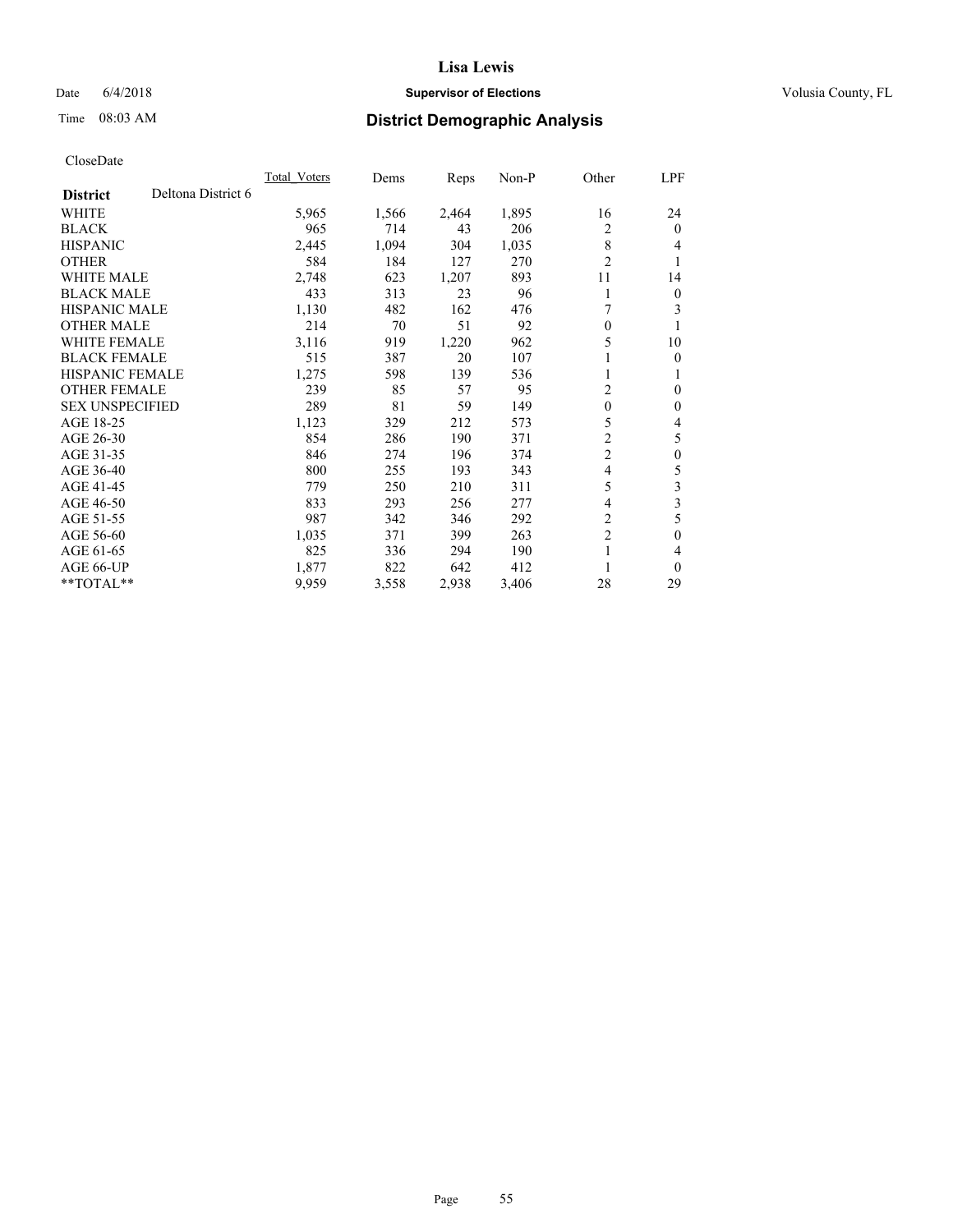## Date 6/4/2018 **Supervisor of Elections Supervisor of Elections** Volusia County, FL

# Time 08:03 AM **District Demographic Analysis**

|                        |                      | Total Voters | Dems  | Reps     | Non-P | Other          | LPF    |
|------------------------|----------------------|--------------|-------|----------|-------|----------------|--------|
| <b>District</b>        | Edgewater District 1 |              |       |          |       |                |        |
| WHITE                  |                      | 3,330        | 1,059 | 1,229    | 1,019 | 12             | 11     |
| <b>BLACK</b>           |                      | 89           | 66    | 3        | 20    | $\Omega$       | 0      |
| <b>HISPANIC</b>        |                      | 73           | 23    | 19       | 29    | 2              | $_{0}$ |
| <b>OTHER</b>           |                      | 134          | 47    | 23       | 64    | $\theta$       | 0      |
| WHITE MALE             |                      | 1,487        | 377   | 621      | 476   | 4              | 9      |
| <b>BLACK MALE</b>      |                      | 43           | 28    | 3        | 12    | 0              | 0      |
| <b>HISPANIC MALE</b>   |                      | 29           | 6     | 6        | 16    |                | 0      |
| <b>OTHER MALE</b>      |                      | 46           | 18    | 10       | 18    | 0              | 0      |
| WHITE FEMALE           |                      | 1,796        | 666   | 592      | 528   | 8              | 2      |
| <b>BLACK FEMALE</b>    |                      | 45           | 37    | $\theta$ | 8     | 0              | 0      |
| <b>HISPANIC FEMALE</b> |                      | 44           | 17    | 13       | 13    |                | 0      |
| <b>OTHER FEMALE</b>    |                      | 53           | 24    | 9        | 20    | 0              | 0      |
| <b>SEX UNSPECIFIED</b> |                      | 83           | 22    | 20       | 41    | 0              | 0      |
| AGE 18-25              |                      | 243          | 64    | 62       | 113   |                | 3      |
| AGE 26-30              |                      | 241          | 57    | 67       | 115   | 2              | 0      |
| AGE 31-35              |                      | 217          | 65    | 57       | 92    | $\overline{2}$ |        |
| AGE 36-40              |                      | 221          | 76    | 64       | 79    | 0              | 2      |
| AGE 41-45              |                      | 220          | 56    | 71       | 91    |                |        |
| AGE 46-50              |                      | 227          | 58    | 88       | 79    | 2              | 0      |
| AGE 51-55              |                      | 316          | 99    | 113      | 103   | 0              |        |
| AGE 56-60              |                      | 422          | 133   | 173      | 115   |                | 0      |
| AGE 61-65              |                      | 419          | 147   | 141      | 131   | 0              | 0      |
| AGE 66-UP              |                      | 1,100        | 440   | 438      | 214   | 5              | 3      |
| **TOTAL**              |                      | 3,626        | 1,195 | 1,274    | 1,132 | 14             | 11     |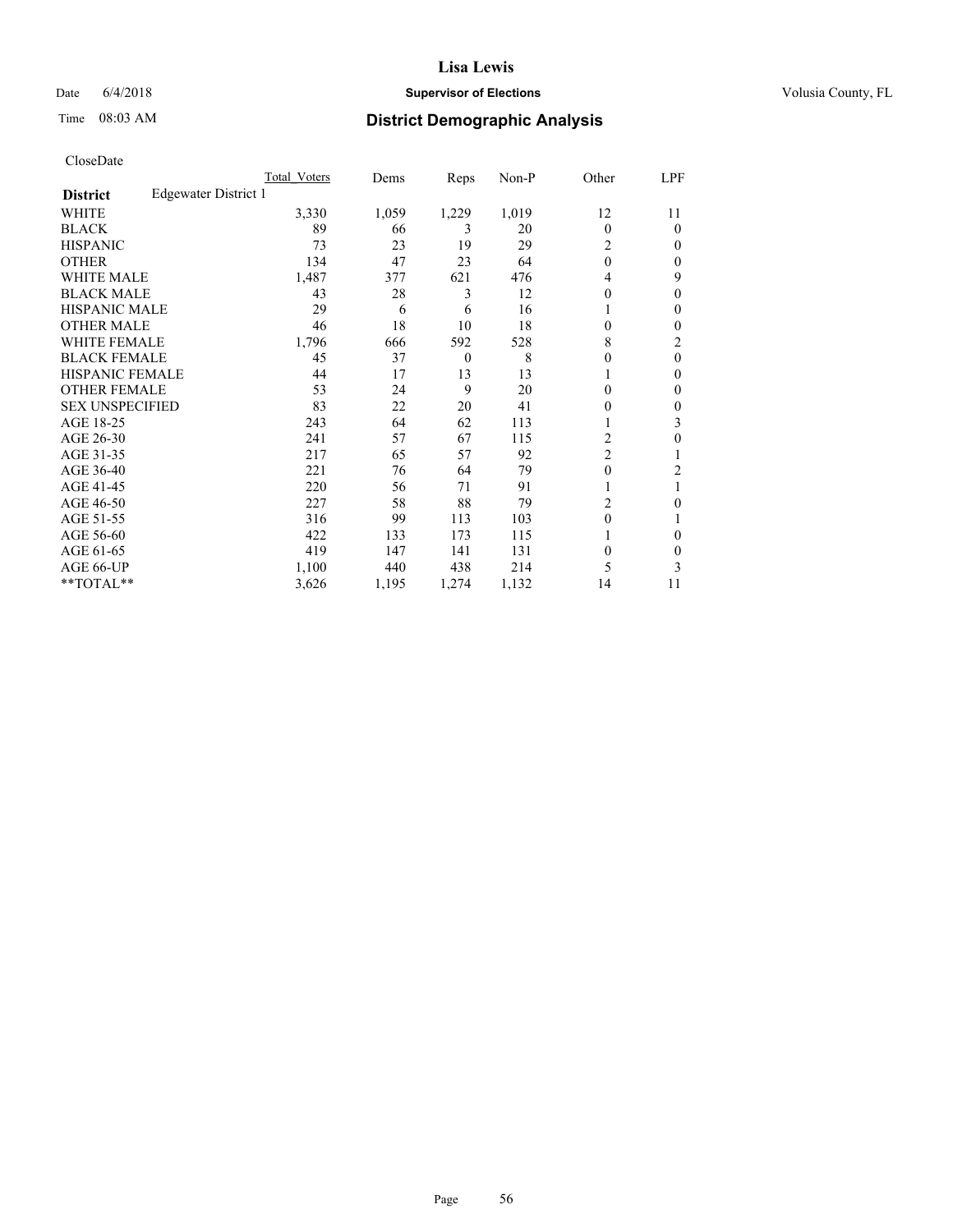### Date  $6/4/2018$  **Supervisor of Elections Supervisor of Elections** Volusia County, FL

# Time 08:03 AM **District Demographic Analysis**

|                        |                      | Total Voters | Dems  | Reps  | Non-P | Other          | LPF      |
|------------------------|----------------------|--------------|-------|-------|-------|----------------|----------|
| <b>District</b>        | Edgewater District 2 |              |       |       |       |                |          |
| WHITE                  |                      | 3,729        | 1,138 | 1,414 | 1,152 | 17             | 8        |
| <b>BLACK</b>           |                      | 60           | 45    | 6     | 8     |                | 0        |
| <b>HISPANIC</b>        |                      | 67           | 29    | 16    | 21    | 1              | 0        |
| <b>OTHER</b>           |                      | 119          | 35    | 37    | 47    | $\Omega$       | 0        |
| WHITE MALE             |                      | 1,706        | 465   | 697   | 530   |                |          |
| <b>BLACK MALE</b>      |                      | 27           | 20    | 2     | 4     |                | 0        |
| <b>HISPANIC MALE</b>   |                      | 39           | 17    | 9     | 12    |                | 0        |
| <b>OTHER MALE</b>      |                      | 39           | 8     | 14    | 17    | $\theta$       | 0        |
| WHITE FEMALE           |                      | 1,995        | 664   | 711   | 609   | 10             |          |
| <b>BLACK FEMALE</b>    |                      | 33           | 25    | 4     | 4     | $\Omega$       | 0        |
| <b>HISPANIC FEMALE</b> |                      | 26           | 12    | 6     | 8     | $\Omega$       | 0        |
| <b>OTHER FEMALE</b>    |                      | 46           | 18    | 15    | 13    | $\Omega$       | 0        |
| <b>SEX UNSPECIFIED</b> |                      | 64           | 18    | 15    | 31    | $\Omega$       | 0        |
| AGE 18-25              |                      | 310          | 81    | 80    | 145   | 4              | 0        |
| AGE 26-30              |                      | 263          | 80    | 71    | 109   | 1              | 2        |
| AGE 31-35              |                      | 279          | 77    | 79    | 117   | 3              | 3        |
| AGE 36-40              |                      | 240          | 64    | 73    | 101   |                |          |
| AGE 41-45              |                      | 268          | 73    | 93    | 100   |                |          |
| AGE 46-50              |                      | 303          | 79    | 114   | 110   | $\Omega$       | $\Omega$ |
| AGE 51-55              |                      | 312          | 87    | 130   | 92    | 3              | 0        |
| AGE 56-60              |                      | 426          | 136   | 177   | 111   | $\overline{c}$ | 0        |
| AGE 61-65              |                      | 371          | 137   | 147   | 84    | $\overline{2}$ |          |
| AGE 66-UP              |                      | 1,203        | 433   | 509   | 259   | $\overline{2}$ | 0        |
| **TOTAL**              |                      | 3,975        | 1,247 | 1,473 | 1,228 | 19             | 8        |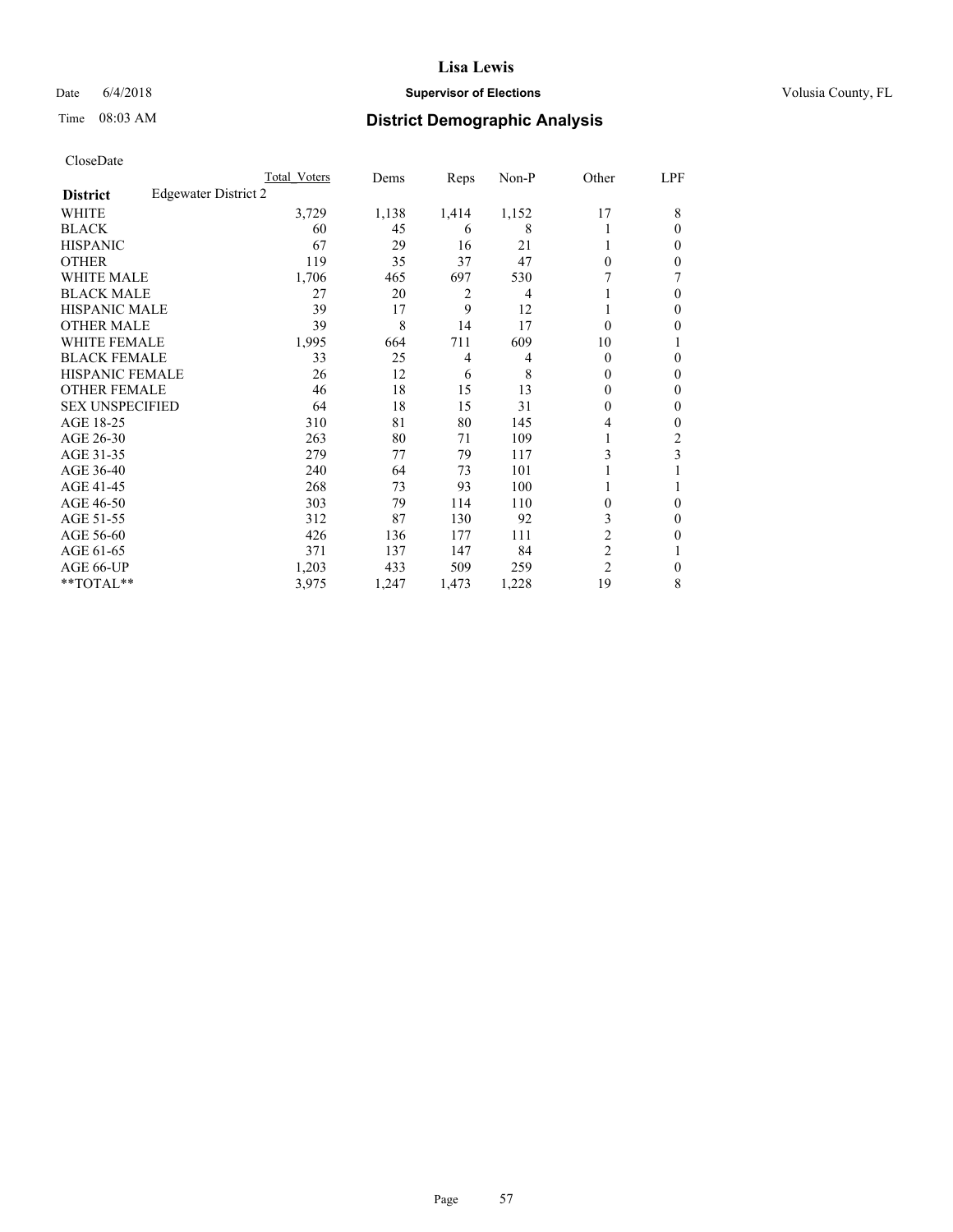## Date 6/4/2018 **Supervisor of Elections Supervisor of Elections** Volusia County, FL

# Time 08:03 AM **District Demographic Analysis**

|                        |                      | Total Voters | Dems  | Reps  | Non-P | Other    | LPF    |
|------------------------|----------------------|--------------|-------|-------|-------|----------|--------|
| <b>District</b>        | Edgewater District 3 |              |       |       |       |          |        |
| WHITE                  |                      | 3,479        | 1,062 | 1,316 | 1,073 | 18       | 10     |
| <b>BLACK</b>           |                      | 101          | 76    | 4     | 21    | $\Omega$ | 0      |
| <b>HISPANIC</b>        |                      | 75           | 28    | 12    | 35    | $_{0}$   | $_{0}$ |
| <b>OTHER</b>           |                      | 143          | 40    | 29    | 73    |          | 0      |
| WHITE MALE             |                      | 1,570        | 410   | 627   | 520   | 8        | 5      |
| <b>BLACK MALE</b>      |                      | 49           | 36    | 3     | 10    | 0        | 0      |
| <b>HISPANIC MALE</b>   |                      | 32           | 10    | 6     | 16    | 0        | 0      |
| <b>OTHER MALE</b>      |                      | 44           | 10    | 11    | 23    | 0        | 0      |
| WHITE FEMALE           |                      | 1,871        | 651   | 666   | 539   | 10       | 5      |
| <b>BLACK FEMALE</b>    |                      | 51           | 40    | 1     | 10    | $\Omega$ | 0      |
| <b>HISPANIC FEMALE</b> |                      | 40           | 15    | 6     | 19    | 0        | 0      |
| <b>OTHER FEMALE</b>    |                      | 55           | 21    | 12    | 21    |          | 0      |
| <b>SEX UNSPECIFIED</b> |                      | 86           | 13    | 29    | 44    | 0        | 0      |
| AGE 18-25              |                      | 317          | 83    | 87    | 144   | 3        | 0      |
| AGE 26-30              |                      | 245          | 77    | 64    | 103   |          | 0      |
| AGE 31-35              |                      | 231          | 52    | 70    | 107   |          |        |
| AGE 36-40              |                      | 233          | 62    | 61    | 106   |          | 3      |
| AGE 41-45              |                      | 242          | 48    | 86    | 104   |          | 3      |
| AGE 46-50              |                      | 271          | 96    | 99    | 76    | 0        | 0      |
| AGE 51-55              |                      | 339          | 103   | 129   | 103   | 2        | 2      |
| AGE 56-60              |                      | 358          | 119   | 132   | 103   | 3        |        |
| AGE 61-65              |                      | 390          | 130   | 153   | 106   |          | 0      |
| AGE 66-UP              |                      | 1,171        | 435   | 480   | 250   | 6        | 0      |
| **TOTAL**              |                      | 3,798        | 1,206 | 1,361 | 1,202 | 19       | 10     |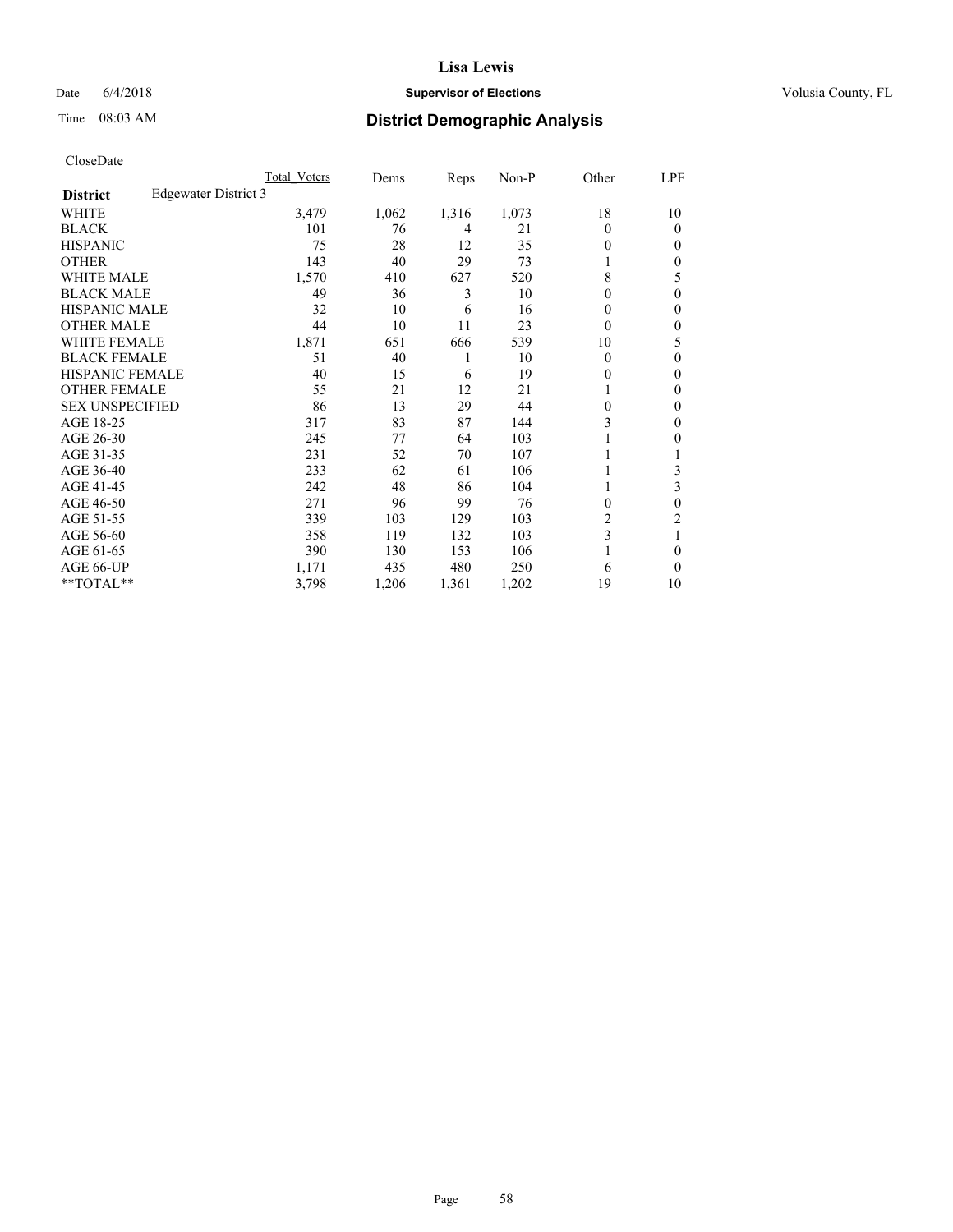## Date 6/4/2018 **Supervisor of Elections Supervisor of Elections** Volusia County, FL

# Time 08:03 AM **District Demographic Analysis**

|                        |                      | Total Voters | Dems  | Reps           | Non-P | Other    | LPF    |
|------------------------|----------------------|--------------|-------|----------------|-------|----------|--------|
| <b>District</b>        | Edgewater District 4 |              |       |                |       |          |        |
| WHITE                  |                      | 4,498        | 1,277 | 1,791          | 1,408 | 12       | 10     |
| <b>BLACK</b>           |                      | 99           | 74    | 4              | 21    | $\Omega$ | 0      |
| <b>HISPANIC</b>        |                      | 82           | 31    | 17             | 34    | 0        | 0      |
| <b>OTHER</b>           |                      | 132          | 35    | 26             | 70    | 0        |        |
| WHITE MALE             |                      | 2,033        | 477   | 871            | 676   | 3        | 6      |
| <b>BLACK MALE</b>      |                      | 45           | 32    | 2              | 11    | 0        | 0      |
| <b>HISPANIC MALE</b>   |                      | 31           | 7     | 6              | 18    | 0        | 0      |
| <b>OTHER MALE</b>      |                      | 45           | 15    | 11             | 18    | 0        | 1      |
| WHITE FEMALE           |                      | 2,423        | 789   | 905            | 716   | 9        | 4      |
| <b>BLACK FEMALE</b>    |                      | 53           | 41    | $\overline{2}$ | 10    | 0        | 0      |
| <b>HISPANIC FEMALE</b> |                      | 51           | 24    | 11             | 16    | 0        | 0      |
| <b>OTHER FEMALE</b>    |                      | 59           | 17    | 14             | 28    | 0        | 0      |
| <b>SEX UNSPECIFIED</b> |                      | 71           | 15    | 16             | 40    | 0        | 0      |
| AGE 18-25              |                      | 296          | 74    | 88             | 133   | 0        |        |
| AGE 26-30              |                      | 234          | 46    | 66             | 118   | 1        | 3      |
| AGE 31-35              |                      | 230          | 65    | 60             | 102   | 0        | 3      |
| AGE 36-40              |                      | 234          | 66    | 62             | 105   | 0        |        |
| AGE 41-45              |                      | 221          | 65    | 69             | 84    |          | 2      |
| AGE 46-50              |                      | 276          | 80    | 96             | 100   | 0        | 0      |
| AGE 51-55              |                      | 301          | 84    | 129            | 87    |          | $_{0}$ |
| AGE 56-60              |                      | 432          | 109   | 193            | 129   |          | 0      |
| AGE 61-65              |                      | 502          | 155   | 210            | 136   |          | 0      |
| AGE 66-UP              |                      | 2,085        | 673   | 865            | 539   | 7        |        |
| **TOTAL**              |                      | 4,811        | 1,417 | 1,838          | 1,533 | 12       | 11     |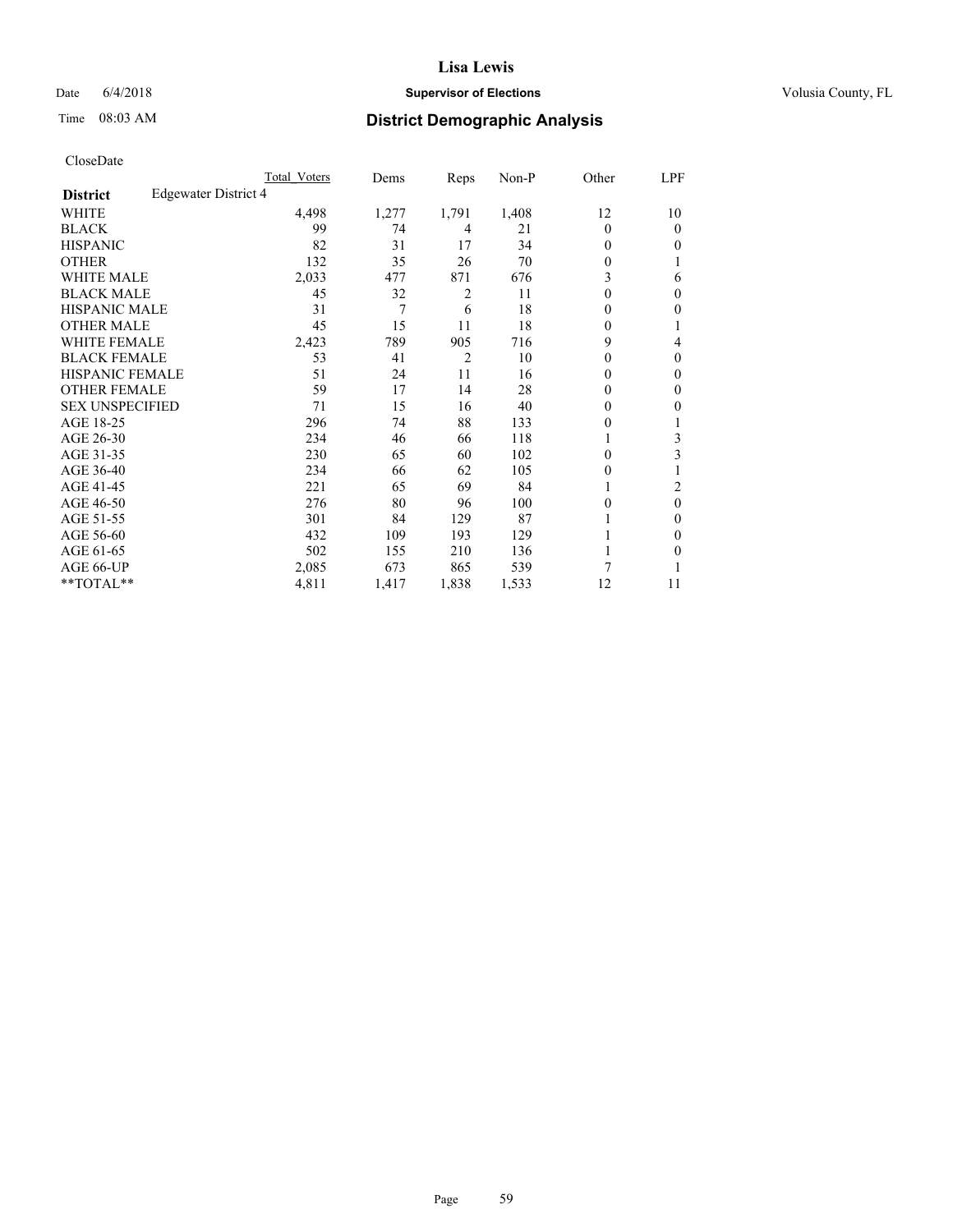### Date  $6/4/2018$  **Supervisor of Elections Supervisor of Elections** Volusia County, FL

# Time 08:03 AM **District Demographic Analysis**

|                                          | Total Voters | Dems | Reps | Non-P | Other          | LPF            |
|------------------------------------------|--------------|------|------|-------|----------------|----------------|
| Holly Hill District 1<br><b>District</b> |              |      |      |       |                |                |
| WHITE                                    | 1,548        | 490  | 543  | 499   | 5              | 11             |
| <b>BLACK</b>                             | 188          | 135  | 6    | 44    | 2              |                |
| <b>HISPANIC</b>                          | 98           | 42   | 11   | 45    | 0              | 0              |
| <b>OTHER</b>                             | 104          | 30   | 28   | 45    |                | 0              |
| WHITE MALE                               | 765          | 210  | 282  | 266   | 3              | 4              |
| <b>BLACK MALE</b>                        | 76           | 54   | 2    | 18    | 1              |                |
| <b>HISPANIC MALE</b>                     | 50           | 18   | 8    | 24    | 0              | 0              |
| <b>OTHER MALE</b>                        | 36           | 10   | 10   | 16    | 0              | 0              |
| WHITE FEMALE                             | 763          | 275  | 254  | 225   | $\overline{c}$ | 7              |
| <b>BLACK FEMALE</b>                      | 110          | 79   | 4    | 26    | 1              | 0              |
| <b>HISPANIC FEMALE</b>                   | 47           | 24   | 3    | 20    | 0              | 0              |
| <b>OTHER FEMALE</b>                      | 46           | 16   | 15   | 15    | 0              | 0              |
| <b>SEX UNSPECIFIED</b>                   | 45           | 11   | 10   | 23    |                | 0              |
| AGE 18-25                                | 148          | 42   | 36   | 69    | 0              |                |
| AGE 26-30                                | 150          | 56   | 30   | 62    | 1              |                |
| AGE 31-35                                | 118          | 47   | 21   | 46    | 2              | $\overline{c}$ |
| AGE 36-40                                | 125          | 35   | 27   | 59    | 1              | 3              |
| AGE 41-45                                | 126          | 45   | 29   | 51    |                | 0              |
| AGE 46-50                                | 137          | 56   | 35   | 46    | 0              | 0              |
| AGE 51-55                                | 188          | 62   | 70   | 53    | 0              | 3              |
| AGE 56-60                                | 214          | 73   | 82   | 58    |                | 0              |
| AGE 61-65                                | 226          | 77   | 73   | 73    |                | 2              |
| AGE 66-UP                                | 506          | 204  | 185  | 116   |                | 0              |
| **TOTAL**                                | 1,938        | 697  | 588  | 633   | 8              | 12             |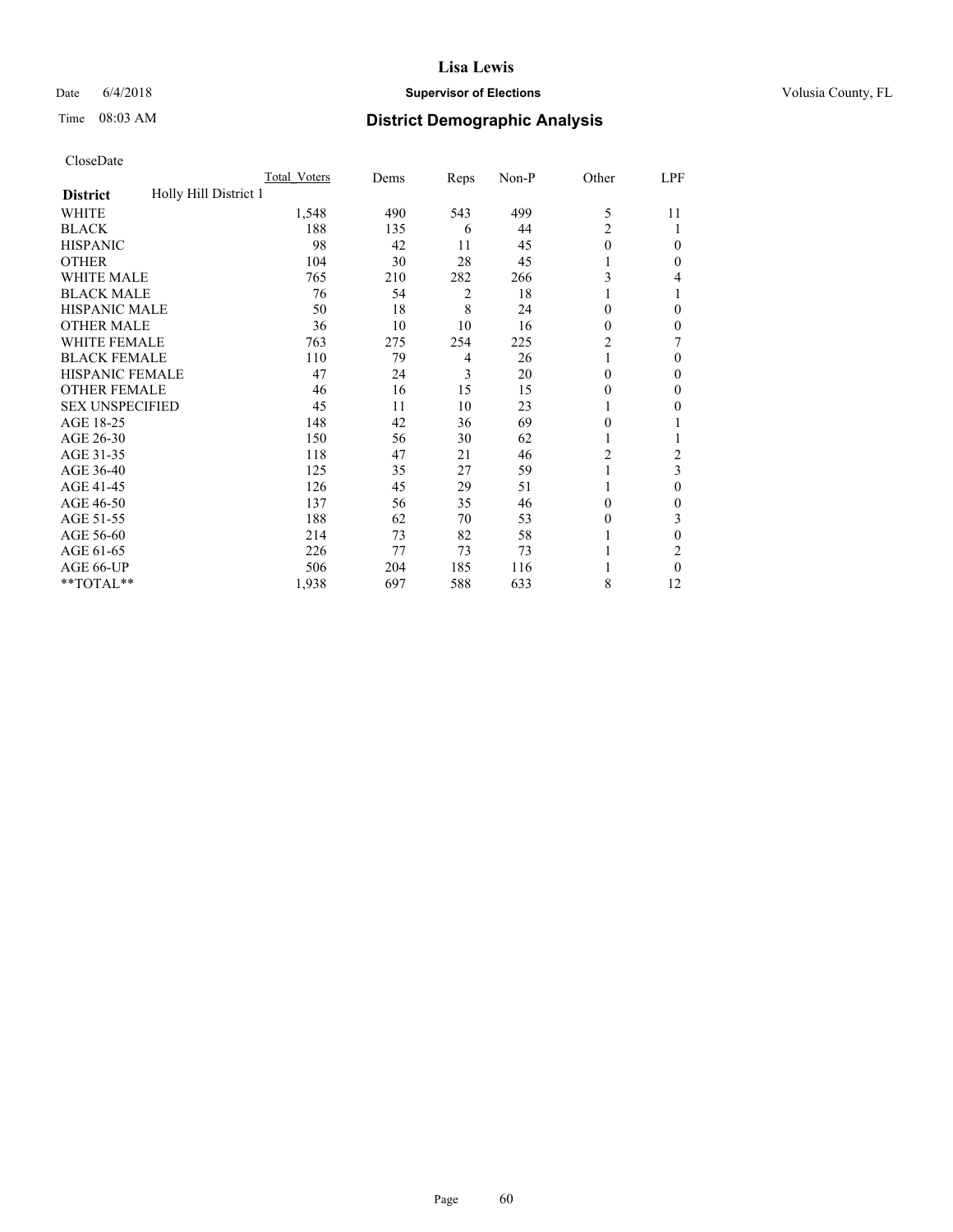## Date 6/4/2018 **Supervisor of Elections Supervisor of Elections** Volusia County, FL

| CloseDate |
|-----------|
|-----------|

|                                          | Total Voters | Dems | Reps | Non-P | Other          | LPF            |
|------------------------------------------|--------------|------|------|-------|----------------|----------------|
| Holly Hill District 2<br><b>District</b> |              |      |      |       |                |                |
| WHITE                                    | 1,523        | 541  | 459  | 512   | $\overline{2}$ | 9              |
| <b>BLACK</b>                             | 279          | 203  | 9    | 67    | $\mathbf{0}$   | 0              |
| <b>HISPANIC</b>                          | 70           | 37   | 13   | 20    | $\theta$       | $\theta$       |
| <b>OTHER</b>                             | 93           | 36   | 13   | 44    | $\theta$       | $\theta$       |
| <b>WHITE MALE</b>                        | 712          | 221  | 235  | 249   |                | 6              |
| <b>BLACK MALE</b>                        | 116          | 74   | 5    | 37    | $\theta$       | $\theta$       |
| <b>HISPANIC MALE</b>                     | 31           | 12   | 9    | 10    | $\theta$       | 0              |
| <b>OTHER MALE</b>                        | 33           | 8    | 7    | 18    | $\theta$       | $\theta$       |
| <b>WHITE FEMALE</b>                      | 794          | 317  | 220  | 253   |                | 3              |
| <b>BLACK FEMALE</b>                      | 161          | 129  | 4    | 28    | $\theta$       | $\theta$       |
| <b>HISPANIC FEMALE</b>                   | 39           | 25   | 4    | 10    | $\theta$       | $\Omega$       |
| <b>OTHER FEMALE</b>                      | 37           | 22   | 5    | 10    | $\theta$       | $\Omega$       |
| <b>SEX UNSPECIFIED</b>                   | 42           | 9    | 5    | 28    | $\theta$       | $\theta$       |
| AGE 18-25                                | 232          | 73   | 43   | 112   | $\theta$       | 4              |
| AGE 26-30                                | 176          | 76   | 42   | 58    | $\theta$       | $\theta$       |
| AGE 31-35                                | 158          | 64   | 30   | 64    | $\theta$       | 0              |
| AGE 36-40                                | 119          | 54   | 19   | 45    |                | $\theta$       |
| AGE 41-45                                | 112          | 44   | 20   | 48    | $\theta$       | 0              |
| AGE 46-50                                | 181          | 63   | 51   | 66    | $\theta$       |                |
| AGE 51-55                                | 189          | 74   | 59   | 54    | $\theta$       | 2              |
| AGE 56-60                                | 227          | 108  | 54   | 63    | 0              | $\overline{c}$ |
| AGE 61-65                                | 177          | 77   | 51   | 49    | $\mathbf{0}$   | $\theta$       |
| AGE 66-UP                                | 394          | 184  | 125  | 84    |                | $\theta$       |
| **TOTAL**                                | 1,965        | 817  | 494  | 643   | $\overline{2}$ | 9              |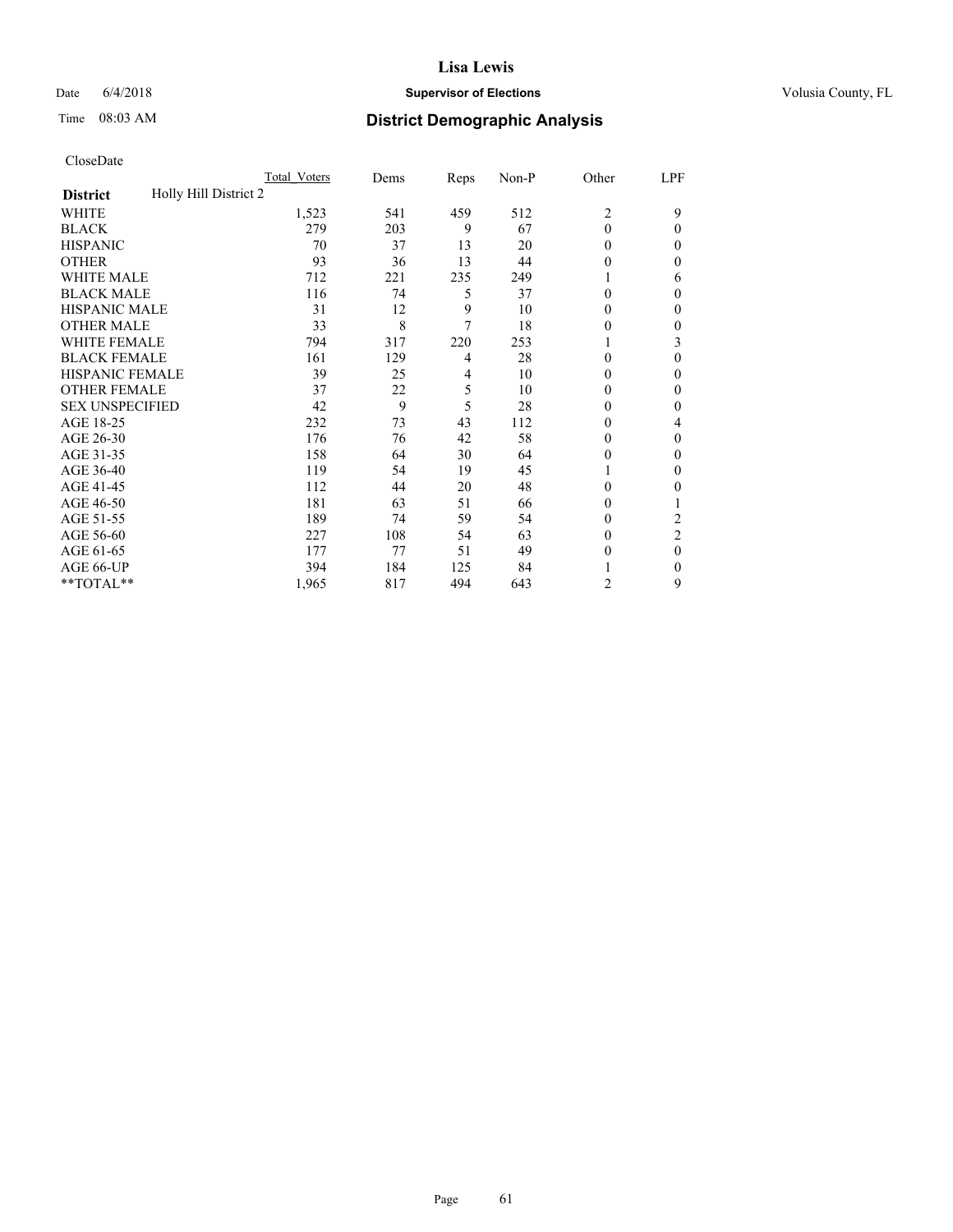### Date  $6/4/2018$  **Supervisor of Elections Supervisor of Elections** Volusia County, FL

# Time 08:03 AM **District Demographic Analysis**

|                                          | Total Voters | Dems | Reps           | Non-P | Other          | LPF |
|------------------------------------------|--------------|------|----------------|-------|----------------|-----|
| Holly Hill District 3<br><b>District</b> |              |      |                |       |                |     |
| WHITE                                    | 1,606        | 532  | 598            | 465   | 8              | 3   |
| <b>BLACK</b>                             | 181          | 139  | 6              | 36    | 0              | 0   |
| <b>HISPANIC</b>                          | 47           | 19   | 5              | 22    |                | 0   |
| <b>OTHER</b>                             | 81           | 28   | 12             | 41    | 0              | 0   |
| WHITE MALE                               | 690          | 202  | 276            | 206   | 3              | 3   |
| <b>BLACK MALE</b>                        | 72           | 42   | 5              | 25    | 0              | 0   |
| <b>HISPANIC MALE</b>                     | 24           | 10   | $\overline{c}$ | 11    |                | 0   |
| <b>OTHER MALE</b>                        | 30           | 13   | 3              | 14    | 0              | 0   |
| WHITE FEMALE                             | 898          | 325  | 316            | 252   | 5              | 0   |
| <b>BLACK FEMALE</b>                      | 107          | 95   | 1              | 11    | 0              | 0   |
| <b>HISPANIC FEMALE</b>                   | 22           | 9    | 3              | 10    | 0              | 0   |
| <b>OTHER FEMALE</b>                      | 32           | 12   | 6              | 14    | $_{0}$         | 0   |
| <b>SEX UNSPECIFIED</b>                   | 40           | 10   | 9              | 21    | 0              | 0   |
| AGE 18-25                                | 93           | 34   | 25             | 34    | 0              | 0   |
| AGE 26-30                                | 91           | 28   | 21             | 40    | 2              | 0   |
| AGE 31-35                                | 93           | 37   | 13             | 43    | 0              | 0   |
| AGE 36-40                                | 83           | 24   | 22             | 37    | 0              | 0   |
| AGE 41-45                                | 90           | 38   | 18             | 34    | $_{0}$         | 0   |
| AGE 46-50                                | 116          | 35   | 29             | 51    | 0              |     |
| AGE 51-55                                | 144          | 52   | 37             | 52    | 2              |     |
| AGE 56-60                                | 183          | 71   | 49             | 61    |                |     |
| AGE 61-65                                | 197          | 71   | 80             | 44    | 2              | 0   |
| AGE 66-UP                                | 825          | 328  | 327            | 168   | $\overline{2}$ | 0   |
| **TOTAL**                                | 1,915        | 718  | 621            | 564   | 9              | 3   |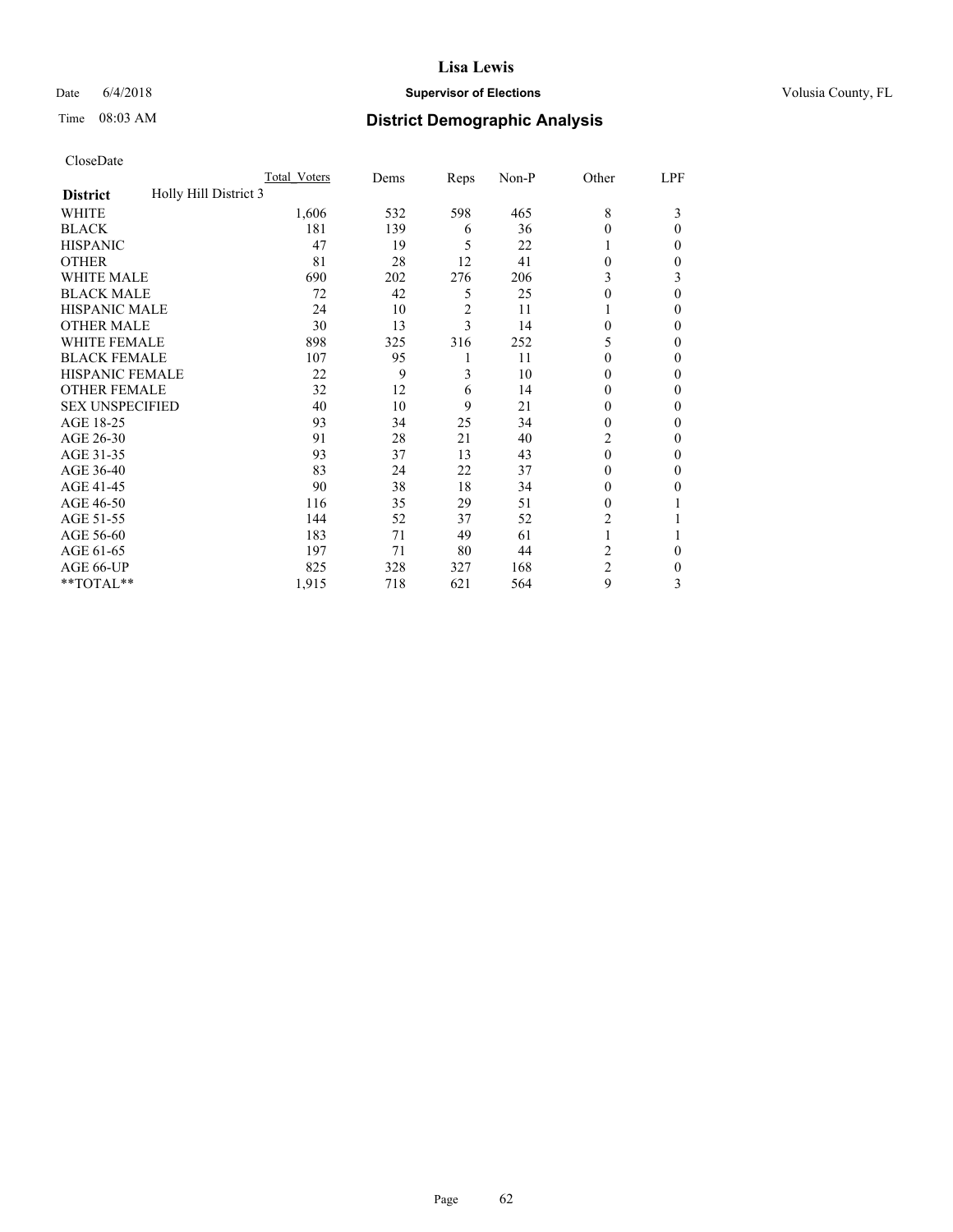## Date 6/4/2018 **Supervisor of Elections Supervisor of Elections** Volusia County, FL

# Time 08:03 AM **District Demographic Analysis**

|                                          | Total Voters | Dems | Reps | Non-P | Other    | LPF      |
|------------------------------------------|--------------|------|------|-------|----------|----------|
| Holly Hill District 4<br><b>District</b> |              |      |      |       |          |          |
| WHITE                                    | 1,492        | 464  | 537  | 478   | 9        | 4        |
| <b>BLACK</b>                             | 355          | 266  | 13   | 76    | $\theta$ | 0        |
| <b>HISPANIC</b>                          | 83           | 34   | 12   | 35    | 1        |          |
| <b>OTHER</b>                             | 96           | 40   | 17   | 39    | $\theta$ | 0        |
| WHITE MALE                               | 658          | 165  | 252  | 234   | 5        | 2        |
| <b>BLACK MALE</b>                        | 100          | 69   | 5    | 26    | $\theta$ | $\theta$ |
| <b>HISPANIC MALE</b>                     | 39           | 17   | 4    | 16    |          |          |
| <b>OTHER MALE</b>                        | 34           | 16   | 10   | 8     | $\Omega$ | 0        |
| WHITE FEMALE                             | 823          | 297  | 280  | 240   | 4        | 2        |
| <b>BLACK FEMALE</b>                      | 253          | 196  | 8    | 49    | $\Omega$ | $\theta$ |
| <b>HISPANIC FEMALE</b>                   | 43           | 16   | 8    | 19    | $\Omega$ | 0        |
| <b>OTHER FEMALE</b>                      | 35           | 17   | 6    | 12    | $\Omega$ | 0        |
| <b>SEX UNSPECIFIED</b>                   | 41           | 11   | 6    | 24    | $\theta$ | 0        |
| AGE 18-25                                | 226          | 91   | 38   | 96    | $\Omega$ |          |
| AGE 26-30                                | 218          | 88   | 40   | 87    | 2        |          |
| AGE 31-35                                | 174          | 60   | 37   | 75    | $\theta$ | 2        |
| AGE 36-40                                | 152          | 74   | 34   | 44    | $\theta$ | $\theta$ |
| AGE 41-45                                | 114          | 45   | 33   | 35    |          | 0        |
| AGE 46-50                                | 138          | 47   | 34   | 57    | $\theta$ | 0        |
| AGE 51-55                                | 171          | 57   | 62   | 51    |          | 0        |
| AGE 56-60                                | 204          | 73   | 76   | 51    | 3        |          |
| AGE 61-65                                | 168          | 68   | 56   | 44    | $\theta$ | 0        |
| AGE 66-UP                                | 461          | 201  | 169  | 88    | 3        | 0        |
| **TOTAL**                                | 2,026        | 804  | 579  | 628   | 10       | 5        |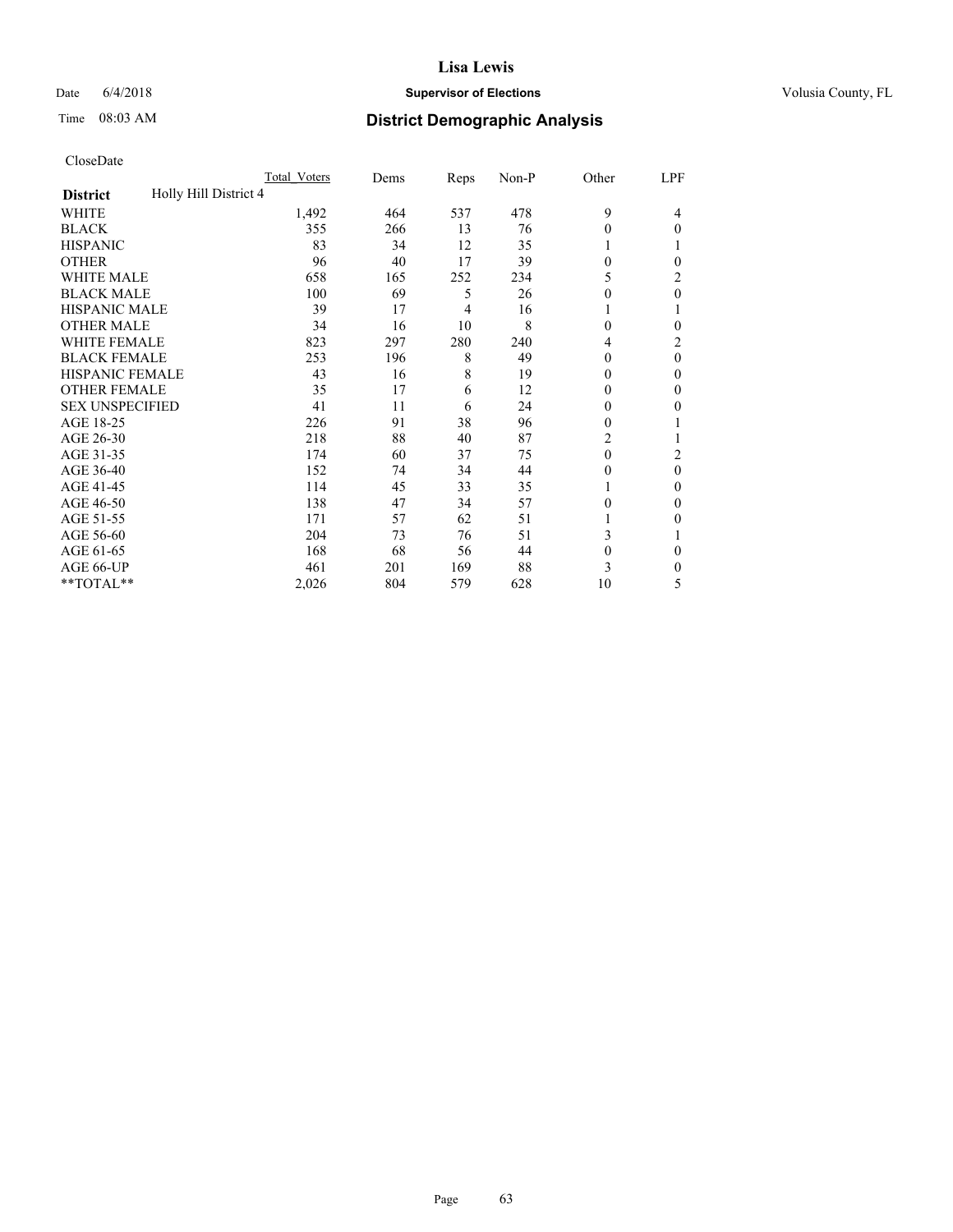## Date 6/4/2018 **Supervisor of Elections Supervisor of Elections** Volusia County, FL

# Time 08:03 AM **District Demographic Analysis**

|                        |            | Total Voters | Dems | Reps           | Non-P | Other    | LPF      |
|------------------------|------------|--------------|------|----------------|-------|----------|----------|
| <b>District</b>        | Lake Helen |              |      |                |       |          |          |
| WHITE                  |            | 1,833        | 539  | 760            | 524   | 7        | 3        |
| <b>BLACK</b>           |            | 161          | 139  | $\overline{4}$ | 18    | 0        | 0        |
| <b>HISPANIC</b>        |            | 69           | 23   | 19             | 26    |          | 0        |
| <b>OTHER</b>           |            | 62           | 20   | 15             | 26    | $\Omega$ |          |
| <b>WHITE MALE</b>      |            | 824          | 208  | 373            | 240   | 1        | 2        |
| <b>BLACK MALE</b>      |            | 70           | 62   | 2              | 6     | $\theta$ | $\theta$ |
| <b>HISPANIC MALE</b>   |            | 25           | 10   | 7              | 8     | 0        | 0        |
| <b>OTHER MALE</b>      |            | 17           | 8    | 3              | 5     | $\theta$ |          |
| <b>WHITE FEMALE</b>    |            | 989          | 329  | 377            | 276   | 6        |          |
| <b>BLACK FEMALE</b>    |            | 87           | 75   | 1              | 11    | 0        | 0        |
| <b>HISPANIC FEMALE</b> |            | 42           | 12   | 12             | 17    |          | 0        |
| <b>OTHER FEMALE</b>    |            | 31           | 11   | 5              | 15    | $\Omega$ | 0        |
| <b>SEX UNSPECIFIED</b> |            | 40           | 6    | 18             | 16    | $\Omega$ | 0        |
| AGE 18-25              |            | 195          | 36   | 70             | 84    | 4        |          |
| AGE 26-30              |            | 125          | 38   | 34             | 53    | $\theta$ | 0        |
| AGE 31-35              |            | 139          | 43   | 45             | 51    | 0        | 0        |
| AGE 36-40              |            | 128          | 35   | 34             | 59    | 0        | 0        |
| AGE 41-45              |            | 128          | 31   | 44             | 50    |          | 2        |
| AGE 46-50              |            | 164          | 50   | 62             | 49    | 2        |          |
| AGE 51-55              |            | 167          | 46   | 74             | 47    | $\Omega$ | 0        |
| AGE 56-60              |            | 260          | 91   | 112            | 56    |          | 0        |
| AGE 61-65              |            | 207          | 77   | 87             | 43    | 0        | 0        |
| AGE 66-UP              |            | 612          | 274  | 236            | 102   | $_{0}$   | $_{0}$   |
| **TOTAL**              |            | 2,125        | 721  | 798            | 594   | 8        | 4        |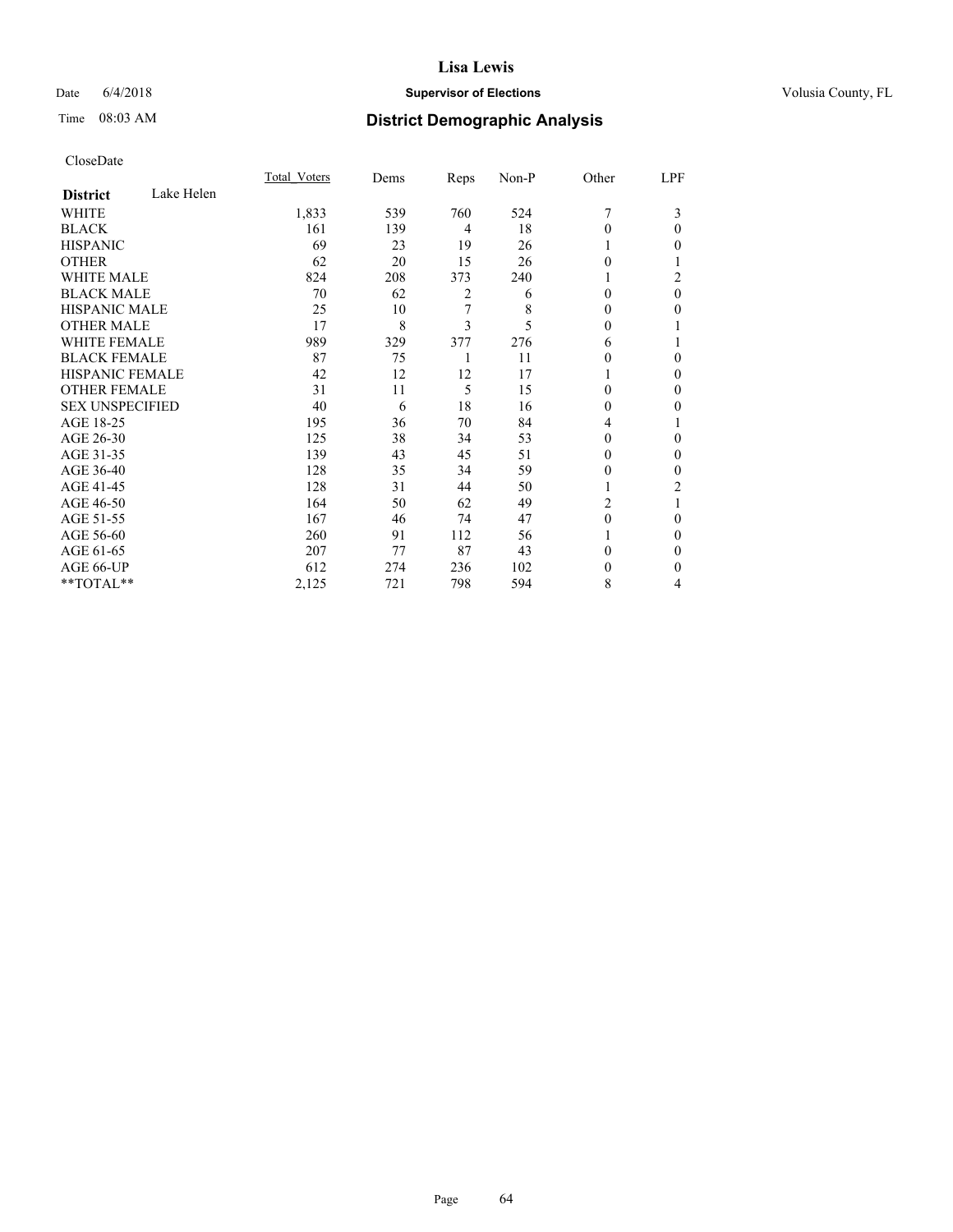## Date 6/4/2018 **Supervisor of Elections Supervisor of Elections** Volusia County, FL

| CloseDate |
|-----------|
|-----------|

|                        |                       | Total Voters | Dems  | Reps  | $Non-P$  | Other          | <u>LPF</u> |
|------------------------|-----------------------|--------------|-------|-------|----------|----------------|------------|
| <b>District</b>        | New Smyrna Bch Zone 1 |              |       |       |          |                |            |
| WHITE                  |                       | 5,080        | 1,455 | 2,342 | 1,245    | 21             | 17         |
| <b>BLACK</b>           |                       | 14           | 10    |       | 3        | $\Omega$       | $\Omega$   |
| <b>HISPANIC</b>        |                       | 65           | 18    | 23    | 24       | $\theta$       | 0          |
| <b>OTHER</b>           |                       | 139          | 30    | 44    | 65       | $\Omega$       | 0          |
| <b>WHITE MALE</b>      |                       | 2,364        | 565   | 1,153 | 629      | 8              | 9          |
| <b>BLACK MALE</b>      |                       | 7            | 4     | 0     | 3        | $\theta$       | 0          |
| <b>HISPANIC MALE</b>   |                       | 23           | 7     | 6     | 10       | $\Omega$       | 0          |
| <b>OTHER MALE</b>      |                       | 41           | 7     | 19    | 15       | $\Omega$       | 0          |
| <b>WHITE FEMALE</b>    |                       | 2,661        | 872   | 1,169 | 599      | 13             | 8          |
| <b>BLACK FEMALE</b>    |                       | 7            | 6     | 1     | $\theta$ | $\Omega$       | 0          |
| HISPANIC FEMALE        |                       | 42           | 11    | 17    | 14       | $\Omega$       | 0          |
| <b>OTHER FEMALE</b>    |                       | 57           | 19    | 21    | 17       | 0              | 0          |
| <b>SEX UNSPECIFIED</b> |                       | 96           | 22    | 24    | 50       | $\Omega$       | 0          |
| AGE 18-25              |                       | 278          | 63    | 99    | 113      | 2              |            |
| AGE 26-30              |                       | 216          | 44    | 67    | 102      | $\theta$       | 3          |
| AGE 31-35              |                       | 220          | 70    | 57    | 91       |                |            |
| AGE 36-40              |                       | 204          | 48    | 73    | 80       | $\Omega$       | 3          |
| AGE 41-45              |                       | 201          | 53    | 75    | 68       | 3              | 2          |
| AGE 46-50              |                       | 297          | 72    | 139   | 85       | $\theta$       |            |
| AGE 51-55              |                       | 446          | 99    | 231   | 114      | 2              | 0          |
| AGE 56-60              |                       | 588          | 161   | 297   | 128      | $\theta$       | 2          |
| AGE 61-65              |                       | 646          | 201   | 300   | 140      | $\overline{2}$ | 3          |
| AGE 66-UP              |                       | 2,202        | 702   | 1,072 | 416      | 11             |            |
| **TOTAL**              |                       | 5,298        | 1,513 | 2,410 | 1,337    | 21             | 17         |
|                        |                       |              |       |       |          |                |            |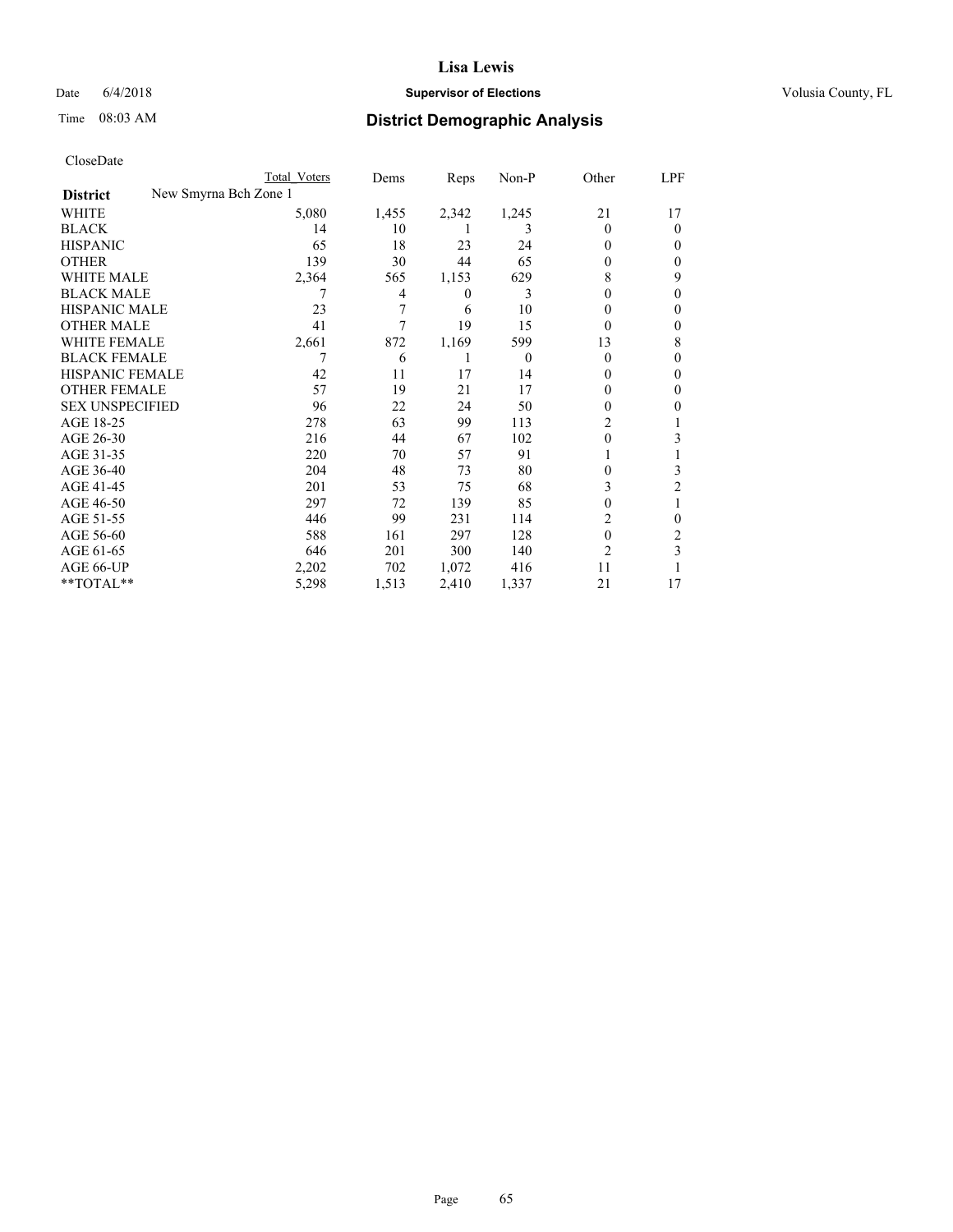### Date  $6/4/2018$  **Supervisor of Elections Supervisor of Elections** Volusia County, FL

| CloseDate              |                       |       |          |       |                |                         |
|------------------------|-----------------------|-------|----------|-------|----------------|-------------------------|
|                        | Total Voters          | Dems  | Reps     | Non-P | Other          | LPF                     |
| <b>District</b>        | New Smyrna Bch Zone 2 |       |          |       |                |                         |
| WHITE                  | 4,282                 | 1,312 | 1,734    | 1,186 | 35             | 15                      |
| <b>BLACK</b>           | 86                    | 74    | 1        | 11    | $\theta$       | $\theta$                |
| <b>HISPANIC</b>        | 73                    | 20    | 27       | 26    | $\theta$       | $\boldsymbol{0}$        |
| <b>OTHER</b>           | 160                   | 47    | 45       | 65    | 1              | $\overline{c}$          |
| <b>WHITE MALE</b>      | 1,945                 | 520   | 822      | 576   | 16             | 11                      |
| <b>BLACK MALE</b>      | 36                    | 31    | $\theta$ | 5     | $\theta$       | $\boldsymbol{0}$        |
| <b>HISPANIC MALE</b>   | 37                    | 4     | 14       | 19    | $\theta$       | $\boldsymbol{0}$        |
| <b>OTHER MALE</b>      | 60                    | 21    | 16       | 21    | $\theta$       | $\boldsymbol{2}$        |
| <b>WHITE FEMALE</b>    | 2,296                 | 779   | 894      | 600   | 19             | $\overline{4}$          |
| <b>BLACK FEMALE</b>    | 50                    | 43    | 1        | 6     | $\theta$       | $\boldsymbol{0}$        |
| <b>HISPANIC FEMALE</b> | 36                    | 16    | 13       | 7     | 0              | $\boldsymbol{0}$        |
| <b>OTHER FEMALE</b>    | 72                    | 23    | 22       | 26    |                | $\boldsymbol{0}$        |
| <b>SEX UNSPECIFIED</b> | 69                    | 16    | 25       | 28    | 0              | $\boldsymbol{0}$        |
| AGE 18-25              | 299                   | 94    | 88       | 111   | 3              | 3                       |
| AGE 26-30              | 230                   | 60    | 66       | 100   | 3              | 1                       |
| AGE 31-35              | 251                   | 62    | 76       | 109   | 3              | 1                       |
| AGE 36-40              | 257                   | 85    | 71       | 97    | $\overline{c}$ | $\overline{\mathbf{c}}$ |
| AGE 41-45              | 236                   | 60    | 70       | 101   | $\overline{c}$ | 3                       |
| AGE 46-50              | 295                   | 73    | 122      | 98    | 1              | 1                       |
| AGE 51-55              | 355                   | 83    | 159      | 109   | 4              | $\boldsymbol{0}$        |
| AGE 56-60              | 506                   | 143   | 229      | 125   | 7              | $\sqrt{2}$              |
| AGE 61-65              | 504                   | 194   | 194      | 109   | 5              | $\overline{\mathbf{c}}$ |
| AGE 66-UP              | 1,668                 | 599   | 732      | 329   | 6              | $\overline{2}$          |
| **TOTAL**              | 4,601                 | 1,453 | 1,807    | 1,288 | 36             | 17                      |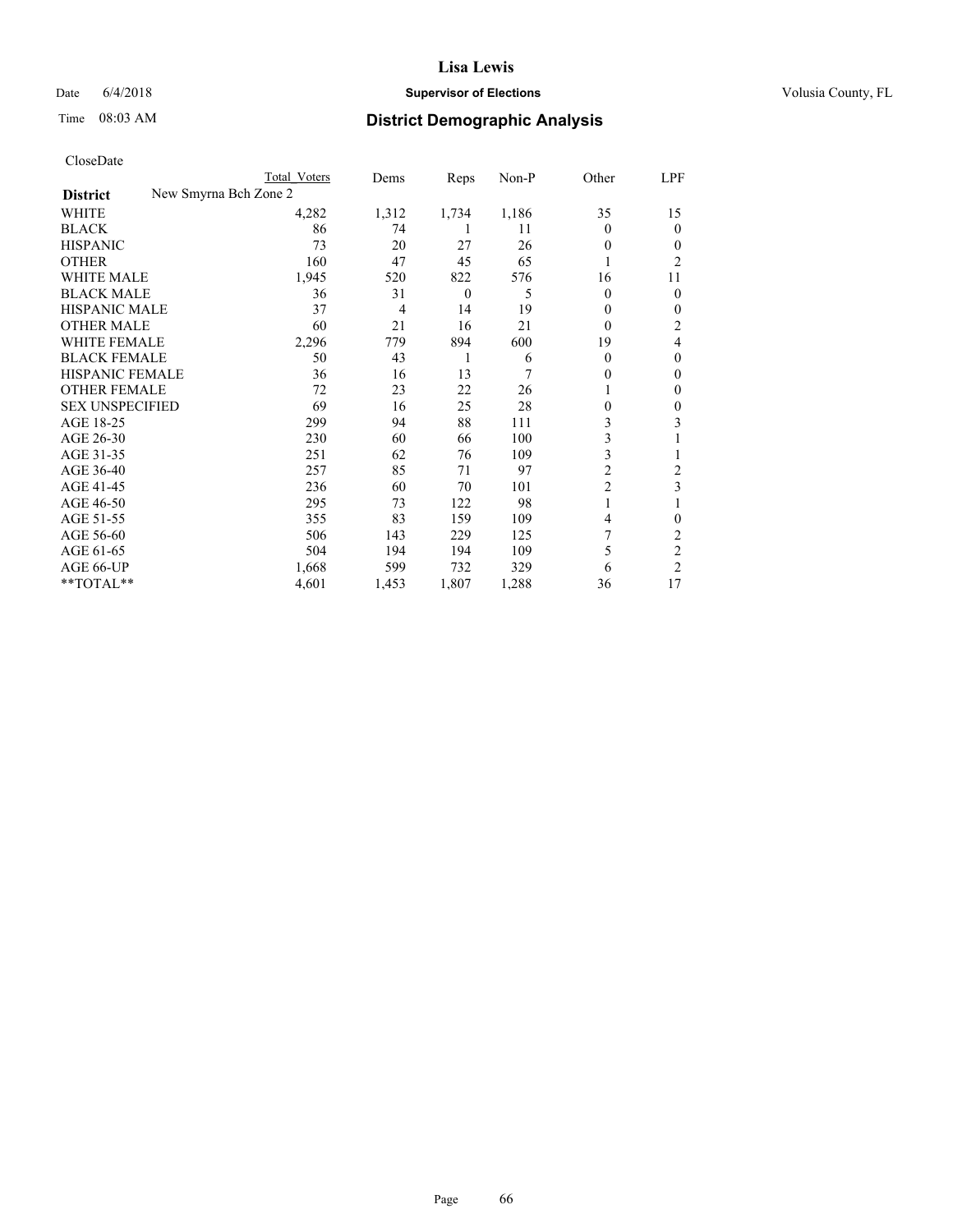## Date 6/4/2018 **Supervisor of Elections Supervisor of Elections** Volusia County, FL

| CloseDate |
|-----------|
|-----------|

| Total Voters | Dems                  | Reps  | Non-P | Other          | LPF            |
|--------------|-----------------------|-------|-------|----------------|----------------|
|              |                       |       |       |                |                |
| 4,963        | 1,324                 | 2,216 | 1,380 | 30             | 13             |
| 45           | 25                    | 4     | 14    |                | 1              |
| 75           | 22                    | 23    | 30    | $\Omega$       | 0              |
| 160          | 36                    | 47    | 77    | $\Omega$       | $\mathbf{0}$   |
| 2,269        | 515                   | 1,050 | 676   | 19             | 9              |
| 26           | 13                    | 3     | 8     |                |                |
| 38           | 13                    | 10    | 15    | 0              | 0              |
| 59           | 18                    | 17    | 24    | $\Omega$       | 0              |
| 2,658        | 801                   | 1,150 | 692   | 11             | 4              |
| 19           | 12                    | 1     | 6     | $\theta$       | 0              |
| 34           | 8                     | 12    | 14    | $\Omega$       | $\mathbf{0}$   |
| 67           | 14                    | 25    | 28    | 0              | $\mathbf{0}$   |
| 73           | 13                    | 22    | 38    | 0              | 0              |
| 281          | 64                    | 83    | 132   |                |                |
| 201          | 48                    | 59    | 90    | 1              | 3              |
| 257          | 70                    | 80    | 104   | $\overline{c}$ |                |
| 256          | 61                    | 82    | 111   | $\overline{c}$ | $\mathbf{0}$   |
| 221          | 57                    | 84    | 76    | $\overline{c}$ | $\overline{c}$ |
| 290          | 64                    | 126   | 97    |                | $\overline{2}$ |
| 381          | 90                    | 178   | 109   | 2              | 2              |
| 498          | 133                   | 223   | 138   | 4              | $\mathbf{0}$   |
| 601          | 184                   | 256   | 152   | 8              |                |
| 2,257        | 636                   | 1,119 | 492   | 8              | 2              |
| 5,243        | 1,407                 | 2,290 | 1,501 | 31             | 14             |
|              | New Smyrna Bch Zone 3 |       |       |                |                |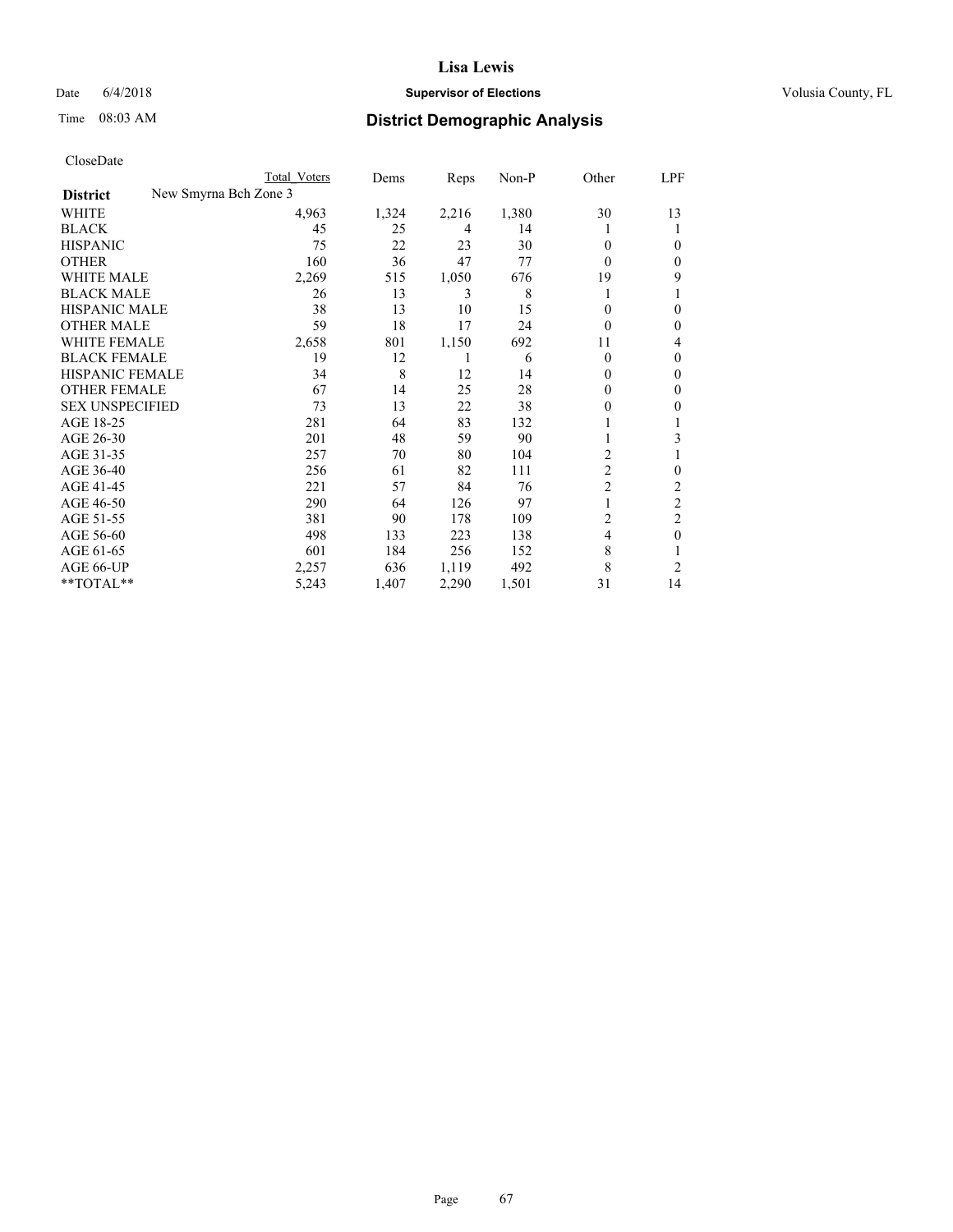## Date 6/4/2018 **Supervisor of Elections Supervisor of Elections** Volusia County, FL

|                        | Total Voters          | Dems  | Reps  | Non-P | Other    | LPF            |
|------------------------|-----------------------|-------|-------|-------|----------|----------------|
| <b>District</b>        | New Smyrna Bch Zone 4 |       |       |       |          |                |
| WHITE                  | 5,129                 | 1,370 | 2,307 | 1,406 | 37       | 9              |
| BLACK                  | 621                   | 519   | 19    | 82    | $\Omega$ |                |
| <b>HISPANIC</b>        | 121                   | 43    | 33    | 44    |          | 0              |
| <b>OTHER</b>           | 246                   | 68    | 56    | 120   |          |                |
| WHITE MALE             | 2,295                 | 519   | 1,105 | 649   | 15       |                |
| <b>BLACK MALE</b>      | 241                   | 186   | 8     | 46    | $\Omega$ |                |
| HISPANIC MALE          | 58                    | 18    | 19    | 20    |          | 0              |
| <b>OTHER MALE</b>      | 97                    | 21    | 29    | 46    | 1        | 0              |
| <b>WHITE FEMALE</b>    | 2,776                 | 832   | 1,180 | 740   | 22       | 2              |
| <b>BLACK FEMALE</b>    | 370                   | 323   | 11    | 36    | $\theta$ | 0              |
| HISPANIC FEMALE        | 58                    | 25    | 12    | 21    | $\Omega$ | 0              |
| <b>OTHER FEMALE</b>    | 102                   | 36    | 24    | 41    | $\Omega$ |                |
| <b>SEX UNSPECIFIED</b> | 120                   | 40    | 27    | 53    | $\Omega$ | 0              |
| AGE 18-25              | 438                   | 132   | 121   | 176   |          | $\overline{c}$ |
| AGE 26-30              | 293                   | 91    | 88    | 112   |          |                |
| AGE 31-35              | 318                   | 107   | 94    | 113   | 3        |                |
| AGE 36-40              | 306                   | 88    | 104   | 113   |          | 0              |
| AGE 41-45              | 315                   | 93    | 120   | 98    | 2        | 2              |
| AGE 46-50              | 411                   | 136   | 165   | 105   | 3        | 2              |
| AGE 51-55              | 429                   | 121   | 188   | 120   | $\Omega$ | 0              |
| AGE 56-60              | 608                   | 188   | 264   | 153   | 3        | 0              |
| AGE 61-65              | 716                   | 251   | 288   | 170   | 6        |                |
| AGE 66-UP              | 2,283                 | 793   | 983   | 492   | 13       | $\overline{c}$ |
| **TOTAL**              | 6,117                 | 2,000 | 2,415 | 1,652 | 39       | 11             |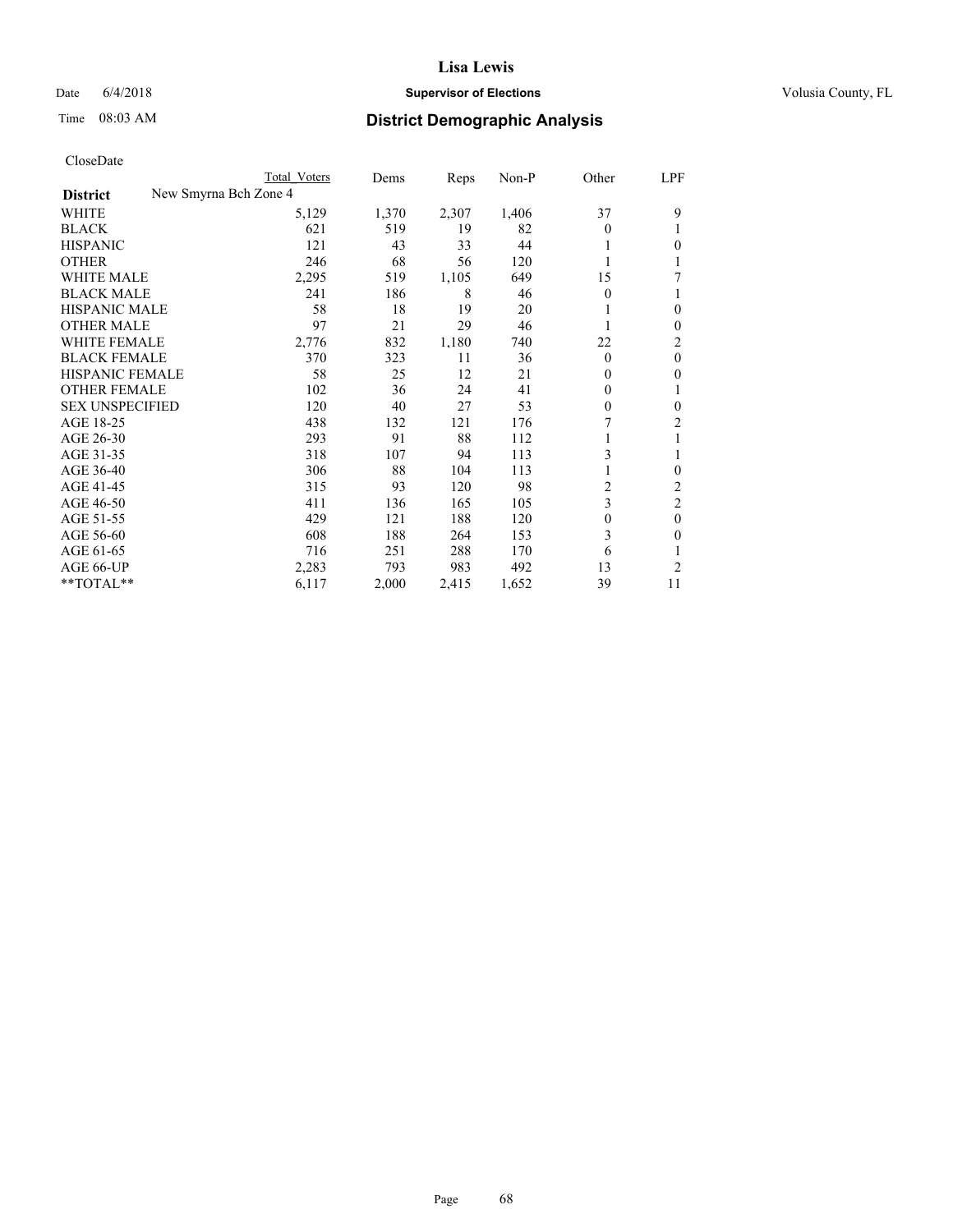## Date 6/4/2018 **Supervisor of Elections Supervisor of Elections** Volusia County, FL

# Time 08:03 AM **District Demographic Analysis**

|                        |          | Total Voters | Dems           | Reps           | Non-P | Other          | LPF      |
|------------------------|----------|--------------|----------------|----------------|-------|----------------|----------|
| <b>District</b>        | Oak Hill |              |                |                |       |                |          |
| WHITE                  |          | 1,309        | 345            | 577            | 378   | 7              | 2        |
| <b>BLACK</b>           |          | 147          | 125            | 2              | 20    | $\Omega$       | $\theta$ |
| <b>HISPANIC</b>        |          | 15           | 6              | 3              | 6     | 0              | $\Omega$ |
| <b>OTHER</b>           |          | 39           | 9              | 16             | 14    | 0              | 0        |
| WHITE MALE             |          | 659          | 155            | 298            | 200   | 5              |          |
| <b>BLACK MALE</b>      |          | 65           | 52             | 1              | 12    | 0              | $\Omega$ |
| <b>HISPANIC MALE</b>   |          | 4            | 1              | $\overline{c}$ | 1     | 0              | 0        |
| <b>OTHER MALE</b>      |          | 17           | $\overline{2}$ | 10             | 5     | 0              | 0        |
| <b>WHITE FEMALE</b>    |          | 633          | 188            | 271            | 171   | $\overline{c}$ |          |
| <b>BLACK FEMALE</b>    |          | 82           | 73             | 1              | 8     | $\theta$       | $\Omega$ |
| <b>HISPANIC FEMALE</b> |          | 11           | 5              | 1              | 5     | 0              | 0        |
| <b>OTHER FEMALE</b>    |          | 13           | 7              | $\overline{4}$ | 2     | 0              | 0        |
| <b>SEX UNSPECIFIED</b> |          | 26           | $\overline{2}$ | 10             | 14    | $\Omega$       | 0        |
| AGE 18-25              |          | 90           | 27             | 23             | 39    |                | 0        |
| AGE 26-30              |          | 75           | 23             | 27             | 25    | 0              | 0        |
| AGE 31-35              |          | 61           | 19             | 18             | 24    | 0              | 0        |
| AGE 36-40              |          | 75           | 33             | 22             | 20    | $\Omega$       | $\Omega$ |
| AGE 41-45              |          | 75           | 23             | 18             | 34    | $\Omega$       | 0        |
| AGE 46-50              |          | 86           | 23             | 34             | 29    | $\theta$       | 0        |
| AGE 51-55              |          | 115          | 36             | 44             | 34    |                | $\theta$ |
| AGE 56-60              |          | 190          | 62             | 87             | 40    |                | 0        |
| AGE 61-65              |          | 186          | 64             | 83             | 37    | $\Omega$       | 2        |
| AGE 66-UP              |          | 557          | 175            | 242            | 136   | 4              | $\theta$ |
| **TOTAL**              |          | 1,510        | 485            | 598            | 418   | 7              | 2        |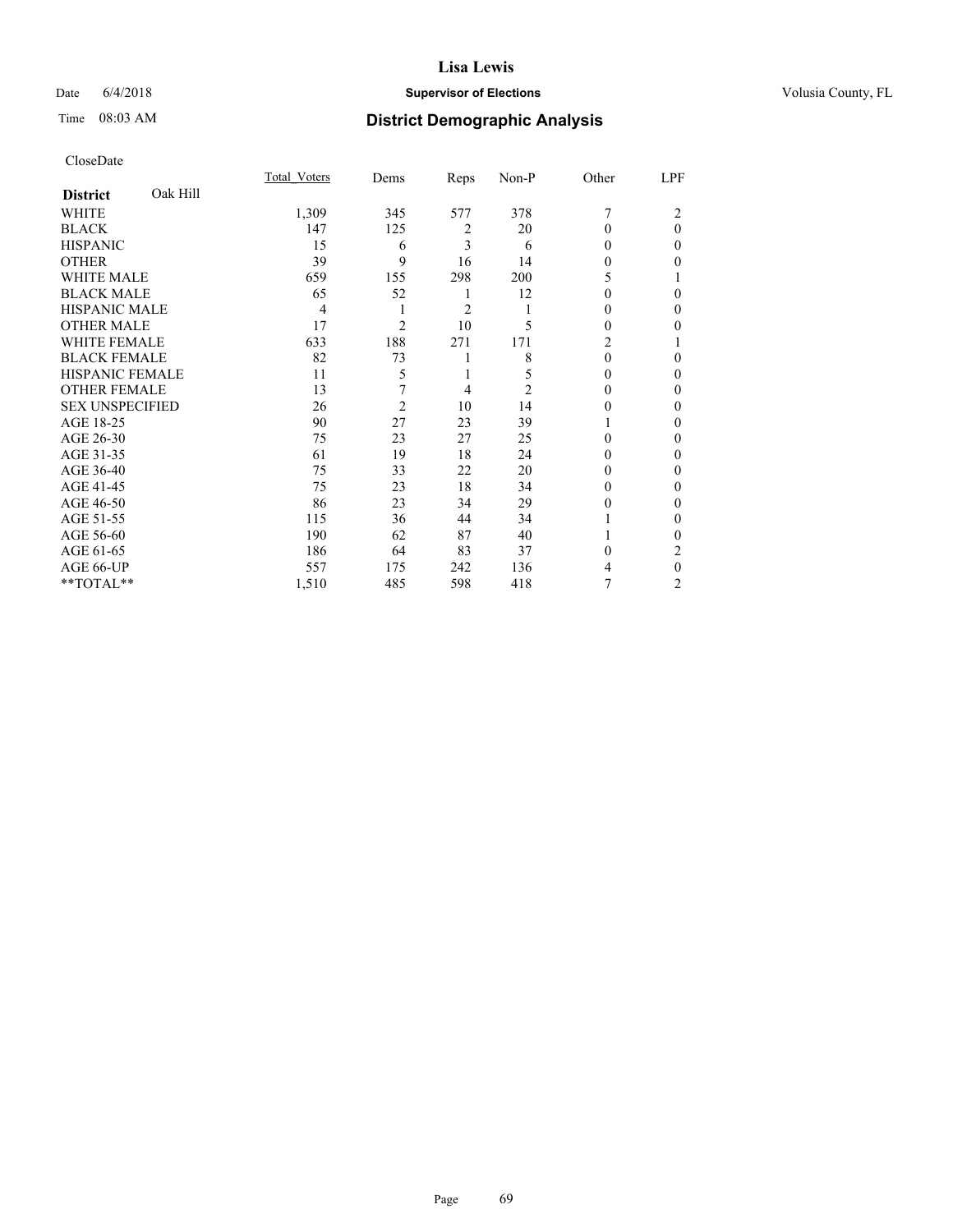## Date 6/4/2018 **Supervisor of Elections Supervisor of Elections** Volusia County, FL

# Time 08:03 AM **District Demographic Analysis**

|                        |                    | Total Voters | Dems | Reps           | Non-P | Other        | LPF            |
|------------------------|--------------------|--------------|------|----------------|-------|--------------|----------------|
| <b>District</b>        | Orange City Seat 1 |              |      |                |       |              |                |
| WHITE                  |                    | 747          | 214  | 310            | 218   | 3            | 2              |
| <b>BLACK</b>           |                    | 182          | 137  | 11             | 34    | $\theta$     | $\theta$       |
| <b>HISPANIC</b>        |                    | 509          | 213  | 68             | 228   | 0            | $\Omega$       |
| <b>OTHER</b>           |                    | 77           | 38   | 14             | 25    | $\theta$     | 0              |
| <b>WHITE MALE</b>      |                    | 276          | 68   | 116            | 90    | $\theta$     | 2              |
| <b>BLACK MALE</b>      |                    | 53           | 37   | $\overline{4}$ | 12    | $\mathbf{0}$ | $\theta$       |
| <b>HISPANIC MALE</b>   |                    | 201          | 70   | 34             | 97    | 0            | $\Omega$       |
| <b>OTHER MALE</b>      |                    | 25           | 10   | 7              | 8     | 0            | 0              |
| <b>WHITE FEMALE</b>    |                    | 466          | 145  | 191            | 127   | 3            | 0              |
| <b>BLACK FEMALE</b>    |                    | 126          | 98   | 7              | 21    | $\theta$     | $\Omega$       |
| <b>HISPANIC FEMALE</b> |                    | 303          | 141  | 33             | 129   | 0            | 0              |
| <b>OTHER FEMALE</b>    |                    | 41           | 24   | $\overline{4}$ | 13    | $\theta$     | 0              |
| <b>SEX UNSPECIFIED</b> |                    | 24           | 9    | 7              | 8     | $\theta$     | 0              |
| AGE 18-25              |                    | 159          | 63   | 30             | 66    | $\theta$     | 0              |
| AGE 26-30              |                    | 139          | 50   | 28             | 60    |              | $\Omega$       |
| AGE 31-35              |                    | 101          | 31   | 26             | 43    |              | 0              |
| AGE 36-40              |                    | 125          | 44   | 26             | 54    | 0            |                |
| AGE 41-45              |                    | 102          | 33   | 23             | 45    | 0            |                |
| AGE 46-50              |                    | 97           | 48   | 20             | 29    | $\theta$     | $\Omega$       |
| AGE 51-55              |                    | 91           | 29   | 19             | 42    |              | $\Omega$       |
| AGE 56-60              |                    | 96           | 43   | 27             | 26    | 0            | 0              |
| AGE 61-65              |                    | 99           | 29   | 30             | 40    | $\theta$     | $\Omega$       |
| AGE 66-UP              |                    | 506          | 232  | 174            | 100   | 0            | 0              |
| **TOTAL**              |                    | 1,515        | 602  | 403            | 505   | 3            | $\overline{c}$ |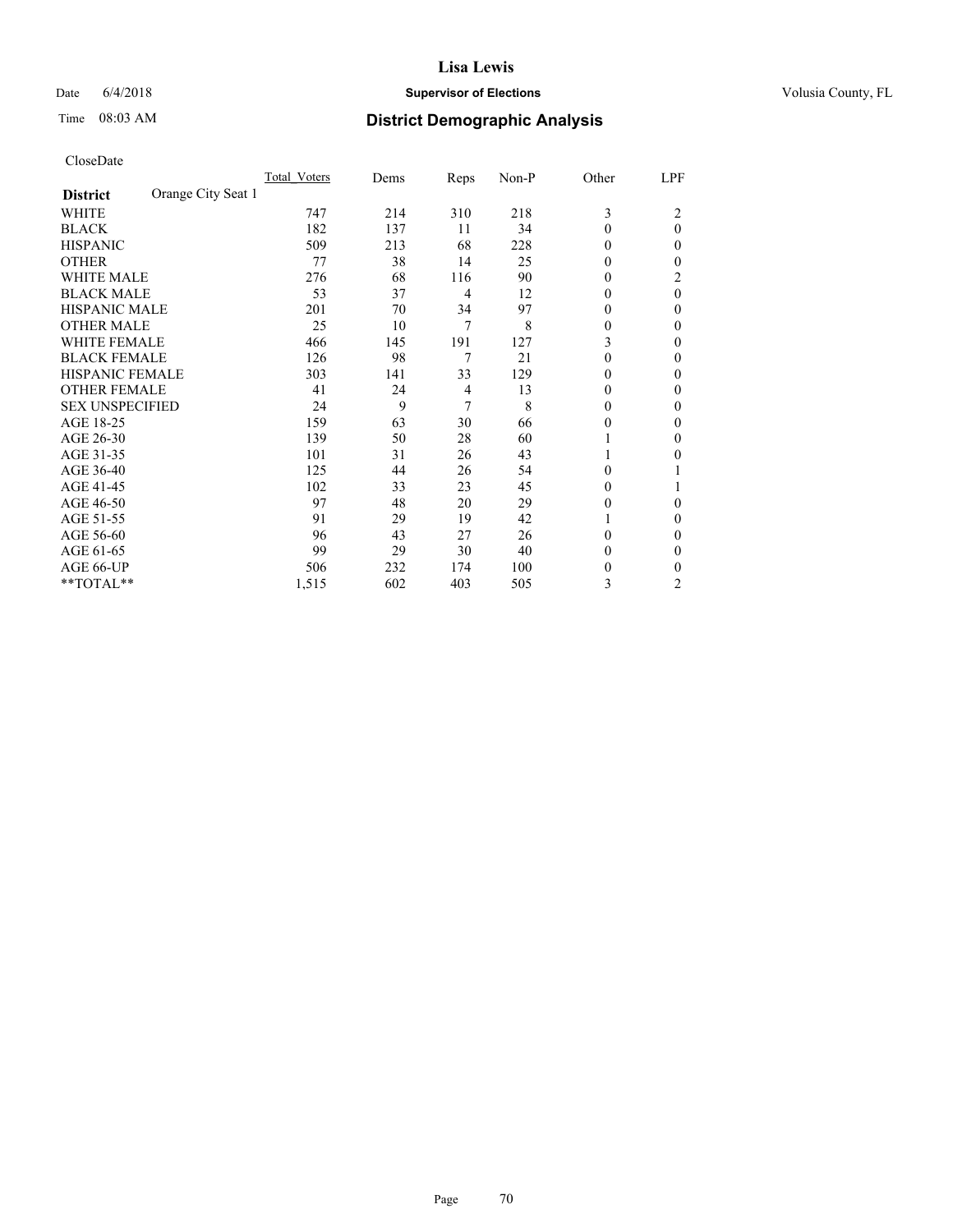## Date 6/4/2018 **Supervisor of Elections Supervisor of Elections** Volusia County, FL

# Time 08:03 AM **District Demographic Analysis**

|                                       | Total Voters | Dems | Reps | Non-P | Other          | LPF      |
|---------------------------------------|--------------|------|------|-------|----------------|----------|
| Orange City Seat 2<br><b>District</b> |              |      |      |       |                |          |
| WHITE                                 | 1,052        | 281  | 445  | 318   | $\overline{4}$ | 4        |
| <b>BLACK</b>                          | 67           | 53   | 3    | 11    | $\Omega$       | 0        |
| <b>HISPANIC</b>                       | 209          | 98   | 29   | 81    |                | 0        |
| <b>OTHER</b>                          | 61           | 17   | 13   | 31    | $\Omega$       | 0        |
| <b>WHITE MALE</b>                     | 480          | 102  | 218  | 155   | 3              | 2        |
| <b>BLACK MALE</b>                     | 26           | 17   | 2    | 7     | $\Omega$       | $\theta$ |
| <b>HISPANIC MALE</b>                  | 76           | 30   | 13   | 32    |                | 0        |
| <b>OTHER MALE</b>                     | 32           | 10   | 7    | 15    | 0              | 0        |
| <b>WHITE FEMALE</b>                   | 564          | 178  | 224  | 159   |                | 2        |
| <b>BLACK FEMALE</b>                   | 41           | 36   | 1    | 4     | $\Omega$       | 0        |
| <b>HISPANIC FEMALE</b>                | 129          | 66   | 16   | 47    | 0              | 0        |
| <b>OTHER FEMALE</b>                   | 18           | 6    | 4    | 8     | $\Omega$       | 0        |
| <b>SEX UNSPECIFIED</b>                | 23           | 4    | 5    | 14    | $\Omega$       | 0        |
| AGE 18-25                             | 169          | 43   | 29   | 95    | $\Omega$       | 2        |
| AGE 26-30                             | 104          | 36   | 31   | 37    | $\Omega$       | $\Omega$ |
| AGE 31-35                             | 93           | 27   | 28   | 35    | 3              | 0        |
| AGE 36-40                             | 109          | 33   | 39   | 36    | $\theta$       |          |
| AGE 41-45                             | 91           | 34   | 28   | 29    | 0              | 0        |
| AGE 46-50                             | 116          | 31   | 39   | 46    | $\Omega$       | 0        |
| AGE 51-55                             | 130          | 40   | 52   | 38    | $_{0}$         | 0        |
| AGE 56-60                             | 139          | 41   | 59   | 39    | $\Omega$       | 0        |
| AGE 61-65                             | 140          | 49   | 59   | 31    |                | 0        |
| AGE 66-UP                             | 298          | 115  | 126  | 55    |                |          |
| **TOTAL**                             | 1,389        | 449  | 490  | 441   | 5              | 4        |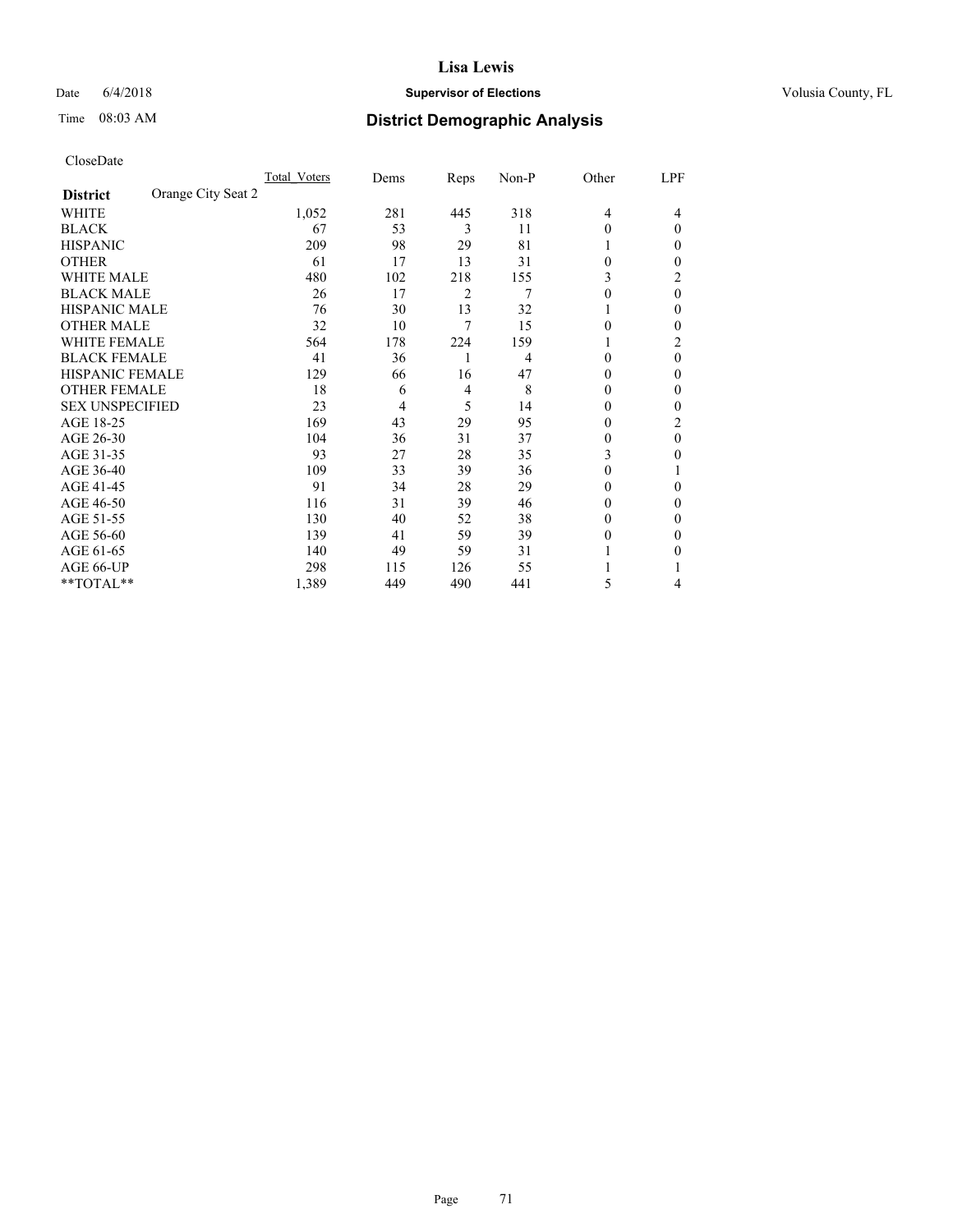## Date 6/4/2018 **Supervisor of Elections Supervisor of Elections** Volusia County, FL

# Time 08:03 AM **District Demographic Analysis**

|                                       | Total Voters | Dems | Reps     | Non-P | Other    | LPF |
|---------------------------------------|--------------|------|----------|-------|----------|-----|
| Orange City Seat 3<br><b>District</b> |              |      |          |       |          |     |
| WHITE                                 | 1,123        | 311  | 454      | 354   | 1        | 3   |
| <b>BLACK</b>                          | 97           | 68   | 3        | 26    | $\Omega$ | 0   |
| <b>HISPANIC</b>                       | 266          | 118  | 43       | 99    | 4        | 2   |
| <b>OTHER</b>                          | 80           | 24   | 12       | 44    | $\Omega$ | 0   |
| <b>WHITE MALE</b>                     | 481          | 103  | 199      | 175   |          | 3   |
| <b>BLACK MALE</b>                     | 38           | 24   | $\theta$ | 14    | $\Omega$ | 0   |
| HISPANIC MALE                         | 107          | 41   | 23       | 40    | 3        | 0   |
| <b>OTHER MALE</b>                     | 26           | 8    | 3        | 15    | 0        | 0   |
| WHITE FEMALE                          | 627          | 205  | 251      | 171   | 0        | 0   |
| <b>BLACK FEMALE</b>                   | 57           | 42   | 3        | 12    | $\Omega$ | 0   |
| <b>HISPANIC FEMALE</b>                | 151          | 74   | 20       | 54    |          | 2   |
| <b>OTHER FEMALE</b>                   | 39           | 14   | 7        | 18    | 0        | 0   |
| <b>SEX UNSPECIFIED</b>                | 40           | 10   | 6        | 24    | $\Omega$ | 0   |
| AGE 18-25                             | 124          | 42   | 19       | 61    | $\Omega$ | 2   |
| AGE 26-30                             | 82           | 26   | 23       | 31    |          |     |
| AGE 31-35                             | 88           | 31   | 16       | 40    | 0        |     |
| AGE 36-40                             | 83           | 29   | 21       | 32    | $\Omega$ |     |
| AGE 41-45                             | 101          | 36   | 32       | 33    | $\Omega$ | 0   |
| AGE 46-50                             | 116          | 32   | 39       | 43    | 2        | 0   |
| AGE 51-55                             | 100          | 23   | 45       | 31    |          | 0   |
| AGE 56-60                             | 120          | 38   | 43       | 39    | $\Omega$ | 0   |
| AGE 61-65                             | 136          | 49   | 43       | 44    | $\Omega$ | 0   |
| AGE 66-UP                             | 616          | 215  | 231      | 169   |          | 0   |
| **TOTAL**                             | 1,566        | 521  | 512      | 523   | 5        | 5   |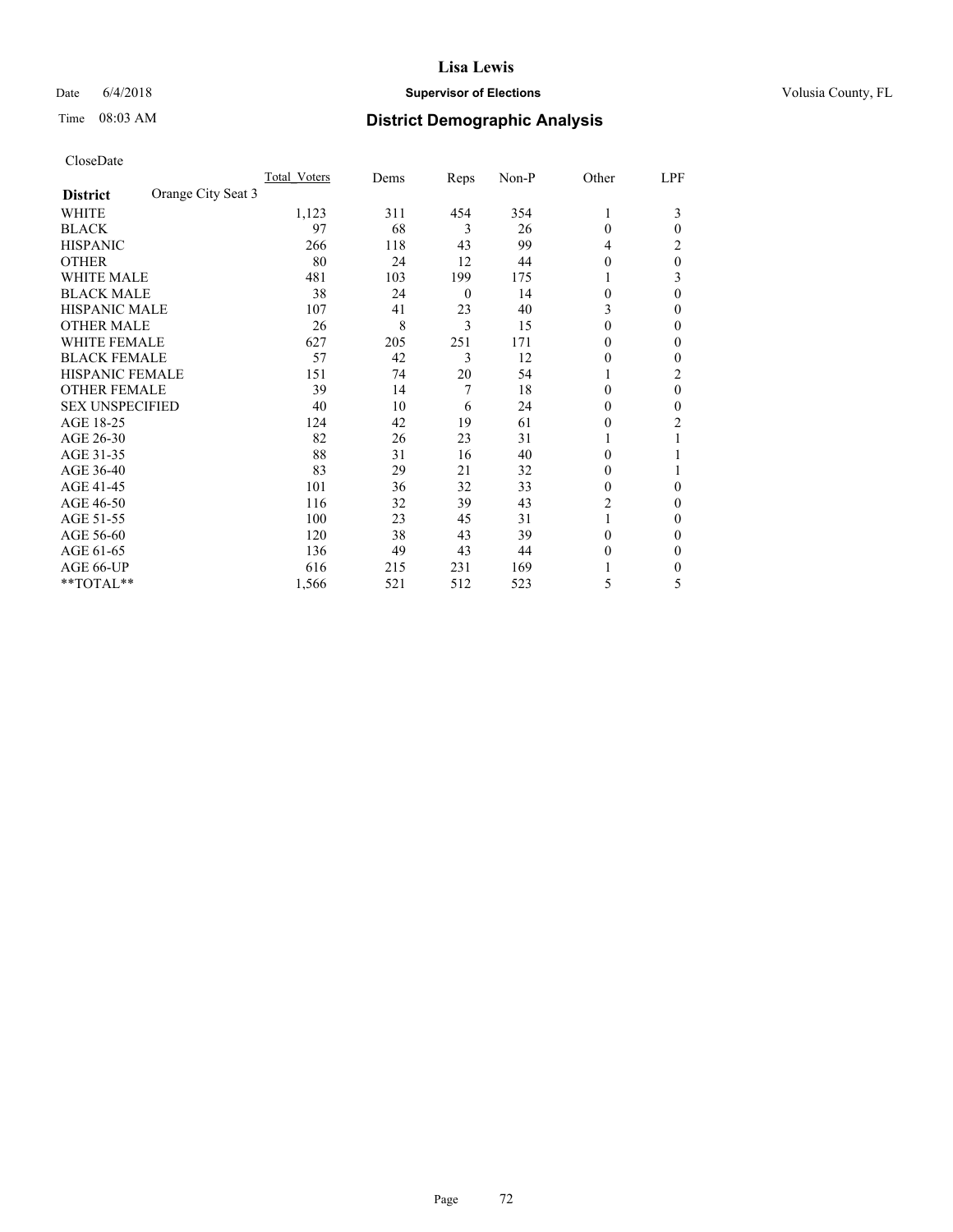### Date  $6/4/2018$  **Supervisor of Elections Supervisor of Elections** Volusia County, FL

## Time 08:03 AM **District Demographic Analysis**

|                                       | Total Voters | Dems           | Reps     | Non-P    | Other    | LPF      |
|---------------------------------------|--------------|----------------|----------|----------|----------|----------|
| Orange City Seat 4<br><b>District</b> |              |                |          |          |          |          |
| WHITE                                 | 1,283        | 375            | 528      | 370      | 5        | 5        |
| <b>BLACK</b>                          | 14           | 12             | 1        |          | $\Omega$ | 0        |
| <b>HISPANIC</b>                       | 84           | 44             | 7        | 33       | 0        | 0        |
| <b>OTHER</b>                          | 54           | 9              | 16       | 29       | 0        | 0        |
| WHITE MALE                            | 596          | 143            | 253      | 194      | 3        | 3        |
| <b>BLACK MALE</b>                     | 8            | 6              | 1        | 1        | $\Omega$ | 0        |
| <b>HISPANIC MALE</b>                  | 41           | 19             | 6        | 16       | $_{0}$   | 0        |
| <b>OTHER MALE</b>                     | 14           | $\overline{2}$ | 4        | 8        | $\theta$ | 0        |
| WHITE FEMALE                          | 674          | 231            | 267      | 172      | 2        | 2        |
| <b>BLACK FEMALE</b>                   | 6            | 6              | $\theta$ | $\theta$ | $\theta$ | $\Omega$ |
| <b>HISPANIC FEMALE</b>                | 43           | 25             | 1        | 17       | 0        | 0        |
| <b>OTHER FEMALE</b>                   | 20           | 6              | 8        | 6        | $\Omega$ | 0        |
| <b>SEX UNSPECIFIED</b>                | 32           | 2              | 11       | 19       | 0        | 0        |
| AGE 18-25                             | 133          | 24             | 52       | 56       |          | 0        |
| AGE 26-30                             | 99           | 22             | 28       | 47       |          |          |
| AGE 31-35                             | 94           | 23             | 28       | 42       | 0        |          |
| AGE 36-40                             | 106          | 39             | 40       | 26       |          | 0        |
| AGE 41-45                             | 91           | 22             | 28       | 41       | $\Omega$ | 0        |
| AGE 46-50                             | 119          | 32             | 43       | 43       | $\Omega$ |          |
| AGE 51-55                             | 132          | 31             | 54       | 46       | 0        |          |
| AGE 56-60                             | 143          | 42             | 62       | 38       | $\theta$ |          |
| AGE 61-65                             | 140          | 55             | 58       | 26       |          | 0        |
| AGE 66-UP                             | 378          | 150            | 159      | 68       |          | 0        |
| **TOTAL**                             | 1,435        | 440            | 552      | 433      | 5        | 5        |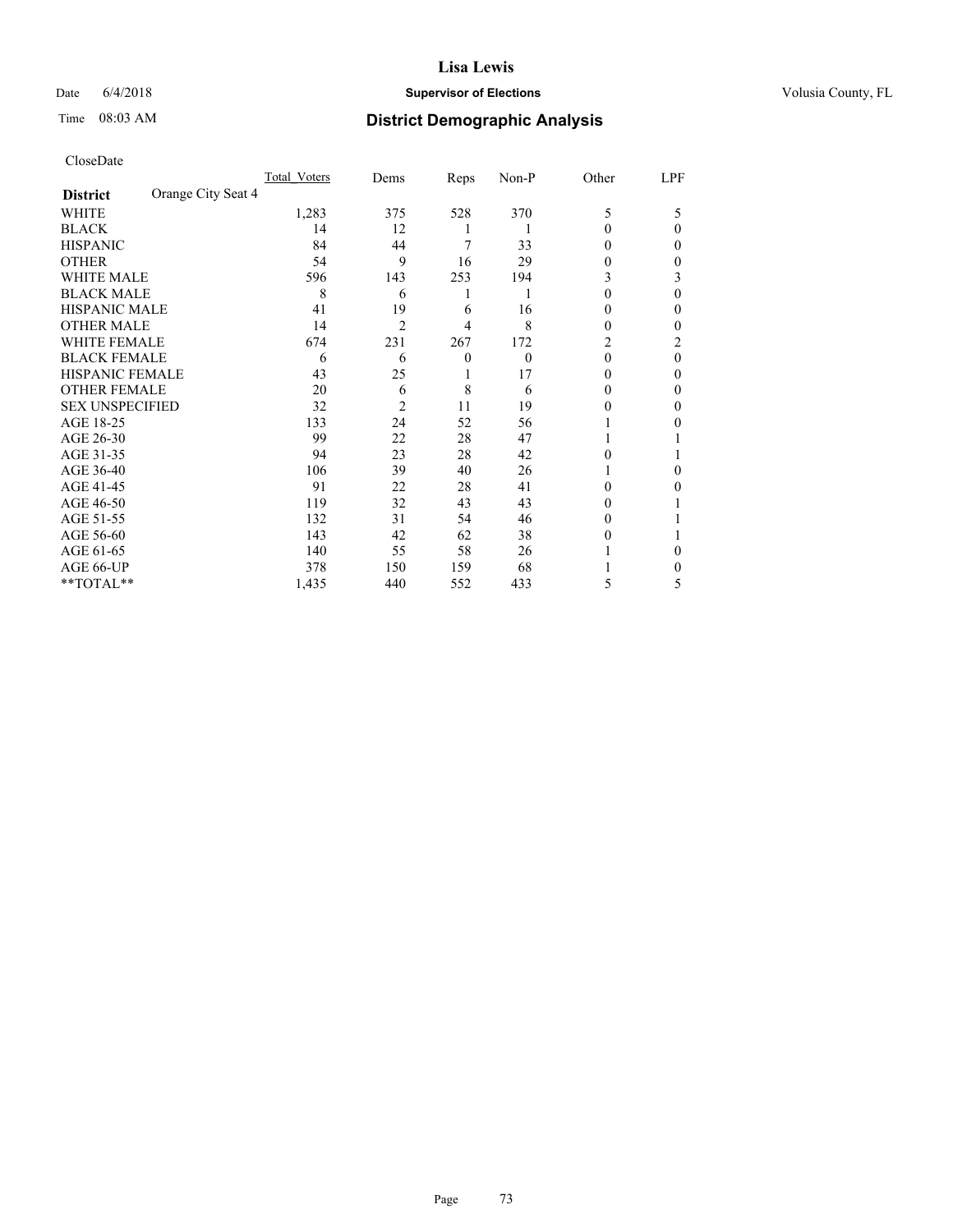## Date 6/4/2018 **Supervisor of Elections Supervisor of Elections** Volusia County, FL

# Time 08:03 AM **District Demographic Analysis**

|                                       | Total Voters | Dems | Reps     | Non-P | Other    | LPF    |
|---------------------------------------|--------------|------|----------|-------|----------|--------|
| Orange City Seat 5<br><b>District</b> |              |      |          |       |          |        |
| WHITE                                 | 1,460        | 386  | 694      | 374   | 3        | 3      |
| <b>BLACK</b>                          | 117          | 92   | 1        | 24    | $\Omega$ | 0      |
| <b>HISPANIC</b>                       | 148          | 55   | 20       | 73    | 0        | $_{0}$ |
| <b>OTHER</b>                          | 66           | 24   | 17       | 25    | 0        | 0      |
| <b>WHITE MALE</b>                     | 567          | 122  | 286      | 156   |          | 2      |
| <b>BLACK MALE</b>                     | 42           | 30   | 1        | 11    | $\theta$ | 0      |
| <b>HISPANIC MALE</b>                  | 59           | 24   | 10       | 25    | 0        | 0      |
| <b>OTHER MALE</b>                     | 17           | 8    | 4        | 5     | $\theta$ | 0      |
| <b>WHITE FEMALE</b>                   | 879          | 263  | 403      | 210   | 2        |        |
| <b>BLACK FEMALE</b>                   | 72           | 61   | $\theta$ | 11    | $\theta$ | 0      |
| <b>HISPANIC FEMALE</b>                | 86           | 30   | 10       | 46    | $\Omega$ | $_{0}$ |
| <b>OTHER FEMALE</b>                   | 36           | 15   | 12       | 9     | $\theta$ | $_{0}$ |
| <b>SEX UNSPECIFIED</b>                | 33           | 4    | 6        | 23    | 0        | 0      |
| AGE 18-25                             | 92           | 24   | 14       | 53    | 0        |        |
| AGE 26-30                             | 64           | 17   | 15       | 30    | 2        | 0      |
| AGE 31-35                             | 51           | 20   | 12       | 19    | 0        | 0      |
| AGE 36-40                             | 66           | 18   | 17       | 30    | 1        | 0      |
| AGE 41-45                             | 60           | 26   | 18       | 16    | 0        | 0      |
| AGE 46-50                             | 74           | 28   | 20       | 25    | $\theta$ |        |
| AGE 51-55                             | 93           | 24   | 31       | 38    | $\theta$ | 0      |
| AGE 56-60                             | 117          | 44   | 34       | 39    | $\theta$ | $_{0}$ |
| AGE 61-65                             | 127          | 58   | 33       | 36    | $\theta$ | 0      |
| AGE 66-UP                             | 1,047        | 298  | 538      | 210   | 0        |        |
| **TOTAL**                             | 1,791        | 557  | 732      | 496   | 3        | 3      |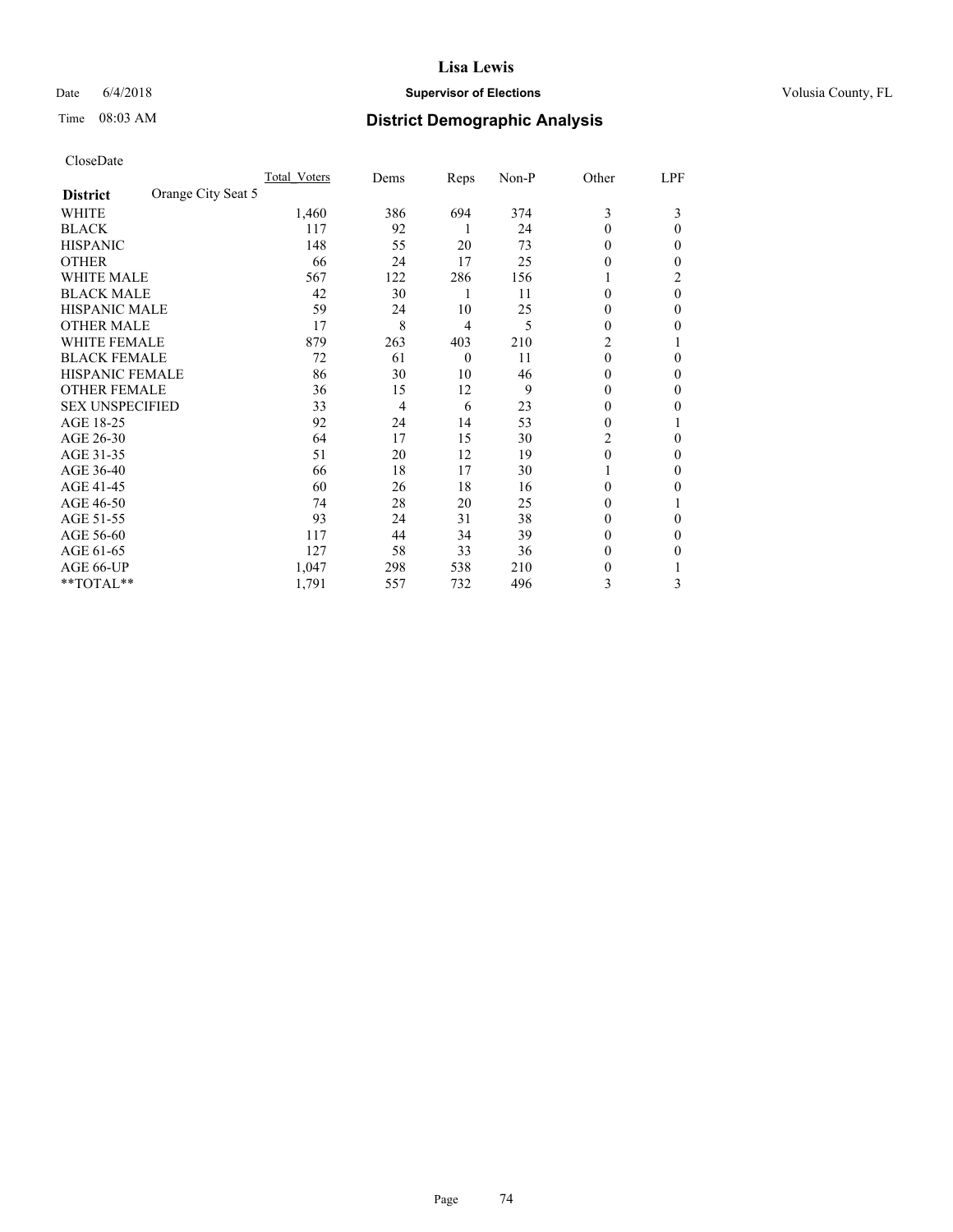## Date 6/4/2018 **Supervisor of Elections Supervisor of Elections** Volusia County, FL

# Time 08:03 AM **District Demographic Analysis**

|                                        | Total Voters | Dems  | Reps  | Non-P | Other          | LPF            |
|----------------------------------------|--------------|-------|-------|-------|----------------|----------------|
| Ormond Beach Zone 1<br><b>District</b> |              |       |       |       |                |                |
| WHITE                                  | 8,025        | 2,231 | 3,707 | 2,036 | 30             | 21             |
| <b>BLACK</b>                           | 122          | 84    | 11    | 27    | 0              | $\theta$       |
| <b>HISPANIC</b>                        | 186          | 64    | 55    | 65    | 1              | 1              |
| <b>OTHER</b>                           | 424          | 127   | 118   | 177   | $\overline{2}$ | $\theta$       |
| WHITE MALE                             | 3,662        | 863   | 1,774 | 996   | 14             | 15             |
| <b>BLACK MALE</b>                      | 64           | 39    | 7     | 18    | 0              | $\theta$       |
| HISPANIC MALE                          | 84           | 25    | 26    | 31    |                | 1              |
| <b>OTHER MALE</b>                      | 168          | 48    | 50    | 69    | 1              | 0              |
| WHITE FEMALE                           | 4,275        | 1,348 | 1,900 | 1,005 | 16             | 6              |
| <b>BLACK FEMALE</b>                    | 57           | 45    | 4     | 8     | 0              | $\mathbf{0}$   |
| <b>HISPANIC FEMALE</b>                 | 100          | 37    | 29    | 34    | 0              | 0              |
| <b>OTHER FEMALE</b>                    | 197          | 62    | 51    | 83    |                | $\theta$       |
| <b>SEX UNSPECIFIED</b>                 | 150          | 39    | 50    | 61    | $\mathbf{0}$   | $\theta$       |
| AGE 18-25                              | 659          | 152   | 230   | 267   | 7              | 3              |
| AGE 26-30                              | 419          | 99    | 140   | 176   | 2              | $\mathfrak{2}$ |
| AGE 31-35                              | 471          | 119   | 198   | 146   | 3              | 5              |
| AGE 36-40                              | 467          | 122   | 170   | 172   |                | $\mathfrak{2}$ |
| AGE 41-45                              | 480          | 123   | 205   | 148   | 0              | 4              |
| AGE 46-50                              | 650          | 162   | 289   | 193   | 4              | 2              |
| AGE 51-55                              | 749          | 186   | 377   | 182   | 4              | $\theta$       |
| AGE 56-60                              | 801          | 242   | 383   | 175   |                | 0              |
| AGE 61-65                              | 962          | 285   | 463   | 207   | 6              | 1              |
| AGE 66-UP                              | 3,098        | 1,016 | 1,435 | 639   | 5              | 3              |
| **TOTAL**                              | 8,757        | 2,506 | 3,891 | 2,305 | 33             | 22             |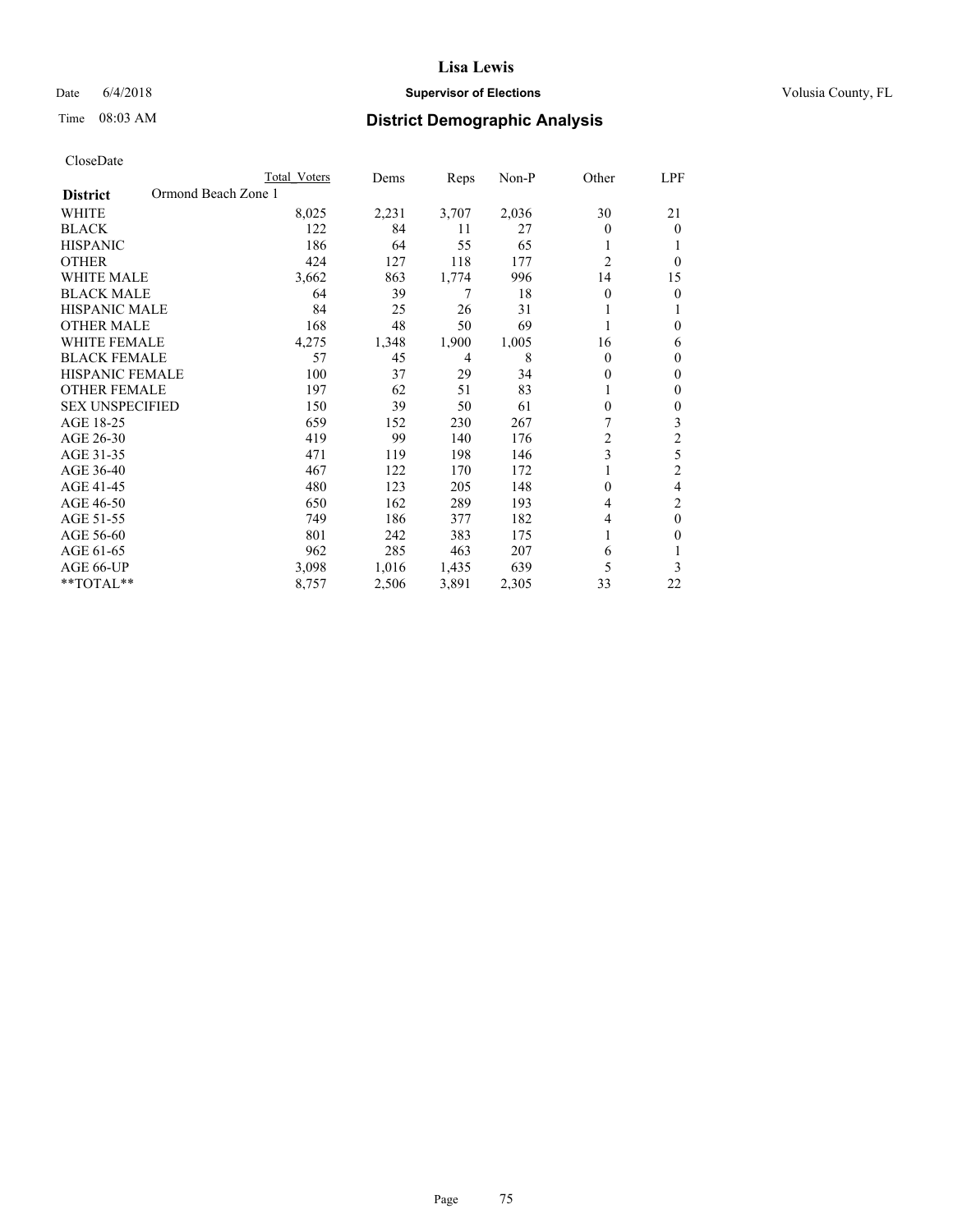## Date 6/4/2018 **Supervisor of Elections Supervisor of Elections** Volusia County, FL

# Time 08:03 AM **District Demographic Analysis**

|                                        | Total Voters | Dems  | Reps  | Non-P | Other          | LPF            |
|----------------------------------------|--------------|-------|-------|-------|----------------|----------------|
| Ormond Beach Zone 2<br><b>District</b> |              |       |       |       |                |                |
| WHITE                                  | 6,159        | 1,972 | 2,338 | 1,809 | 19             | 21             |
| <b>BLACK</b>                           | 409          | 324   | 16    | 69    | 0              | $\theta$       |
| <b>HISPANIC</b>                        | 227          | 98    | 44    | 82    | 2              | 1              |
| <b>OTHER</b>                           | 400          | 136   | 90    | 173   | 1              | $\theta$       |
| <b>WHITE MALE</b>                      | 2,751        | 732   | 1,142 | 851   | 10             | 16             |
| <b>BLACK MALE</b>                      | 166          | 120   | 8     | 38    | 0              | $\mathbf{0}$   |
| <b>HISPANIC MALE</b>                   | 84           | 35    | 21    | 27    | 1              | $\mathbf{0}$   |
| <b>OTHER MALE</b>                      | 135          | 48    | 29    | 57    | 1              | $\mathbf{0}$   |
| <b>WHITE FEMALE</b>                    | 3,330        | 1,218 | 1,177 | 922   | 8              | 5              |
| <b>BLACK FEMALE</b>                    | 235          | 198   | 8     | 29    | 0              | $\mathbf{0}$   |
| <b>HISPANIC FEMALE</b>                 | 136          | 61    | 21    | 52    |                | 1              |
| <b>OTHER FEMALE</b>                    | 172          | 65    | 49    | 58    | 0              | $\theta$       |
| <b>SEX UNSPECIFIED</b>                 | 186          | 53    | 33    | 99    |                | $\mathbf{0}$   |
| AGE 18-25                              | 623          | 162   | 184   | 272   |                | 4              |
| AGE 26-30                              | 523          | 180   | 136   | 203   | 2              | $\overline{c}$ |
| AGE 31-35                              | 404          | 141   | 101   | 159   | 1              | $\overline{2}$ |
| AGE 36-40                              | 406          | 138   | 104   | 161   | 3              | $\mathbf{0}$   |
| AGE 41-45                              | 431          | 146   | 115   | 164   | $\overline{c}$ | 4              |
| AGE 46-50                              | 543          | 150   | 217   | 172   | 1              | 3              |
| AGE 51-55                              | 652          | 211   | 252   | 183   | 4              | $\overline{2}$ |
| AGE 56-60                              | 708          | 233   | 259   | 213   |                | $\overline{c}$ |
| AGE 61-65                              | 706          | 274   | 251   | 175   | 5              | 1              |
| AGE 66-UP                              | 2,199        | 895   | 869   | 431   | $\overline{2}$ | $\overline{2}$ |
| **TOTAL**                              | 7,195        | 2,530 | 2,488 | 2,133 | 22             | 22             |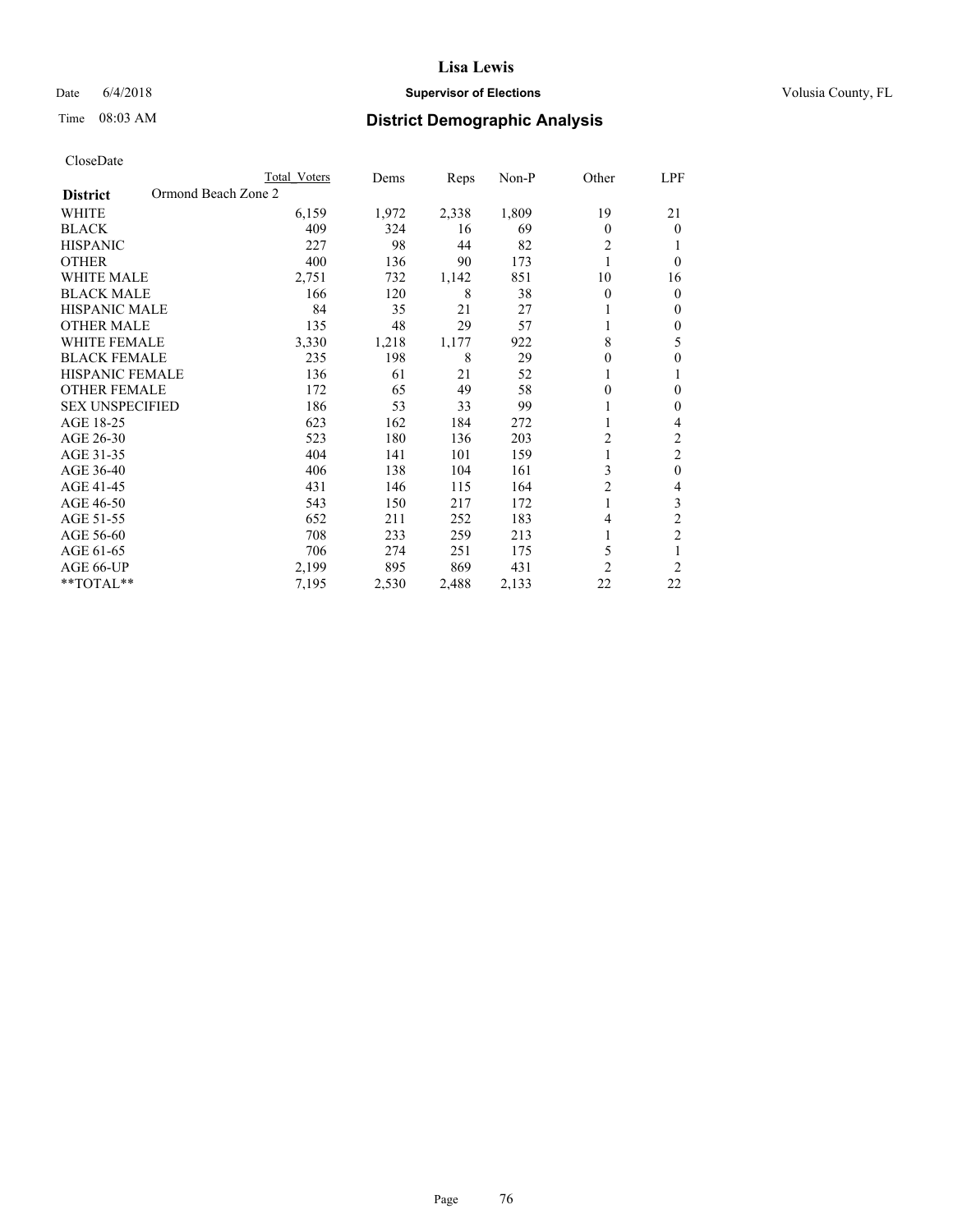## Date 6/4/2018 **Supervisor of Elections Supervisor of Elections** Volusia County, FL

# Time 08:03 AM **District Demographic Analysis**

|                                        | Total Voters | Dems  | Reps  | $Non-P$ | Other          | LPF            |
|----------------------------------------|--------------|-------|-------|---------|----------------|----------------|
| Ormond Beach Zone 3<br><b>District</b> |              |       |       |         |                |                |
| <b>WHITE</b>                           | 7,534        | 1,972 | 3,679 | 1,838   | 28             | 17             |
| <b>BLACK</b>                           | 341          | 252   | 19    | 68      | 2              | $\theta$       |
| <b>HISPANIC</b>                        | 278          | 88    | 74    | 113     | $\overline{2}$ |                |
| <b>OTHER</b>                           | 534          | 161   | 127   | 245     | $\theta$       |                |
| <b>WHITE MALE</b>                      | 3,503        | 795   | 1,789 | 890     | 17             | 12             |
| <b>BLACK MALE</b>                      | 137          | 101   | 8     | 27      |                | $\mathbf{0}$   |
| HISPANIC MALE                          | 129          | 34    | 39    | 54      |                |                |
| <b>OTHER MALE</b>                      | 193          | 53    | 48    | 91      | $\theta$       |                |
| <b>WHITE FEMALE</b>                    | 3,945        | 1,158 | 1,857 | 914     | 11             | 5              |
| <b>BLACK FEMALE</b>                    | 200          | 149   | 11    | 39      |                | $\theta$       |
| <b>HISPANIC FEMALE</b>                 | 142          | 54    | 33    | 54      | 1              | $\mathbf{0}$   |
| <b>OTHER FEMALE</b>                    | 264          | 90    | 66    | 108     | 0              | $\mathbf{0}$   |
| <b>SEX UNSPECIFIED</b>                 | 174          | 39    | 48    | 87      | 0              | $\theta$       |
| AGE 18-25                              | 823          | 217   | 290   | 310     | 3              | 3              |
| AGE 26-30                              | 554          | 164   | 182   | 201     | 4              | 3              |
| AGE 31-35                              | 550          | 154   | 211   | 182     | 2              | 1              |
| AGE 36-40                              | 518          | 130   | 201   | 180     | 3              | 4              |
| AGE 41-45                              | 532          | 125   | 220   | 179     | 4              | 4              |
| AGE 46-50                              | 647          | 165   | 315   | 163     | 2              | $\overline{c}$ |
| AGE 51-55                              | 788          | 189   | 396   | 202     | $\theta$       | 1              |
| AGE 56-60                              | 821          | 252   | 375   | 192     | 2              | $\theta$       |
| AGE 61-65                              | 886          | 273   | 442   | 167     | $\overline{4}$ | $\theta$       |
| AGE 66-UP                              | 2,568        | 804   | 1,267 | 488     | 8              | 1              |
| $*$ TOTAL $*$                          | 8,687        | 2,473 | 3,899 | 2,264   | 32             | 19             |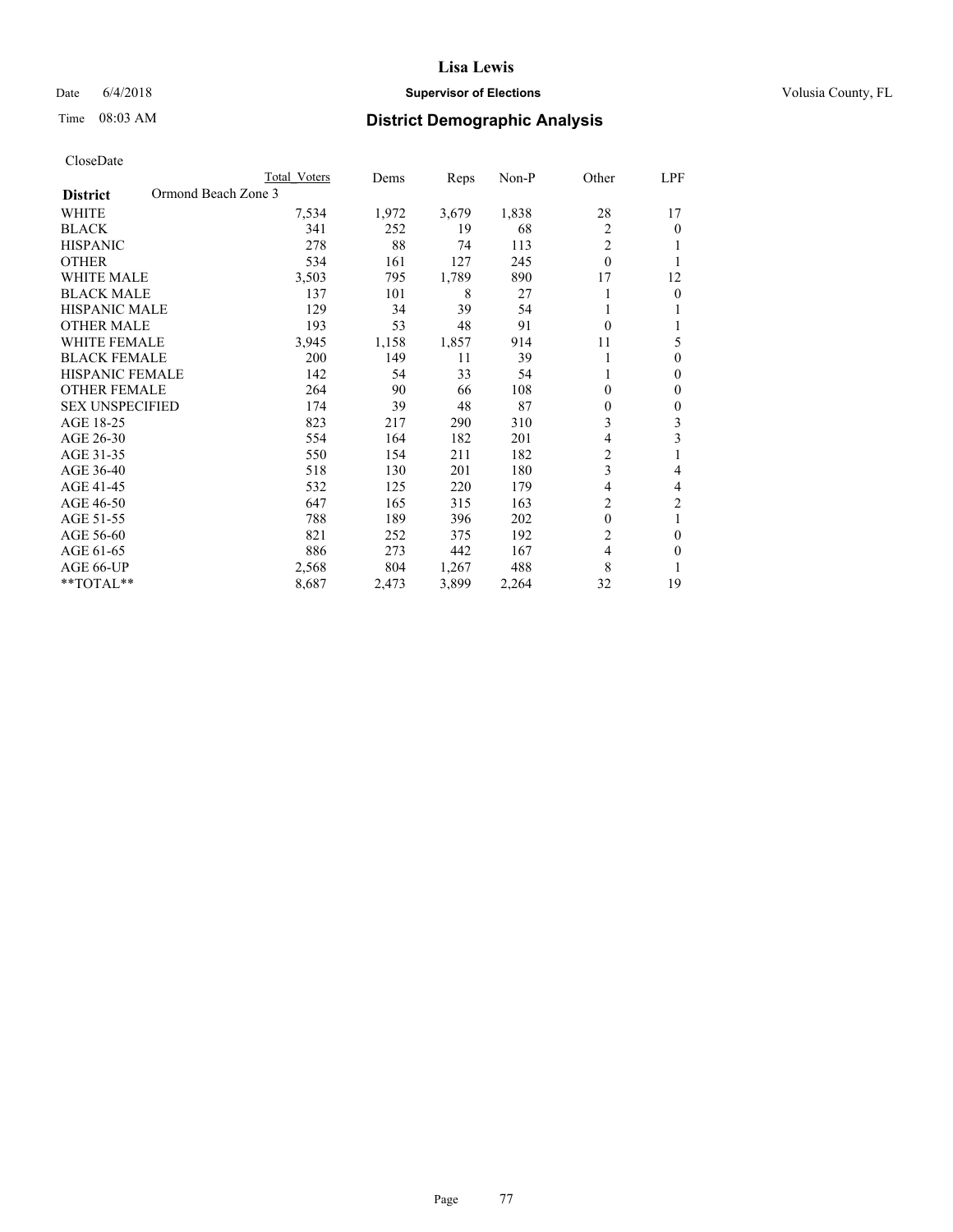## Date 6/4/2018 **Supervisor of Elections Supervisor of Elections** Volusia County, FL

# Time 08:03 AM **District Demographic Analysis**

| Total Voters | Dems                | Reps  | Non-P | Other          | LPF            |
|--------------|---------------------|-------|-------|----------------|----------------|
|              |                     |       |       |                |                |
| 7,147        | 2,141               | 2,909 | 2,047 | 33             | 17             |
| 237          | 176                 | 16    | 44    | $\Omega$       | 1              |
| 182          | 82                  | 36    | 63    |                | 0              |
| 357          | 96                  | 93    | 167   | 1              | 0              |
| 3,147        | 819                 | 1,301 | 1,002 | 13             | 12             |
| 105          | 74                  | 6     | 24    | $\Omega$       | 1              |
| 82           | 32                  | 20    | 30    | 0              | 0              |
| 141          | 37                  | 31    | 72    |                | 0              |
| 3,913        | 1,305               | 1,574 | 1,009 | 20             | 5              |
| 129          | 100                 | 9     | 20    | $\theta$       | 0              |
| 98           | 49                  | 16    | 32    | 1              | 0              |
| 144          | 45                  | 42    | 57    | 0              | 0              |
| 164          | 34                  | 55    | 75    | 0              | 0              |
| 528          | 130                 | 151   | 245   | 2              | 0              |
| 432          | 124                 | 143   | 158   | 3              | 4              |
| 448          | 131                 | 112   | 195   | 5              | 5              |
| 337          | 92                  | 110   | 129   | 3              | 3              |
| 326          | 75                  | 122   | 126   | 0              | 3              |
| 436          | 112                 | 164   | 157   |                | $\overline{2}$ |
| 588          | 167                 | 248   | 168   | 5              | $\theta$       |
| 755          | 243                 | 316   | 194   | 2              | 0              |
| 797          | 279                 | 308   | 208   | $\overline{2}$ | 0              |
| 3,276        | 1,142               | 1,380 | 741   | 12             |                |
| 7,923        | 2,495               | 3,054 | 2,321 | 35             | 18             |
|              | Ormond Beach Zone 4 |       |       |                |                |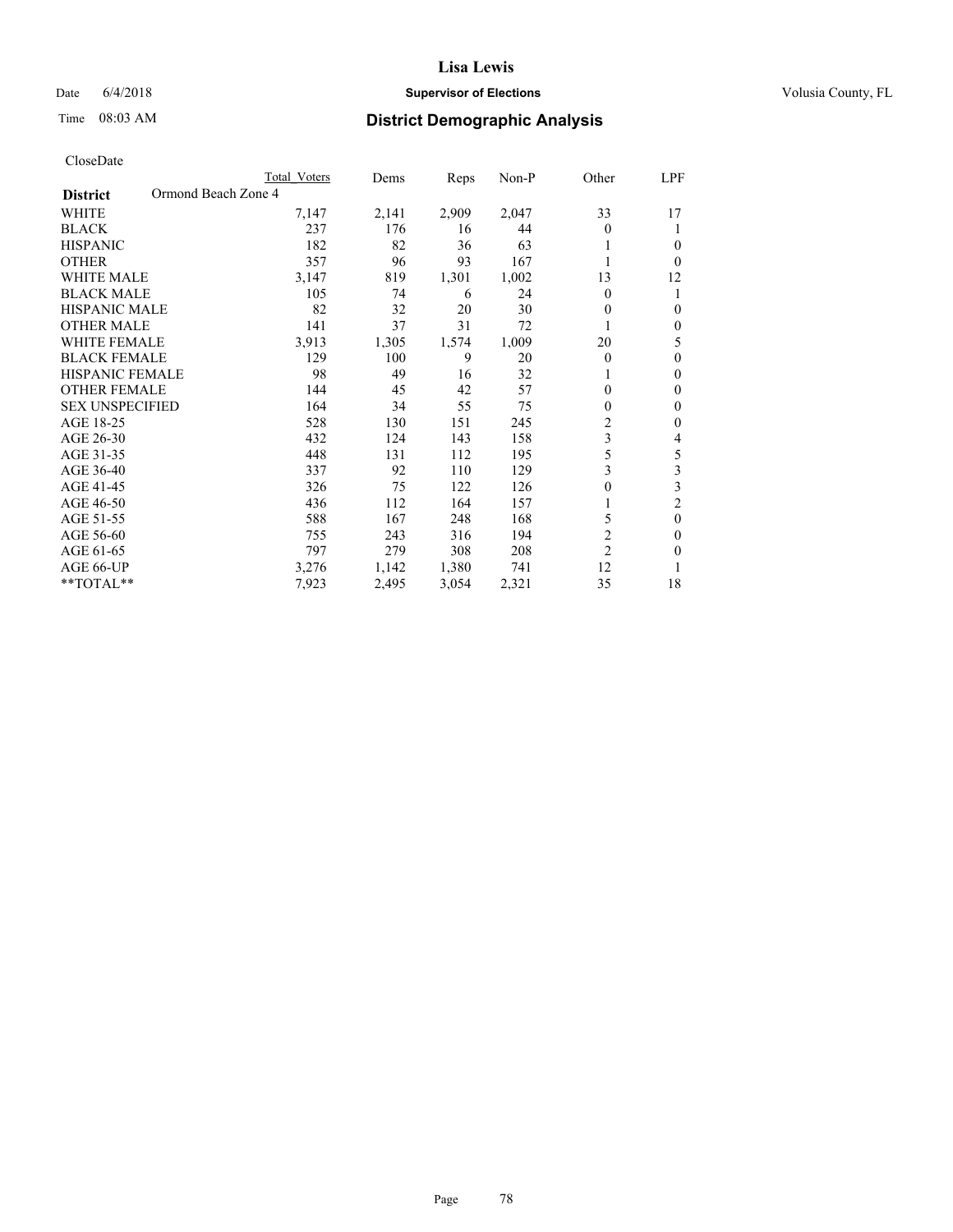## Date 6/4/2018 **Supervisor of Elections Supervisor of Elections** Volusia County, FL

# Time 08:03 AM **District Demographic Analysis**

| CloseDate |
|-----------|
|-----------|

|                        |         | Total Voters | Dems           | Reps             | Non-P | Other          | LPF      |
|------------------------|---------|--------------|----------------|------------------|-------|----------------|----------|
| <b>District</b>        | Pierson |              |                |                  |       |                |          |
| WHITE                  |         | 572          | 173            | 283              | 111   | $\overline{2}$ | 3        |
| <b>BLACK</b>           |         | 44           | 37             |                  | 6     | $\theta$       | $\Omega$ |
| <b>HISPANIC</b>        |         | 180          | 80             | 12               | 88    | 0              | 0        |
| <b>OTHER</b>           |         | 24           | 5              | 3                | 16    | 0              | 0        |
| <b>WHITE MALE</b>      |         | 279          | 79             | 142              | 53    | 2              | 3        |
| <b>BLACK MALE</b>      |         | 18           | 17             | $\boldsymbol{0}$ | 1     | $\theta$       | 0        |
| <b>HISPANIC MALE</b>   |         | 93           | 42             | 5                | 46    | 0              | 0        |
| <b>OTHER MALE</b>      |         | 12           | 3              | $\overline{c}$   | 7     | 0              | 0        |
| <b>WHITE FEMALE</b>    |         | 288          | 94             | 137              | 57    |                | 0        |
| <b>BLACK FEMALE</b>    |         | 26           | 20             |                  | 5     | 0              | 0        |
| <b>HISPANIC FEMALE</b> |         | 82           | 36             | 7                | 39    | $_{0}$         | 0        |
| <b>OTHER FEMALE</b>    |         | 5            | $\overline{2}$ | $\boldsymbol{0}$ | 3     | 0              | 0        |
| <b>SEX UNSPECIFIED</b> |         | 17           | $\overline{2}$ | 5                | 10    | 0              | 0        |
| AGE 18-25              |         | 114          | 31             | 31               | 52    | 0              | 0        |
| AGE 26-30              |         | 75           | 32             | 15               | 27    | 0              |          |
| AGE 31-35              |         | 58           | 14             | 21               | 22    |                |          |
| AGE 36-40              |         | 55           | 14             | 16               | 25    | 0              | 0        |
| AGE 41-45              |         | 54           | 14             | 22               | 17    |                |          |
| AGE 46-50              |         | 56           | 19             | 20               | 16    |                | 0        |
| AGE 51-55              |         | 66           | 24             | 26               | 16    | 0              | 0        |
| AGE 56-60              |         | 70           | 30             | 27               | 13    | 0              | 0        |
| AGE 61-65              |         | 94           | 34             | 42               | 18    | 0              | 0        |
| AGE 66-UP              |         | 178          | 83             | 79               | 15    |                | 0        |
| **TOTAL**              |         | 820          | 295            | 299              | 221   | 2              | 3        |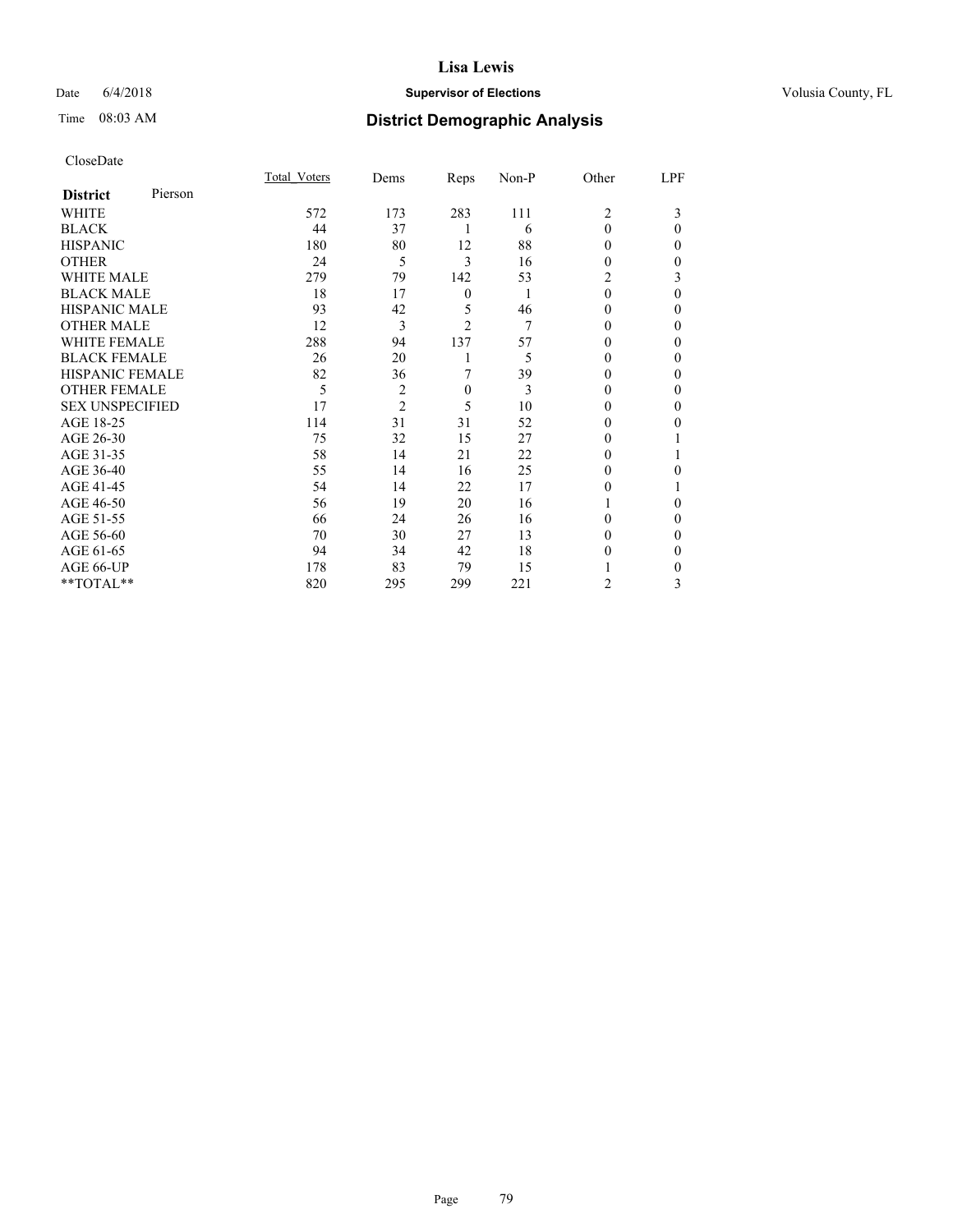### Date  $6/4/2018$  **Supervisor of Elections Supervisor of Elections** Volusia County, FL

## Time 08:03 AM **District Demographic Analysis**

|                        |             | Total Voters | Dems | Reps  | Non-P          | Other          | LPF      |
|------------------------|-------------|--------------|------|-------|----------------|----------------|----------|
| <b>District</b>        | Ponce Inlet |              |      |       |                |                |          |
| WHITE                  |             | 2,967        | 674  | 1,564 | 705            | 17             |          |
| <b>BLACK</b>           |             | 8            | 3    | 3     | $\overline{2}$ | 0              | 0        |
| <b>HISPANIC</b>        |             | 56           | 17   | 24    | 14             | 0              |          |
| <b>OTHER</b>           |             | 114          | 32   | 39    | 43             | 0              | 0        |
| WHITE MALE             |             | 1,434        | 274  | 784   | 359            | 11             | 6        |
| <b>BLACK MALE</b>      |             | 5            |      | 2     | 2              | $\theta$       | 0        |
| <b>HISPANIC MALE</b>   |             | 24           | 8    | 10    | 6              | 0              | $\Omega$ |
| <b>OTHER MALE</b>      |             | 43           | 13   | 16    | 14             | 0              | 0        |
| <b>WHITE FEMALE</b>    |             | 1,506        | 393  | 773   | 333            | 6              | 1        |
| <b>BLACK FEMALE</b>    |             | 3            | 2    | 1     | $\theta$       | 0              | 0        |
| <b>HISPANIC FEMALE</b> |             | 32           | 9    | 14    | 8              | 0              |          |
| <b>OTHER FEMALE</b>    |             | 49           | 15   | 16    | 18             | 0              | 0        |
| <b>SEX UNSPECIFIED</b> |             | 49           | 11   | 14    | 24             | 0              | 0        |
| AGE 18-25              |             | 161          | 25   | 65    | 69             |                |          |
| AGE 26-30              |             | 81           | 16   | 30    | 33             |                |          |
| AGE 31-35              |             | 77           | 29   | 28    | 19             | 0              |          |
| AGE 36-40              |             | 91           | 18   | 35    | 37             |                | 0        |
| AGE 41-45              |             | 114          | 18   | 58    | 38             | 0              | 0        |
| AGE 46-50              |             | 146          | 32   | 73    | 37             | $\overline{2}$ | 2        |
| AGE 51-55              |             | 238          | 53   | 119   | 63             | 2              |          |
| AGE 56-60              |             | 361          | 78   | 208   | 72             | $\overline{2}$ |          |
| AGE 61-65              |             | 391          | 94   | 203   | 92             | $\overline{2}$ | 0        |
| AGE 66-UP              |             | 1,485        | 363  | 811   | 304            | 6              |          |
| **TOTAL**              |             | 3,145        | 726  | 1,630 | 764            | 17             | 8        |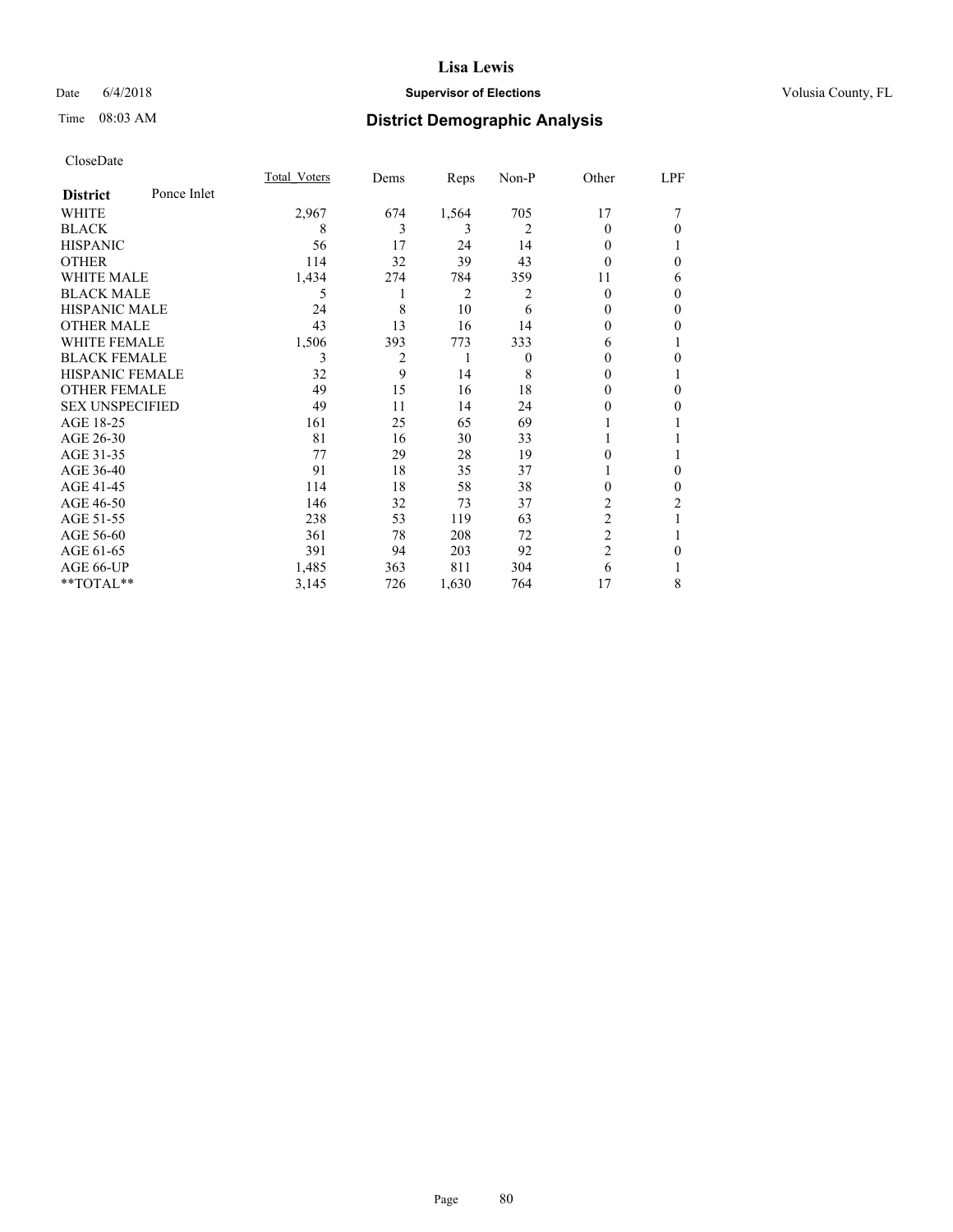### Date  $6/4/2018$  **Supervisor of Elections Supervisor of Elections** Volusia County, FL

# Time 08:03 AM **District Demographic Analysis**

|                        |                        | Total Voters | Dems  | Reps  | Non-P | Other                   | LPF            |
|------------------------|------------------------|--------------|-------|-------|-------|-------------------------|----------------|
| <b>District</b>        | Port Orange District 1 |              |       |       |       |                         |                |
| WHITE                  |                        | 8,609        | 2,758 | 2,995 | 2,801 | 34                      | 21             |
| <b>BLACK</b>           |                        | 211          | 151   | 10    | 49    |                         | $\mathbf{0}$   |
| <b>HISPANIC</b>        |                        | 338          | 124   | 69    | 141   | 3                       | 1              |
| <b>OTHER</b>           |                        | 392          | 113   | 87    | 188   | $\overline{2}$          | $\overline{2}$ |
| <b>WHITE MALE</b>      |                        | 3,879        | 1,066 | 1,484 | 1,297 | 20                      | 12             |
| <b>BLACK MALE</b>      |                        | 84           | 62    | 4     | 17    |                         | $\mathbf{0}$   |
| <b>HISPANIC MALE</b>   |                        | 147          | 51    | 30    | 66    | 0                       | $\mathbf{0}$   |
| <b>OTHER MALE</b>      |                        | 133          | 35    | 32    | 63    | 1                       | 2              |
| WHITE FEMALE           |                        | 4,613        | 1,660 | 1,470 | 1,460 | 14                      | 9              |
| <b>BLACK FEMALE</b>    |                        | 125          | 88    | 6     | 31    | 0                       | $\theta$       |
| <b>HISPANIC FEMALE</b> |                        | 180          | 70    | 37    | 69    | 3                       | 1              |
| <b>OTHER FEMALE</b>    |                        | 168          | 57    | 46    | 64    |                         | 0              |
| <b>SEX UNSPECIFIED</b> |                        | 221          | 57    | 52    | 112   | 0                       | $\theta$       |
| AGE 18-25              |                        | 791          | 225   | 158   | 398   | 6                       | 4              |
| AGE 26-30              |                        | 608          | 173   | 138   | 292   | 4                       | 1              |
| AGE 31-35              |                        | 577          | 189   | 141   | 242   | 3                       | $\overline{2}$ |
| AGE 36-40              |                        | 565          | 161   | 160   | 235   | $\overline{\mathbf{c}}$ | 7              |
| AGE 41-45              |                        | 550          | 173   | 145   | 222   | 5                       | 5              |
| AGE 46-50              |                        | 626          | 191   | 204   | 230   |                         | $\theta$       |
| AGE 51-55              |                        | 837          | 263   | 296   | 276   | 2                       | $\Omega$       |
| AGE 56-60              |                        | 1,032        | 353   | 368   | 302   | 7                       | 2              |
| AGE 61-65              |                        | 974          | 340   | 388   | 246   | $\theta$                | $\theta$       |
| AGE 66-UP              |                        | 2,990        | 1,078 | 1,163 | 736   | 10                      | 3              |
| **TOTAL**              |                        | 9,550        | 3,146 | 3,161 | 3,179 | 40                      | 24             |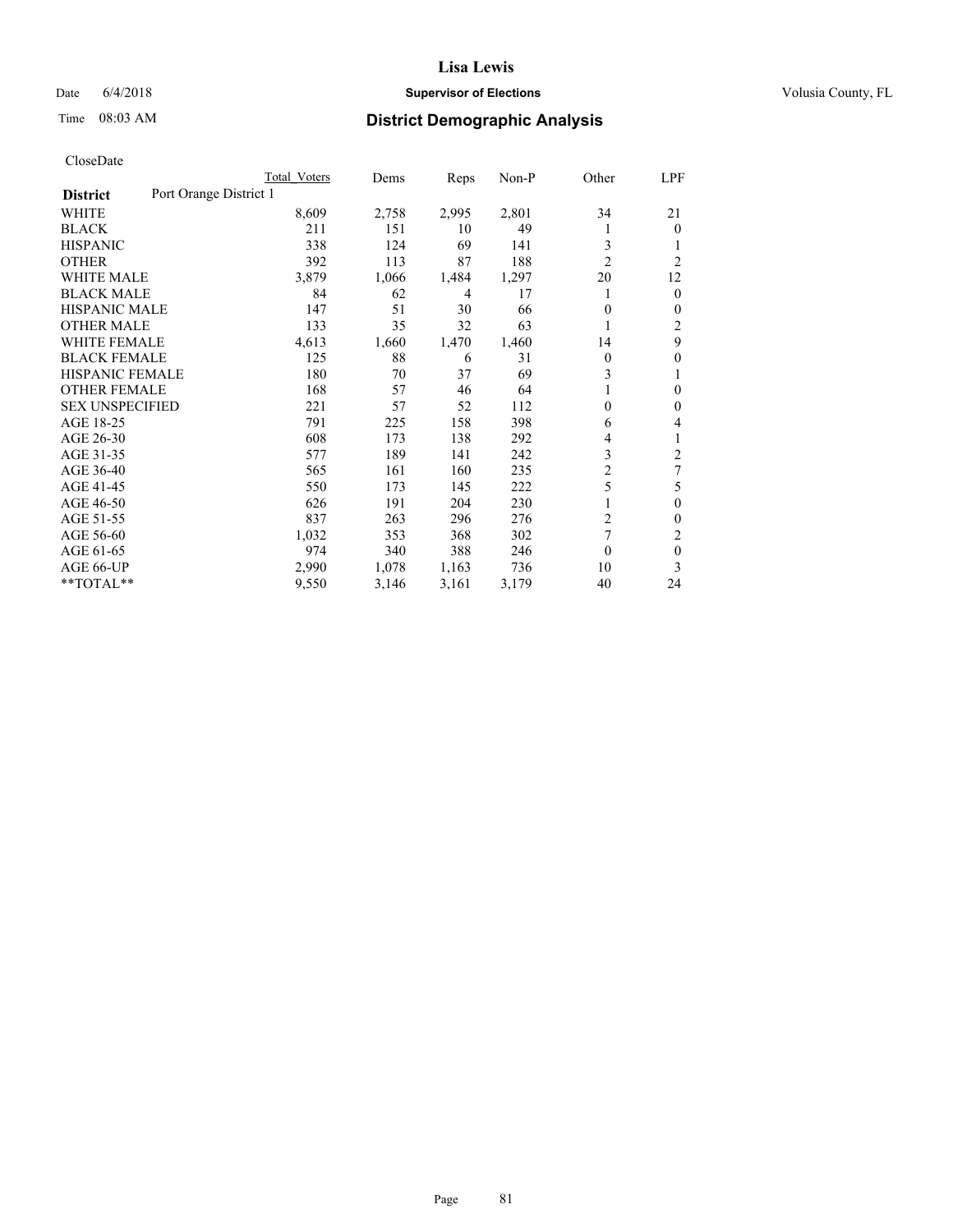## Date 6/4/2018 **Supervisor of Elections Supervisor of Elections** Volusia County, FL

# Time 08:03 AM **District Demographic Analysis**

|                        |                        | Total Voters | Dems  | Reps  | Non-P | Other          | LPF            |
|------------------------|------------------------|--------------|-------|-------|-------|----------------|----------------|
| <b>District</b>        | Port Orange District 2 |              |       |       |       |                |                |
| WHITE                  |                        | 8,970        | 2,717 | 3,478 | 2,706 | 39             | 30             |
| <b>BLACK</b>           |                        | 465          | 340   | 21    | 103   | 0              |                |
| <b>HISPANIC</b>        |                        | 404          | 149   | 83    | 170   | 1              |                |
| <b>OTHER</b>           |                        | 559          | 173   | 109   | 274   | $\theta$       | 3              |
| WHITE MALE             |                        | 4,009        | 1,036 | 1,651 | 1,280 | 23             | 19             |
| <b>BLACK MALE</b>      |                        | 168          | 115   | 8     | 45    | $\overline{0}$ | $\theta$       |
| <b>HISPANIC MALE</b>   |                        | 196          | 64    | 50    | 80    |                |                |
| <b>OTHER MALE</b>      |                        | 215          | 57    | 47    | 109   | 0              | 2              |
| WHITE FEMALE           |                        | 4,823        | 1,642 | 1,777 | 1,380 | 15             | 9              |
| <b>BLACK FEMALE</b>    |                        | 288          | 217   | 13    | 58    | $\Omega$       | $\mathbf{0}$   |
| <b>HISPANIC FEMALE</b> |                        | 200          | 82    | 32    | 86    | $\Omega$       | $\Omega$       |
| <b>OTHER FEMALE</b>    |                        | 244          | 93    | 41    | 109   | $\Omega$       |                |
| <b>SEX UNSPECIFIED</b> |                        | 255          | 73    | 72    | 106   | 1              | 3              |
| AGE 18-25              |                        | 982          | 279   | 257   | 433   | 6              | 7              |
| AGE 26-30              |                        | 806          | 219   | 231   | 344   | 7              | 5              |
| AGE 31-35              |                        | 680          | 203   | 185   | 286   |                | 5              |
| AGE 36-40              |                        | 617          | 180   | 195   | 238   | 2              | $\overline{c}$ |
| AGE 41-45              |                        | 542          | 147   | 186   | 201   |                | 7              |
| AGE 46-50              |                        | 646          | 173   | 251   | 216   | 1              | 5              |
| AGE 51-55              |                        | 830          | 253   | 334   | 238   | 5              | 0              |
| AGE 56-60              |                        | 980          | 336   | 375   | 266   | $\overline{c}$ |                |
| AGE 61-65              |                        | 959          | 346   | 358   | 253   | 1              |                |
| AGE 66-UP              |                        | 3,356        | 1,243 | 1,319 | 778   | 14             | 2              |
| $*$ TOTAL $*$          |                        | 10,398       | 3,379 | 3,691 | 3,253 | 40             | 35             |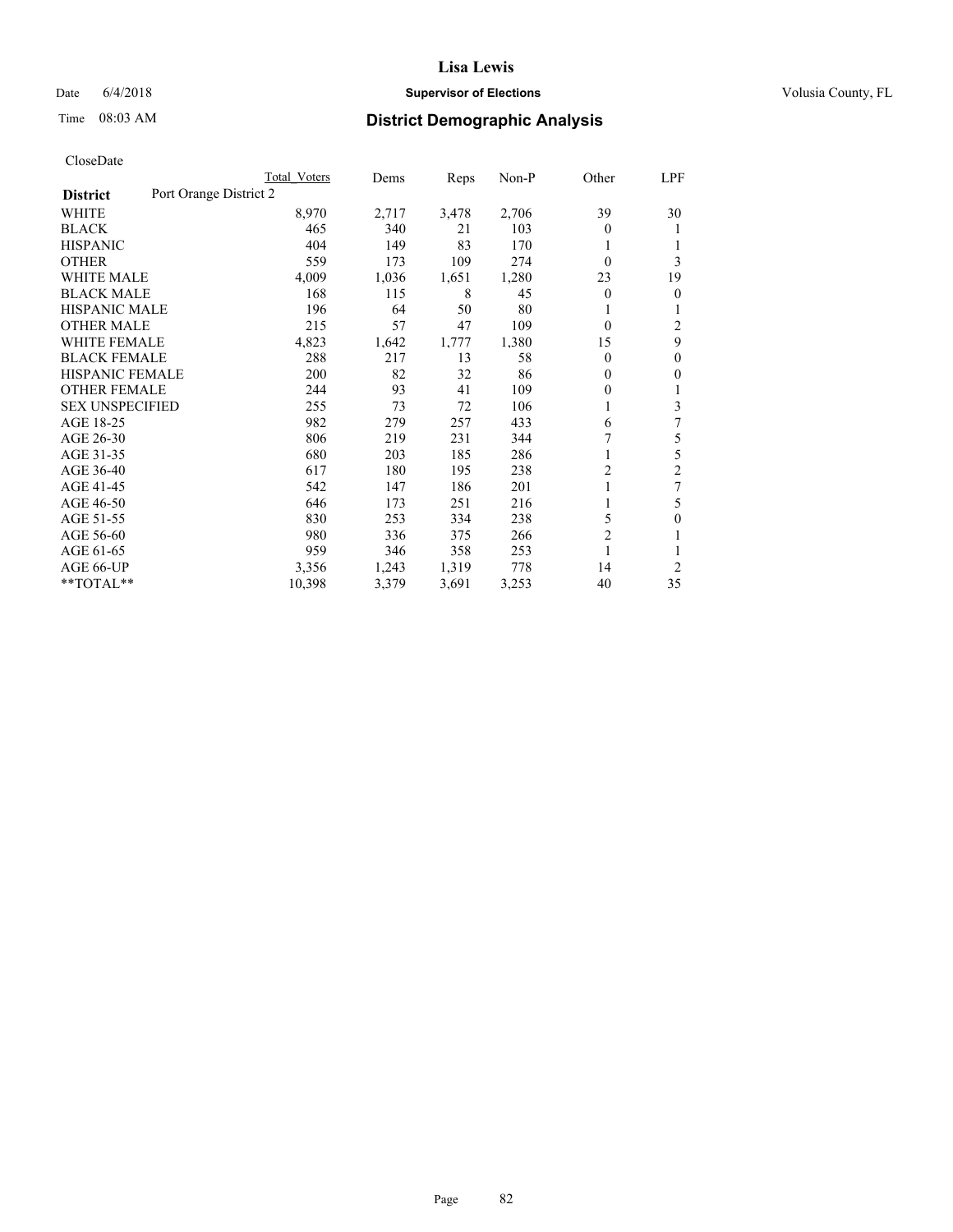## Date 6/4/2018 **Supervisor of Elections Supervisor of Elections** Volusia County, FL

# Time 08:03 AM **District Demographic Analysis**

|                        |                        | Total Voters | Dems  | Reps  | $Non-P$ | Other        | <u>LPF</u>              |
|------------------------|------------------------|--------------|-------|-------|---------|--------------|-------------------------|
| <b>District</b>        | Port Orange District 3 |              |       |       |         |              |                         |
| WHITE                  |                        | 10,778       | 2,894 | 4,649 | 3,149   | 57           | 29                      |
| <b>BLACK</b>           |                        | 415          | 304   | 16    | 93      |              | 1                       |
| <b>HISPANIC</b>        |                        | 458          | 156   | 101   | 196     |              | 4                       |
| <b>OTHER</b>           |                        | 646          | 180   | 166   | 297     | 3            | $\theta$                |
| <b>WHITE MALE</b>      |                        | 4,870        | 1,112 | 2,201 | 1,507   | 32           | 18                      |
| <b>BLACK MALE</b>      |                        | 189          | 133   | 10    | 44      | 1            | 1                       |
| <b>HISPANIC MALE</b>   |                        | 212          | 77    | 43    | 88      |              | 3                       |
| <b>OTHER MALE</b>      |                        | 242          | 70    | 66    | 105     | 1            | $\theta$                |
| <b>WHITE FEMALE</b>    |                        | 5,759        | 1,742 | 2,388 | 1,595   | 24           | 10                      |
| <b>BLACK FEMALE</b>    |                        | 221          | 166   | 6     | 49      | 0            | $\mathbf{0}$            |
| <b>HISPANIC FEMALE</b> |                        | 236          | 77    | 54    | 104     | $\mathbf{0}$ | 1                       |
| <b>OTHER FEMALE</b>    |                        | 291          | 93    | 76    | 120     | 2            | $\Omega$                |
| <b>SEX UNSPECIFIED</b> |                        | 277          | 64    | 88    | 123     |              | 1                       |
| AGE 18-25              |                        | 1,053        | 252   | 326   | 456     | 11           | 8                       |
| AGE 26-30              |                        | 924          | 235   | 299   | 385     | 3            | $\overline{2}$          |
| AGE 31-35              |                        | 814          | 218   | 269   | 317     | 7            | $\mathfrak{Z}$          |
| AGE 36-40              |                        | 788          | 210   | 266   | 305     | 4            | $\overline{\mathbf{3}}$ |
| AGE 41-45              |                        | 731          | 190   | 279   | 257     | 3            | $\overline{c}$          |
| AGE 46-50              |                        | 850          | 244   | 347   | 254     | 3            | $\overline{c}$          |
| AGE 51-55              |                        | 959          | 266   | 395   | 286     | 5            | 7                       |
| AGE 56-60              |                        | 1,003        | 282   | 446   | 271     | 3            | 1                       |
| AGE 61-65              |                        | 1,050        | 377   | 434   | 237     |              | 1                       |
| AGE 66-UP              |                        | 4,125        | 1,260 | 1,871 | 967     | 22           | 5                       |
| **TOTAL**              |                        | 12,297       | 3,534 | 4,932 | 3,735   | 62           | 34                      |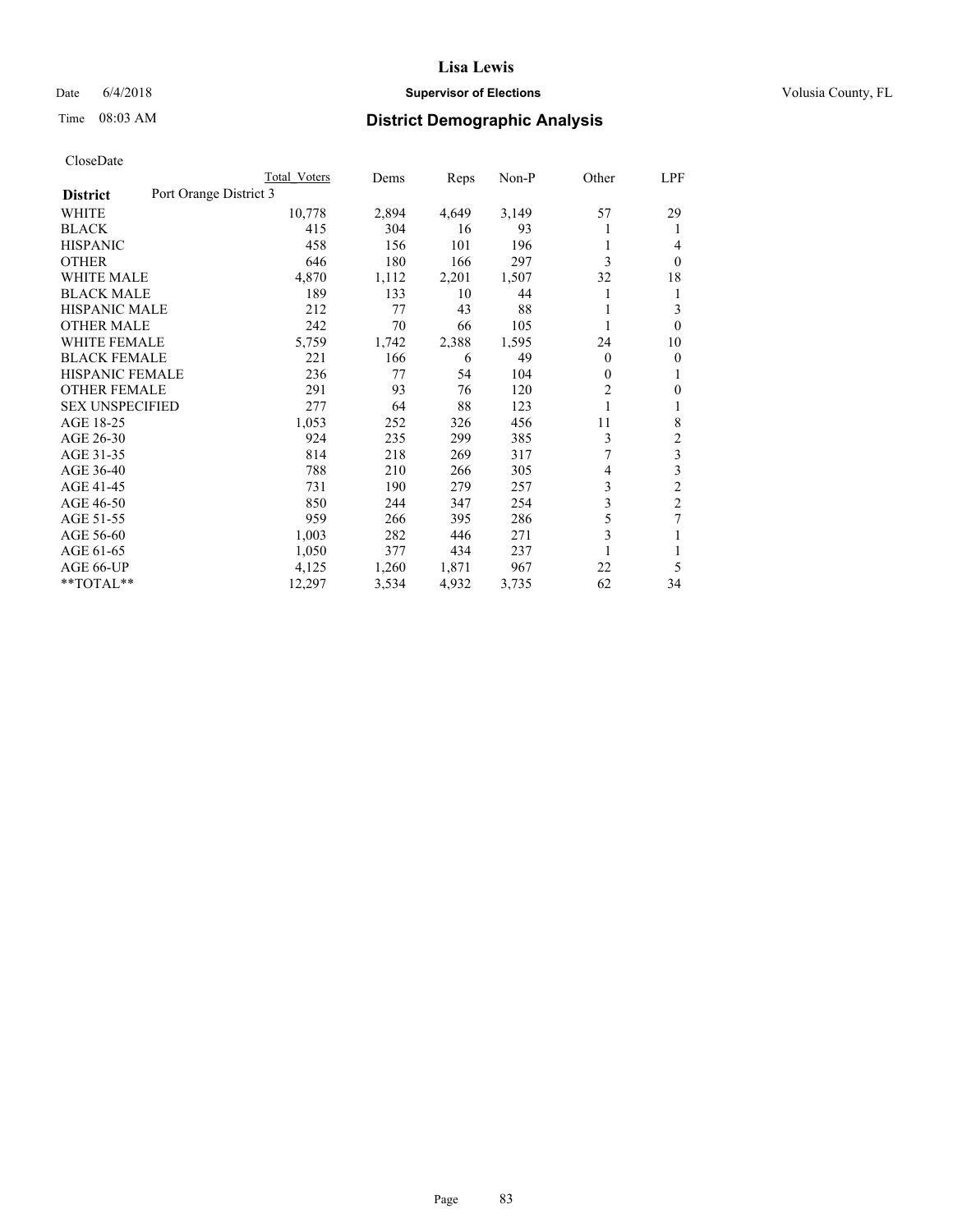## Date 6/4/2018 **Supervisor of Elections Supervisor of Elections** Volusia County, FL

# Time 08:03 AM **District Demographic Analysis**

|                        |                        | Total Voters | Dems  | Reps  | Non-P | Other          | LPF            |
|------------------------|------------------------|--------------|-------|-------|-------|----------------|----------------|
| <b>District</b>        | Port Orange District 4 |              |       |       |       |                |                |
| WHITE                  |                        | 10,059       | 2,758 | 4,507 | 2,722 | 40             | 32             |
| <b>BLACK</b>           |                        | 323          | 232   | 26    | 64    |                | $\mathbf{0}$   |
| <b>HISPANIC</b>        |                        | 404          | 159   | 117   | 126   | 1              |                |
| <b>OTHER</b>           |                        | 642          | 207   | 163   | 269   |                | $\overline{2}$ |
| <b>WHITE MALE</b>      |                        | 4,743        | 1,113 | 2,206 | 1,381 | 21             | 22             |
| <b>BLACK MALE</b>      |                        | 145          | 92    | 18    | 35    | 0              | $\mathbf{0}$   |
| <b>HISPANIC MALE</b>   |                        | 175          | 65    | 52    | 58    | 0              | $\mathbf{0}$   |
| <b>OTHER MALE</b>      |                        | 252          | 79    | 72    | 98    | 1              | 2              |
| <b>WHITE FEMALE</b>    |                        | 5,169        | 1,614 | 2,234 | 1,293 | 19             | 9              |
| <b>BLACK FEMALE</b>    |                        | 173          | 139   | 8     | 25    |                | 0              |
| <b>HISPANIC FEMALE</b> |                        | 223          | 92    | 63    | 66    |                | 1              |
| <b>OTHER FEMALE</b>    |                        | 271          | 108   | 65    | 98    | 0              | 0              |
| <b>SEX UNSPECIFIED</b> |                        | 277          | 54    | 95    | 127   | 0              | 1              |
| AGE 18-25              |                        | 1,111        | 290   | 344   | 464   | 8              | 5              |
| AGE 26-30              |                        | 672          | 211   | 215   | 233   | 7              | 6              |
| AGE 31-35              |                        | 690          | 211   | 218   | 251   | 3              | 7              |
| AGE 36-40              |                        | 752          | 203   | 267   | 280   |                |                |
| AGE 41-45              |                        | 892          | 245   | 338   | 298   | 4              |                |
| AGE 46-50              |                        | 1,048        | 253   | 500   | 292   | 3              | $\mathbf{0}$   |
| AGE 51-55              |                        | 1,020        | 270   | 467   | 277   | 3              | 3              |
| AGE 56-60              |                        | 1,125        | 338   | 534   | 244   | 7              | $\overline{2}$ |
| AGE 61-65              |                        | 1,106        | 371   | 512   | 221   | $\overline{2}$ | $\theta$       |
| AGE 66-UP              |                        | 3,012        | 964   | 1,418 | 621   | 5              | 4              |
| $*$ TOTAL $*$          |                        | 11,428       | 3,356 | 4,813 | 3,181 | 43             | 35             |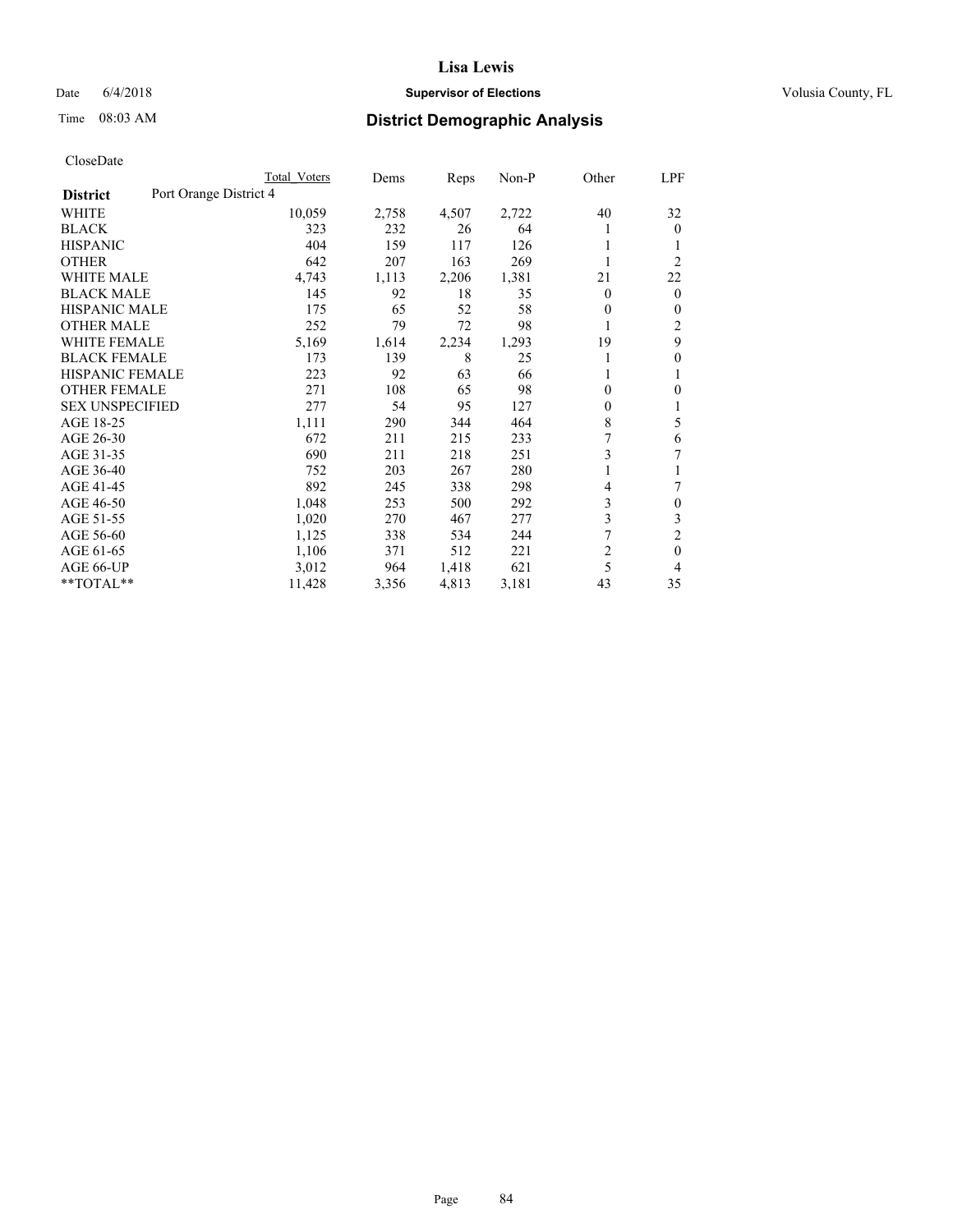## Date 6/4/2018 **Supervisor of Elections Supervisor of Elections** Volusia County, FL

## Time 08:03 AM **District Demographic Analysis**

|                        |               | Total Voters | Dems  | Reps  | Non-P | Other    | LPF                     |
|------------------------|---------------|--------------|-------|-------|-------|----------|-------------------------|
| <b>District</b>        | South Daytona |              |       |       |       |          |                         |
| WHITE                  |               | 7,049        | 2,279 | 2,612 | 2,104 | 37       | 17                      |
| <b>BLACK</b>           |               | 769          | 580   | 23    | 164   | 2        | $\mathbf{0}$            |
| <b>HISPANIC</b>        |               | 293          | 128   | 59    | 103   | 3        | $\mathbf{0}$            |
| <b>OTHER</b>           |               | 394          | 140   | 79    | 174   | $\theta$ | 1                       |
| WHITE MALE             |               | 3,202        | 870   | 1,279 | 1,022 | 22       | 9                       |
| <b>BLACK MALE</b>      |               | 286          | 200   | 12    | 73    |          | $\theta$                |
| <b>HISPANIC MALE</b>   |               | 133          | 45    | 31    | 55    | 2        | $\mathbf{0}$            |
| <b>OTHER MALE</b>      |               | 130          | 44    | 34    | 52    | $\theta$ | $\boldsymbol{0}$        |
| <b>WHITE FEMALE</b>    |               | 3,769        | 1,393 | 1,306 | 1,047 | 15       | 8                       |
| <b>BLACK FEMALE</b>    |               | 471          | 373   | 10    | 87    |          | $\mathbf{0}$            |
| <b>HISPANIC FEMALE</b> |               | 152          | 79    | 28    | 44    |          | $\theta$                |
| <b>OTHER FEMALE</b>    |               | 177          | 74    | 38    | 64    | $\Omega$ | 1                       |
| <b>SEX UNSPECIFIED</b> |               | 185          | 49    | 35    | 101   | $\theta$ | $\mathbf{0}$            |
| AGE 18-25              |               | 776          | 256   | 164   | 350   | 3        | 3                       |
| AGE 26-30              |               | 655          | 217   | 153   | 278   | 6        | 1                       |
| AGE 31-35              |               | 609          | 220   | 154   | 224   | 7        | 4                       |
| AGE 36-40              |               | 528          | 181   | 129   | 212   | 5        | 1                       |
| AGE 41-45              |               | 474          | 149   | 161   | 161   |          | $\overline{\mathbf{c}}$ |
| AGE 46-50              |               | 596          | 216   | 201   | 175   | 2        | $\overline{c}$          |
| AGE 51-55              |               | 756          | 267   | 278   | 206   | 3        | $\overline{c}$          |
| AGE 56-60              |               | 911          | 330   | 337   | 243   |          | $\mathbf{0}$            |
| AGE 61-65              |               | 870          | 340   | 318   | 206   | 6        | $\theta$                |
| AGE 66-UP              |               | 2,330        | 951   | 878   | 490   | 8        | 3                       |
| **TOTAL**              |               | 8,505        | 3,127 | 2,773 | 2,545 | 42       | 18                      |